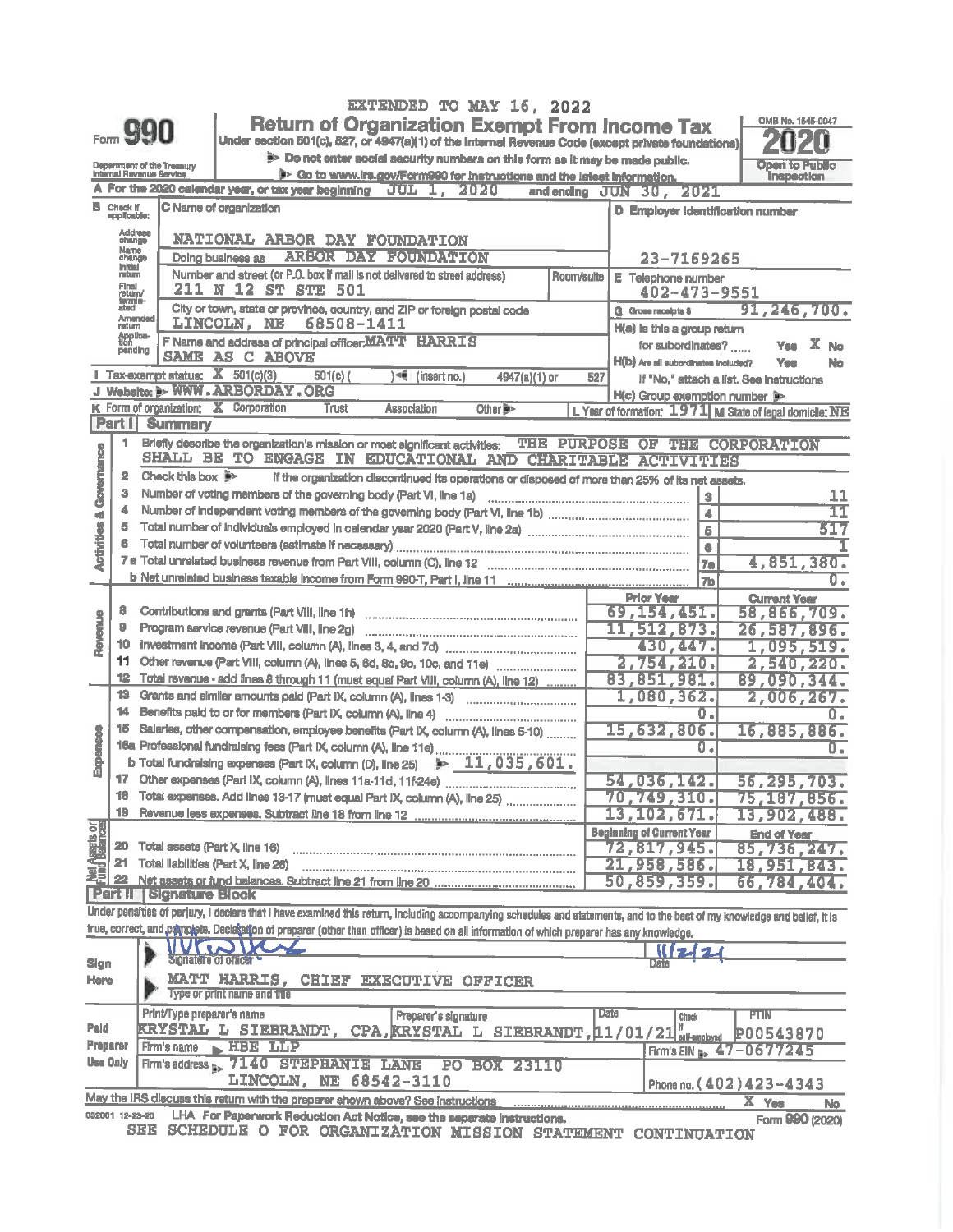|              | 23-7169265<br>NATIONAL ARBOR DAY FOUNDATION<br>Page 2<br>Form 990 (2020)<br>Part III   Statement of Program Service Accomplishments                                 |
|--------------|---------------------------------------------------------------------------------------------------------------------------------------------------------------------|
|              |                                                                                                                                                                     |
| 1            | Briefly describe the organization's mission:                                                                                                                        |
|              | THE PURPOSE OF THE CORPORATION SHALL BE TO ENGAGE IN EDUCATIONAL AND                                                                                                |
|              | CHARITABLE ACTIVITIES INCLUDING OFFICALLY PROMOTING THE ANNUAL                                                                                                      |
|              | OBSERVANCE OF ARBOR DAY, INSPIRING PEOPLE TO PLANT, NURTURE, AND                                                                                                    |
|              | CELEBRATE TREES, STIMULATING A WORLD-WIDE PROGRAM OF TREE AND                                                                                                       |
| $\mathbf{2}$ | Did the organization undertake any significant program services during the year which were not listed on the                                                        |
|              | $\sqrt{\mathsf{Yes}\ \mathbf{X}}$ No<br>prior Form 990 or 990-EZ?                                                                                                   |
|              | If "Yes," describe these new services on Schedule O.                                                                                                                |
| 3            | $\sqrt{}$ Yes $\sqrt{}\frac{\text{X}}{\text{N}}$ No<br>Did the organization cease conducting, or make significant changes in how it conducts, any program services? |
|              | If "Yes," describe these changes on Schedule O.                                                                                                                     |
| 4            | Describe the organization's program service accomplishments for each of its three largest program services, as measured by expenses.                                |
|              | Section 501(c)(3) and 501(c)(4) organizations are required to report the amount of grants and allocations to others, the total expenses, and                        |
|              | revenue, if any, for each program service reported.                                                                                                                 |
| 4a           | $2,006,267.$ (Revenue \$)<br>20,612,528.<br>39,837,349. including grants of \$<br>) (Expenses \$<br>(Code:                                                          |
|              | TREES FOR AMERICA - THE FOUNDATION'S SIGNATURE PROGRAM DISTRIBUTES                                                                                                  |
|              | MILLIONS OF TREES EACH YEAR ACROSS AMERICA, HELPS REPLANT FORESTS, AND                                                                                              |
|              | TEACHES THE IMPORTANCE OF TREES.                                                                                                                                    |
|              |                                                                                                                                                                     |
|              |                                                                                                                                                                     |
|              |                                                                                                                                                                     |
|              |                                                                                                                                                                     |
|              |                                                                                                                                                                     |
|              |                                                                                                                                                                     |
|              |                                                                                                                                                                     |
|              |                                                                                                                                                                     |
| 4b           | 2,679,343.<br>584,777.<br>including grants of \$<br>(Code:<br>(Expenses \$<br>) (Revenue \$                                                                         |
|              | RAIN FOREST RESCUE - VARIOUS<br>ACTIVITIES THAT SUPPORT LOCAL PARTNERS AND                                                                                          |
|              | COMMUNITIES IN THEIR EFFORTS<br>TO PROTECT,<br>SUSTAIN, AND RESTORE TROPICAL                                                                                        |
|              | RAIN FORESTS.                                                                                                                                                       |
|              |                                                                                                                                                                     |
|              |                                                                                                                                                                     |
|              |                                                                                                                                                                     |
|              |                                                                                                                                                                     |
|              |                                                                                                                                                                     |
|              |                                                                                                                                                                     |
|              |                                                                                                                                                                     |
|              |                                                                                                                                                                     |
| 4c           | $\overline{10}$ , $\overline{652}$ , $\overline{628}$ . including grants of \$<br>$\overline{1,835,866}$ .<br>(Expenses \$<br>) (Revenue \$<br>(Code:               |
|              | ARBOR DAY FARM - THIS NATIONAL HISTORIC LANDMARK IS HOME TO LIED LODGE                                                                                              |
|              | & CONFERENCE CENTER, INNOVATIVE CONSERVATION DEMONSTRATIONS,<br>AND THE                                                                                             |
|              | ARBOR DAY FARM TREE ADVENTURE.                                                                                                                                      |
|              |                                                                                                                                                                     |
|              |                                                                                                                                                                     |
|              |                                                                                                                                                                     |
|              |                                                                                                                                                                     |
|              |                                                                                                                                                                     |
|              |                                                                                                                                                                     |
|              |                                                                                                                                                                     |
|              |                                                                                                                                                                     |
|              |                                                                                                                                                                     |
|              |                                                                                                                                                                     |
| 4d           | Other program services (Describe on Schedule O.)                                                                                                                    |
|              | 710, 376.<br>2,859,799. including grants of \$<br>(Expenses \$<br>(Revenue \$                                                                                       |
|              | 56,029,119.<br>4e Total program service expenses ><br>Form 990 (2020)                                                                                               |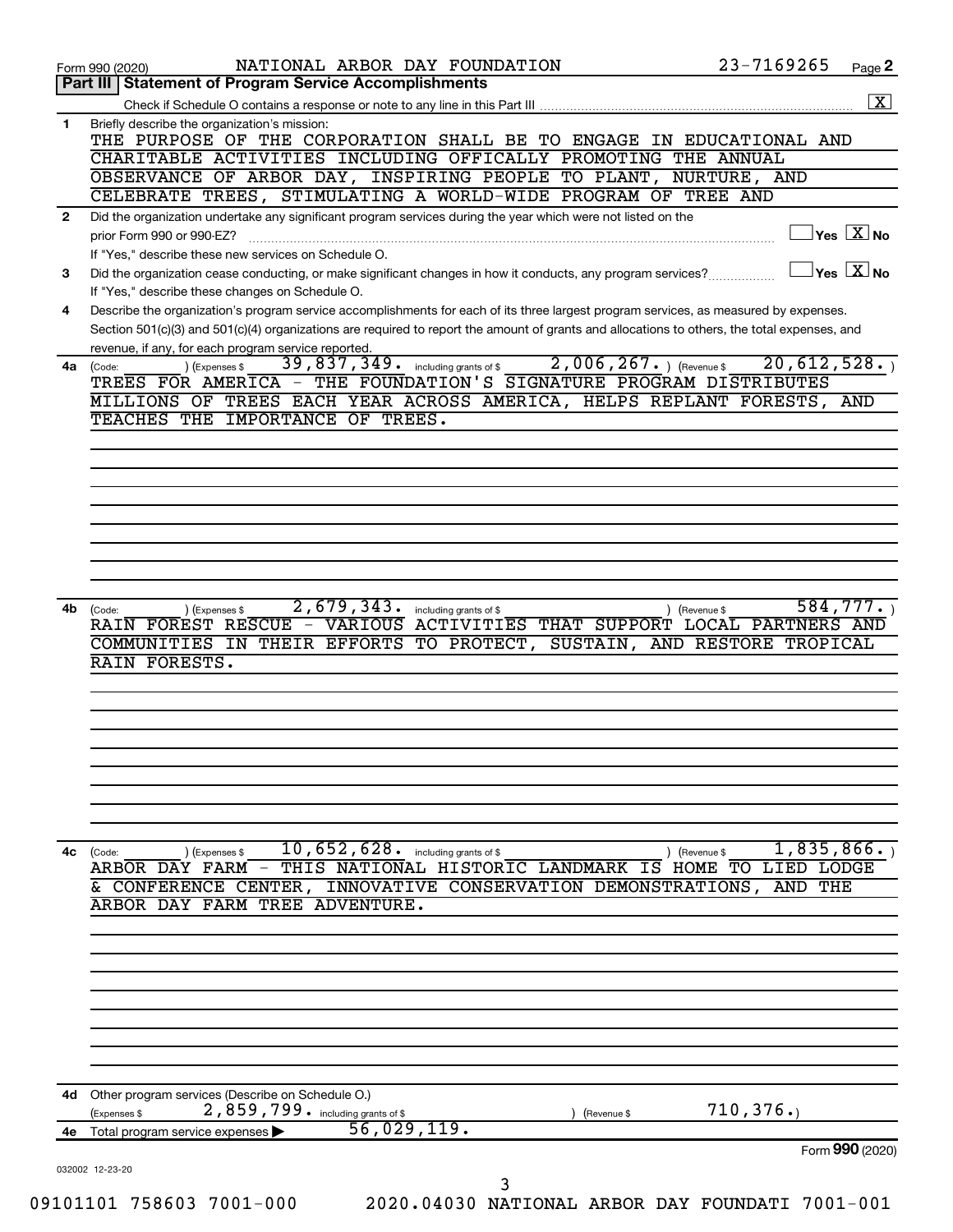|  | Form 990 (2020) |
|--|-----------------|

**Part IV Checklist of Required Schedules**

Form 990 (2020) Page NATIONAL ARBOR DAY FOUNDATION 23-7169265

|     |                                                                                                                                                                                                                                                       |                 | Yes                     | No                           |
|-----|-------------------------------------------------------------------------------------------------------------------------------------------------------------------------------------------------------------------------------------------------------|-----------------|-------------------------|------------------------------|
| 1   | Is the organization described in section 501(c)(3) or 4947(a)(1) (other than a private foundation)?                                                                                                                                                   |                 |                         |                              |
|     |                                                                                                                                                                                                                                                       | 1               | х                       |                              |
| 2   |                                                                                                                                                                                                                                                       | $\mathbf{2}$    | $\overline{\textbf{x}}$ |                              |
| З   | Did the organization engage in direct or indirect political campaign activities on behalf of or in opposition to candidates for                                                                                                                       | 3               |                         | x                            |
| 4   | Section 501(c)(3) organizations. Did the organization engage in lobbying activities, or have a section 501(h) election in effect                                                                                                                      |                 |                         |                              |
|     |                                                                                                                                                                                                                                                       | 4               |                         | X                            |
| 5   | Is the organization a section 501(c)(4), 501(c)(5), or 501(c)(6) organization that receives membership dues, assessments, or                                                                                                                          |                 |                         |                              |
|     |                                                                                                                                                                                                                                                       | 5               |                         | X                            |
| 6   | Did the organization maintain any donor advised funds or any similar funds or accounts for which donors have the right to                                                                                                                             |                 |                         |                              |
|     | provide advice on the distribution or investment of amounts in such funds or accounts? If "Yes," complete Schedule D, Part I                                                                                                                          | 6               |                         | х                            |
| 7   | Did the organization receive or hold a conservation easement, including easements to preserve open space,                                                                                                                                             |                 |                         |                              |
|     |                                                                                                                                                                                                                                                       | $\overline{7}$  |                         | х                            |
| 8   | Did the organization maintain collections of works of art, historical treasures, or other similar assets? If "Yes," complete                                                                                                                          |                 |                         |                              |
|     |                                                                                                                                                                                                                                                       | 8               |                         | x                            |
| 9   | Did the organization report an amount in Part X, line 21, for escrow or custodial account liability, serve as a custodian for                                                                                                                         |                 |                         |                              |
|     | amounts not listed in Part X; or provide credit counseling, debt management, credit repair, or debt negotiation services?                                                                                                                             |                 |                         |                              |
|     |                                                                                                                                                                                                                                                       | 9               |                         | x                            |
| 10  | Did the organization, directly or through a related organization, hold assets in donor-restricted endowments                                                                                                                                          |                 | х                       |                              |
|     |                                                                                                                                                                                                                                                       | 10              |                         |                              |
| 11  | If the organization's answer to any of the following questions is "Yes," then complete Schedule D, Parts VI, VII, VIII, IX, or X<br>as applicable.                                                                                                    |                 |                         |                              |
|     | a Did the organization report an amount for land, buildings, and equipment in Part X, line 10? If "Yes," complete Schedule D,                                                                                                                         |                 |                         |                              |
|     |                                                                                                                                                                                                                                                       | 11a             | x                       |                              |
|     | <b>b</b> Did the organization report an amount for investments - other securities in Part X, line 12, that is 5% or more of its total                                                                                                                 |                 |                         |                              |
|     |                                                                                                                                                                                                                                                       | 11 <sub>b</sub> |                         | x                            |
|     | c Did the organization report an amount for investments - program related in Part X, line 13, that is 5% or more of its total                                                                                                                         |                 |                         |                              |
|     |                                                                                                                                                                                                                                                       | 11c             |                         | x                            |
|     | d Did the organization report an amount for other assets in Part X, line 15, that is 5% or more of its total assets reported in                                                                                                                       |                 |                         |                              |
|     |                                                                                                                                                                                                                                                       | 11d             |                         | х                            |
|     |                                                                                                                                                                                                                                                       | 11e             | х                       |                              |
| f   | Did the organization's separate or consolidated financial statements for the tax year include a footnote that addresses                                                                                                                               |                 |                         |                              |
|     | the organization's liability for uncertain tax positions under FIN 48 (ASC 740)? If "Yes," complete Schedule D, Part X                                                                                                                                | 11f             | X                       |                              |
|     | 12a Did the organization obtain separate, independent audited financial statements for the tax year? If "Yes," complete                                                                                                                               |                 |                         |                              |
|     |                                                                                                                                                                                                                                                       | 12a             | X                       |                              |
|     | <b>b</b> Was the organization included in consolidated, independent audited financial statements for the tax year?                                                                                                                                    |                 |                         |                              |
|     | If "Yes," and if the organization answered "No" to line 12a, then completing Schedule D, Parts XI and XII is optional                                                                                                                                 | 12 <sub>b</sub> |                         | X<br>$\overline{\mathbf{X}}$ |
| 13  |                                                                                                                                                                                                                                                       | 13              |                         | X                            |
| 14a |                                                                                                                                                                                                                                                       | 14a             |                         |                              |
| b   | Did the organization have aggregate revenues or expenses of more than \$10,000 from grantmaking, fundraising, business,<br>investment, and program service activities outside the United States, or aggregate foreign investments valued at \$100,000 |                 |                         |                              |
|     |                                                                                                                                                                                                                                                       | 14b             | x                       |                              |
| 15  | Did the organization report on Part IX, column (A), line 3, more than \$5,000 of grants or other assistance to or for any                                                                                                                             |                 |                         |                              |
|     |                                                                                                                                                                                                                                                       | 15              | х                       |                              |
| 16  | Did the organization report on Part IX, column (A), line 3, more than \$5,000 of aggregate grants or other assistance to                                                                                                                              |                 |                         |                              |
|     |                                                                                                                                                                                                                                                       | 16              |                         | x                            |
| 17  | Did the organization report a total of more than \$15,000 of expenses for professional fundraising services on Part IX,                                                                                                                               |                 |                         |                              |
|     |                                                                                                                                                                                                                                                       | 17              |                         | x                            |
| 18  | Did the organization report more than \$15,000 total of fundraising event gross income and contributions on Part VIII, lines                                                                                                                          |                 |                         |                              |
|     |                                                                                                                                                                                                                                                       | 18              |                         | x                            |
| 19  | Did the organization report more than \$15,000 of gross income from gaming activities on Part VIII, line 9a? If "Yes,"                                                                                                                                |                 |                         |                              |
|     |                                                                                                                                                                                                                                                       | 19              |                         | х                            |
|     |                                                                                                                                                                                                                                                       | 20a             |                         | $\overline{\text{X}}$        |
| b   |                                                                                                                                                                                                                                                       | 20 <sub>b</sub> |                         |                              |
| 21  | Did the organization report more than \$5,000 of grants or other assistance to any domestic organization or                                                                                                                                           |                 | х                       |                              |
|     |                                                                                                                                                                                                                                                       | 21              |                         | Form 990 (2020)              |
|     | 032003 12-23-20                                                                                                                                                                                                                                       |                 |                         |                              |

09101101 758603 7001-000 2020.04030 NATIONAL ARBOR DAY FOUNDATI 7001-001

4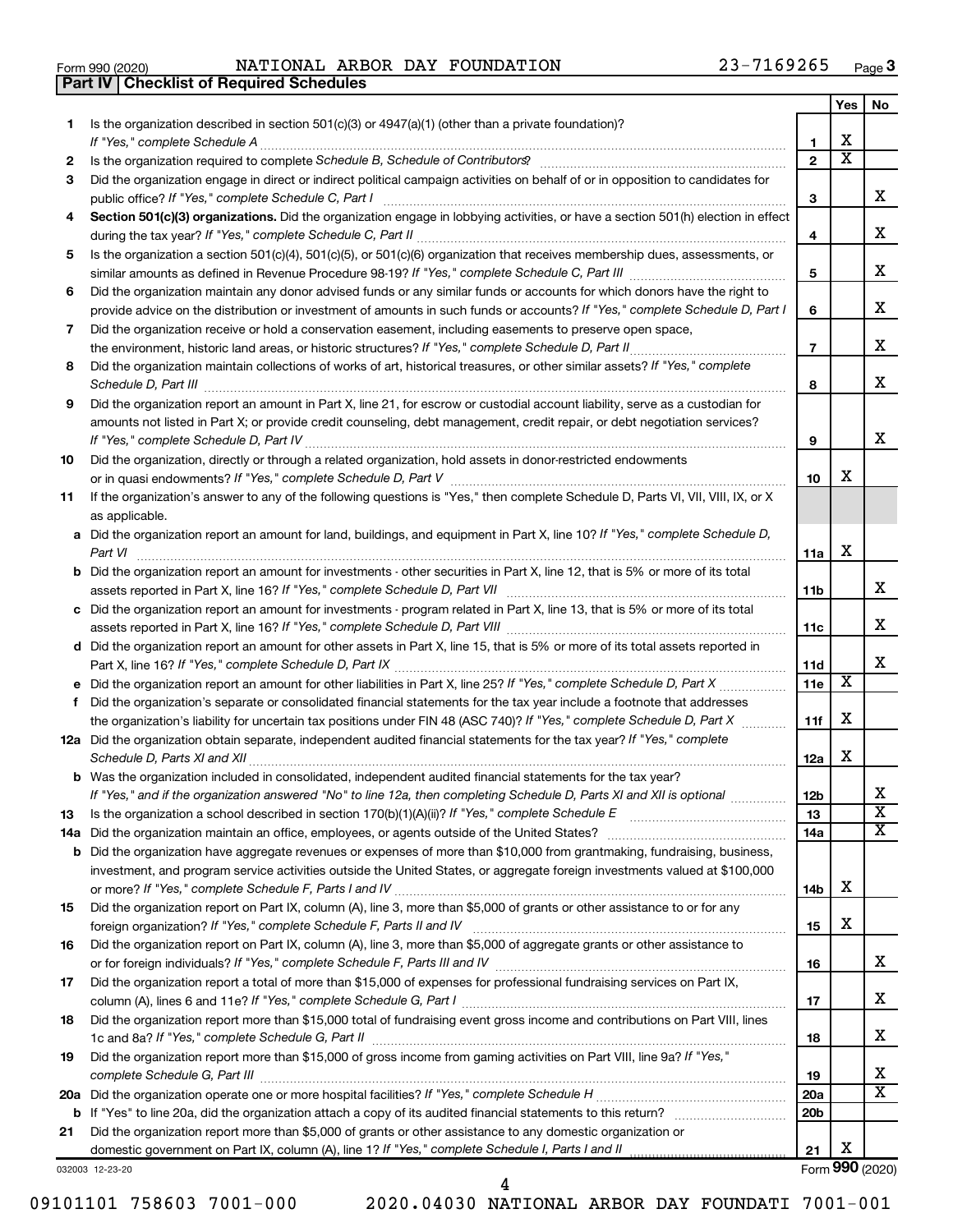|  | Form 990 (2020) |
|--|-----------------|
|  |                 |

Form 990 (2020) Page NATIONAL ARBOR DAY FOUNDATION 23-7169265

*(continued)* **Part IV Checklist of Required Schedules**

| 22     | Did the organization report more than \$5,000 of grants or other assistance to or for domestic individuals on                                                                                                                                     |                 | Yes | No                           |
|--------|---------------------------------------------------------------------------------------------------------------------------------------------------------------------------------------------------------------------------------------------------|-----------------|-----|------------------------------|
|        |                                                                                                                                                                                                                                                   | 22              |     | x                            |
| 23     | Did the organization answer "Yes" to Part VII, Section A, line 3, 4, or 5 about compensation of the organization's current                                                                                                                        |                 |     |                              |
|        | and former officers, directors, trustees, key employees, and highest compensated employees? If "Yes," complete                                                                                                                                    |                 |     |                              |
|        | Schedule J <b>Example 2 Contract 2 Contract 2 Contract 2 Contract 2 Contract 2 Contract 2 Contract 2 Contract 2 Contract 2 Contract 2 Contract 2 Contract 2 Contract 2 Contract 2 Contract 2 Con</b>                                              | 23              | X   |                              |
|        | 24a Did the organization have a tax-exempt bond issue with an outstanding principal amount of more than \$100,000 as of the<br>last day of the year, that was issued after December 31, 2002? If "Yes," answer lines 24b through 24d and complete |                 |     |                              |
|        |                                                                                                                                                                                                                                                   | 24a             |     | x                            |
|        |                                                                                                                                                                                                                                                   | 24 <sub>b</sub> |     |                              |
|        | c Did the organization maintain an escrow account other than a refunding escrow at any time during the year to defease                                                                                                                            |                 |     |                              |
|        |                                                                                                                                                                                                                                                   | 24c             |     |                              |
|        |                                                                                                                                                                                                                                                   | 24d             |     |                              |
|        | 25a Section 501(c)(3), 501(c)(4), and 501(c)(29) organizations. Did the organization engage in an excess benefit                                                                                                                                  | 25a             |     | x                            |
|        | <b>b</b> Is the organization aware that it engaged in an excess benefit transaction with a disqualified person in a prior year, and                                                                                                               |                 |     |                              |
|        | that the transaction has not been reported on any of the organization's prior Forms 990 or 990-EZ? If "Yes," complete                                                                                                                             |                 |     |                              |
|        | Schedule L, Part I                                                                                                                                                                                                                                | 25 <sub>b</sub> |     | x                            |
| 26     | Did the organization report any amount on Part X, line 5 or 22, for receivables from or payables to any current                                                                                                                                   |                 |     |                              |
|        | or former officer, director, trustee, key employee, creator or founder, substantial contributor, or 35%                                                                                                                                           |                 |     | x                            |
| 27     | Did the organization provide a grant or other assistance to any current or former officer, director, trustee, key employee,                                                                                                                       | 26              |     |                              |
|        | creator or founder, substantial contributor or employee thereof, a grant selection committee member, or to a 35% controlled                                                                                                                       |                 |     |                              |
|        | entity (including an employee thereof) or family member of any of these persons? If "Yes," complete Schedule L, Part III                                                                                                                          | 27              |     | х                            |
| 28     | Was the organization a party to a business transaction with one of the following parties (see Schedule L, Part IV                                                                                                                                 |                 |     |                              |
|        | instructions, for applicable filing thresholds, conditions, and exceptions):                                                                                                                                                                      |                 |     |                              |
|        | a A current or former officer, director, trustee, key employee, creator or founder, or substantial contributor? If                                                                                                                                | 28a             |     | х                            |
|        |                                                                                                                                                                                                                                                   | 28 <sub>b</sub> |     | $\overline{\textbf{X}}$      |
|        | c A 35% controlled entity of one or more individuals and/or organizations described in lines 28a or 28b?/f                                                                                                                                        |                 |     |                              |
|        |                                                                                                                                                                                                                                                   | 28c             |     | х                            |
| 29     |                                                                                                                                                                                                                                                   | 29              |     | $\overline{\texttt{x}}$      |
| 30     | Did the organization receive contributions of art, historical treasures, or other similar assets, or qualified conservation                                                                                                                       |                 |     | х                            |
| 31     |                                                                                                                                                                                                                                                   | 30<br>31        |     | $\overline{\textbf{X}}$      |
| 32     | Did the organization sell, exchange, dispose of, or transfer more than 25% of its net assets? If "Yes," complete                                                                                                                                  |                 |     |                              |
|        |                                                                                                                                                                                                                                                   | 32              |     | х                            |
| 33     | Did the organization own 100% of an entity disregarded as separate from the organization under Regulations                                                                                                                                        |                 |     |                              |
|        |                                                                                                                                                                                                                                                   | 33              |     | х                            |
| 34     | Was the organization related to any tax-exempt or taxable entity? If "Yes," complete Schedule R, Part II, III, or IV, and                                                                                                                         |                 |     |                              |
|        | Part V, line 1                                                                                                                                                                                                                                    | 34<br>35a       |     | х<br>$\overline{\textbf{X}}$ |
|        | <b>b</b> If "Yes" to line 35a, did the organization receive any payment from or engage in any transaction with a controlled entity                                                                                                                |                 |     |                              |
|        |                                                                                                                                                                                                                                                   | 35 <sub>b</sub> |     |                              |
| 36     | Section 501(c)(3) organizations. Did the organization make any transfers to an exempt non-charitable related organization?                                                                                                                        |                 |     |                              |
|        |                                                                                                                                                                                                                                                   | 36              |     | х                            |
| 37     | Did the organization conduct more than 5% of its activities through an entity that is not a related organization                                                                                                                                  |                 |     | х                            |
| 38     | Did the organization complete Schedule O and provide explanations in Schedule O for Part VI, lines 11b and 19?                                                                                                                                    | 37              |     |                              |
|        | Note: All Form 990 filers are required to complete Schedule O                                                                                                                                                                                     | 38              | х   |                              |
| Part V |                                                                                                                                                                                                                                                   |                 |     |                              |
|        |                                                                                                                                                                                                                                                   |                 |     |                              |
|        |                                                                                                                                                                                                                                                   |                 | Yes | No                           |
|        | 93<br>1a<br>1b                                                                                                                                                                                                                                    |                 |     |                              |
|        | c Did the organization comply with backup withholding rules for reportable payments to vendors and reportable gaming                                                                                                                              |                 |     |                              |
|        |                                                                                                                                                                                                                                                   | 1c              | х   |                              |
|        | 032004 12-23-20                                                                                                                                                                                                                                   |                 |     | Form 990 (2020)              |
|        | 5                                                                                                                                                                                                                                                 |                 |     |                              |

09101101 758603 7001-000 2020.04030 NATIONAL ARBOR DAY FOUNDATI 7001-001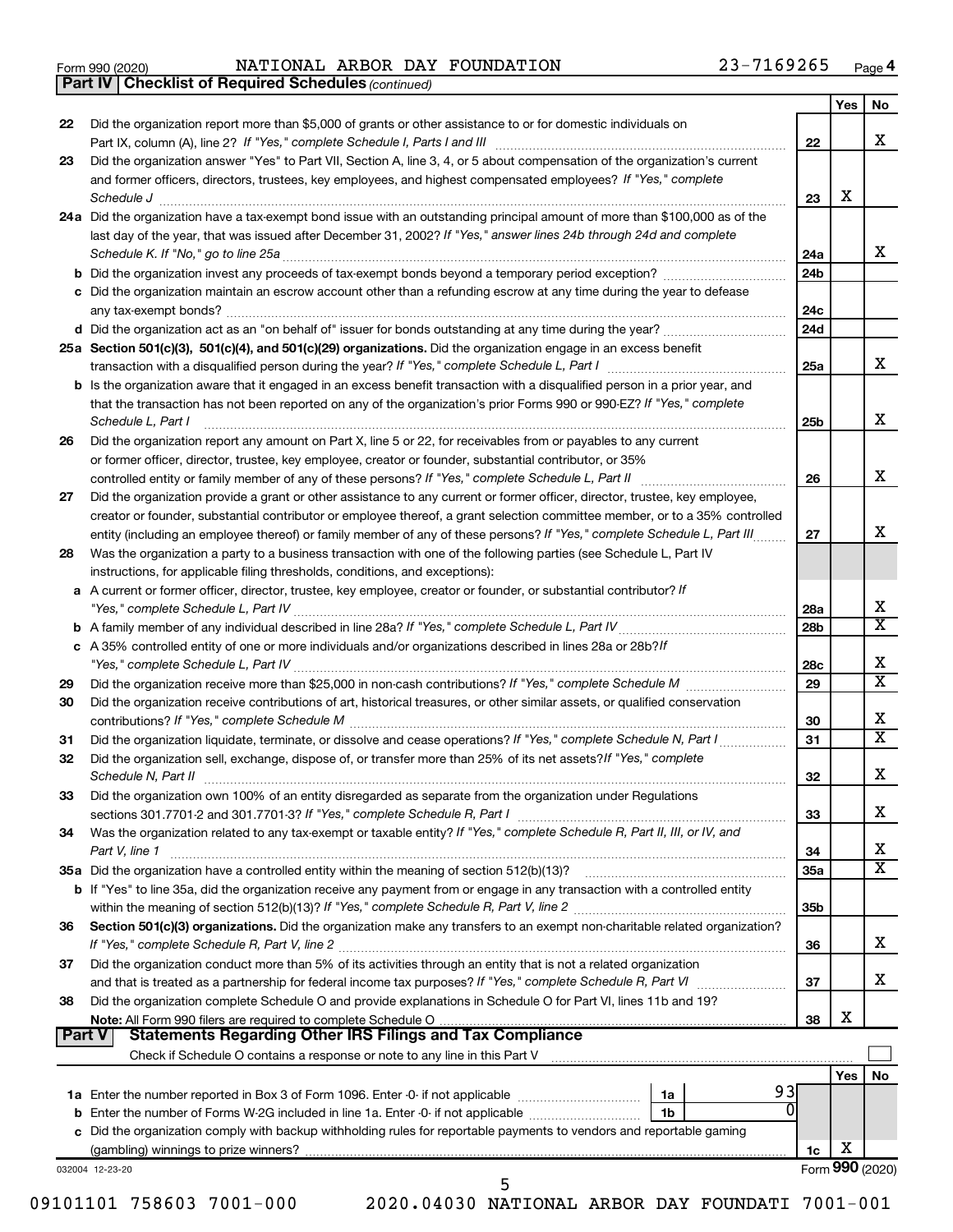| n 990 (2020) |  |
|--------------|--|
|              |  |

**Part V Statements Regarding Other IRS Filings and Tax Compliance**

*(continued)*

|                                                                                                                     |                                                                                                                                                 |                | Yes                     | No |  |  |  |  |
|---------------------------------------------------------------------------------------------------------------------|-------------------------------------------------------------------------------------------------------------------------------------------------|----------------|-------------------------|----|--|--|--|--|
|                                                                                                                     | 2a Enter the number of employees reported on Form W-3, Transmittal of Wage and Tax Statements,                                                  |                |                         |    |  |  |  |  |
|                                                                                                                     | 517<br>filed for the calendar year ending with or within the year covered by this return<br>2a                                                  |                |                         |    |  |  |  |  |
|                                                                                                                     |                                                                                                                                                 | 2 <sub>b</sub> | х                       |    |  |  |  |  |
|                                                                                                                     | <b>Note:</b> If the sum of lines 1a and 2a is greater than 250, you may be required to e-file (see instructions) <i>managererous</i>            |                |                         |    |  |  |  |  |
|                                                                                                                     | 3a Did the organization have unrelated business gross income of \$1,000 or more during the year?                                                |                |                         |    |  |  |  |  |
|                                                                                                                     |                                                                                                                                                 | 3b             | $\overline{\textbf{x}}$ |    |  |  |  |  |
|                                                                                                                     | 4a At any time during the calendar year, did the organization have an interest in, or a signature or other authority over, a                    |                |                         |    |  |  |  |  |
|                                                                                                                     | financial account in a foreign country (such as a bank account, securities account, or other financial account)?                                | 4a             |                         | x  |  |  |  |  |
|                                                                                                                     | <b>b</b> If "Yes," enter the name of the foreign country $\blacktriangleright$                                                                  |                |                         |    |  |  |  |  |
|                                                                                                                     | See instructions for filing requirements for FinCEN Form 114, Report of Foreign Bank and Financial Accounts (FBAR).                             |                |                         |    |  |  |  |  |
|                                                                                                                     |                                                                                                                                                 |                |                         |    |  |  |  |  |
|                                                                                                                     |                                                                                                                                                 |                |                         |    |  |  |  |  |
|                                                                                                                     |                                                                                                                                                 | 5c             |                         |    |  |  |  |  |
|                                                                                                                     | 6a Does the organization have annual gross receipts that are normally greater than \$100,000, and did the organization solicit                  |                |                         |    |  |  |  |  |
|                                                                                                                     | any contributions that were not tax deductible as charitable contributions?                                                                     | 6a             |                         | x  |  |  |  |  |
|                                                                                                                     | b If "Yes," did the organization include with every solicitation an express statement that such contributions or gifts                          |                |                         |    |  |  |  |  |
|                                                                                                                     | were not tax deductible?                                                                                                                        | 6b             |                         |    |  |  |  |  |
| 7                                                                                                                   | Organizations that may receive deductible contributions under section 170(c).                                                                   |                |                         |    |  |  |  |  |
| a                                                                                                                   | Did the organization receive a payment in excess of \$75 made partly as a contribution and partly for goods and services provided to the payor? | 7a             | х                       |    |  |  |  |  |
|                                                                                                                     |                                                                                                                                                 | 7b             | $\overline{\textbf{x}}$ |    |  |  |  |  |
|                                                                                                                     | c Did the organization sell, exchange, or otherwise dispose of tangible personal property for which it was required                             |                |                         | x  |  |  |  |  |
|                                                                                                                     | to file Form 8282?                                                                                                                              | 7c             |                         |    |  |  |  |  |
|                                                                                                                     | 7d                                                                                                                                              |                |                         |    |  |  |  |  |
|                                                                                                                     |                                                                                                                                                 |                |                         |    |  |  |  |  |
|                                                                                                                     | Ť.<br>If the organization received a contribution of qualified intellectual property, did the organization file Form 8899 as required?          |                |                         |    |  |  |  |  |
| g                                                                                                                   | h If the organization received a contribution of cars, boats, airplanes, or other vehicles, did the organization file a Form 1098-C?            |                |                         |    |  |  |  |  |
|                                                                                                                     | 8<br>Sponsoring organizations maintaining donor advised funds. Did a donor advised fund maintained by the                                       |                |                         |    |  |  |  |  |
|                                                                                                                     | sponsoring organization have excess business holdings at any time during the year?                                                              |                |                         |    |  |  |  |  |
| 9                                                                                                                   | Sponsoring organizations maintaining donor advised funds.                                                                                       |                |                         |    |  |  |  |  |
| а                                                                                                                   | Did the sponsoring organization make any taxable distributions under section 4966?                                                              |                |                         |    |  |  |  |  |
| b                                                                                                                   |                                                                                                                                                 |                |                         |    |  |  |  |  |
| 10                                                                                                                  | Section 501(c)(7) organizations. Enter:                                                                                                         |                |                         |    |  |  |  |  |
|                                                                                                                     | 10a                                                                                                                                             |                |                         |    |  |  |  |  |
|                                                                                                                     | 10 <sub>b</sub><br><b>b</b> Gross receipts, included on Form 990, Part VIII, line 12, for public use of club facilities <i>manameron</i> ,      |                |                         |    |  |  |  |  |
| 11                                                                                                                  | Section 501(c)(12) organizations. Enter:                                                                                                        |                |                         |    |  |  |  |  |
|                                                                                                                     | 11a                                                                                                                                             |                |                         |    |  |  |  |  |
|                                                                                                                     | <b>b</b> Gross income from other sources (Do not net amounts due or paid to other sources against                                               |                |                         |    |  |  |  |  |
|                                                                                                                     | 11b                                                                                                                                             |                |                         |    |  |  |  |  |
|                                                                                                                     | 12a Section 4947(a)(1) non-exempt charitable trusts. Is the organization filing Form 990 in lieu of Form 1041?                                  | 12a            |                         |    |  |  |  |  |
|                                                                                                                     | <b>b</b> If "Yes," enter the amount of tax-exempt interest received or accrued during the year<br>12b                                           |                |                         |    |  |  |  |  |
| 13                                                                                                                  | Section 501(c)(29) qualified nonprofit health insurance issuers.                                                                                |                |                         |    |  |  |  |  |
|                                                                                                                     | a Is the organization licensed to issue qualified health plans in more than one state?                                                          | 1За            |                         |    |  |  |  |  |
|                                                                                                                     | Note: See the instructions for additional information the organization must report on Schedule O.                                               |                |                         |    |  |  |  |  |
|                                                                                                                     | <b>b</b> Enter the amount of reserves the organization is required to maintain by the states in which the                                       |                |                         |    |  |  |  |  |
|                                                                                                                     | 13b                                                                                                                                             |                |                         |    |  |  |  |  |
|                                                                                                                     | 13c<br><b>c</b> Enter the amount of reserves on hand                                                                                            | 14a            |                         | x  |  |  |  |  |
|                                                                                                                     | 14a Did the organization receive any payments for indoor tanning services during the tax year?                                                  |                |                         |    |  |  |  |  |
|                                                                                                                     | <b>b</b> If "Yes," has it filed a Form 720 to report these payments? If "No," provide an explanation on Schedule O                              | 14b            |                         |    |  |  |  |  |
| Is the organization subject to the section 4960 tax on payment(s) of more than \$1,000,000 in remuneration or<br>15 |                                                                                                                                                 |                |                         |    |  |  |  |  |
|                                                                                                                     | excess parachute payment(s) during the year?<br>If "Yes," see instructions and file Form 4720, Schedule N.                                      | 15             |                         | x  |  |  |  |  |
| 16                                                                                                                  | Is the organization an educational institution subject to the section 4968 excise tax on net investment income?                                 | 16             |                         | х  |  |  |  |  |
|                                                                                                                     | If "Yes," complete Form 4720, Schedule O.                                                                                                       |                |                         |    |  |  |  |  |
|                                                                                                                     |                                                                                                                                                 |                |                         |    |  |  |  |  |

Form (2020) **990**

032005 12-23-20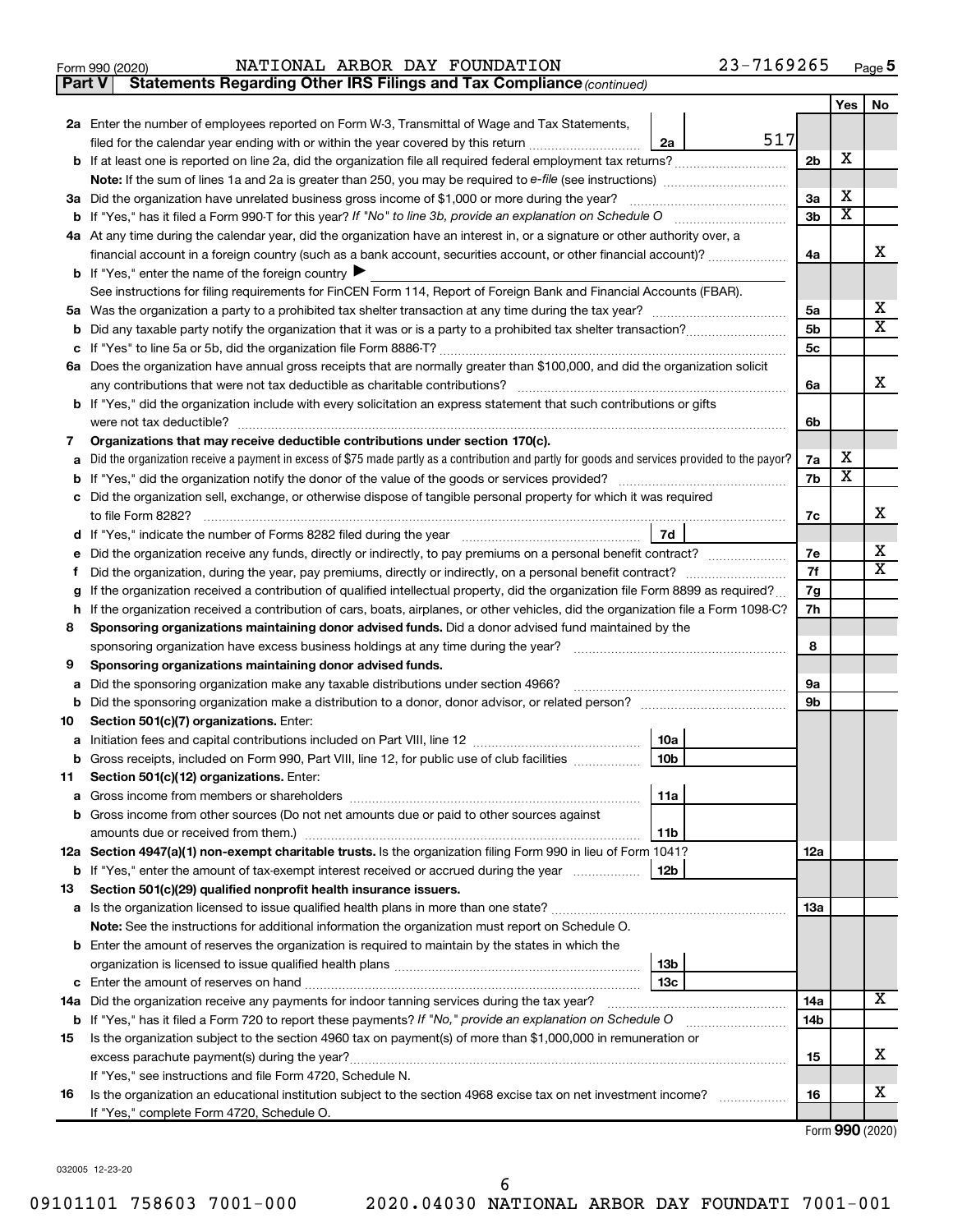| Form 990 (2020) |  |  |  |
|-----------------|--|--|--|
|-----------------|--|--|--|

#### Form 990 (2020) Page NATIONAL ARBOR DAY FOUNDATION 23-7169265

**Part VI** Governance, Management, and Disclosure For each "Yes" response to lines 2 through 7b below, and for a "No" response *to line 8a, 8b, or 10b below, describe the circumstances, processes, or changes on Schedule O. See instructions.*

| 11<br>1a<br>1a Enter the number of voting members of the governing body at the end of the tax year <i>manument</i><br>If there are material differences in voting rights among members of the governing body, or if the governing<br>body delegated broad authority to an executive committee or similar committee, explain on Schedule O.<br>11<br>Enter the number of voting members included on line 1a, above, who are independent<br>1b<br>b<br>Did any officer, director, trustee, or key employee have a family relationship or a business relationship with any other<br>$\mathbf{2}$<br>Did the organization delegate control over management duties customarily performed by or under the direct supervision<br>3<br>$\overline{\mathbf{4}}$<br>Did the organization make any significant changes to its governing documents since the prior Form 990 was filed?<br>5<br>$\overline{\mathbf{x}}$<br>6<br>Did the organization have members, stockholders, or other persons who had the power to elect or appoint one or<br>7a<br>Are any governance decisions of the organization reserved to (or subject to approval by) members, stockholders, or<br>persons other than the governing body?<br>7b<br>Did the organization contemporaneously document the meetings held or written actions undertaken during the year by the following:<br>8a<br>$\overline{\textbf{x}}$<br>8b<br>Is there any officer, director, trustee, or key employee listed in Part VII, Section A, who cannot be reached at the<br>9<br>organization's mailing address? If "Yes," provide the names and addresses on Schedule O.<br>Section B. Policies (This Section B requests information about policies not required by the Internal Revenue Code.)<br>10a<br><b>b</b> If "Yes," did the organization have written policies and procedures governing the activities of such chapters, affiliates,<br>10b<br>х<br>11a<br>11a Has the organization provided a complete copy of this Form 990 to all members of its governing body before filing the form?<br><b>b</b> Describe in Schedule O the process, if any, used by the organization to review this Form 990.<br>12a<br>$\overline{\mathbf{x}}$<br>Were officers, directors, or trustees, and key employees required to disclose annually interests that could give rise to conflicts?<br>12 <sub>b</sub><br>Did the organization regularly and consistently monitor and enforce compliance with the policy? If "Yes," describe<br>in Schedule O how this was done <i>machine and accordinational content of the setter and the setter and the setter</i><br>12c<br>13<br>14<br>Did the process for determining compensation of the following persons include a review and approval by independent<br>persons, comparability data, and contemporaneous substantiation of the deliberation and decision?<br><b>15a</b><br>15 <sub>b</sub><br>If "Yes" to line 15a or 15b, describe the process in Schedule O (see instructions).<br>16a Did the organization invest in, contribute assets to, or participate in a joint venture or similar arrangement with a<br>taxable entity during the year?<br><b>16a</b><br>b If "Yes," did the organization follow a written policy or procedure requiring the organization to evaluate its participation<br>in joint venture arrangements under applicable federal tax law, and take steps to safeguard the organization's<br>exempt status with respect to such arrangements?<br>16b<br><b>Section C. Disclosure</b><br>List the states with which a copy of this Form 990 is required to be filed AL, AR, CA, CT, DC, FL, GA, HI, IL, KS, KY, MD<br>Section 6104 requires an organization to make its Forms 1023 (1024 or 1024-A, if applicable), 990, and 990-T (Section 501(c)(3)s only) available<br>for public inspection. Indicate how you made these available. Check all that apply.<br>$\lfloor x \rfloor$ Upon request<br>  X   Own website<br>Another's website<br>Other (explain on Schedule O)<br>Describe on Schedule O whether (and if so, how) the organization made its governing documents, conflict of interest policy, and financial<br>statements available to the public during the tax year.<br>State the name, address, and telephone number of the person who possesses the organization's books and records<br>MATT HARRIS - 402-474-5655<br>211 NORTH 12TH STREET, SUITE 501, LINCOLN, NE<br>68508<br>SEE SCHEDULE O FOR FULL LIST OF STATES<br>Form 990 (2020)<br>032006 12-23-20<br>7<br>09101101 758603 7001-000<br>2020.04030 NATIONAL ARBOR DAY FOUNDATI 7001-001 |     | Check if Schedule O contains a response or note to any line in this Part VI |  |                         |  |
|-------------------------------------------------------------------------------------------------------------------------------------------------------------------------------------------------------------------------------------------------------------------------------------------------------------------------------------------------------------------------------------------------------------------------------------------------------------------------------------------------------------------------------------------------------------------------------------------------------------------------------------------------------------------------------------------------------------------------------------------------------------------------------------------------------------------------------------------------------------------------------------------------------------------------------------------------------------------------------------------------------------------------------------------------------------------------------------------------------------------------------------------------------------------------------------------------------------------------------------------------------------------------------------------------------------------------------------------------------------------------------------------------------------------------------------------------------------------------------------------------------------------------------------------------------------------------------------------------------------------------------------------------------------------------------------------------------------------------------------------------------------------------------------------------------------------------------------------------------------------------------------------------------------------------------------------------------------------------------------------------------------------------------------------------------------------------------------------------------------------------------------------------------------------------------------------------------------------------------------------------------------------------------------------------------------------------------------------------------------------------------------------------------------------------------------------------------------------------------------------------------------------------------------------------------------------------------------------------------------------------------------------------------------------------------------------------------------------------------------------------------------------------------------------------------------------------------------------------------------------------------------------------------------------------------------------------------------------------------------------------------------------------------------------------------------------------------------------------------------------------------------------------------------------------------------------------------------------------------------------------------------------------------------------------------------------------------------------------------------------------------------------------------------------------------------------------------------------------------------------------------------------------------------------------------------------------------------------------------------------------------------------------------------------------------------------------------------------------------------------------------------------------------------------------------------------------------------------------------------------------------------------------------------------------------------------------------------------------------------------------------------------------------------------------------------------------------------------------------------------------------------------------------------------------------------------------------------------------------------------------------------------------------------------------------------------------------------------------------------------------------------------------------------------------------------------------------------------------------------------------------------------------------------------------------------------------------------|-----|-----------------------------------------------------------------------------|--|-------------------------|--|
|                                                                                                                                                                                                                                                                                                                                                                                                                                                                                                                                                                                                                                                                                                                                                                                                                                                                                                                                                                                                                                                                                                                                                                                                                                                                                                                                                                                                                                                                                                                                                                                                                                                                                                                                                                                                                                                                                                                                                                                                                                                                                                                                                                                                                                                                                                                                                                                                                                                                                                                                                                                                                                                                                                                                                                                                                                                                                                                                                                                                                                                                                                                                                                                                                                                                                                                                                                                                                                                                                                                                                                                                                                                                                                                                                                                                                                                                                                                                                                                                                                                                                                                                                                                                                                                                                                                                                                                                                                                                                                                                                                                     |     | <b>Section A. Governing Body and Management</b>                             |  |                         |  |
|                                                                                                                                                                                                                                                                                                                                                                                                                                                                                                                                                                                                                                                                                                                                                                                                                                                                                                                                                                                                                                                                                                                                                                                                                                                                                                                                                                                                                                                                                                                                                                                                                                                                                                                                                                                                                                                                                                                                                                                                                                                                                                                                                                                                                                                                                                                                                                                                                                                                                                                                                                                                                                                                                                                                                                                                                                                                                                                                                                                                                                                                                                                                                                                                                                                                                                                                                                                                                                                                                                                                                                                                                                                                                                                                                                                                                                                                                                                                                                                                                                                                                                                                                                                                                                                                                                                                                                                                                                                                                                                                                                                     |     |                                                                             |  | Yes                     |  |
|                                                                                                                                                                                                                                                                                                                                                                                                                                                                                                                                                                                                                                                                                                                                                                                                                                                                                                                                                                                                                                                                                                                                                                                                                                                                                                                                                                                                                                                                                                                                                                                                                                                                                                                                                                                                                                                                                                                                                                                                                                                                                                                                                                                                                                                                                                                                                                                                                                                                                                                                                                                                                                                                                                                                                                                                                                                                                                                                                                                                                                                                                                                                                                                                                                                                                                                                                                                                                                                                                                                                                                                                                                                                                                                                                                                                                                                                                                                                                                                                                                                                                                                                                                                                                                                                                                                                                                                                                                                                                                                                                                                     |     |                                                                             |  |                         |  |
|                                                                                                                                                                                                                                                                                                                                                                                                                                                                                                                                                                                                                                                                                                                                                                                                                                                                                                                                                                                                                                                                                                                                                                                                                                                                                                                                                                                                                                                                                                                                                                                                                                                                                                                                                                                                                                                                                                                                                                                                                                                                                                                                                                                                                                                                                                                                                                                                                                                                                                                                                                                                                                                                                                                                                                                                                                                                                                                                                                                                                                                                                                                                                                                                                                                                                                                                                                                                                                                                                                                                                                                                                                                                                                                                                                                                                                                                                                                                                                                                                                                                                                                                                                                                                                                                                                                                                                                                                                                                                                                                                                                     |     |                                                                             |  |                         |  |
|                                                                                                                                                                                                                                                                                                                                                                                                                                                                                                                                                                                                                                                                                                                                                                                                                                                                                                                                                                                                                                                                                                                                                                                                                                                                                                                                                                                                                                                                                                                                                                                                                                                                                                                                                                                                                                                                                                                                                                                                                                                                                                                                                                                                                                                                                                                                                                                                                                                                                                                                                                                                                                                                                                                                                                                                                                                                                                                                                                                                                                                                                                                                                                                                                                                                                                                                                                                                                                                                                                                                                                                                                                                                                                                                                                                                                                                                                                                                                                                                                                                                                                                                                                                                                                                                                                                                                                                                                                                                                                                                                                                     |     |                                                                             |  |                         |  |
|                                                                                                                                                                                                                                                                                                                                                                                                                                                                                                                                                                                                                                                                                                                                                                                                                                                                                                                                                                                                                                                                                                                                                                                                                                                                                                                                                                                                                                                                                                                                                                                                                                                                                                                                                                                                                                                                                                                                                                                                                                                                                                                                                                                                                                                                                                                                                                                                                                                                                                                                                                                                                                                                                                                                                                                                                                                                                                                                                                                                                                                                                                                                                                                                                                                                                                                                                                                                                                                                                                                                                                                                                                                                                                                                                                                                                                                                                                                                                                                                                                                                                                                                                                                                                                                                                                                                                                                                                                                                                                                                                                                     |     |                                                                             |  |                         |  |
|                                                                                                                                                                                                                                                                                                                                                                                                                                                                                                                                                                                                                                                                                                                                                                                                                                                                                                                                                                                                                                                                                                                                                                                                                                                                                                                                                                                                                                                                                                                                                                                                                                                                                                                                                                                                                                                                                                                                                                                                                                                                                                                                                                                                                                                                                                                                                                                                                                                                                                                                                                                                                                                                                                                                                                                                                                                                                                                                                                                                                                                                                                                                                                                                                                                                                                                                                                                                                                                                                                                                                                                                                                                                                                                                                                                                                                                                                                                                                                                                                                                                                                                                                                                                                                                                                                                                                                                                                                                                                                                                                                                     | 2   |                                                                             |  |                         |  |
|                                                                                                                                                                                                                                                                                                                                                                                                                                                                                                                                                                                                                                                                                                                                                                                                                                                                                                                                                                                                                                                                                                                                                                                                                                                                                                                                                                                                                                                                                                                                                                                                                                                                                                                                                                                                                                                                                                                                                                                                                                                                                                                                                                                                                                                                                                                                                                                                                                                                                                                                                                                                                                                                                                                                                                                                                                                                                                                                                                                                                                                                                                                                                                                                                                                                                                                                                                                                                                                                                                                                                                                                                                                                                                                                                                                                                                                                                                                                                                                                                                                                                                                                                                                                                                                                                                                                                                                                                                                                                                                                                                                     |     |                                                                             |  |                         |  |
|                                                                                                                                                                                                                                                                                                                                                                                                                                                                                                                                                                                                                                                                                                                                                                                                                                                                                                                                                                                                                                                                                                                                                                                                                                                                                                                                                                                                                                                                                                                                                                                                                                                                                                                                                                                                                                                                                                                                                                                                                                                                                                                                                                                                                                                                                                                                                                                                                                                                                                                                                                                                                                                                                                                                                                                                                                                                                                                                                                                                                                                                                                                                                                                                                                                                                                                                                                                                                                                                                                                                                                                                                                                                                                                                                                                                                                                                                                                                                                                                                                                                                                                                                                                                                                                                                                                                                                                                                                                                                                                                                                                     | 3   |                                                                             |  |                         |  |
|                                                                                                                                                                                                                                                                                                                                                                                                                                                                                                                                                                                                                                                                                                                                                                                                                                                                                                                                                                                                                                                                                                                                                                                                                                                                                                                                                                                                                                                                                                                                                                                                                                                                                                                                                                                                                                                                                                                                                                                                                                                                                                                                                                                                                                                                                                                                                                                                                                                                                                                                                                                                                                                                                                                                                                                                                                                                                                                                                                                                                                                                                                                                                                                                                                                                                                                                                                                                                                                                                                                                                                                                                                                                                                                                                                                                                                                                                                                                                                                                                                                                                                                                                                                                                                                                                                                                                                                                                                                                                                                                                                                     |     |                                                                             |  |                         |  |
|                                                                                                                                                                                                                                                                                                                                                                                                                                                                                                                                                                                                                                                                                                                                                                                                                                                                                                                                                                                                                                                                                                                                                                                                                                                                                                                                                                                                                                                                                                                                                                                                                                                                                                                                                                                                                                                                                                                                                                                                                                                                                                                                                                                                                                                                                                                                                                                                                                                                                                                                                                                                                                                                                                                                                                                                                                                                                                                                                                                                                                                                                                                                                                                                                                                                                                                                                                                                                                                                                                                                                                                                                                                                                                                                                                                                                                                                                                                                                                                                                                                                                                                                                                                                                                                                                                                                                                                                                                                                                                                                                                                     | 4   |                                                                             |  |                         |  |
|                                                                                                                                                                                                                                                                                                                                                                                                                                                                                                                                                                                                                                                                                                                                                                                                                                                                                                                                                                                                                                                                                                                                                                                                                                                                                                                                                                                                                                                                                                                                                                                                                                                                                                                                                                                                                                                                                                                                                                                                                                                                                                                                                                                                                                                                                                                                                                                                                                                                                                                                                                                                                                                                                                                                                                                                                                                                                                                                                                                                                                                                                                                                                                                                                                                                                                                                                                                                                                                                                                                                                                                                                                                                                                                                                                                                                                                                                                                                                                                                                                                                                                                                                                                                                                                                                                                                                                                                                                                                                                                                                                                     | 5   |                                                                             |  |                         |  |
|                                                                                                                                                                                                                                                                                                                                                                                                                                                                                                                                                                                                                                                                                                                                                                                                                                                                                                                                                                                                                                                                                                                                                                                                                                                                                                                                                                                                                                                                                                                                                                                                                                                                                                                                                                                                                                                                                                                                                                                                                                                                                                                                                                                                                                                                                                                                                                                                                                                                                                                                                                                                                                                                                                                                                                                                                                                                                                                                                                                                                                                                                                                                                                                                                                                                                                                                                                                                                                                                                                                                                                                                                                                                                                                                                                                                                                                                                                                                                                                                                                                                                                                                                                                                                                                                                                                                                                                                                                                                                                                                                                                     | 6   |                                                                             |  |                         |  |
|                                                                                                                                                                                                                                                                                                                                                                                                                                                                                                                                                                                                                                                                                                                                                                                                                                                                                                                                                                                                                                                                                                                                                                                                                                                                                                                                                                                                                                                                                                                                                                                                                                                                                                                                                                                                                                                                                                                                                                                                                                                                                                                                                                                                                                                                                                                                                                                                                                                                                                                                                                                                                                                                                                                                                                                                                                                                                                                                                                                                                                                                                                                                                                                                                                                                                                                                                                                                                                                                                                                                                                                                                                                                                                                                                                                                                                                                                                                                                                                                                                                                                                                                                                                                                                                                                                                                                                                                                                                                                                                                                                                     | 7a  |                                                                             |  |                         |  |
|                                                                                                                                                                                                                                                                                                                                                                                                                                                                                                                                                                                                                                                                                                                                                                                                                                                                                                                                                                                                                                                                                                                                                                                                                                                                                                                                                                                                                                                                                                                                                                                                                                                                                                                                                                                                                                                                                                                                                                                                                                                                                                                                                                                                                                                                                                                                                                                                                                                                                                                                                                                                                                                                                                                                                                                                                                                                                                                                                                                                                                                                                                                                                                                                                                                                                                                                                                                                                                                                                                                                                                                                                                                                                                                                                                                                                                                                                                                                                                                                                                                                                                                                                                                                                                                                                                                                                                                                                                                                                                                                                                                     |     |                                                                             |  |                         |  |
|                                                                                                                                                                                                                                                                                                                                                                                                                                                                                                                                                                                                                                                                                                                                                                                                                                                                                                                                                                                                                                                                                                                                                                                                                                                                                                                                                                                                                                                                                                                                                                                                                                                                                                                                                                                                                                                                                                                                                                                                                                                                                                                                                                                                                                                                                                                                                                                                                                                                                                                                                                                                                                                                                                                                                                                                                                                                                                                                                                                                                                                                                                                                                                                                                                                                                                                                                                                                                                                                                                                                                                                                                                                                                                                                                                                                                                                                                                                                                                                                                                                                                                                                                                                                                                                                                                                                                                                                                                                                                                                                                                                     | b   |                                                                             |  |                         |  |
|                                                                                                                                                                                                                                                                                                                                                                                                                                                                                                                                                                                                                                                                                                                                                                                                                                                                                                                                                                                                                                                                                                                                                                                                                                                                                                                                                                                                                                                                                                                                                                                                                                                                                                                                                                                                                                                                                                                                                                                                                                                                                                                                                                                                                                                                                                                                                                                                                                                                                                                                                                                                                                                                                                                                                                                                                                                                                                                                                                                                                                                                                                                                                                                                                                                                                                                                                                                                                                                                                                                                                                                                                                                                                                                                                                                                                                                                                                                                                                                                                                                                                                                                                                                                                                                                                                                                                                                                                                                                                                                                                                                     |     |                                                                             |  |                         |  |
|                                                                                                                                                                                                                                                                                                                                                                                                                                                                                                                                                                                                                                                                                                                                                                                                                                                                                                                                                                                                                                                                                                                                                                                                                                                                                                                                                                                                                                                                                                                                                                                                                                                                                                                                                                                                                                                                                                                                                                                                                                                                                                                                                                                                                                                                                                                                                                                                                                                                                                                                                                                                                                                                                                                                                                                                                                                                                                                                                                                                                                                                                                                                                                                                                                                                                                                                                                                                                                                                                                                                                                                                                                                                                                                                                                                                                                                                                                                                                                                                                                                                                                                                                                                                                                                                                                                                                                                                                                                                                                                                                                                     | 8   |                                                                             |  |                         |  |
|                                                                                                                                                                                                                                                                                                                                                                                                                                                                                                                                                                                                                                                                                                                                                                                                                                                                                                                                                                                                                                                                                                                                                                                                                                                                                                                                                                                                                                                                                                                                                                                                                                                                                                                                                                                                                                                                                                                                                                                                                                                                                                                                                                                                                                                                                                                                                                                                                                                                                                                                                                                                                                                                                                                                                                                                                                                                                                                                                                                                                                                                                                                                                                                                                                                                                                                                                                                                                                                                                                                                                                                                                                                                                                                                                                                                                                                                                                                                                                                                                                                                                                                                                                                                                                                                                                                                                                                                                                                                                                                                                                                     | а   |                                                                             |  | х                       |  |
|                                                                                                                                                                                                                                                                                                                                                                                                                                                                                                                                                                                                                                                                                                                                                                                                                                                                                                                                                                                                                                                                                                                                                                                                                                                                                                                                                                                                                                                                                                                                                                                                                                                                                                                                                                                                                                                                                                                                                                                                                                                                                                                                                                                                                                                                                                                                                                                                                                                                                                                                                                                                                                                                                                                                                                                                                                                                                                                                                                                                                                                                                                                                                                                                                                                                                                                                                                                                                                                                                                                                                                                                                                                                                                                                                                                                                                                                                                                                                                                                                                                                                                                                                                                                                                                                                                                                                                                                                                                                                                                                                                                     | b   |                                                                             |  |                         |  |
|                                                                                                                                                                                                                                                                                                                                                                                                                                                                                                                                                                                                                                                                                                                                                                                                                                                                                                                                                                                                                                                                                                                                                                                                                                                                                                                                                                                                                                                                                                                                                                                                                                                                                                                                                                                                                                                                                                                                                                                                                                                                                                                                                                                                                                                                                                                                                                                                                                                                                                                                                                                                                                                                                                                                                                                                                                                                                                                                                                                                                                                                                                                                                                                                                                                                                                                                                                                                                                                                                                                                                                                                                                                                                                                                                                                                                                                                                                                                                                                                                                                                                                                                                                                                                                                                                                                                                                                                                                                                                                                                                                                     | 9   |                                                                             |  |                         |  |
|                                                                                                                                                                                                                                                                                                                                                                                                                                                                                                                                                                                                                                                                                                                                                                                                                                                                                                                                                                                                                                                                                                                                                                                                                                                                                                                                                                                                                                                                                                                                                                                                                                                                                                                                                                                                                                                                                                                                                                                                                                                                                                                                                                                                                                                                                                                                                                                                                                                                                                                                                                                                                                                                                                                                                                                                                                                                                                                                                                                                                                                                                                                                                                                                                                                                                                                                                                                                                                                                                                                                                                                                                                                                                                                                                                                                                                                                                                                                                                                                                                                                                                                                                                                                                                                                                                                                                                                                                                                                                                                                                                                     |     |                                                                             |  |                         |  |
|                                                                                                                                                                                                                                                                                                                                                                                                                                                                                                                                                                                                                                                                                                                                                                                                                                                                                                                                                                                                                                                                                                                                                                                                                                                                                                                                                                                                                                                                                                                                                                                                                                                                                                                                                                                                                                                                                                                                                                                                                                                                                                                                                                                                                                                                                                                                                                                                                                                                                                                                                                                                                                                                                                                                                                                                                                                                                                                                                                                                                                                                                                                                                                                                                                                                                                                                                                                                                                                                                                                                                                                                                                                                                                                                                                                                                                                                                                                                                                                                                                                                                                                                                                                                                                                                                                                                                                                                                                                                                                                                                                                     |     |                                                                             |  |                         |  |
|                                                                                                                                                                                                                                                                                                                                                                                                                                                                                                                                                                                                                                                                                                                                                                                                                                                                                                                                                                                                                                                                                                                                                                                                                                                                                                                                                                                                                                                                                                                                                                                                                                                                                                                                                                                                                                                                                                                                                                                                                                                                                                                                                                                                                                                                                                                                                                                                                                                                                                                                                                                                                                                                                                                                                                                                                                                                                                                                                                                                                                                                                                                                                                                                                                                                                                                                                                                                                                                                                                                                                                                                                                                                                                                                                                                                                                                                                                                                                                                                                                                                                                                                                                                                                                                                                                                                                                                                                                                                                                                                                                                     |     |                                                                             |  | Yes                     |  |
|                                                                                                                                                                                                                                                                                                                                                                                                                                                                                                                                                                                                                                                                                                                                                                                                                                                                                                                                                                                                                                                                                                                                                                                                                                                                                                                                                                                                                                                                                                                                                                                                                                                                                                                                                                                                                                                                                                                                                                                                                                                                                                                                                                                                                                                                                                                                                                                                                                                                                                                                                                                                                                                                                                                                                                                                                                                                                                                                                                                                                                                                                                                                                                                                                                                                                                                                                                                                                                                                                                                                                                                                                                                                                                                                                                                                                                                                                                                                                                                                                                                                                                                                                                                                                                                                                                                                                                                                                                                                                                                                                                                     |     |                                                                             |  |                         |  |
|                                                                                                                                                                                                                                                                                                                                                                                                                                                                                                                                                                                                                                                                                                                                                                                                                                                                                                                                                                                                                                                                                                                                                                                                                                                                                                                                                                                                                                                                                                                                                                                                                                                                                                                                                                                                                                                                                                                                                                                                                                                                                                                                                                                                                                                                                                                                                                                                                                                                                                                                                                                                                                                                                                                                                                                                                                                                                                                                                                                                                                                                                                                                                                                                                                                                                                                                                                                                                                                                                                                                                                                                                                                                                                                                                                                                                                                                                                                                                                                                                                                                                                                                                                                                                                                                                                                                                                                                                                                                                                                                                                                     |     |                                                                             |  |                         |  |
|                                                                                                                                                                                                                                                                                                                                                                                                                                                                                                                                                                                                                                                                                                                                                                                                                                                                                                                                                                                                                                                                                                                                                                                                                                                                                                                                                                                                                                                                                                                                                                                                                                                                                                                                                                                                                                                                                                                                                                                                                                                                                                                                                                                                                                                                                                                                                                                                                                                                                                                                                                                                                                                                                                                                                                                                                                                                                                                                                                                                                                                                                                                                                                                                                                                                                                                                                                                                                                                                                                                                                                                                                                                                                                                                                                                                                                                                                                                                                                                                                                                                                                                                                                                                                                                                                                                                                                                                                                                                                                                                                                                     |     |                                                                             |  |                         |  |
|                                                                                                                                                                                                                                                                                                                                                                                                                                                                                                                                                                                                                                                                                                                                                                                                                                                                                                                                                                                                                                                                                                                                                                                                                                                                                                                                                                                                                                                                                                                                                                                                                                                                                                                                                                                                                                                                                                                                                                                                                                                                                                                                                                                                                                                                                                                                                                                                                                                                                                                                                                                                                                                                                                                                                                                                                                                                                                                                                                                                                                                                                                                                                                                                                                                                                                                                                                                                                                                                                                                                                                                                                                                                                                                                                                                                                                                                                                                                                                                                                                                                                                                                                                                                                                                                                                                                                                                                                                                                                                                                                                                     |     |                                                                             |  |                         |  |
|                                                                                                                                                                                                                                                                                                                                                                                                                                                                                                                                                                                                                                                                                                                                                                                                                                                                                                                                                                                                                                                                                                                                                                                                                                                                                                                                                                                                                                                                                                                                                                                                                                                                                                                                                                                                                                                                                                                                                                                                                                                                                                                                                                                                                                                                                                                                                                                                                                                                                                                                                                                                                                                                                                                                                                                                                                                                                                                                                                                                                                                                                                                                                                                                                                                                                                                                                                                                                                                                                                                                                                                                                                                                                                                                                                                                                                                                                                                                                                                                                                                                                                                                                                                                                                                                                                                                                                                                                                                                                                                                                                                     |     |                                                                             |  |                         |  |
|                                                                                                                                                                                                                                                                                                                                                                                                                                                                                                                                                                                                                                                                                                                                                                                                                                                                                                                                                                                                                                                                                                                                                                                                                                                                                                                                                                                                                                                                                                                                                                                                                                                                                                                                                                                                                                                                                                                                                                                                                                                                                                                                                                                                                                                                                                                                                                                                                                                                                                                                                                                                                                                                                                                                                                                                                                                                                                                                                                                                                                                                                                                                                                                                                                                                                                                                                                                                                                                                                                                                                                                                                                                                                                                                                                                                                                                                                                                                                                                                                                                                                                                                                                                                                                                                                                                                                                                                                                                                                                                                                                                     | 12a |                                                                             |  | х                       |  |
|                                                                                                                                                                                                                                                                                                                                                                                                                                                                                                                                                                                                                                                                                                                                                                                                                                                                                                                                                                                                                                                                                                                                                                                                                                                                                                                                                                                                                                                                                                                                                                                                                                                                                                                                                                                                                                                                                                                                                                                                                                                                                                                                                                                                                                                                                                                                                                                                                                                                                                                                                                                                                                                                                                                                                                                                                                                                                                                                                                                                                                                                                                                                                                                                                                                                                                                                                                                                                                                                                                                                                                                                                                                                                                                                                                                                                                                                                                                                                                                                                                                                                                                                                                                                                                                                                                                                                                                                                                                                                                                                                                                     |     |                                                                             |  |                         |  |
|                                                                                                                                                                                                                                                                                                                                                                                                                                                                                                                                                                                                                                                                                                                                                                                                                                                                                                                                                                                                                                                                                                                                                                                                                                                                                                                                                                                                                                                                                                                                                                                                                                                                                                                                                                                                                                                                                                                                                                                                                                                                                                                                                                                                                                                                                                                                                                                                                                                                                                                                                                                                                                                                                                                                                                                                                                                                                                                                                                                                                                                                                                                                                                                                                                                                                                                                                                                                                                                                                                                                                                                                                                                                                                                                                                                                                                                                                                                                                                                                                                                                                                                                                                                                                                                                                                                                                                                                                                                                                                                                                                                     | с   |                                                                             |  |                         |  |
|                                                                                                                                                                                                                                                                                                                                                                                                                                                                                                                                                                                                                                                                                                                                                                                                                                                                                                                                                                                                                                                                                                                                                                                                                                                                                                                                                                                                                                                                                                                                                                                                                                                                                                                                                                                                                                                                                                                                                                                                                                                                                                                                                                                                                                                                                                                                                                                                                                                                                                                                                                                                                                                                                                                                                                                                                                                                                                                                                                                                                                                                                                                                                                                                                                                                                                                                                                                                                                                                                                                                                                                                                                                                                                                                                                                                                                                                                                                                                                                                                                                                                                                                                                                                                                                                                                                                                                                                                                                                                                                                                                                     |     |                                                                             |  | X                       |  |
|                                                                                                                                                                                                                                                                                                                                                                                                                                                                                                                                                                                                                                                                                                                                                                                                                                                                                                                                                                                                                                                                                                                                                                                                                                                                                                                                                                                                                                                                                                                                                                                                                                                                                                                                                                                                                                                                                                                                                                                                                                                                                                                                                                                                                                                                                                                                                                                                                                                                                                                                                                                                                                                                                                                                                                                                                                                                                                                                                                                                                                                                                                                                                                                                                                                                                                                                                                                                                                                                                                                                                                                                                                                                                                                                                                                                                                                                                                                                                                                                                                                                                                                                                                                                                                                                                                                                                                                                                                                                                                                                                                                     | 13  |                                                                             |  | $\overline{\mathbf{X}}$ |  |
|                                                                                                                                                                                                                                                                                                                                                                                                                                                                                                                                                                                                                                                                                                                                                                                                                                                                                                                                                                                                                                                                                                                                                                                                                                                                                                                                                                                                                                                                                                                                                                                                                                                                                                                                                                                                                                                                                                                                                                                                                                                                                                                                                                                                                                                                                                                                                                                                                                                                                                                                                                                                                                                                                                                                                                                                                                                                                                                                                                                                                                                                                                                                                                                                                                                                                                                                                                                                                                                                                                                                                                                                                                                                                                                                                                                                                                                                                                                                                                                                                                                                                                                                                                                                                                                                                                                                                                                                                                                                                                                                                                                     | 14  |                                                                             |  | $\overline{\mathbf{X}}$ |  |
|                                                                                                                                                                                                                                                                                                                                                                                                                                                                                                                                                                                                                                                                                                                                                                                                                                                                                                                                                                                                                                                                                                                                                                                                                                                                                                                                                                                                                                                                                                                                                                                                                                                                                                                                                                                                                                                                                                                                                                                                                                                                                                                                                                                                                                                                                                                                                                                                                                                                                                                                                                                                                                                                                                                                                                                                                                                                                                                                                                                                                                                                                                                                                                                                                                                                                                                                                                                                                                                                                                                                                                                                                                                                                                                                                                                                                                                                                                                                                                                                                                                                                                                                                                                                                                                                                                                                                                                                                                                                                                                                                                                     | 15  |                                                                             |  |                         |  |
|                                                                                                                                                                                                                                                                                                                                                                                                                                                                                                                                                                                                                                                                                                                                                                                                                                                                                                                                                                                                                                                                                                                                                                                                                                                                                                                                                                                                                                                                                                                                                                                                                                                                                                                                                                                                                                                                                                                                                                                                                                                                                                                                                                                                                                                                                                                                                                                                                                                                                                                                                                                                                                                                                                                                                                                                                                                                                                                                                                                                                                                                                                                                                                                                                                                                                                                                                                                                                                                                                                                                                                                                                                                                                                                                                                                                                                                                                                                                                                                                                                                                                                                                                                                                                                                                                                                                                                                                                                                                                                                                                                                     |     |                                                                             |  |                         |  |
|                                                                                                                                                                                                                                                                                                                                                                                                                                                                                                                                                                                                                                                                                                                                                                                                                                                                                                                                                                                                                                                                                                                                                                                                                                                                                                                                                                                                                                                                                                                                                                                                                                                                                                                                                                                                                                                                                                                                                                                                                                                                                                                                                                                                                                                                                                                                                                                                                                                                                                                                                                                                                                                                                                                                                                                                                                                                                                                                                                                                                                                                                                                                                                                                                                                                                                                                                                                                                                                                                                                                                                                                                                                                                                                                                                                                                                                                                                                                                                                                                                                                                                                                                                                                                                                                                                                                                                                                                                                                                                                                                                                     | а   |                                                                             |  | х                       |  |
|                                                                                                                                                                                                                                                                                                                                                                                                                                                                                                                                                                                                                                                                                                                                                                                                                                                                                                                                                                                                                                                                                                                                                                                                                                                                                                                                                                                                                                                                                                                                                                                                                                                                                                                                                                                                                                                                                                                                                                                                                                                                                                                                                                                                                                                                                                                                                                                                                                                                                                                                                                                                                                                                                                                                                                                                                                                                                                                                                                                                                                                                                                                                                                                                                                                                                                                                                                                                                                                                                                                                                                                                                                                                                                                                                                                                                                                                                                                                                                                                                                                                                                                                                                                                                                                                                                                                                                                                                                                                                                                                                                                     |     |                                                                             |  | $\overline{\textbf{x}}$ |  |
|                                                                                                                                                                                                                                                                                                                                                                                                                                                                                                                                                                                                                                                                                                                                                                                                                                                                                                                                                                                                                                                                                                                                                                                                                                                                                                                                                                                                                                                                                                                                                                                                                                                                                                                                                                                                                                                                                                                                                                                                                                                                                                                                                                                                                                                                                                                                                                                                                                                                                                                                                                                                                                                                                                                                                                                                                                                                                                                                                                                                                                                                                                                                                                                                                                                                                                                                                                                                                                                                                                                                                                                                                                                                                                                                                                                                                                                                                                                                                                                                                                                                                                                                                                                                                                                                                                                                                                                                                                                                                                                                                                                     |     |                                                                             |  |                         |  |
|                                                                                                                                                                                                                                                                                                                                                                                                                                                                                                                                                                                                                                                                                                                                                                                                                                                                                                                                                                                                                                                                                                                                                                                                                                                                                                                                                                                                                                                                                                                                                                                                                                                                                                                                                                                                                                                                                                                                                                                                                                                                                                                                                                                                                                                                                                                                                                                                                                                                                                                                                                                                                                                                                                                                                                                                                                                                                                                                                                                                                                                                                                                                                                                                                                                                                                                                                                                                                                                                                                                                                                                                                                                                                                                                                                                                                                                                                                                                                                                                                                                                                                                                                                                                                                                                                                                                                                                                                                                                                                                                                                                     |     |                                                                             |  |                         |  |
|                                                                                                                                                                                                                                                                                                                                                                                                                                                                                                                                                                                                                                                                                                                                                                                                                                                                                                                                                                                                                                                                                                                                                                                                                                                                                                                                                                                                                                                                                                                                                                                                                                                                                                                                                                                                                                                                                                                                                                                                                                                                                                                                                                                                                                                                                                                                                                                                                                                                                                                                                                                                                                                                                                                                                                                                                                                                                                                                                                                                                                                                                                                                                                                                                                                                                                                                                                                                                                                                                                                                                                                                                                                                                                                                                                                                                                                                                                                                                                                                                                                                                                                                                                                                                                                                                                                                                                                                                                                                                                                                                                                     |     |                                                                             |  |                         |  |
|                                                                                                                                                                                                                                                                                                                                                                                                                                                                                                                                                                                                                                                                                                                                                                                                                                                                                                                                                                                                                                                                                                                                                                                                                                                                                                                                                                                                                                                                                                                                                                                                                                                                                                                                                                                                                                                                                                                                                                                                                                                                                                                                                                                                                                                                                                                                                                                                                                                                                                                                                                                                                                                                                                                                                                                                                                                                                                                                                                                                                                                                                                                                                                                                                                                                                                                                                                                                                                                                                                                                                                                                                                                                                                                                                                                                                                                                                                                                                                                                                                                                                                                                                                                                                                                                                                                                                                                                                                                                                                                                                                                     |     |                                                                             |  |                         |  |
|                                                                                                                                                                                                                                                                                                                                                                                                                                                                                                                                                                                                                                                                                                                                                                                                                                                                                                                                                                                                                                                                                                                                                                                                                                                                                                                                                                                                                                                                                                                                                                                                                                                                                                                                                                                                                                                                                                                                                                                                                                                                                                                                                                                                                                                                                                                                                                                                                                                                                                                                                                                                                                                                                                                                                                                                                                                                                                                                                                                                                                                                                                                                                                                                                                                                                                                                                                                                                                                                                                                                                                                                                                                                                                                                                                                                                                                                                                                                                                                                                                                                                                                                                                                                                                                                                                                                                                                                                                                                                                                                                                                     |     |                                                                             |  |                         |  |
|                                                                                                                                                                                                                                                                                                                                                                                                                                                                                                                                                                                                                                                                                                                                                                                                                                                                                                                                                                                                                                                                                                                                                                                                                                                                                                                                                                                                                                                                                                                                                                                                                                                                                                                                                                                                                                                                                                                                                                                                                                                                                                                                                                                                                                                                                                                                                                                                                                                                                                                                                                                                                                                                                                                                                                                                                                                                                                                                                                                                                                                                                                                                                                                                                                                                                                                                                                                                                                                                                                                                                                                                                                                                                                                                                                                                                                                                                                                                                                                                                                                                                                                                                                                                                                                                                                                                                                                                                                                                                                                                                                                     |     |                                                                             |  |                         |  |
|                                                                                                                                                                                                                                                                                                                                                                                                                                                                                                                                                                                                                                                                                                                                                                                                                                                                                                                                                                                                                                                                                                                                                                                                                                                                                                                                                                                                                                                                                                                                                                                                                                                                                                                                                                                                                                                                                                                                                                                                                                                                                                                                                                                                                                                                                                                                                                                                                                                                                                                                                                                                                                                                                                                                                                                                                                                                                                                                                                                                                                                                                                                                                                                                                                                                                                                                                                                                                                                                                                                                                                                                                                                                                                                                                                                                                                                                                                                                                                                                                                                                                                                                                                                                                                                                                                                                                                                                                                                                                                                                                                                     |     |                                                                             |  |                         |  |
|                                                                                                                                                                                                                                                                                                                                                                                                                                                                                                                                                                                                                                                                                                                                                                                                                                                                                                                                                                                                                                                                                                                                                                                                                                                                                                                                                                                                                                                                                                                                                                                                                                                                                                                                                                                                                                                                                                                                                                                                                                                                                                                                                                                                                                                                                                                                                                                                                                                                                                                                                                                                                                                                                                                                                                                                                                                                                                                                                                                                                                                                                                                                                                                                                                                                                                                                                                                                                                                                                                                                                                                                                                                                                                                                                                                                                                                                                                                                                                                                                                                                                                                                                                                                                                                                                                                                                                                                                                                                                                                                                                                     | 17  |                                                                             |  |                         |  |
|                                                                                                                                                                                                                                                                                                                                                                                                                                                                                                                                                                                                                                                                                                                                                                                                                                                                                                                                                                                                                                                                                                                                                                                                                                                                                                                                                                                                                                                                                                                                                                                                                                                                                                                                                                                                                                                                                                                                                                                                                                                                                                                                                                                                                                                                                                                                                                                                                                                                                                                                                                                                                                                                                                                                                                                                                                                                                                                                                                                                                                                                                                                                                                                                                                                                                                                                                                                                                                                                                                                                                                                                                                                                                                                                                                                                                                                                                                                                                                                                                                                                                                                                                                                                                                                                                                                                                                                                                                                                                                                                                                                     | 18  |                                                                             |  |                         |  |
|                                                                                                                                                                                                                                                                                                                                                                                                                                                                                                                                                                                                                                                                                                                                                                                                                                                                                                                                                                                                                                                                                                                                                                                                                                                                                                                                                                                                                                                                                                                                                                                                                                                                                                                                                                                                                                                                                                                                                                                                                                                                                                                                                                                                                                                                                                                                                                                                                                                                                                                                                                                                                                                                                                                                                                                                                                                                                                                                                                                                                                                                                                                                                                                                                                                                                                                                                                                                                                                                                                                                                                                                                                                                                                                                                                                                                                                                                                                                                                                                                                                                                                                                                                                                                                                                                                                                                                                                                                                                                                                                                                                     |     |                                                                             |  |                         |  |
|                                                                                                                                                                                                                                                                                                                                                                                                                                                                                                                                                                                                                                                                                                                                                                                                                                                                                                                                                                                                                                                                                                                                                                                                                                                                                                                                                                                                                                                                                                                                                                                                                                                                                                                                                                                                                                                                                                                                                                                                                                                                                                                                                                                                                                                                                                                                                                                                                                                                                                                                                                                                                                                                                                                                                                                                                                                                                                                                                                                                                                                                                                                                                                                                                                                                                                                                                                                                                                                                                                                                                                                                                                                                                                                                                                                                                                                                                                                                                                                                                                                                                                                                                                                                                                                                                                                                                                                                                                                                                                                                                                                     |     |                                                                             |  |                         |  |
|                                                                                                                                                                                                                                                                                                                                                                                                                                                                                                                                                                                                                                                                                                                                                                                                                                                                                                                                                                                                                                                                                                                                                                                                                                                                                                                                                                                                                                                                                                                                                                                                                                                                                                                                                                                                                                                                                                                                                                                                                                                                                                                                                                                                                                                                                                                                                                                                                                                                                                                                                                                                                                                                                                                                                                                                                                                                                                                                                                                                                                                                                                                                                                                                                                                                                                                                                                                                                                                                                                                                                                                                                                                                                                                                                                                                                                                                                                                                                                                                                                                                                                                                                                                                                                                                                                                                                                                                                                                                                                                                                                                     | 19  |                                                                             |  |                         |  |
|                                                                                                                                                                                                                                                                                                                                                                                                                                                                                                                                                                                                                                                                                                                                                                                                                                                                                                                                                                                                                                                                                                                                                                                                                                                                                                                                                                                                                                                                                                                                                                                                                                                                                                                                                                                                                                                                                                                                                                                                                                                                                                                                                                                                                                                                                                                                                                                                                                                                                                                                                                                                                                                                                                                                                                                                                                                                                                                                                                                                                                                                                                                                                                                                                                                                                                                                                                                                                                                                                                                                                                                                                                                                                                                                                                                                                                                                                                                                                                                                                                                                                                                                                                                                                                                                                                                                                                                                                                                                                                                                                                                     |     |                                                                             |  |                         |  |
|                                                                                                                                                                                                                                                                                                                                                                                                                                                                                                                                                                                                                                                                                                                                                                                                                                                                                                                                                                                                                                                                                                                                                                                                                                                                                                                                                                                                                                                                                                                                                                                                                                                                                                                                                                                                                                                                                                                                                                                                                                                                                                                                                                                                                                                                                                                                                                                                                                                                                                                                                                                                                                                                                                                                                                                                                                                                                                                                                                                                                                                                                                                                                                                                                                                                                                                                                                                                                                                                                                                                                                                                                                                                                                                                                                                                                                                                                                                                                                                                                                                                                                                                                                                                                                                                                                                                                                                                                                                                                                                                                                                     | 20  |                                                                             |  |                         |  |
|                                                                                                                                                                                                                                                                                                                                                                                                                                                                                                                                                                                                                                                                                                                                                                                                                                                                                                                                                                                                                                                                                                                                                                                                                                                                                                                                                                                                                                                                                                                                                                                                                                                                                                                                                                                                                                                                                                                                                                                                                                                                                                                                                                                                                                                                                                                                                                                                                                                                                                                                                                                                                                                                                                                                                                                                                                                                                                                                                                                                                                                                                                                                                                                                                                                                                                                                                                                                                                                                                                                                                                                                                                                                                                                                                                                                                                                                                                                                                                                                                                                                                                                                                                                                                                                                                                                                                                                                                                                                                                                                                                                     |     |                                                                             |  |                         |  |
|                                                                                                                                                                                                                                                                                                                                                                                                                                                                                                                                                                                                                                                                                                                                                                                                                                                                                                                                                                                                                                                                                                                                                                                                                                                                                                                                                                                                                                                                                                                                                                                                                                                                                                                                                                                                                                                                                                                                                                                                                                                                                                                                                                                                                                                                                                                                                                                                                                                                                                                                                                                                                                                                                                                                                                                                                                                                                                                                                                                                                                                                                                                                                                                                                                                                                                                                                                                                                                                                                                                                                                                                                                                                                                                                                                                                                                                                                                                                                                                                                                                                                                                                                                                                                                                                                                                                                                                                                                                                                                                                                                                     |     |                                                                             |  |                         |  |
|                                                                                                                                                                                                                                                                                                                                                                                                                                                                                                                                                                                                                                                                                                                                                                                                                                                                                                                                                                                                                                                                                                                                                                                                                                                                                                                                                                                                                                                                                                                                                                                                                                                                                                                                                                                                                                                                                                                                                                                                                                                                                                                                                                                                                                                                                                                                                                                                                                                                                                                                                                                                                                                                                                                                                                                                                                                                                                                                                                                                                                                                                                                                                                                                                                                                                                                                                                                                                                                                                                                                                                                                                                                                                                                                                                                                                                                                                                                                                                                                                                                                                                                                                                                                                                                                                                                                                                                                                                                                                                                                                                                     |     |                                                                             |  |                         |  |
|                                                                                                                                                                                                                                                                                                                                                                                                                                                                                                                                                                                                                                                                                                                                                                                                                                                                                                                                                                                                                                                                                                                                                                                                                                                                                                                                                                                                                                                                                                                                                                                                                                                                                                                                                                                                                                                                                                                                                                                                                                                                                                                                                                                                                                                                                                                                                                                                                                                                                                                                                                                                                                                                                                                                                                                                                                                                                                                                                                                                                                                                                                                                                                                                                                                                                                                                                                                                                                                                                                                                                                                                                                                                                                                                                                                                                                                                                                                                                                                                                                                                                                                                                                                                                                                                                                                                                                                                                                                                                                                                                                                     |     |                                                                             |  |                         |  |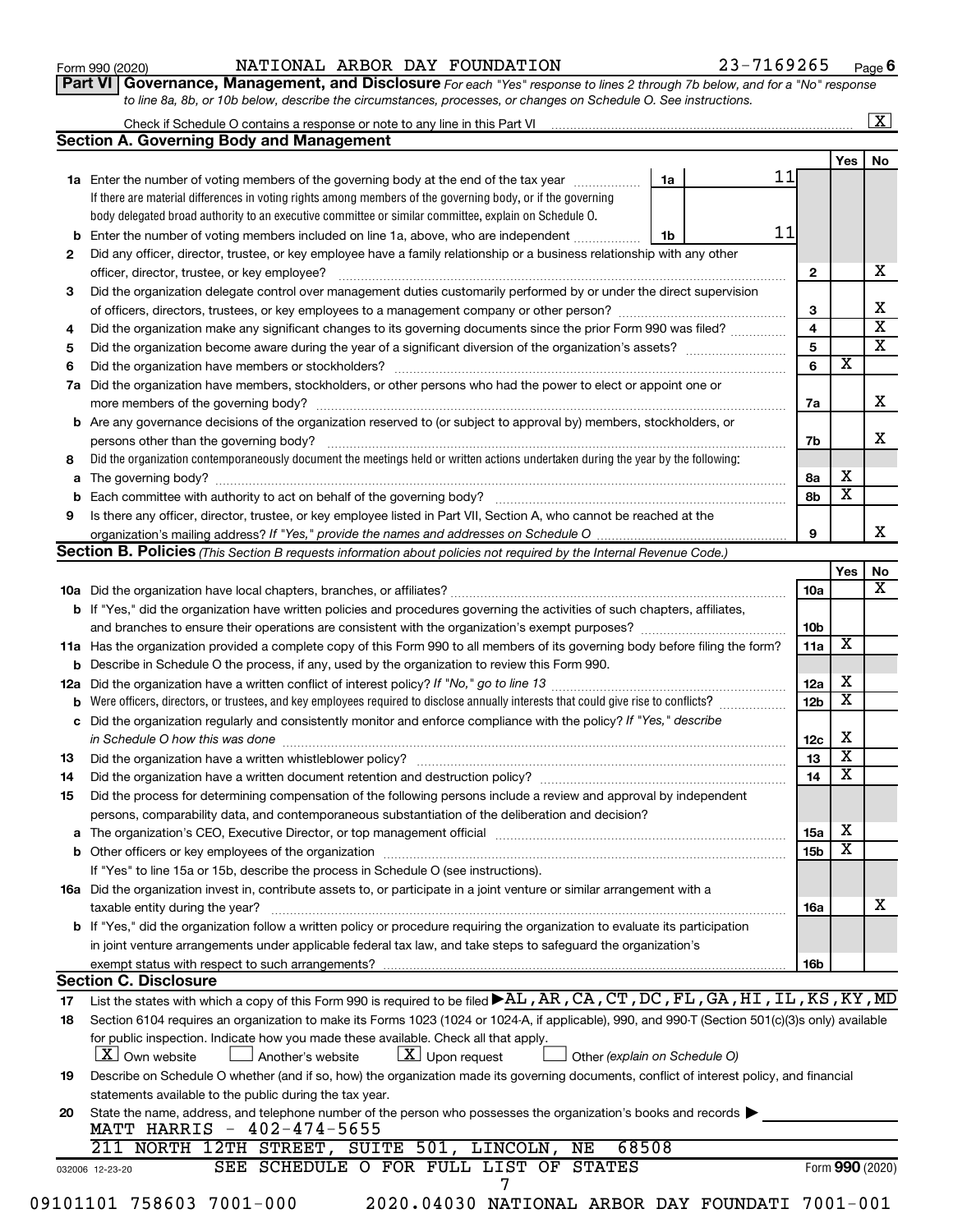$\Box$ 

| Part VII Compensation of Officers, Directors, Trustees, Key Employees, Highest Compensated |  |  |
|--------------------------------------------------------------------------------------------|--|--|
| <b>Employees, and Independent Contractors</b>                                              |  |  |

Check if Schedule O contains a response or note to any line in this Part VII

**Section A. Officers, Directors, Trustees, Key Employees, and Highest Compensated Employees**

**1a**  Complete this table for all persons required to be listed. Report compensation for the calendar year ending with or within the organization's tax year.  $\bullet$  List all of the organization's current officers, directors, trustees (whether individuals or organizations), regardless of amount of compensation.

Enter -0- in columns (D), (E), and (F) if no compensation was paid.

**•** List all of the organization's current key employees, if any. See instructions for definition of "key employee."

• List the organization's five *current* highest compensated employees (other than an officer, director, trustee, or key employee) who received reportable compensation (Box 5 of Form W-2 and/or Box 7 of Form 1099-MISC) of more than \$100,000 from the organization and any related organizations.

 $\bullet$  List all of the organization's former officers, key employees, and highest compensated employees who received more than \$100,000 of reportable compensation from the organization and any related organizations.

**•** List all of the organization's former directors or trustees that received, in the capacity as a former director or trustee of the organization, more than \$10,000 of reportable compensation from the organization and any related organizations.

See instructions for the order in which to list the persons above.

Check this box if neither the organization nor any related organization compensated any current officer, director, or trustee.  $\Box$ 

| (A)                        | (B)                      |                               |                                                                  | (C)                                     |              |                                 |        | (D)             | (E)             | (F)                         |
|----------------------------|--------------------------|-------------------------------|------------------------------------------------------------------|-----------------------------------------|--------------|---------------------------------|--------|-----------------|-----------------|-----------------------------|
| Name and title             | Average                  |                               |                                                                  | Position<br>(do not check more than one |              |                                 |        | Reportable      | Reportable      | Estimated                   |
|                            | hours per                |                               | box, unless person is both an<br>officer and a director/trustee) |                                         |              |                                 |        | compensation    | compensation    | amount of                   |
|                            | week                     |                               |                                                                  |                                         |              |                                 |        | from            | from related    | other                       |
|                            | (list any                |                               |                                                                  |                                         |              |                                 |        | the             | organizations   | compensation                |
|                            | hours for                |                               |                                                                  |                                         |              |                                 |        | organization    | (W-2/1099-MISC) | from the                    |
|                            | related<br>organizations |                               |                                                                  |                                         |              |                                 |        | (W-2/1099-MISC) |                 | organization<br>and related |
|                            | below                    |                               |                                                                  |                                         |              |                                 |        |                 |                 | organizations               |
|                            | line)                    | ndividual trustee or director | nstitutional trustee                                             | Officer                                 | key employee | Highest compensated<br>employee | Former |                 |                 |                             |
| <b>MATT HARRIS</b><br>(1)  | 40.00                    |                               |                                                                  |                                         |              |                                 |        |                 |                 |                             |
| CHIEF EXECUTIVE OFFICER    |                          |                               |                                                                  | X                                       |              |                                 |        | 354,084.        | 0.              | 41, 256.                    |
| DAN LAMBE<br>(2)           | 40.00                    |                               |                                                                  |                                         |              |                                 |        |                 |                 |                             |
| PRESIDENT                  |                          |                               |                                                                  | X                                       |              |                                 |        | 241,010.        | 0.              | 29,125.                     |
| WOODROW NELSON<br>(3)      | 40.00                    |                               |                                                                  |                                         |              |                                 |        |                 |                 |                             |
| VP MARKETING COMMUNICATION |                          |                               |                                                                  |                                         | X            |                                 |        | 192,116.        | 0.              | 17,425.                     |
| KATIE LOOS<br>(4)          | 40.00                    |                               |                                                                  |                                         |              |                                 |        |                 |                 |                             |
| VP VENTURES AND PARTNERSHI |                          |                               |                                                                  |                                         | $\rm X$      |                                 |        | 165,620.        | 0.              | 30,532.                     |
| BRITT EHLERS<br>(5)        | 40.00                    |                               |                                                                  |                                         |              |                                 |        |                 |                 |                             |
| SECRETARY                  |                          |                               |                                                                  | X                                       |              |                                 |        | 158,848.        | 0.              | 30, 247.                    |
| KAREN HOUSER<br>(6)        | 40.00                    |                               |                                                                  |                                         |              |                                 |        |                 |                 |                             |
| VP SYSTEMS                 |                          |                               |                                                                  |                                         | X            |                                 |        | 169,835.        | 0.              | 12,277.                     |
| (7)<br>GARY DEEMER         | 40.00                    |                               |                                                                  |                                         |              |                                 |        |                 |                 |                             |
| TREASURER                  |                          |                               |                                                                  | X                                       |              |                                 |        | 162,229.        | 0.              | 12,231.                     |
| AUSTIN MACKRILL<br>(8)     | 40.00                    |                               |                                                                  |                                         |              |                                 |        |                 |                 |                             |
| VP ARBOR DAY FARM          |                          |                               |                                                                  |                                         |              | $\mathbf X$                     |        | 143,630.        | 0.              | 29,364.                     |
| ROB NICKOLAUS<br>(9)       | 40.00                    |                               |                                                                  |                                         |              |                                 |        |                 |                 |                             |
| DIRECTOR OF INFORMATION TE |                          |                               |                                                                  |                                         |              | X                               |        | 148,296.        | $\mathbf 0$ .   | 21,801.                     |
| (10) DANIEL MORROW         | 40.00                    |                               |                                                                  |                                         |              |                                 |        |                 |                 |                             |
| DIRECTOR OF CORPORATE PART |                          |                               |                                                                  |                                         |              | X                               |        | 132,104.        | $\mathbf 0$ .   | 21,904.                     |
| (11) YINKA AKINYEMI        | 40.00                    |                               |                                                                  |                                         |              |                                 |        |                 |                 |                             |
| <b>VP HUMAN RESOURCES</b>  |                          |                               |                                                                  |                                         |              | X                               |        | 140,617.        | $\mathbf{0}$ .  | 11,726.                     |
| (12) VICKI WOOLMAN         | 40.00                    |                               |                                                                  |                                         |              |                                 |        |                 |                 |                             |
| VP SYSTEMS AND OPERATIONS  |                          |                               |                                                                  |                                         |              | X                               |        | 130,810.        | 0.              | 9,564.                      |
| (13) DANIELLE CRUMRINE     | 1.00                     |                               |                                                                  |                                         |              |                                 |        |                 |                 |                             |
| <b>TRUSTEE</b>             |                          | $\mathbf X$                   |                                                                  |                                         |              |                                 |        | $\mathbf 0$ .   | 0.              | $\mathbf 0$ .               |
| (14) PAT COVEY             | 1.00                     |                               |                                                                  |                                         |              |                                 |        |                 |                 |                             |
| <b>CHAIR</b>               |                          | X                             |                                                                  | X                                       |              |                                 |        | $\mathbf 0$ .   | $\mathbf 0$ .   | $\mathbf 0$ .               |
| (15) CRAYTON WEBB          | 1.00                     |                               |                                                                  |                                         |              |                                 |        |                 |                 |                             |
| TRUSTEE                    |                          | $\mathbf X$                   |                                                                  |                                         |              |                                 |        | $\mathbf 0$ .   | 0.              | $\mathbf 0$ .               |
| (16) MARK JOHNSON          | 1.00                     |                               |                                                                  |                                         |              |                                 |        |                 |                 |                             |
| TRUSTEE                    |                          | $\mathbf X$                   |                                                                  |                                         |              |                                 |        | $\mathbf 0$ .   | $\mathbf 0$ .   | $\mathbf 0$ .               |
| (17) LESLIE WELDON         | 1.00                     |                               |                                                                  |                                         |              |                                 |        |                 |                 |                             |
| VICE CHAIR                 |                          | X                             |                                                                  | X                                       |              |                                 |        | 0.              | $\mathbf 0$ .   | 0.                          |
| 032007 12-23-20            |                          |                               |                                                                  |                                         |              |                                 |        |                 |                 | Form 990 (2020)             |

09101101 758603 7001-000 2020.04030 NATIONAL ARBOR DAY FOUNDATI 7001-001

8

Form (2020) **990**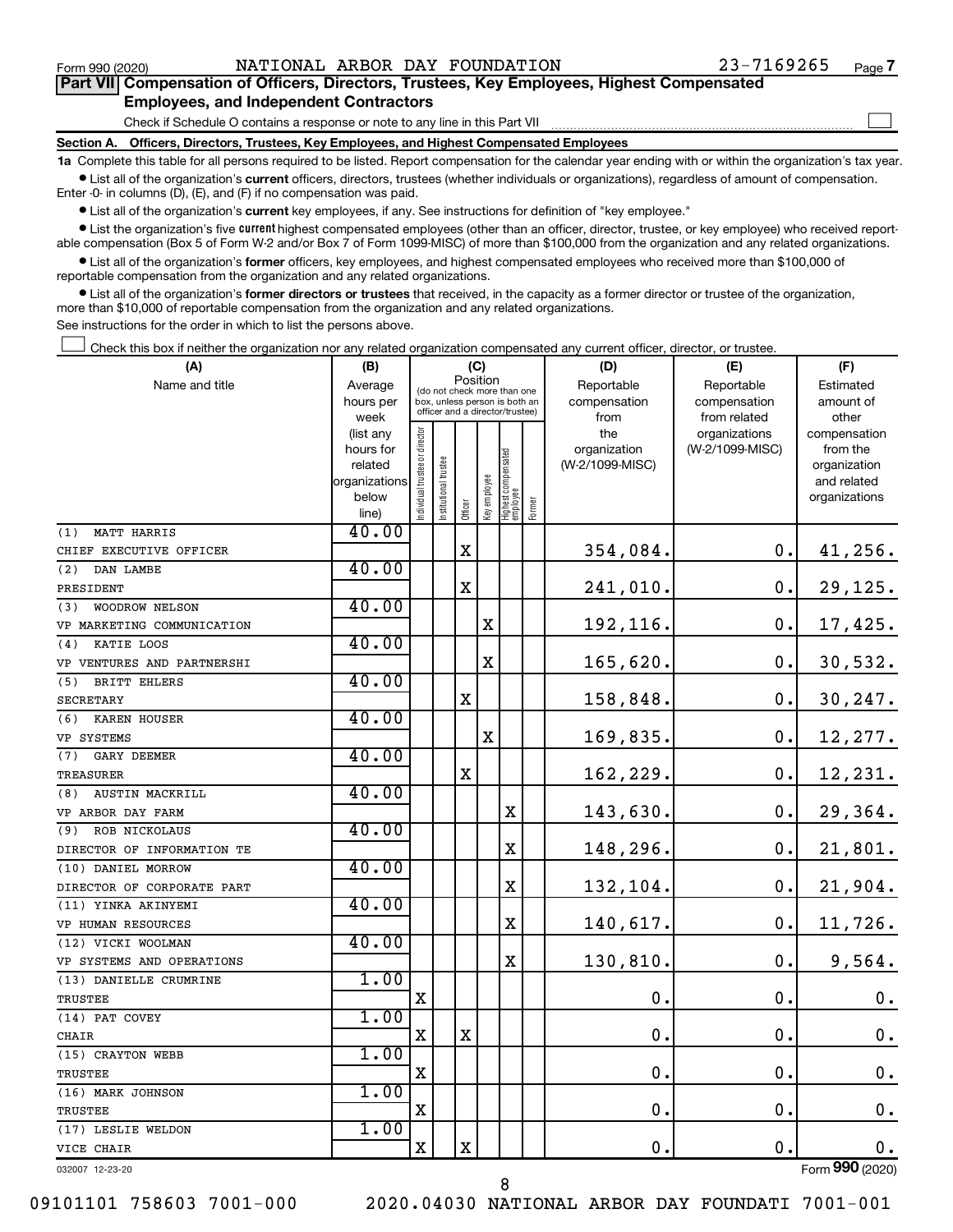| 23-7169265<br>NATIONAL ARBOR DAY FOUNDATION<br>Page 8<br>Form 990 (2020)                                                                                                                                                               |                          |                                                                  |                       |         |                 |                                  |        |                            |                            |                             |              |                              |
|----------------------------------------------------------------------------------------------------------------------------------------------------------------------------------------------------------------------------------------|--------------------------|------------------------------------------------------------------|-----------------------|---------|-----------------|----------------------------------|--------|----------------------------|----------------------------|-----------------------------|--------------|------------------------------|
| <b>Part VII</b><br>Section A. Officers, Directors, Trustees, Key Employees, and Highest Compensated Employees (continued)                                                                                                              |                          |                                                                  |                       |         |                 |                                  |        |                            |                            |                             |              |                              |
| (A)                                                                                                                                                                                                                                    | (B)                      |                                                                  |                       |         | (C)<br>Position |                                  |        | (D)<br>(E)                 |                            |                             |              | (F)                          |
| Name and title                                                                                                                                                                                                                         | Average<br>hours per     |                                                                  |                       |         |                 | (do not check more than one      |        | Reportable<br>compensation | Reportable<br>compensation |                             |              | Estimated<br>amount of       |
|                                                                                                                                                                                                                                        | week                     | box, unless person is both an<br>officer and a director/trustee) |                       |         |                 |                                  |        | from                       | from related               |                             |              | other                        |
|                                                                                                                                                                                                                                        | (list any                |                                                                  |                       |         |                 |                                  |        | the                        | organizations              |                             |              | compensation                 |
|                                                                                                                                                                                                                                        | hours for                |                                                                  |                       |         |                 |                                  |        | organization               | (W-2/1099-MISC)            |                             |              | from the                     |
|                                                                                                                                                                                                                                        | related<br>organizations |                                                                  |                       |         |                 |                                  |        | (W-2/1099-MISC)            |                            |                             |              | organization                 |
|                                                                                                                                                                                                                                        | below                    |                                                                  |                       |         |                 |                                  |        |                            |                            |                             |              | and related<br>organizations |
|                                                                                                                                                                                                                                        | line)                    | Individual trustee or director                                   | Institutional trustee | Officer | Key employee    | Highest compensated<br> employee | Former |                            |                            |                             |              |                              |
| (18) SUSAN HENRICKS                                                                                                                                                                                                                    | 1.00                     |                                                                  |                       |         |                 |                                  |        |                            |                            |                             |              |                              |
| TRUSTEE                                                                                                                                                                                                                                |                          | X                                                                |                       |         |                 |                                  |        | О.                         |                            | 0.                          |              | 0.                           |
| (19) MARY DESJARDINS-THERRIEN                                                                                                                                                                                                          | 1.00                     |                                                                  |                       |         |                 |                                  |        |                            |                            |                             |              |                              |
| TRUSTEE                                                                                                                                                                                                                                |                          | X                                                                |                       |         |                 |                                  |        | О.                         |                            | 0.                          |              | 0.                           |
| (20) ERNESTO HERRERA                                                                                                                                                                                                                   | 1.00                     |                                                                  |                       |         |                 |                                  |        |                            |                            |                             |              |                              |
| TRUSTEE                                                                                                                                                                                                                                |                          | X                                                                |                       |         |                 |                                  |        | О.                         |                            | 0.                          |              | $0$ .                        |
| (21) KENNETH MUNSON                                                                                                                                                                                                                    | 1.00                     |                                                                  |                       |         |                 |                                  |        |                            |                            |                             |              |                              |
| TRUSTEE                                                                                                                                                                                                                                |                          | X                                                                |                       |         |                 |                                  |        | О.                         |                            | 0.                          |              | 0.                           |
| (22) ROBERT RUANO                                                                                                                                                                                                                      | 1.00                     |                                                                  |                       |         |                 |                                  |        |                            |                            |                             |              |                              |
| TRUSTEE                                                                                                                                                                                                                                |                          | X                                                                |                       |         |                 |                                  |        | О.                         |                            | 0.                          |              | 0.                           |
| (23) DENISE NAGUIB                                                                                                                                                                                                                     | 1.00                     | X                                                                |                       |         |                 |                                  |        | О.                         |                            | 0.                          |              | 0.                           |
| TRUSTEE                                                                                                                                                                                                                                |                          |                                                                  |                       |         |                 |                                  |        |                            |                            |                             |              |                              |
|                                                                                                                                                                                                                                        |                          |                                                                  |                       |         |                 |                                  |        |                            |                            |                             |              |                              |
|                                                                                                                                                                                                                                        |                          |                                                                  |                       |         |                 |                                  |        |                            |                            |                             |              |                              |
|                                                                                                                                                                                                                                        |                          |                                                                  |                       |         |                 |                                  |        |                            |                            |                             |              |                              |
|                                                                                                                                                                                                                                        |                          |                                                                  |                       |         |                 |                                  |        |                            |                            |                             |              |                              |
|                                                                                                                                                                                                                                        |                          |                                                                  |                       |         |                 |                                  |        |                            |                            |                             |              |                              |
| 1b Subtotal                                                                                                                                                                                                                            |                          |                                                                  |                       |         |                 |                                  |        | 2,139,199.                 |                            | $\overline{0}$ .            |              | 267,452.                     |
| c Total from continuation sheets to Part VII, Section A manufactured by                                                                                                                                                                |                          |                                                                  |                       |         |                 |                                  |        | 0.                         |                            | $\overline{\mathfrak{o}}$ . |              | 0.                           |
|                                                                                                                                                                                                                                        |                          |                                                                  |                       |         |                 |                                  |        | 2,139,199.                 |                            | $\overline{0}$ .            |              | 267,452.                     |
| Total number of individuals (including but not limited to those listed above) who received more than \$100,000 of reportable<br>$\mathbf{2}$                                                                                           |                          |                                                                  |                       |         |                 |                                  |        |                            |                            |                             |              |                              |
| compensation from the organization $\blacktriangleright$                                                                                                                                                                               |                          |                                                                  |                       |         |                 |                                  |        |                            |                            |                             |              | 27                           |
|                                                                                                                                                                                                                                        |                          |                                                                  |                       |         |                 |                                  |        |                            |                            |                             |              | No<br><b>Yes</b>             |
| Did the organization list any former officer, director, trustee, key employee, or highest compensated employee on<br>3                                                                                                                 |                          |                                                                  |                       |         |                 |                                  |        |                            |                            |                             |              |                              |
| line 1a? If "Yes," complete Schedule J for such individual                                                                                                                                                                             |                          |                                                                  |                       |         |                 |                                  |        |                            |                            |                             | З            | x                            |
| For any individual listed on line 1a, is the sum of reportable compensation and other compensation from the organization<br>4                                                                                                          |                          |                                                                  |                       |         |                 |                                  |        |                            |                            |                             |              | х                            |
| and related organizations greater than \$150,000? If "Yes," complete Schedule J for such individual<br>Did any person listed on line 1a receive or accrue compensation from any unrelated organization or individual for services<br>5 |                          |                                                                  |                       |         |                 |                                  |        |                            |                            |                             | 4            |                              |
| rendered to the organization? If "Yes," complete Schedule J for such person                                                                                                                                                            |                          |                                                                  |                       |         |                 |                                  |        |                            |                            |                             | 5            | x                            |
| <b>Section B. Independent Contractors</b>                                                                                                                                                                                              |                          |                                                                  |                       |         |                 |                                  |        |                            |                            |                             |              |                              |
| Complete this table for your five highest compensated independent contractors that received more than \$100,000 of compensation from<br>1.                                                                                             |                          |                                                                  |                       |         |                 |                                  |        |                            |                            |                             |              |                              |
| the organization. Report compensation for the calendar year ending with or within the organization's tax year.                                                                                                                         |                          |                                                                  |                       |         |                 |                                  |        |                            |                            |                             |              |                              |
| (A)                                                                                                                                                                                                                                    |                          |                                                                  |                       |         |                 |                                  |        | (B)                        |                            |                             | (C)          |                              |
| Name and business address                                                                                                                                                                                                              |                          |                                                                  |                       |         |                 |                                  |        | Description of services    |                            |                             | Compensation |                              |
| GREENTREES, LLC                                                                                                                                                                                                                        |                          |                                                                  |                       |         |                 |                                  |        | TREE PLANTING,             |                            |                             |              |                              |
| PO BOX 250, THE PLAINS, VA 20198                                                                                                                                                                                                       |                          |                                                                  |                       |         |                 |                                  |        | CARBON OFFSETS             |                            |                             |              | 13, 345, 411.                |
| <b>RR DONNELLEY</b>                                                                                                                                                                                                                    |                          |                                                                  |                       |         |                 |                                  |        |                            |                            |                             |              |                              |
| PO BOX 93514, CHICAGO, IL 60673                                                                                                                                                                                                        |                          |                                                                  |                       |         |                 |                                  |        | LETTERSHOP                 |                            |                             |              | 6, 170, 436.                 |
| <b>TAYLOR COMMUNICATION</b>                                                                                                                                                                                                            |                          |                                                                  |                       |         |                 |                                  |        |                            |                            |                             |              |                              |
| PO BOX 71805, CHICAGO, IL 60694<br>CONSERVATION INTERNATIONAL FOUNDATION,                                                                                                                                                              |                          |                                                                  |                       |         |                 |                                  |        | PRINTING                   |                            |                             |              | 2, 241, 433.                 |
| 2011 CRYSTAL DRIVE SUITE 600, ARLINGTON,                                                                                                                                                                                               |                          |                                                                  |                       |         |                 |                                  |        | CARBON OFFSETS             |                            |                             |              | 2,113,020.                   |
| DAVID MCGREGOR NURSERY                                                                                                                                                                                                                 |                          |                                                                  |                       |         |                 |                                  |        |                            |                            |                             |              |                              |
| PO BOX 974, MCMINNVILLE, TN 37111                                                                                                                                                                                                      |                          |                                                                  |                       |         |                 |                                  |        | TREE NURSERY               |                            |                             |              | 1,876,942.                   |
| Total number of independent contractors (including but not limited to those listed above) who received more than<br>$\mathbf{2}$                                                                                                       |                          |                                                                  |                       |         |                 |                                  |        |                            |                            |                             |              |                              |
| 80<br>\$100,000 of compensation from the organization                                                                                                                                                                                  |                          |                                                                  |                       |         |                 |                                  |        |                            |                            |                             |              |                              |

032008 12-23-20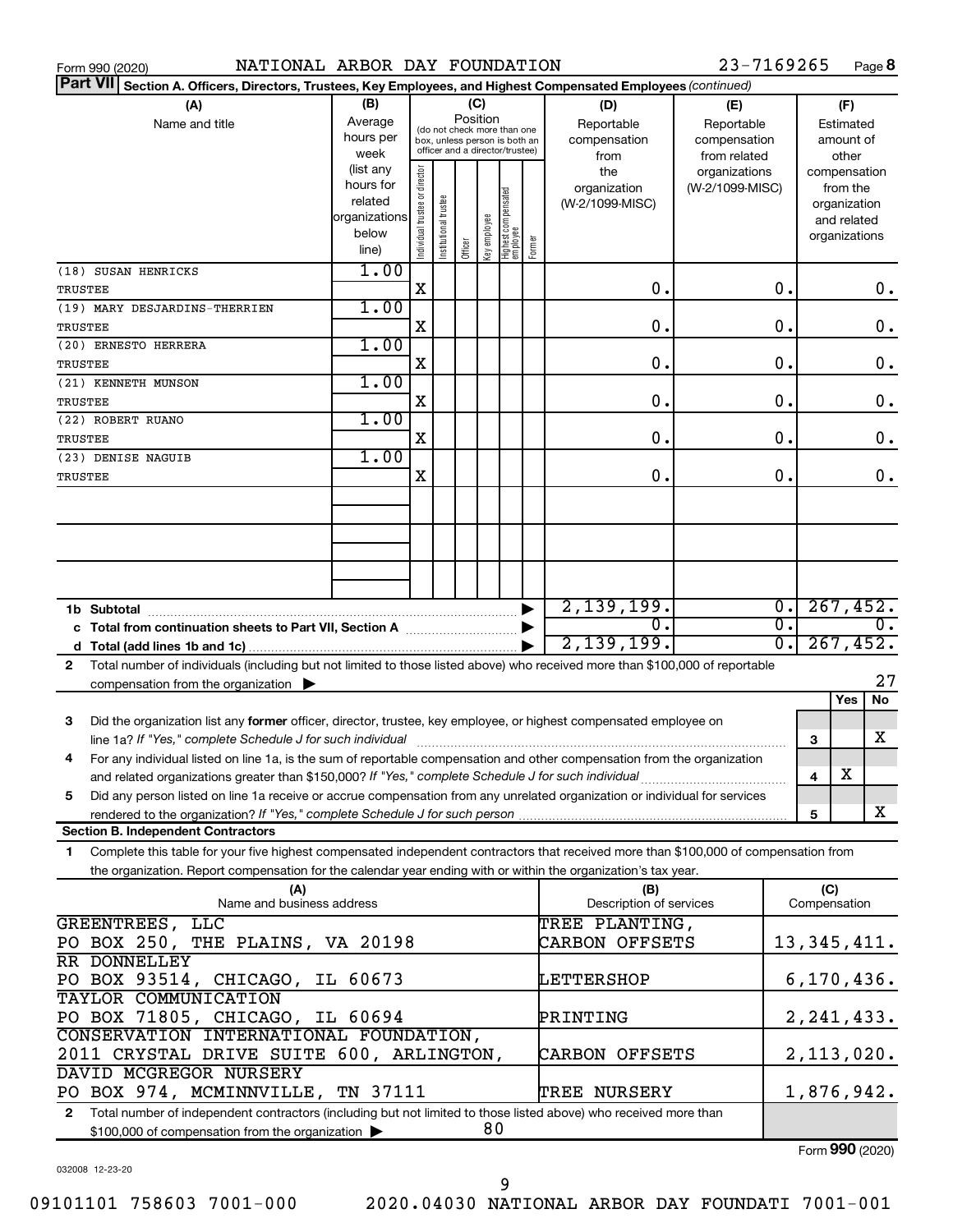|                                                           |                 |                                                | Check if Schedule O contains a response or note to any line in this Part VIII |                |                   |                |                           |               |                                              |                                      |                                                                 |
|-----------------------------------------------------------|-----------------|------------------------------------------------|-------------------------------------------------------------------------------|----------------|-------------------|----------------|---------------------------|---------------|----------------------------------------------|--------------------------------------|-----------------------------------------------------------------|
|                                                           |                 |                                                |                                                                               |                |                   |                |                           | Total revenue | (B)<br>Related or exempt<br>function revenue | (C)<br>Unrelated<br>business revenue | (D)<br>Revenue excluded<br>from tax under<br>sections 512 - 514 |
|                                                           |                 |                                                | 1 a Federated campaigns                                                       |                | 1a                |                |                           |               |                                              |                                      |                                                                 |
| Contributions, Gifts, Grants<br>and Other Similar Amounts |                 |                                                | <b>b</b> Membership dues                                                      |                | 1 <sub>b</sub>    |                | 17,350,606.               |               |                                              |                                      |                                                                 |
|                                                           |                 |                                                | c Fundraising events                                                          |                | 1 <sub>c</sub>    |                |                           |               |                                              |                                      |                                                                 |
|                                                           |                 |                                                | d Related organizations                                                       |                | 1 <sub>d</sub>    |                |                           |               |                                              |                                      |                                                                 |
|                                                           |                 |                                                | e Government grants (contributions)                                           |                | 1e                |                | 518,583.                  |               |                                              |                                      |                                                                 |
|                                                           |                 |                                                | f All other contributions, gifts, grants, and                                 |                |                   |                |                           |               |                                              |                                      |                                                                 |
|                                                           |                 |                                                | similar amounts not included above                                            |                | 1f                |                | 40,997,520.               |               |                                              |                                      |                                                                 |
|                                                           |                 |                                                | <b>g</b> Noncash contributions included in lines 1a-1f                        |                | $1g$ \$           |                |                           |               |                                              |                                      |                                                                 |
|                                                           |                 |                                                |                                                                               |                |                   |                |                           | 58,866,709.   |                                              |                                      |                                                                 |
|                                                           |                 |                                                |                                                                               |                |                   |                | <b>Business Code</b>      |               |                                              |                                      |                                                                 |
|                                                           | 2a              |                                                | CARBON SALES                                                                  |                |                   |                | 111000                    | 14,600,438.   | 14,600,438.                                  |                                      |                                                                 |
| Program Service<br>Revenue                                |                 | b                                              | TREE SALES                                                                    |                | 111000            | 6,012,090.     | 6,012,090.                |               |                                              |                                      |                                                                 |
|                                                           |                 | c                                              | LIED LODGE/A.D. FARM                                                          |                |                   | 722511         | 5, 384, 440.              | 533,060.      | 4,851,380.                                   |                                      |                                                                 |
|                                                           |                 | d                                              | CONFERENCE PROGRAMS                                                           |                |                   |                | 611600                    | 297,250.      | 297,250.                                     |                                      |                                                                 |
|                                                           |                 |                                                | ARBOR DAY YOUTH EDUC                                                          |                |                   | 722511         | 257, 313,                 | 257, 313.     |                                              |                                      |                                                                 |
|                                                           |                 | f                                              | All other program service revenue <i></i>                                     |                |                   |                | 900099                    | 36,365        | 36, 365.                                     |                                      |                                                                 |
|                                                           |                 | a                                              |                                                                               |                |                   |                |                           | 26, 587, 896. |                                              |                                      |                                                                 |
|                                                           | 3               |                                                | Investment income (including dividends, interest, and                         |                |                   |                |                           |               |                                              |                                      |                                                                 |
|                                                           |                 |                                                |                                                                               |                |                   |                |                           | 382,575.      |                                              |                                      | 382,575.                                                        |
|                                                           | 4               |                                                | Income from investment of tax-exempt bond proceeds                            |                |                   |                |                           |               |                                              |                                      |                                                                 |
|                                                           | 5               |                                                |                                                                               |                |                   |                |                           |               |                                              |                                      |                                                                 |
|                                                           |                 |                                                |                                                                               |                | (i) Real          |                | (ii) Personal             |               |                                              |                                      |                                                                 |
|                                                           |                 |                                                | 6 a Gross rents<br>.                                                          | 6a             | 119,448.          |                |                           |               |                                              |                                      |                                                                 |
|                                                           |                 |                                                | <b>b</b> Less: rental expenses                                                | 6 <sub>b</sub> |                   | 0.             |                           |               |                                              |                                      |                                                                 |
|                                                           |                 | 119,448.<br>Rental income or (loss)<br>6с<br>c |                                                                               |                |                   |                |                           |               |                                              |                                      |                                                                 |
|                                                           |                 |                                                | d Net rental income or (loss)                                                 |                |                   |                |                           | 119,448.      | 119,448                                      |                                      |                                                                 |
|                                                           |                 |                                                | 7 a Gross amount from sales of                                                |                | (i) Securities    |                | (ii) Other                |               |                                              |                                      |                                                                 |
|                                                           |                 |                                                | assets other than inventory                                                   | 7a             | 1,194,188.        |                | 735,560.                  |               |                                              |                                      |                                                                 |
|                                                           |                 |                                                | <b>b</b> Less: cost or other basis                                            |                |                   |                |                           |               |                                              |                                      |                                                                 |
|                                                           |                 |                                                | and sales expenses                                                            |                | $ 7b $ 1,076,473. |                | 140,331.                  |               |                                              |                                      |                                                                 |
| <b>Other Revenue</b>                                      |                 |                                                | c Gain or (loss)                                                              | 7c             | 117,715.          |                | 595,229.                  |               |                                              |                                      |                                                                 |
|                                                           |                 |                                                |                                                                               |                |                   |                |                           | 712,944.      |                                              |                                      | 712,944.                                                        |
|                                                           |                 |                                                | 8 a Gross income from fundraising events (not                                 |                |                   |                |                           |               |                                              |                                      |                                                                 |
|                                                           |                 |                                                | including \$                                                                  |                |                   |                |                           |               |                                              |                                      |                                                                 |
|                                                           |                 |                                                | contributions reported on line 1c). See                                       |                |                   |                |                           |               |                                              |                                      |                                                                 |
|                                                           |                 |                                                | Part IV, line 18                                                              |                |                   | 8a             |                           |               |                                              |                                      |                                                                 |
|                                                           |                 |                                                |                                                                               |                |                   | 8b             |                           |               |                                              |                                      |                                                                 |
|                                                           |                 |                                                | c Net income or (loss) from fundraising events                                |                |                   |                |                           |               |                                              |                                      |                                                                 |
|                                                           |                 |                                                | 9 a Gross income from gaming activities. See                                  |                |                   |                |                           |               |                                              |                                      |                                                                 |
|                                                           |                 |                                                |                                                                               |                |                   | 9a             |                           |               |                                              |                                      |                                                                 |
|                                                           |                 |                                                | <b>b</b> Less: direct expenses                                                |                |                   | 9 <sub>b</sub> |                           |               |                                              |                                      |                                                                 |
|                                                           |                 |                                                | c Net income or (loss) from gaming activities                                 |                |                   |                |                           |               |                                              |                                      |                                                                 |
|                                                           |                 |                                                | 10 a Gross sales of inventory, less returns                                   |                |                   |                |                           |               |                                              |                                      |                                                                 |
|                                                           |                 |                                                |                                                                               |                |                   | 10a            | 2,812,551.<br>939,552.    |               |                                              |                                      |                                                                 |
|                                                           |                 |                                                | <b>b</b> Less: cost of goods sold                                             |                |                   | l10b           |                           |               |                                              |                                      |                                                                 |
|                                                           |                 |                                                | c Net income or (loss) from sales of inventory                                |                |                   |                | ▶<br><b>Business Code</b> | 1,872,999.    | 1,872,999                                    |                                      |                                                                 |
|                                                           |                 |                                                | 11 a LIST RENTAL INCOME                                                       |                |                   |                | 900099                    | 533,189.      |                                              |                                      | 533,189.                                                        |
| Miscellaneous<br>Revenue                                  |                 |                                                | <b>b</b> OTHER INCOME                                                         |                |                   |                | 900099                    | 14,584.       | 14,584                                       |                                      |                                                                 |
|                                                           |                 |                                                |                                                                               |                |                   |                |                           |               |                                              |                                      |                                                                 |
|                                                           |                 | c                                              |                                                                               |                |                   |                |                           |               |                                              |                                      |                                                                 |
|                                                           |                 |                                                |                                                                               |                |                   |                |                           | 547,773.      |                                              |                                      |                                                                 |
|                                                           | 12              |                                                | Total revenue. See instructions                                               |                |                   |                |                           | 89,090,344.   | 23, 743, 547.                                | 4,851,380.                           | 1,628,708.                                                      |
|                                                           | 032009 12-23-20 |                                                |                                                                               |                |                   |                |                           |               |                                              |                                      | Form 990 (2020)                                                 |

Form 990 (2020) Page NATIONAL ARBOR DAY FOUNDATION 23-7169265

**9**

**Part VIII Statement of Revenue**

10

09101101 758603 7001-000 2020.04030 NATIONAL ARBOR DAY FOUNDATI 7001-001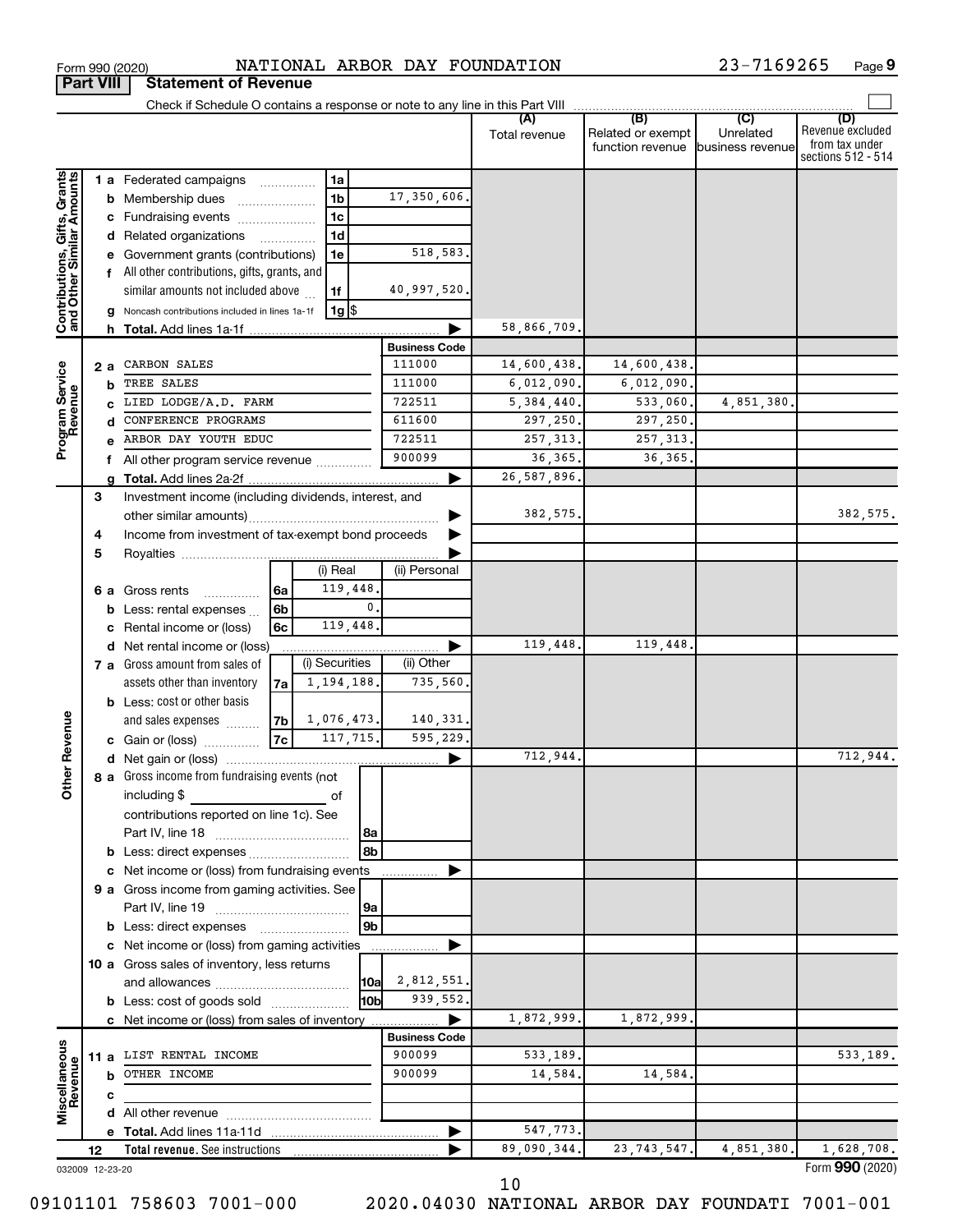**Part IX Statement of Functional Expenses**

Form 990 (2020) Page NATIONAL ARBOR DAY FOUNDATION 23-7169265

Form (2020) **990**

|    | Section 501(c)(3) and 501(c)(4) organizations must complete all columns. All other organizations must complete column (A).                                                                                 |                                |                                    |                                           |                         |  |  |  |  |  |
|----|------------------------------------------------------------------------------------------------------------------------------------------------------------------------------------------------------------|--------------------------------|------------------------------------|-------------------------------------------|-------------------------|--|--|--|--|--|
|    | Check if Schedule O contains a response or note to any line in this Part IX.                                                                                                                               |                                |                                    |                                           | $\mathbf{X}$            |  |  |  |  |  |
|    | Do not include amounts reported on lines 6b,<br>7b, 8b, 9b, and 10b of Part VIII.                                                                                                                          | (A)<br>Total expenses          | (B)<br>Program service<br>expenses | (C)<br>Management and<br>general expenses | Fundraising<br>expenses |  |  |  |  |  |
| 1  | Grants and other assistance to domestic organizations                                                                                                                                                      |                                |                                    |                                           |                         |  |  |  |  |  |
|    | and domestic governments. See Part IV, line 21                                                                                                                                                             | 2,006,267.                     | 2,006,267.                         |                                           |                         |  |  |  |  |  |
| 2  | Grants and other assistance to domestic                                                                                                                                                                    |                                |                                    |                                           |                         |  |  |  |  |  |
|    | individuals. See Part IV, line 22                                                                                                                                                                          |                                |                                    |                                           |                         |  |  |  |  |  |
| 3  | Grants and other assistance to foreign                                                                                                                                                                     |                                |                                    |                                           |                         |  |  |  |  |  |
|    | organizations, foreign governments, and foreign                                                                                                                                                            |                                |                                    |                                           |                         |  |  |  |  |  |
|    | individuals. See Part IV, lines 15 and 16                                                                                                                                                                  |                                |                                    |                                           |                         |  |  |  |  |  |
| 4  | Benefits paid to or for members                                                                                                                                                                            |                                |                                    |                                           |                         |  |  |  |  |  |
| 5  | Compensation of current officers, directors,                                                                                                                                                               |                                |                                    |                                           |                         |  |  |  |  |  |
|    | trustees, and key employees                                                                                                                                                                                | 1,984,804.                     | 187,987.                           | 1,229,724.                                | 567,093.                |  |  |  |  |  |
| 6  | Compensation not included above to disqualified                                                                                                                                                            |                                |                                    |                                           |                         |  |  |  |  |  |
|    | persons (as defined under section 4958(f)(1)) and                                                                                                                                                          |                                |                                    |                                           |                         |  |  |  |  |  |
|    | persons described in section 4958(c)(3)(B)                                                                                                                                                                 |                                |                                    |                                           |                         |  |  |  |  |  |
| 7  | Other salaries and wages                                                                                                                                                                                   | 11,924,368.                    | 7,842,800.                         | 2,075,431.                                | 2,006,137.              |  |  |  |  |  |
| 8  | Pension plan accruals and contributions (include                                                                                                                                                           |                                |                                    |                                           |                         |  |  |  |  |  |
|    | section 401(k) and 403(b) employer contributions)                                                                                                                                                          | 467,656.                       | 205, 833.                          | 243,684.                                  | <u>18,139.</u>          |  |  |  |  |  |
| 9  |                                                                                                                                                                                                            | 1,487,037.                     | 902, 162.                          | 528, 165.                                 | 56,710.                 |  |  |  |  |  |
| 10 |                                                                                                                                                                                                            | 1,022,021.                     | 536,576.                           | 421,629.                                  | 63,816.                 |  |  |  |  |  |
| 11 | Fees for services (nonemployees):                                                                                                                                                                          |                                |                                    |                                           |                         |  |  |  |  |  |
|    |                                                                                                                                                                                                            |                                |                                    |                                           |                         |  |  |  |  |  |
|    |                                                                                                                                                                                                            | 154,863.                       | 99,314.                            | 38,057.                                   | 17,492.                 |  |  |  |  |  |
|    |                                                                                                                                                                                                            | 55,978.                        |                                    | 55,978.                                   |                         |  |  |  |  |  |
|    |                                                                                                                                                                                                            |                                |                                    |                                           |                         |  |  |  |  |  |
|    | e Professional fundraising services. See Part IV, line 17                                                                                                                                                  |                                |                                    |                                           |                         |  |  |  |  |  |
|    | Investment management fees                                                                                                                                                                                 |                                |                                    |                                           |                         |  |  |  |  |  |
|    | g Other. (If line 11g amount exceeds 10% of line 25,                                                                                                                                                       |                                |                                    |                                           |                         |  |  |  |  |  |
|    | column (A) amount, list line 11g expenses on Sch O.)                                                                                                                                                       | $\frac{3,429,079.873,929.873}$ | 1,965,958.                         | 1, 106, 095.                              | 357,026.                |  |  |  |  |  |
| 12 |                                                                                                                                                                                                            |                                | 478,309.                           | 393,066.                                  | 2,554.                  |  |  |  |  |  |
| 13 |                                                                                                                                                                                                            | 43,332.                        | 15, 267.                           | 14,302.                                   | 13,763.                 |  |  |  |  |  |
| 14 |                                                                                                                                                                                                            | 1,101,125.                     | 416,963.                           | 665, 217.                                 | 18,945.                 |  |  |  |  |  |
| 15 |                                                                                                                                                                                                            |                                |                                    |                                           |                         |  |  |  |  |  |
| 16 |                                                                                                                                                                                                            | 90, 725.                       | 45,802.                            | 44,923.                                   |                         |  |  |  |  |  |
| 17 |                                                                                                                                                                                                            | 287,408.                       | 154,289.                           | 95,682.                                   | 37,437.                 |  |  |  |  |  |
| 18 | Payments of travel or entertainment expenses                                                                                                                                                               |                                |                                    |                                           |                         |  |  |  |  |  |
|    | for any federal, state, or local public officials                                                                                                                                                          |                                |                                    |                                           |                         |  |  |  |  |  |
| 19 | Conferences, conventions, and meetings                                                                                                                                                                     |                                |                                    |                                           |                         |  |  |  |  |  |
| 20 | Interest                                                                                                                                                                                                   | 26,643.                        | 26,643.                            |                                           |                         |  |  |  |  |  |
| 21 |                                                                                                                                                                                                            |                                |                                    |                                           |                         |  |  |  |  |  |
| 22 | Depreciation, depletion, and amortization                                                                                                                                                                  | 2,491,116.                     | 1,727,796.                         | 540, 272.                                 | 223,048.                |  |  |  |  |  |
| 23 | Insurance                                                                                                                                                                                                  | 322, 386.                      | 223,960.                           | 81,111.                                   | 17,315.                 |  |  |  |  |  |
| 24 | Other expenses. Itemize expenses not covered<br>above (List miscellaneous expenses on line 24e. If<br>line 24e amount exceeds 10% of line 25, column (A)<br>amount, list line 24e expenses on Schedule O.) |                                |                                    |                                           |                         |  |  |  |  |  |
|    | REFORESTATION CARBON CR                                                                                                                                                                                    | 11,330,292.                    | 11,330,292.                        | $\overline{\mathfrak{0}}$ .               | υ.                      |  |  |  |  |  |
|    | PRINTING/MAILING/PHOTOG                                                                                                                                                                                    | 8,845,089.                     | 5,482,330.                         | $27,539$ .                                | 3,335,220.              |  |  |  |  |  |
|    | TREE PURCHASES AND SHIP                                                                                                                                                                                    | 8,032,444.                     | 7,771,044.                         | Ο.                                        | 261,400.                |  |  |  |  |  |
| d  | REFORESTATION EXPENSES                                                                                                                                                                                     | 7,247,298.                     | 7,247,298.                         | 0.                                        | 0.                      |  |  |  |  |  |
|    | SEE SCH O<br>e All other expenses                                                                                                                                                                          | 11,963,996.                    | 7,362,229.                         | 562, 261.                                 | 4,039,506.              |  |  |  |  |  |
| 25 | Total functional expenses. Add lines 1 through 24e                                                                                                                                                         | 75, 187, 856.                  | 56,029,119.                        | 8, 123, 136.                              | 11,035,601.             |  |  |  |  |  |
| 26 | Joint costs. Complete this line only if the organization                                                                                                                                                   |                                |                                    |                                           |                         |  |  |  |  |  |
|    | reported in column (B) joint costs from a combined                                                                                                                                                         |                                |                                    |                                           |                         |  |  |  |  |  |
|    | educational campaign and fundraising solicitation.                                                                                                                                                         |                                |                                    |                                           |                         |  |  |  |  |  |

032010 12-23-20

 $\blacktriangleright$ 

 $\boxed{\text{X}}$ 

11

Check here  $\blacktriangleright$   $\boxed{\textbf{X}}$  if following SOP 98-2 (ASC 958-720)  $\begin{vmatrix} 4,608,281. & 3,081,379. \end{vmatrix}$   $\color{red}$   $\color{red}$   $\color{red}$   $\color{red}$   $\color{red}$   $\color{red}$   $\color{red}$   $\color{red}$   $\color{red}$   $\color{red}$   $\color{red}$   $\color{red}$   $\color{red}$   $\color{red}$   $\color{red$ 

09101101 758603 7001-000 2020.04030 NATIONAL ARBOR DAY FOUNDATI 7001-001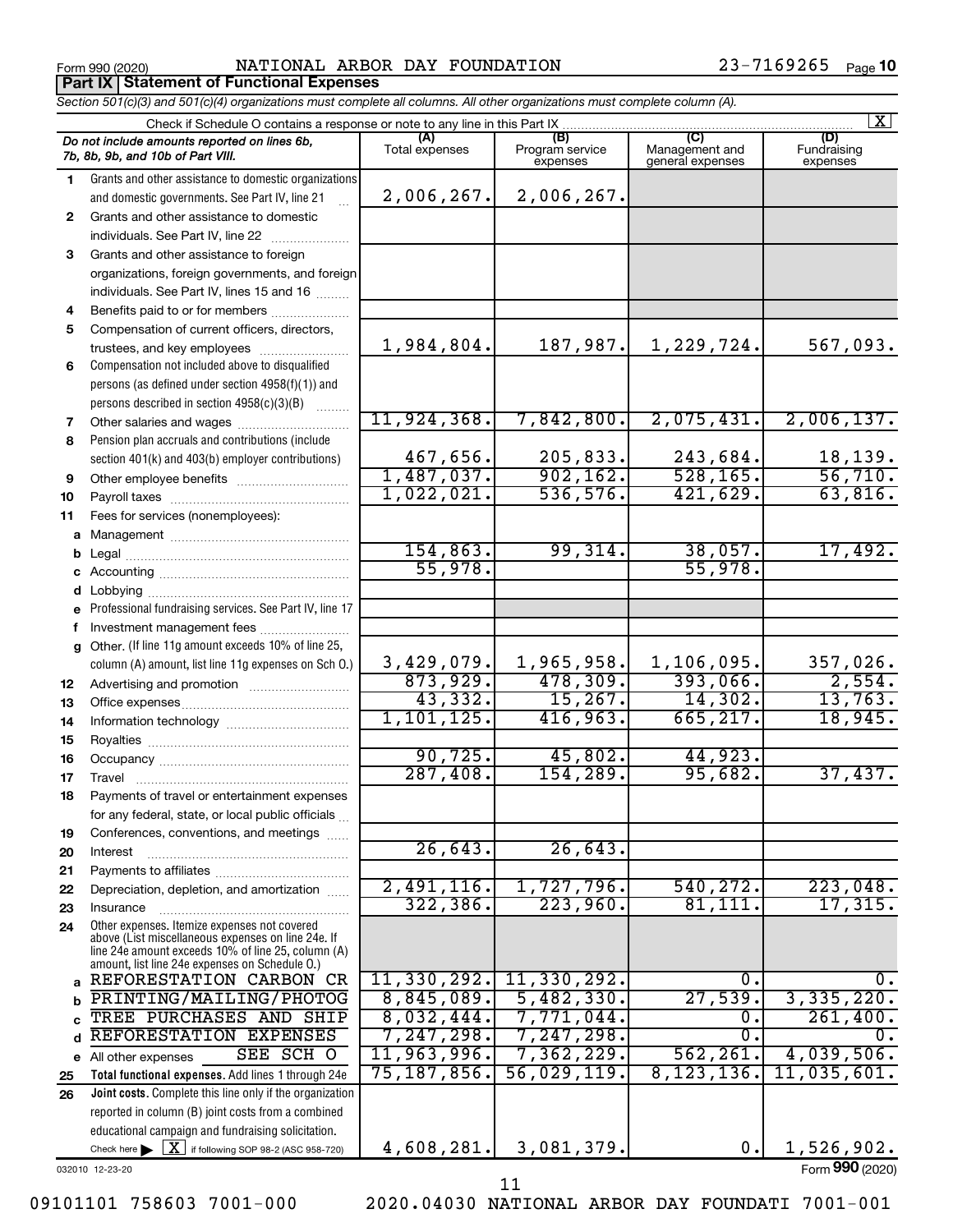|                             | 1  |                                                                                                        |                          | $-1, 157, 039.$ | 1                              | 1,112.          |               |
|-----------------------------|----|--------------------------------------------------------------------------------------------------------|--------------------------|-----------------|--------------------------------|-----------------|---------------|
|                             | 2  |                                                                                                        |                          |                 | 23,896,979.                    | $\mathbf 2$     | 26,981,031.   |
|                             | 3  |                                                                                                        |                          |                 | 739, 145.                      | $\mathbf{3}$    | 760,004.      |
|                             | 4  |                                                                                                        |                          |                 | 4,515,365.                     | 4               | 4,745,112.    |
|                             | 5  | Loans and other receivables from any current or former officer, director,                              |                          |                 |                                |                 |               |
|                             |    | trustee, key employee, creator or founder, substantial contributor, or 35%                             |                          |                 |                                |                 |               |
|                             |    | controlled entity or family member of any of these persons                                             |                          |                 |                                | 5               |               |
|                             | 6  | Loans and other receivables from other disqualified persons (as defined                                |                          |                 |                                |                 |               |
|                             |    | under section $4958(f)(1)$ , and persons described in section $4958(c)(3)(B)$                          |                          |                 |                                | 6               |               |
|                             | 7  |                                                                                                        |                          |                 |                                | 7               |               |
| Assets                      | 8  |                                                                                                        | 5, 274, 737.             | 8               | $\frac{11,768,197.}{955,719.}$ |                 |               |
|                             | 9  |                                                                                                        |                          |                 | 1,315,715.                     | $\mathbf{9}$    |               |
|                             |    | <b>10a</b> Land, buildings, and equipment: cost or other                                               |                          |                 |                                |                 |               |
|                             |    | basis. Complete Part VI of Schedule D  10a                                                             |                          | 64,369,171.     |                                |                 |               |
|                             |    |                                                                                                        | 10 <sub>b</sub>          | 35, 238, 186.   | 29,088,873.                    | 10 <sub>c</sub> | 29, 130, 985. |
|                             | 11 |                                                                                                        |                          | 7,839,276.      | 11                             | 10, 143, 995.   |               |
|                             | 12 |                                                                                                        |                          | 12              |                                |                 |               |
|                             | 13 |                                                                                                        |                          | 13              |                                |                 |               |
|                             | 14 |                                                                                                        |                          | 14              |                                |                 |               |
|                             | 15 |                                                                                                        |                          |                 | 1,304,894.                     | 15              | 1,250,092.    |
|                             | 16 |                                                                                                        |                          |                 | 72,817,945.                    | 16              | 85,736,247.   |
|                             | 17 |                                                                                                        |                          |                 | 13,706,432.                    | 17              | 8, 173, 952.  |
|                             | 18 |                                                                                                        |                          |                 |                                | 18              |               |
|                             | 19 |                                                                                                        | 1,222,043.               | 19              | 3, 265, 953.                   |                 |               |
|                             | 20 |                                                                                                        |                          |                 |                                | 20              |               |
|                             | 21 | Escrow or custodial account liability. Complete Part IV of Schedule D                                  |                          |                 | 21                             |                 |               |
|                             | 22 | Loans and other payables to any current or former officer, director,                                   |                          |                 |                                |                 |               |
|                             |    | trustee, key employee, creator or founder, substantial contributor, or 35%                             |                          |                 |                                |                 |               |
| Liabilities                 |    | controlled entity or family member of any of these persons [                                           |                          |                 |                                | 22              |               |
|                             | 23 | Secured mortgages and notes payable to unrelated third parties                                         |                          |                 | 2,664,300.                     | 23              | 2,664,300.    |
|                             | 24 |                                                                                                        |                          |                 |                                | 24              |               |
|                             | 25 | Other liabilities (including federal income tax, payables to related third                             |                          |                 |                                |                 |               |
|                             |    | parties, and other liabilities not included on lines 17-24). Complete Part X                           |                          |                 |                                |                 |               |
|                             |    | of Schedule D                                                                                          |                          |                 | 4,365,811.                     | 25              | 4,847,638.    |
|                             | 26 |                                                                                                        |                          |                 | 21,958,586.                    | 26              | 18,951,843.   |
|                             |    | Organizations that follow FASB ASC 958, check here $\blacktriangleright \lfloor \underline{X} \rfloor$ |                          |                 |                                |                 |               |
|                             |    | and complete lines 27, 28, 32, and 33.                                                                 |                          |                 |                                |                 |               |
|                             | 27 |                                                                                                        | 49,990,084.<br>869, 275. | 27              | 65,637,081.<br>1, 147, 323.    |                 |               |
|                             | 28 |                                                                                                        |                          |                 |                                | 28              |               |
|                             |    | Organizations that do not follow FASB ASC 958, check here ▶ □                                          |                          |                 |                                |                 |               |
| Net Assets or Fund Balances |    | and complete lines 29 through 33.                                                                      |                          |                 |                                |                 |               |
|                             | 29 |                                                                                                        |                          |                 |                                | 29              |               |
|                             | 30 | Paid-in or capital surplus, or land, building, or equipment fund                                       |                          |                 |                                | 30              |               |
|                             | 31 | Retained earnings, endowment, accumulated income, or other funds                                       |                          |                 | 50,859,359.                    | 31              | 66,784,404.   |
|                             | 32 |                                                                                                        |                          |                 | 72,817,945.                    | 32<br>33        | 85,736,247.   |
|                             | 33 |                                                                                                        |                          |                 |                                |                 |               |

Form 990 (2020) Page NATIONAL ARBOR DAY FOUNDATION 23-7169265

Check if Schedule O contains a response or note to any line in this Part X

23-7169265 Page 11

**(A) (B)**

Beginning of year  $\vert$  | End of year

 $\perp$ 

Form (2020) **990**

**Part X** | Balance Sheet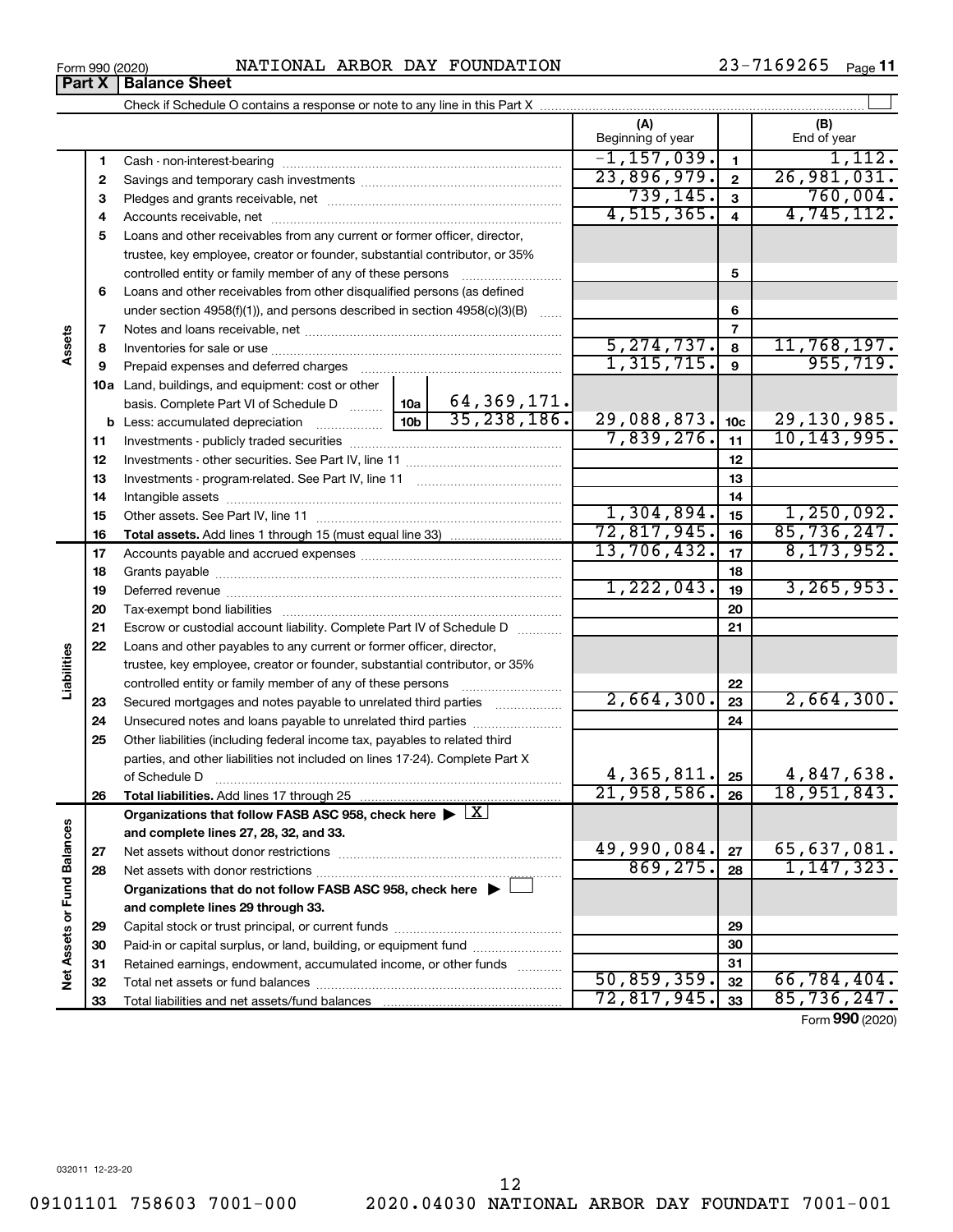|    | NATIONAL ARBOR DAY FOUNDATION<br>Form 990 (2020)                                                                                                                                                                               |                         | 23-7169265 |                |                        | Page 12          |
|----|--------------------------------------------------------------------------------------------------------------------------------------------------------------------------------------------------------------------------------|-------------------------|------------|----------------|------------------------|------------------|
|    | <b>Part XI   Reconciliation of Net Assets</b>                                                                                                                                                                                  |                         |            |                |                        |                  |
|    |                                                                                                                                                                                                                                |                         |            |                |                        |                  |
|    |                                                                                                                                                                                                                                |                         |            |                |                        |                  |
| 1  |                                                                                                                                                                                                                                | 1                       |            |                |                        | 89,090,344.      |
| 2  |                                                                                                                                                                                                                                | $\overline{2}$          |            |                |                        | 75, 187, 856.    |
| З  | Revenue less expenses. Subtract line 2 from line 1                                                                                                                                                                             | 3                       |            |                |                        | 13,902,488.      |
| 4  |                                                                                                                                                                                                                                | $\overline{\mathbf{A}}$ |            |                |                        | 50, 859, 359.    |
| 5  | Net unrealized gains (losses) on investments [11] matter than the control of the state of the state of the state of the state of the state of the state of the state of the state of the state of the state of the state of th | 5                       |            |                |                        | 2,056,917.       |
| 6  |                                                                                                                                                                                                                                | 6                       |            |                |                        |                  |
| 7  |                                                                                                                                                                                                                                | $\overline{7}$          |            |                |                        | $-34,360.$       |
| 8  |                                                                                                                                                                                                                                | 8                       |            |                |                        |                  |
| 9  | Other changes in net assets or fund balances (explain on Schedule O)                                                                                                                                                           | $\mathbf{9}$            |            |                |                        | $\overline{0}$ . |
| 10 | Net assets or fund balances at end of year. Combine lines 3 through 9 (must equal Part X, line 32,                                                                                                                             |                         |            |                |                        |                  |
|    |                                                                                                                                                                                                                                | 10                      |            |                |                        | 66,784,404.      |
|    | Part XII Financial Statements and Reporting                                                                                                                                                                                    |                         |            |                |                        |                  |
|    |                                                                                                                                                                                                                                |                         |            |                |                        | $\vert X \vert$  |
|    |                                                                                                                                                                                                                                |                         |            |                | Yes                    | No.              |
| 1  | $\boxed{\mathbf{X}}$ Accrual $\boxed{\phantom{0}}$ Other<br>Accounting method used to prepare the Form 990: [130] Cash                                                                                                         |                         |            |                |                        |                  |
|    | If the organization changed its method of accounting from a prior year or checked "Other," explain in Schedule O.                                                                                                              |                         |            |                |                        |                  |
|    |                                                                                                                                                                                                                                |                         |            | 2a             |                        | x                |
|    | If "Yes," check a box below to indicate whether the financial statements for the year were compiled or reviewed on a                                                                                                           |                         |            |                |                        |                  |
|    | separate basis, consolidated basis, or both:                                                                                                                                                                                   |                         |            |                |                        |                  |
|    | Consolidated basis<br>Both consolidated and separate basis<br>Separate basis                                                                                                                                                   |                         |            |                |                        |                  |
|    |                                                                                                                                                                                                                                |                         |            | 2 <sub>b</sub> | x                      |                  |
|    | If "Yes," check a box below to indicate whether the financial statements for the year were audited on a separate basis,                                                                                                        |                         |            |                |                        |                  |
|    | consolidated basis, or both:                                                                                                                                                                                                   |                         |            |                |                        |                  |
|    | $ \mathbf{X} $ Separate basis<br>Consolidated basis<br>Both consolidated and separate basis                                                                                                                                    |                         |            |                |                        |                  |
|    | c If "Yes" to line 2a or 2b, does the organization have a committee that assumes responsibility for oversight of the audit,                                                                                                    |                         |            |                |                        |                  |
|    |                                                                                                                                                                                                                                |                         |            | 2c             | х                      |                  |
|    | If the organization changed either its oversight process or selection process during the tax year, explain on Schedule O.                                                                                                      |                         |            |                |                        |                  |
|    | 3a As a result of a federal award, was the organization required to undergo an audit or audits as set forth in the Single Audit                                                                                                |                         |            |                |                        |                  |
|    |                                                                                                                                                                                                                                |                         |            | 3a             | x                      |                  |
|    | <b>b</b> If "Yes," did the organization undergo the required audit or audits? If the organization did not undergo the required audit                                                                                           |                         |            |                |                        |                  |
|    |                                                                                                                                                                                                                                |                         |            | 3b             | х<br>$000 \text{ mas}$ |                  |
|    |                                                                                                                                                                                                                                |                         |            |                |                        |                  |

Form (2020) **990**

032012 12-23-20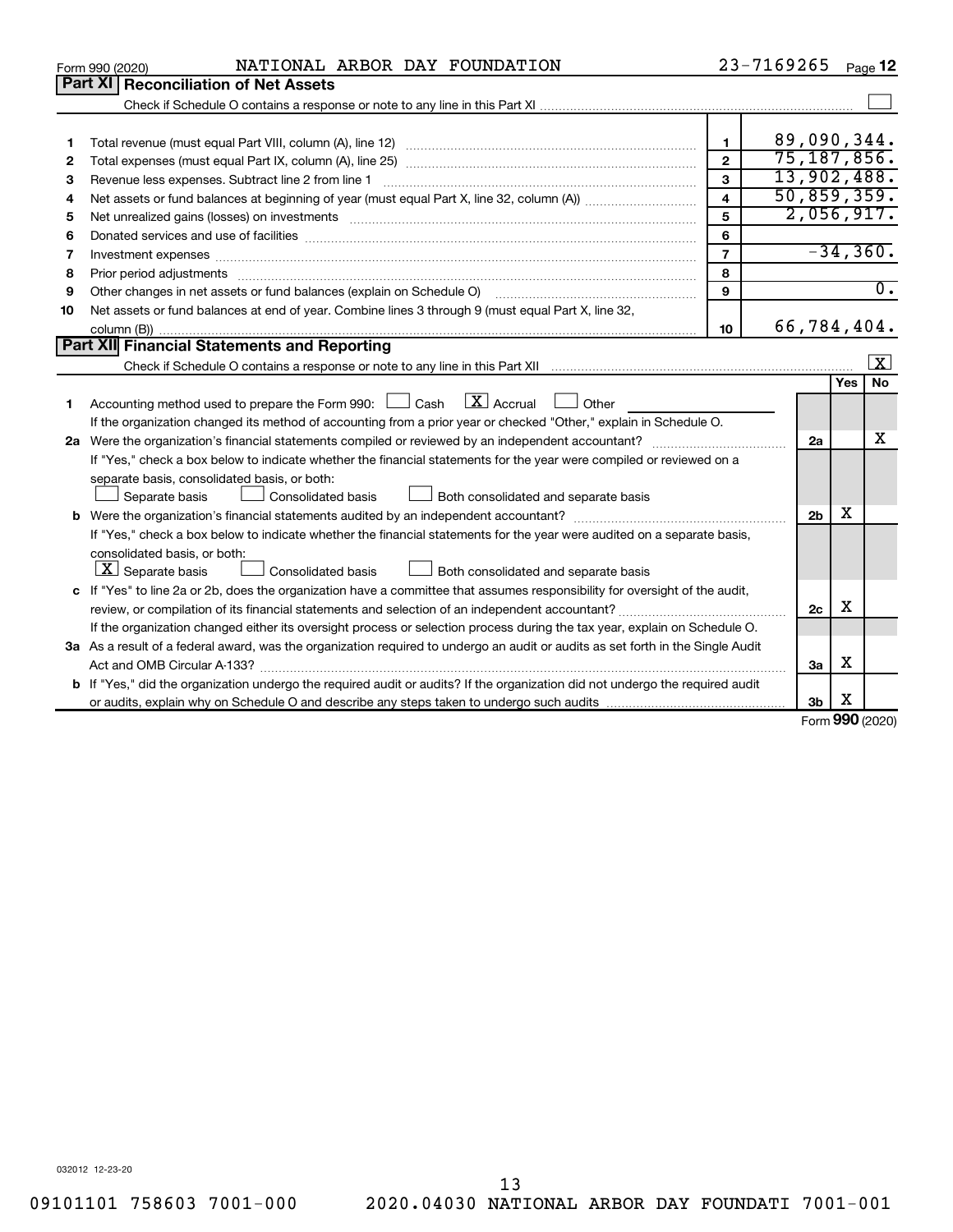Department of the Treasury Internal Revenue Service

# Form 990 or 990-EZ) **Public Charity Status and Public Support**<br>
Complete if the organization is a section 501(c)(3) organization or a section<br> **2020**

**4947(a)(1) nonexempt charitable trust. | Attach to Form 990 or Form 990-EZ.** 

**| Go to www.irs.gov/Form990 for instructions and the latest information.**

| OMB No 1545-0047             |
|------------------------------|
| 2020                         |
| Open to Public<br>Inspection |

|  | Name of the organization |
|--|--------------------------|
|--|--------------------------|

|        | Name of the organization                                                                                                                                                                                                                              |          |                                                       |     |                                                                | <b>Employer identification number</b> |  |                                      |  |
|--------|-------------------------------------------------------------------------------------------------------------------------------------------------------------------------------------------------------------------------------------------------------|----------|-------------------------------------------------------|-----|----------------------------------------------------------------|---------------------------------------|--|--------------------------------------|--|
|        |                                                                                                                                                                                                                                                       |          | NATIONAL ARBOR DAY FOUNDATION                         |     |                                                                | 23-7169265                            |  |                                      |  |
| Part I | Reason for Public Charity Status. (All organizations must complete this part.) See instructions.                                                                                                                                                      |          |                                                       |     |                                                                |                                       |  |                                      |  |
|        | The organization is not a private foundation because it is: (For lines 1 through 12, check only one box.)                                                                                                                                             |          |                                                       |     |                                                                |                                       |  |                                      |  |
| 1.     | A church, convention of churches, or association of churches described in section 170(b)(1)(A)(i).                                                                                                                                                    |          |                                                       |     |                                                                |                                       |  |                                      |  |
| 2      | A school described in section 170(b)(1)(A)(ii). (Attach Schedule E (Form 990 or 990-EZ).)                                                                                                                                                             |          |                                                       |     |                                                                |                                       |  |                                      |  |
| 3.     | A hospital or a cooperative hospital service organization described in section 170(b)(1)(A)(iii).                                                                                                                                                     |          |                                                       |     |                                                                |                                       |  |                                      |  |
| 4      | A medical research organization operated in conjunction with a hospital described in section 170(b)(1)(A)(iii). Enter the hospital's name,                                                                                                            |          |                                                       |     |                                                                |                                       |  |                                      |  |
|        | city, and state:                                                                                                                                                                                                                                      |          |                                                       |     |                                                                |                                       |  |                                      |  |
| 5.     | An organization operated for the benefit of a college or university owned or operated by a governmental unit described in                                                                                                                             |          |                                                       |     |                                                                |                                       |  |                                      |  |
|        | section 170(b)(1)(A)(iv). (Complete Part II.)                                                                                                                                                                                                         |          |                                                       |     |                                                                |                                       |  |                                      |  |
| 6.     | A federal, state, or local government or governmental unit described in section 170(b)(1)(A)(v).<br>7 $ X $ An organization that normally receives a substantial part of its support from a governmental unit or from the general public described in |          |                                                       |     |                                                                |                                       |  |                                      |  |
|        |                                                                                                                                                                                                                                                       |          |                                                       |     |                                                                |                                       |  |                                      |  |
|        | section 170(b)(1)(A)(vi). (Complete Part II.)                                                                                                                                                                                                         |          |                                                       |     |                                                                |                                       |  |                                      |  |
| 8      | A community trust described in section 170(b)(1)(A)(vi). (Complete Part II.)                                                                                                                                                                          |          |                                                       |     |                                                                |                                       |  |                                      |  |
| 9      | An agricultural research organization described in section 170(b)(1)(A)(ix) operated in conjunction with a land-grant college                                                                                                                         |          |                                                       |     |                                                                |                                       |  |                                      |  |
|        | or university or a non-land-grant college of agriculture (see instructions). Enter the name, city, and state of the college or                                                                                                                        |          |                                                       |     |                                                                |                                       |  |                                      |  |
|        | university:                                                                                                                                                                                                                                           |          |                                                       |     |                                                                |                                       |  |                                      |  |
| 10     | An organization that normally receives (1) more than 33 1/3% of its support from contributions, membership fees, and gross receipts from                                                                                                              |          |                                                       |     |                                                                |                                       |  |                                      |  |
|        | activities related to its exempt functions, subject to certain exceptions; and (2) no more than 33 1/3% of its support from gross investment                                                                                                          |          |                                                       |     |                                                                |                                       |  |                                      |  |
|        | income and unrelated business taxable income (less section 511 tax) from businesses acquired by the organization after June 30, 1975.                                                                                                                 |          |                                                       |     |                                                                |                                       |  |                                      |  |
|        | See section 509(a)(2). (Complete Part III.)                                                                                                                                                                                                           |          |                                                       |     |                                                                |                                       |  |                                      |  |
| 11     | An organization organized and operated exclusively to test for public safety. See section 509(a)(4).                                                                                                                                                  |          |                                                       |     |                                                                |                                       |  |                                      |  |
| 12     | An organization organized and operated exclusively for the benefit of, to perform the functions of, or to carry out the purposes of one or                                                                                                            |          |                                                       |     |                                                                |                                       |  |                                      |  |
|        | more publicly supported organizations described in section 509(a)(1) or section 509(a)(2). See section 509(a)(3). Check the box in                                                                                                                    |          |                                                       |     |                                                                |                                       |  |                                      |  |
|        | lines 12a through 12d that describes the type of supporting organization and complete lines 12e, 12f, and 12g.                                                                                                                                        |          |                                                       |     |                                                                |                                       |  |                                      |  |
| а      | Type I. A supporting organization operated, supervised, or controlled by its supported organization(s), typically by giving                                                                                                                           |          |                                                       |     |                                                                |                                       |  |                                      |  |
|        | the supported organization(s) the power to regularly appoint or elect a majority of the directors or trustees of the supporting                                                                                                                       |          |                                                       |     |                                                                |                                       |  |                                      |  |
|        | organization. You must complete Part IV, Sections A and B.                                                                                                                                                                                            |          |                                                       |     |                                                                |                                       |  |                                      |  |
| b      | Type II. A supporting organization supervised or controlled in connection with its supported organization(s), by having                                                                                                                               |          |                                                       |     |                                                                |                                       |  |                                      |  |
|        | control or management of the supporting organization vested in the same persons that control or manage the supported<br>organization(s). You must complete Part IV, Sections A and C.                                                                 |          |                                                       |     |                                                                |                                       |  |                                      |  |
| с      | Type III functionally integrated. A supporting organization operated in connection with, and functionally integrated with,                                                                                                                            |          |                                                       |     |                                                                |                                       |  |                                      |  |
|        | its supported organization(s) (see instructions). You must complete Part IV, Sections A, D, and E.                                                                                                                                                    |          |                                                       |     |                                                                |                                       |  |                                      |  |
| d      | Type III non-functionally integrated. A supporting organization operated in connection with its supported organization(s)                                                                                                                             |          |                                                       |     |                                                                |                                       |  |                                      |  |
|        | that is not functionally integrated. The organization generally must satisfy a distribution requirement and an attentiveness                                                                                                                          |          |                                                       |     |                                                                |                                       |  |                                      |  |
|        | requirement (see instructions). You must complete Part IV, Sections A and D, and Part V.                                                                                                                                                              |          |                                                       |     |                                                                |                                       |  |                                      |  |
|        | Check this box if the organization received a written determination from the IRS that it is a Type I, Type II, Type III                                                                                                                               |          |                                                       |     |                                                                |                                       |  |                                      |  |
|        | functionally integrated, or Type III non-functionally integrated supporting organization.                                                                                                                                                             |          |                                                       |     |                                                                |                                       |  |                                      |  |
|        | f Enter the number of supported organizations                                                                                                                                                                                                         |          |                                                       |     |                                                                |                                       |  |                                      |  |
|        | g Provide the following information about the supported organization(s).                                                                                                                                                                              |          |                                                       |     |                                                                |                                       |  |                                      |  |
|        | (i) Name of supported                                                                                                                                                                                                                                 | (ii) EIN | (iii) Type of organization                            |     | (iv) Is the organization listed<br>in your governing document? | (v) Amount of monetary                |  | (vi) Amount of other                 |  |
|        | organization                                                                                                                                                                                                                                          |          | (described on lines 1-10<br>above (see instructions)) | Yes | No                                                             | support (see instructions)            |  | support (see instructions)           |  |
|        |                                                                                                                                                                                                                                                       |          |                                                       |     |                                                                |                                       |  |                                      |  |
|        |                                                                                                                                                                                                                                                       |          |                                                       |     |                                                                |                                       |  |                                      |  |
|        |                                                                                                                                                                                                                                                       |          |                                                       |     |                                                                |                                       |  |                                      |  |
|        |                                                                                                                                                                                                                                                       |          |                                                       |     |                                                                |                                       |  |                                      |  |
|        |                                                                                                                                                                                                                                                       |          |                                                       |     |                                                                |                                       |  |                                      |  |
|        |                                                                                                                                                                                                                                                       |          |                                                       |     |                                                                |                                       |  |                                      |  |
|        |                                                                                                                                                                                                                                                       |          |                                                       |     |                                                                |                                       |  |                                      |  |
|        |                                                                                                                                                                                                                                                       |          |                                                       |     |                                                                |                                       |  |                                      |  |
|        |                                                                                                                                                                                                                                                       |          |                                                       |     |                                                                |                                       |  |                                      |  |
|        |                                                                                                                                                                                                                                                       |          |                                                       |     |                                                                |                                       |  |                                      |  |
| Total  |                                                                                                                                                                                                                                                       |          |                                                       |     |                                                                |                                       |  |                                      |  |
|        | LHA For Paperwork Reduction Act Notice, see the Instructions for Form 990 or 990-EZ. 032021 01-25-21                                                                                                                                                  |          |                                                       |     |                                                                |                                       |  | Schedule A (Form 990 or 990-EZ) 2020 |  |

09101101 758603 7001-000 2020.04030 NATIONAL ARBOR DAY FOUNDATI 7001-001 14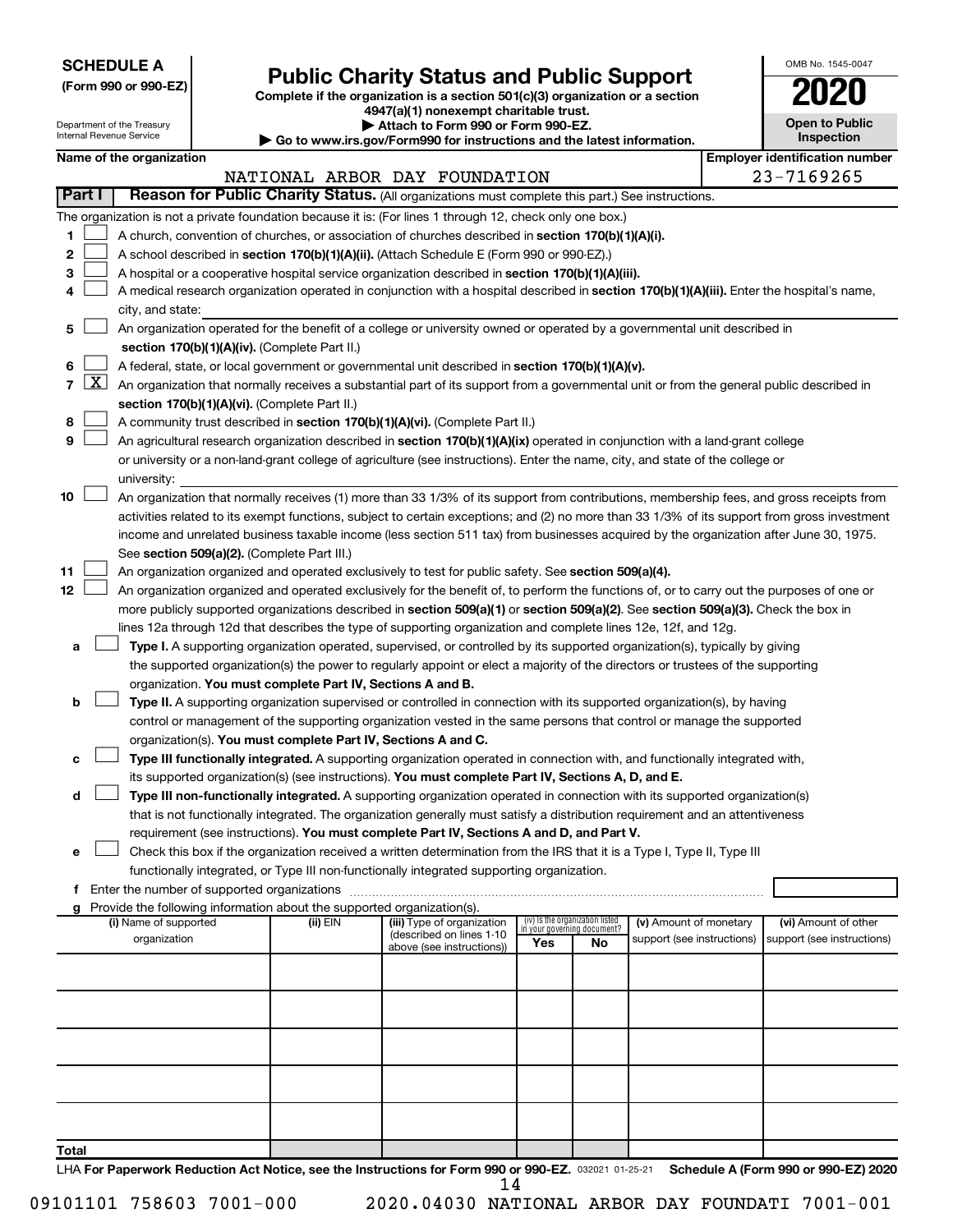#### Schedule A (Form 990 or 990-EZ) 2020  $\,$  NATIONAL ARBOR DAY FOUNDATION  $\,$  23-7169265  $\,$  Page

23-7169265 Page 2

**Part II Support Schedule for Organizations Described in Sections 170(b)(1)(A)(iv) and 170(b)(1)(A)(vi)**

(Complete only if you checked the box on line 5, 7, or 8 of Part I or if the organization failed to qualify under Part III. If the organization fails to qualify under the tests listed below, please complete Part III.)

|    | <b>Section A. Public Support</b>                                                                                                                                                                                               |               |             |              |               |                                      |                                          |
|----|--------------------------------------------------------------------------------------------------------------------------------------------------------------------------------------------------------------------------------|---------------|-------------|--------------|---------------|--------------------------------------|------------------------------------------|
|    | Calendar year (or fiscal year beginning in)                                                                                                                                                                                    | (a) 2016      | (b) 2017    | $(c)$ 2018   | $(d)$ 2019    | (e) 2020                             | (f) Total                                |
|    | 1 Gifts, grants, contributions, and                                                                                                                                                                                            |               |             |              |               |                                      |                                          |
|    | membership fees received. (Do not                                                                                                                                                                                              |               |             |              |               |                                      |                                          |
|    | include any "unusual grants.")                                                                                                                                                                                                 | 28, 973, 547. | 32,036,238. | 41,055,429.  | 69, 154, 451. | 58,866,709.                          | 230,086,374.                             |
|    | 2 Tax revenues levied for the organ-                                                                                                                                                                                           |               |             |              |               |                                      |                                          |
|    | ization's benefit and either paid to                                                                                                                                                                                           |               |             |              |               |                                      |                                          |
|    | or expended on its behalf                                                                                                                                                                                                      |               |             |              |               |                                      |                                          |
|    | 3 The value of services or facilities                                                                                                                                                                                          |               |             |              |               |                                      |                                          |
|    | furnished by a governmental unit to                                                                                                                                                                                            |               |             |              |               |                                      |                                          |
|    | the organization without charge                                                                                                                                                                                                |               |             |              |               |                                      |                                          |
|    | 4 Total. Add lines 1 through 3                                                                                                                                                                                                 | 28, 973, 547. | 32,036,238. | 41,055,429   | 69, 154, 451  | 58,866,709.                          | 230,086,374.                             |
|    | 5 The portion of total contributions                                                                                                                                                                                           |               |             |              |               |                                      |                                          |
|    | by each person (other than a                                                                                                                                                                                                   |               |             |              |               |                                      |                                          |
|    | governmental unit or publicly                                                                                                                                                                                                  |               |             |              |               |                                      |                                          |
|    | supported organization) included                                                                                                                                                                                               |               |             |              |               |                                      |                                          |
|    | on line 1 that exceeds 2% of the                                                                                                                                                                                               |               |             |              |               |                                      |                                          |
|    | amount shown on line 11,                                                                                                                                                                                                       |               |             |              |               |                                      |                                          |
|    | column (f)                                                                                                                                                                                                                     |               |             |              |               |                                      | 9,535,968.                               |
|    | 6 Public support. Subtract line 5 from line 4.                                                                                                                                                                                 |               |             |              |               |                                      | 220, 550, 406.                           |
|    | <b>Section B. Total Support</b>                                                                                                                                                                                                |               |             |              |               |                                      |                                          |
|    | Calendar year (or fiscal year beginning in)                                                                                                                                                                                    | (a) 2016      | (b) 2017    | $(c)$ 2018   | $(d)$ 2019    | (e) 2020                             | (f) Total                                |
|    | <b>7</b> Amounts from line 4                                                                                                                                                                                                   | 28, 973, 547  | 32,036,238  | 41,055,429   | 69, 154, 451  | 58,866,709                           | 230,086,374.                             |
|    | 8 Gross income from interest,                                                                                                                                                                                                  |               |             |              |               |                                      |                                          |
|    | dividends, payments received on                                                                                                                                                                                                |               |             |              |               |                                      |                                          |
|    | securities loans, rents, royalties,                                                                                                                                                                                            |               |             |              |               |                                      |                                          |
|    | and income from similar sources                                                                                                                                                                                                | 616, 786.     | 529,744.    | 2, 182, 341. | 2, 223, 173.  | 2,964,960.                           | 8,517,004.                               |
|    | 9 Net income from unrelated business                                                                                                                                                                                           |               |             |              |               |                                      |                                          |
|    | activities, whether or not the                                                                                                                                                                                                 |               |             |              |               |                                      |                                          |
|    | business is regularly carried on                                                                                                                                                                                               |               |             |              |               |                                      |                                          |
|    | 10 Other income. Do not include gain                                                                                                                                                                                           |               |             |              |               |                                      |                                          |
|    | or loss from the sale of capital                                                                                                                                                                                               |               |             |              |               |                                      |                                          |
|    | assets (Explain in Part VI.)                                                                                                                                                                                                   |               |             |              |               |                                      |                                          |
|    | 11 Total support. Add lines 7 through 10                                                                                                                                                                                       |               |             |              |               |                                      | 238,603,378.                             |
|    | <b>12</b> Gross receipts from related activities, etc. (see instructions)                                                                                                                                                      |               |             |              |               | 12                                   | 73,038,828.                              |
|    | 13 First 5 years. If the Form 990 is for the organization's first, second, third, fourth, or fifth tax year as a section 501(c)(3)                                                                                             |               |             |              |               |                                      |                                          |
|    |                                                                                                                                                                                                                                |               |             |              |               |                                      |                                          |
|    | <b>Section C. Computation of Public Support Percentage</b>                                                                                                                                                                     |               |             |              |               |                                      |                                          |
|    |                                                                                                                                                                                                                                |               |             |              |               | 14                                   | 92.43<br>$\%$                            |
|    |                                                                                                                                                                                                                                |               |             |              |               | 15                                   | 94.56<br>$\%$                            |
|    | 16a 33 1/3% support test - 2020. If the organization did not check the box on line 13, and line 14 is 33 1/3% or more, check this box and                                                                                      |               |             |              |               |                                      |                                          |
|    | stop here. The organization qualifies as a publicly supported organization manufaction manufacture or manufacture or the organization manufacture or the organization of the state of the state of the state of the state of t |               |             |              |               |                                      | $\blacktriangleright$ $\boxed{\text{X}}$ |
|    | b 33 1/3% support test - 2019. If the organization did not check a box on line 13 or 16a, and line 15 is 33 1/3% or more, check this box                                                                                       |               |             |              |               |                                      |                                          |
|    |                                                                                                                                                                                                                                |               |             |              |               |                                      |                                          |
|    | 17a 10% -facts-and-circumstances test - 2020. If the organization did not check a box on line 13, 16a, or 16b, and line 14 is 10% or more,                                                                                     |               |             |              |               |                                      |                                          |
|    | and if the organization meets the facts-and-circumstances test, check this box and stop here. Explain in Part VI how the organization                                                                                          |               |             |              |               |                                      |                                          |
|    | meets the facts-and-circumstances test. The organization qualifies as a publicly supported organization                                                                                                                        |               |             |              |               |                                      |                                          |
|    | b 10% -facts-and-circumstances test - 2019. If the organization did not check a box on line 13, 16a, 16b, or 17a, and line 15 is 10% or                                                                                        |               |             |              |               |                                      |                                          |
|    | more, and if the organization meets the facts-and-circumstances test, check this box and <b>stop here.</b> Explain in Part VI how the                                                                                          |               |             |              |               |                                      |                                          |
|    | organization meets the facts-and-circumstances test. The organization qualifies as a publicly supported organization                                                                                                           |               |             |              |               |                                      |                                          |
| 18 | Private foundation. If the organization did not check a box on line 13, 16a, 16b, 17a, or 17b, check this box and see instructions.                                                                                            |               |             |              |               |                                      |                                          |
|    |                                                                                                                                                                                                                                |               |             |              |               | Schedule A (Form 990 or 990-EZ) 2020 |                                          |

032022 01-25-21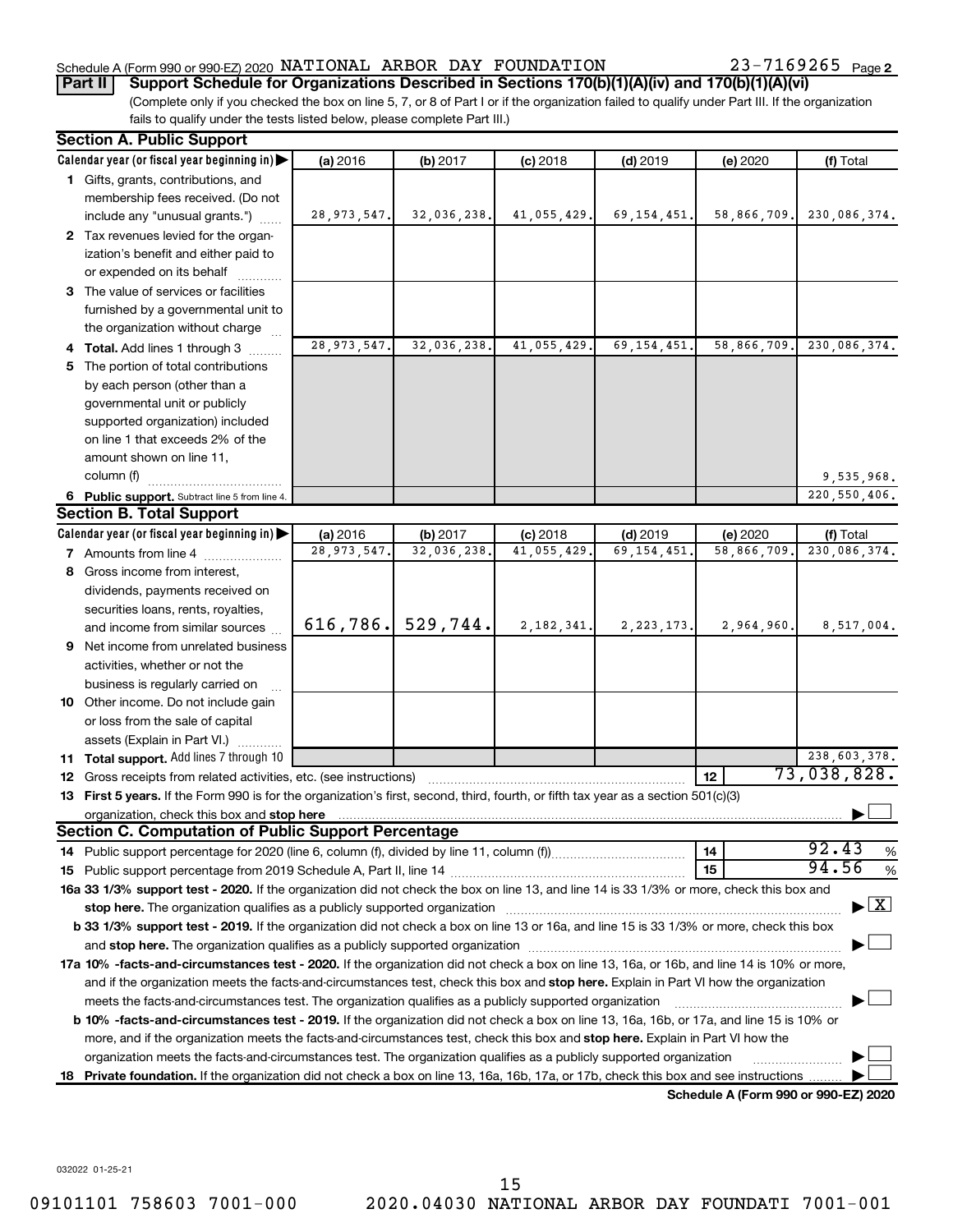#### Schedule A (Form 990 or 990-EZ) 2020  $\,$  NATIONAL ARBOR DAY FOUNDATION  $\,$  23-7169265  $\,$  Page **Part III Support Schedule for Organizations Described in Section 509(a)(2)**

(Complete only if you checked the box on line 10 of Part I or if the organization failed to qualify under Part II. If the organization fails to qualify under the tests listed below, please complete Part II.)

| <b>Section A. Public Support</b>                                                                                                                                                                                                         |          |          |            |            |          |                                      |
|------------------------------------------------------------------------------------------------------------------------------------------------------------------------------------------------------------------------------------------|----------|----------|------------|------------|----------|--------------------------------------|
| Calendar year (or fiscal year beginning in)                                                                                                                                                                                              | (a) 2016 | (b) 2017 | $(c)$ 2018 | $(d)$ 2019 | (e) 2020 | (f) Total                            |
| 1 Gifts, grants, contributions, and                                                                                                                                                                                                      |          |          |            |            |          |                                      |
| membership fees received. (Do not                                                                                                                                                                                                        |          |          |            |            |          |                                      |
| include any "unusual grants.")                                                                                                                                                                                                           |          |          |            |            |          |                                      |
| 2 Gross receipts from admissions,<br>merchandise sold or services per-<br>formed, or facilities furnished in                                                                                                                             |          |          |            |            |          |                                      |
| any activity that is related to the<br>organization's tax-exempt purpose                                                                                                                                                                 |          |          |            |            |          |                                      |
| <b>3</b> Gross receipts from activities that                                                                                                                                                                                             |          |          |            |            |          |                                      |
| are not an unrelated trade or bus-                                                                                                                                                                                                       |          |          |            |            |          |                                      |
| iness under section 513                                                                                                                                                                                                                  |          |          |            |            |          |                                      |
| 4 Tax revenues levied for the organ-                                                                                                                                                                                                     |          |          |            |            |          |                                      |
| ization's benefit and either paid to<br>or expended on its behalf                                                                                                                                                                        |          |          |            |            |          |                                      |
| 5 The value of services or facilities                                                                                                                                                                                                    |          |          |            |            |          |                                      |
| furnished by a governmental unit to                                                                                                                                                                                                      |          |          |            |            |          |                                      |
| the organization without charge                                                                                                                                                                                                          |          |          |            |            |          |                                      |
| <b>6 Total.</b> Add lines 1 through 5                                                                                                                                                                                                    |          |          |            |            |          |                                      |
| 7a Amounts included on lines 1, 2, and                                                                                                                                                                                                   |          |          |            |            |          |                                      |
| 3 received from disqualified persons                                                                                                                                                                                                     |          |          |            |            |          |                                      |
| <b>b</b> Amounts included on lines 2 and 3 received<br>from other than disqualified persons that<br>exceed the greater of \$5,000 or 1% of the<br>amount on line 13 for the year                                                         |          |          |            |            |          |                                      |
| c Add lines 7a and 7b                                                                                                                                                                                                                    |          |          |            |            |          |                                      |
| 8 Public support. (Subtract line 7c from line 6.)                                                                                                                                                                                        |          |          |            |            |          |                                      |
| <b>Section B. Total Support</b>                                                                                                                                                                                                          |          |          |            |            |          |                                      |
| Calendar year (or fiscal year beginning in) $\blacktriangleright$                                                                                                                                                                        | (a) 2016 | (b) 2017 | $(c)$ 2018 | $(d)$ 2019 | (e) 2020 | (f) Total                            |
| 9 Amounts from line 6                                                                                                                                                                                                                    |          |          |            |            |          |                                      |
| <b>10a</b> Gross income from interest,<br>dividends, payments received on<br>securities loans, rents, royalties,<br>and income from similar sources                                                                                      |          |          |            |            |          |                                      |
| <b>b</b> Unrelated business taxable income                                                                                                                                                                                               |          |          |            |            |          |                                      |
| (less section 511 taxes) from businesses                                                                                                                                                                                                 |          |          |            |            |          |                                      |
| acquired after June 30, 1975<br>$\overline{\phantom{a}}$                                                                                                                                                                                 |          |          |            |            |          |                                      |
| c Add lines 10a and 10b                                                                                                                                                                                                                  |          |          |            |            |          |                                      |
| <b>11</b> Net income from unrelated business<br>activities not included in line 10b.<br>whether or not the business is<br>regularly carried on                                                                                           |          |          |            |            |          |                                      |
| <b>12</b> Other income. Do not include gain<br>or loss from the sale of capital<br>assets (Explain in Part VI.)                                                                                                                          |          |          |            |            |          |                                      |
| <b>13</b> Total support. (Add lines 9, 10c, 11, and 12.)                                                                                                                                                                                 |          |          |            |            |          |                                      |
| 14 First 5 years. If the Form 990 is for the organization's first, second, third, fourth, or fifth tax year as a section 501(c)(3) organization,                                                                                         |          |          |            |            |          |                                      |
| check this box and stop here <i>manual production and antisemple to the state this</i> box and stop here <i>manual production</i> and the state of the state of the state of the state of the state of the state of the state of the sta |          |          |            |            |          |                                      |
| <b>Section C. Computation of Public Support Percentage</b>                                                                                                                                                                               |          |          |            |            |          |                                      |
| 15 Public support percentage for 2020 (line 8, column (f), divided by line 13, column (f) <i></i>                                                                                                                                        |          |          |            |            | 15       | %                                    |
| 16 Public support percentage from 2019 Schedule A, Part III, line 15                                                                                                                                                                     |          |          |            |            | 16       | %                                    |
| Section D. Computation of Investment Income Percentage                                                                                                                                                                                   |          |          |            |            |          |                                      |
|                                                                                                                                                                                                                                          |          |          |            |            | 17       | %                                    |
| 18 Investment income percentage from 2019 Schedule A, Part III, line 17                                                                                                                                                                  |          |          |            |            | 18       | %                                    |
| 19a 33 1/3% support tests - 2020. If the organization did not check the box on line 14, and line 15 is more than 33 1/3%, and line 17 is not                                                                                             |          |          |            |            |          |                                      |
| more than 33 1/3%, check this box and stop here. The organization qualifies as a publicly supported organization                                                                                                                         |          |          |            |            |          |                                      |
| b 33 1/3% support tests - 2019. If the organization did not check a box on line 14 or line 19a, and line 16 is more than 33 1/3%, and                                                                                                    |          |          |            |            |          |                                      |
| line 18 is not more than 33 1/3%, check this box and stop here. The organization qualifies as a publicly supported organization                                                                                                          |          |          |            |            |          |                                      |
|                                                                                                                                                                                                                                          |          |          |            |            |          |                                      |
|                                                                                                                                                                                                                                          |          |          |            |            |          | Schedule A (Form 990 or 990-EZ) 2020 |
| 032023 01-25-21                                                                                                                                                                                                                          |          |          | 16         |            |          |                                      |

09101101 758603 7001-000 2020.04030 NATIONAL ARBOR DAY FOUNDATI 7001-001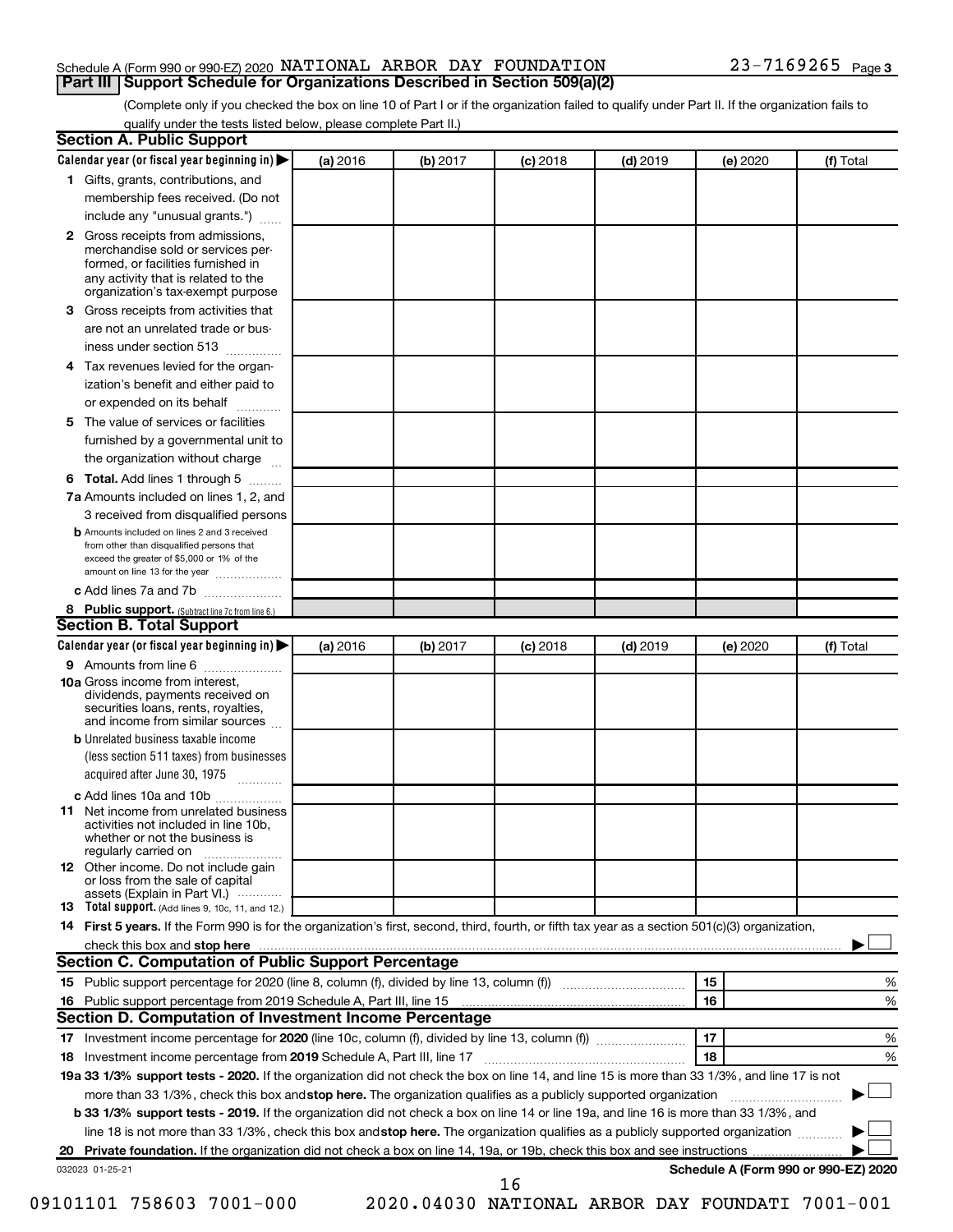#### Schedule A (Form 990 or 990-EZ) 2020  $\,$  NATIONAL ARBOR DAY FOUNDATION  $\,$  23-7169265  $\,$  Page

#### 23-7169265 Page 4

**1**

**2**

**3a**

**3b**

**3c**

**4a**

**4b**

**4c**

**5a**

**5b 5c**

**6**

**7**

**8**

**9a**

**9b**

**9c**

**10a**

**10b**

**Yes No**

### **Part IV Supporting Organizations**

(Complete only if you checked a box in line 12 on Part I. If you checked box 12a, Part I, complete Sections A and B. If you checked box 12b, Part I, complete Sections A and C. If you checked box 12c, Part I, complete Sections A, D, and E. If you checked box 12d, Part I, complete Sections A and D, and complete Part V.)

### **Section A. All Supporting Organizations**

- **1** Are all of the organization's supported organizations listed by name in the organization's governing documents? If "No," describe in Part VI how the supported organizations are designated. If designated by *class or purpose, describe the designation. If historic and continuing relationship, explain.*
- **2** Did the organization have any supported organization that does not have an IRS determination of status under section 509(a)(1) or (2)? If "Yes," explain in Part **VI** how the organization determined that the supported *organization was described in section 509(a)(1) or (2).*
- **3a** Did the organization have a supported organization described in section 501(c)(4), (5), or (6)? If "Yes," answer *lines 3b and 3c below.*
- **b** Did the organization confirm that each supported organization qualified under section 501(c)(4), (5), or (6) and satisfied the public support tests under section 509(a)(2)? If "Yes," describe in Part VI when and how the *organization made the determination.*
- **c** Did the organization ensure that all support to such organizations was used exclusively for section 170(c)(2)(B) purposes? If "Yes," explain in Part VI what controls the organization put in place to ensure such use.
- **4 a** *If* Was any supported organization not organized in the United States ("foreign supported organization")? *"Yes," and if you checked box 12a or 12b in Part I, answer lines 4b and 4c below.*
- **b** Did the organization have ultimate control and discretion in deciding whether to make grants to the foreign supported organization? If "Yes," describe in Part VI how the organization had such control and discretion *despite being controlled or supervised by or in connection with its supported organizations.*
- **c** Did the organization support any foreign supported organization that does not have an IRS determination under sections 501(c)(3) and 509(a)(1) or (2)? If "Yes," explain in Part VI what controls the organization used *to ensure that all support to the foreign supported organization was used exclusively for section 170(c)(2)(B) purposes.*
- **5a** Did the organization add, substitute, or remove any supported organizations during the tax year? If "Yes," answer lines 5b and 5c below (if applicable). Also, provide detail in **Part VI,** including (i) the names and EIN *numbers of the supported organizations added, substituted, or removed; (ii) the reasons for each such action; (iii) the authority under the organization's organizing document authorizing such action; and (iv) how the action was accomplished (such as by amendment to the organizing document).*
- **b** Type I or Type II only. Was any added or substituted supported organization part of a class already designated in the organization's organizing document?
- **c Substitutions only.**  Was the substitution the result of an event beyond the organization's control?
- **6** Did the organization provide support (whether in the form of grants or the provision of services or facilities) to **Part VI.** support or benefit one or more of the filing organization's supported organizations? If "Yes," provide detail in anyone other than (i) its supported organizations, (ii) individuals that are part of the charitable class benefited by one or more of its supported organizations, or (iii) other supporting organizations that also
- **7** Did the organization provide a grant, loan, compensation, or other similar payment to a substantial contributor regard to a substantial contributor? If "Yes," complete Part I of Schedule L (Form 990 or 990-EZ). (as defined in section 4958(c)(3)(C)), a family member of a substantial contributor, or a 35% controlled entity with
- **8** Did the organization make a loan to a disqualified person (as defined in section 4958) not described in line 7? *If "Yes," complete Part I of Schedule L (Form 990 or 990-EZ).*
- **9 a** Was the organization controlled directly or indirectly at any time during the tax year by one or more in section 509(a)(1) or (2))? If "Yes," provide detail in **Part VI.** disqualified persons, as defined in section 4946 (other than foundation managers and organizations described
- **b** Did one or more disqualified persons (as defined in line 9a) hold a controlling interest in any entity in which the supporting organization had an interest? If "Yes," provide detail in Part VI.
- **c** Did a disqualified person (as defined in line 9a) have an ownership interest in, or derive any personal benefit from, assets in which the supporting organization also had an interest? If "Yes," provide detail in Part VI.
- **10 a** Was the organization subject to the excess business holdings rules of section 4943 because of section supporting organizations)? If "Yes," answer line 10b below. 4943(f) (regarding certain Type II supporting organizations, and all Type III non-functionally integrated
	- **b** Did the organization have any excess business holdings in the tax year? (Use Schedule C, Form 4720, to *determine whether the organization had excess business holdings.)*

032024 01-25-21

**Schedule A (Form 990 or 990-EZ) 2020**

09101101 758603 7001-000 2020.04030 NATIONAL ARBOR DAY FOUNDATI 7001-001

17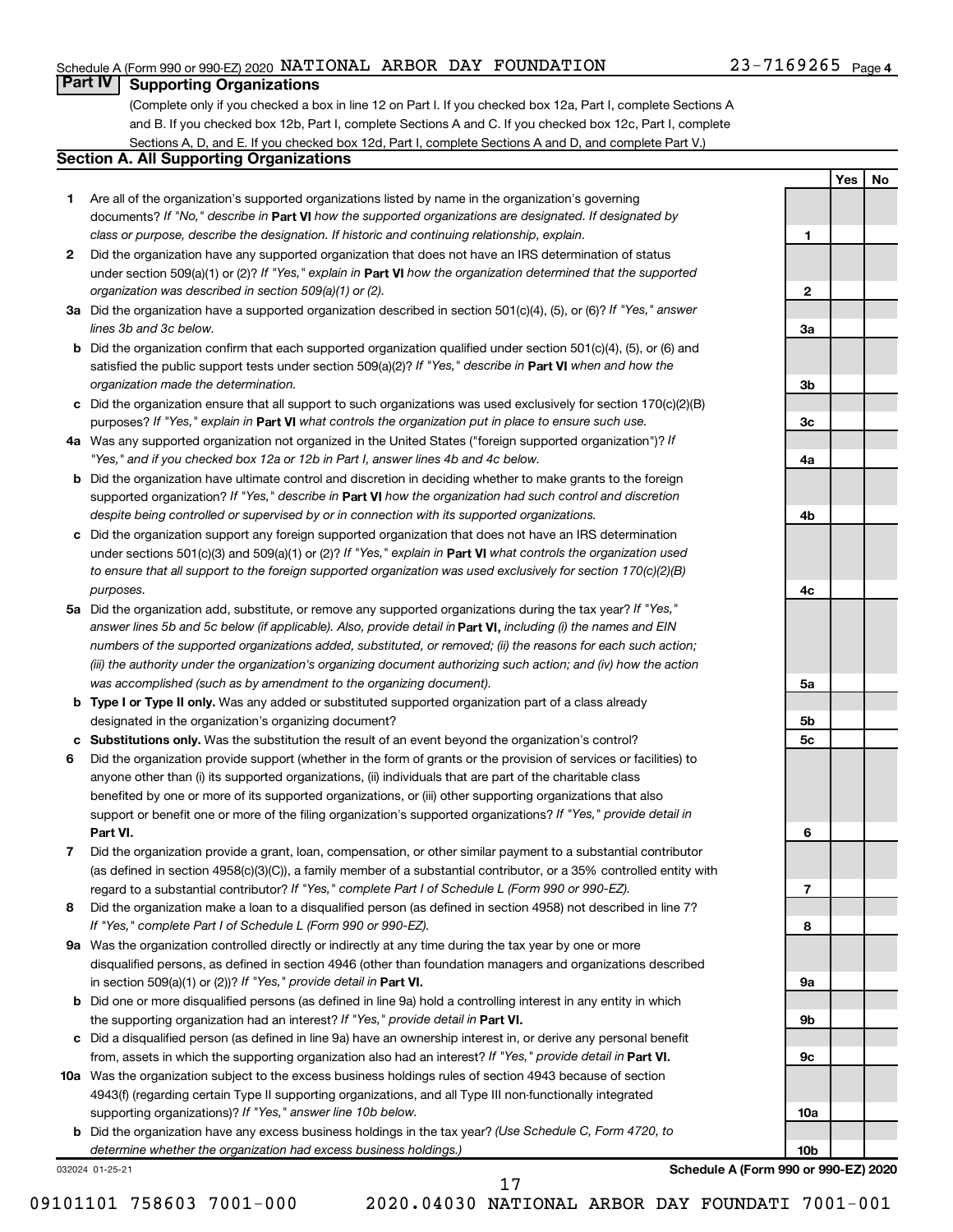#### Schedule A (Form 990 or 990-EZ) 2020  $\,$  NATIONAL ARBOR DAY FOUNDATION  $\,$  23-7169265  $\,$  Page **Part IV Supporting Organizations** *(continued)*

|    |                                                                                                                                                                                                                                              |              | Yes | No |
|----|----------------------------------------------------------------------------------------------------------------------------------------------------------------------------------------------------------------------------------------------|--------------|-----|----|
| 11 | Has the organization accepted a gift or contribution from any of the following persons?                                                                                                                                                      |              |     |    |
|    | a A person who directly or indirectly controls, either alone or together with persons described in lines 11b and                                                                                                                             |              |     |    |
|    | 11c below, the governing body of a supported organization?                                                                                                                                                                                   | 11a          |     |    |
|    | <b>b</b> A family member of a person described in line 11a above?                                                                                                                                                                            | 11b          |     |    |
|    | c A 35% controlled entity of a person described in line 11a or 11b above? If "Yes" to line 11a, 11b, or 11c, provide                                                                                                                         |              |     |    |
|    | detail in Part VI.                                                                                                                                                                                                                           | 11c          |     |    |
|    | <b>Section B. Type I Supporting Organizations</b>                                                                                                                                                                                            |              |     |    |
|    |                                                                                                                                                                                                                                              |              | Yes | No |
| 1  | Did the governing body, members of the governing body, officers acting in their official capacity, or membership of one or                                                                                                                   |              |     |    |
|    | more supported organizations have the power to regularly appoint or elect at least a majority of the organization's officers,                                                                                                                |              |     |    |
|    | directors, or trustees at all times during the tax year? If "No," describe in Part VI how the supported organization(s)                                                                                                                      |              |     |    |
|    | effectively operated, supervised, or controlled the organization's activities. If the organization had more than one supported                                                                                                               |              |     |    |
|    | organization, describe how the powers to appoint and/or remove officers, directors, or trustees were allocated among the<br>supported organizations and what conditions or restrictions, if any, applied to such powers during the tax year. | 1            |     |    |
|    |                                                                                                                                                                                                                                              |              |     |    |
| 2  | Did the organization operate for the benefit of any supported organization other than the supported                                                                                                                                          |              |     |    |
|    | organization(s) that operated, supervised, or controlled the supporting organization? If "Yes," explain in                                                                                                                                   |              |     |    |
|    | Part VI how providing such benefit carried out the purposes of the supported organization(s) that operated,                                                                                                                                  |              |     |    |
|    | supervised, or controlled the supporting organization.                                                                                                                                                                                       | $\mathbf{2}$ |     |    |
|    | <b>Section C. Type II Supporting Organizations</b>                                                                                                                                                                                           |              |     |    |
|    |                                                                                                                                                                                                                                              |              | Yes | No |
| 1  | Were a majority of the organization's directors or trustees during the tax year also a majority of the directors                                                                                                                             |              |     |    |
|    | or trustees of each of the organization's supported organization(s)? If "No," describe in Part VI how control                                                                                                                                |              |     |    |
|    | or management of the supporting organization was vested in the same persons that controlled or managed                                                                                                                                       |              |     |    |
|    | the supported organization(s).                                                                                                                                                                                                               | 1            |     |    |
|    | Section D. All Type III Supporting Organizations                                                                                                                                                                                             |              |     |    |
|    |                                                                                                                                                                                                                                              |              | Yes | No |
| 1  | Did the organization provide to each of its supported organizations, by the last day of the fifth month of the                                                                                                                               |              |     |    |
|    | organization's tax year, (i) a written notice describing the type and amount of support provided during the prior tax                                                                                                                        |              |     |    |
|    | year, (ii) a copy of the Form 990 that was most recently filed as of the date of notification, and (iii) copies of the                                                                                                                       |              |     |    |
|    | organization's governing documents in effect on the date of notification, to the extent not previously provided?                                                                                                                             | 1            |     |    |
| 2  | Were any of the organization's officers, directors, or trustees either (i) appointed or elected by the supported                                                                                                                             |              |     |    |
|    | organization(s) or (ii) serving on the governing body of a supported organization? If "No," explain in Part VI how                                                                                                                           |              |     |    |
|    | the organization maintained a close and continuous working relationship with the supported organization(s).                                                                                                                                  | $\mathbf{2}$ |     |    |
| 3  | By reason of the relationship described in line 2, above, did the organization's supported organizations have a                                                                                                                              |              |     |    |
|    | significant voice in the organization's investment policies and in directing the use of the organization's                                                                                                                                   |              |     |    |
|    | income or assets at all times during the tax year? If "Yes," describe in Part VI the role the organization's                                                                                                                                 |              |     |    |
|    | supported organizations played in this regard.                                                                                                                                                                                               | 3            |     |    |
|    | Section E. Type III Functionally Integrated Supporting Organizations                                                                                                                                                                         |              |     |    |
| 1  | Check the box next to the method that the organization used to satisfy the Integral Part Test during the yealsee instructions).                                                                                                              |              |     |    |
| a  | The organization satisfied the Activities Test. Complete line 2 below.                                                                                                                                                                       |              |     |    |
| b  | The organization is the parent of each of its supported organizations. Complete line 3 below.                                                                                                                                                |              |     |    |
| с  | The organization supported a governmental entity. Describe in Part VI how you supported a governmental entity (see instructions).                                                                                                            |              |     |    |
| 2  | Activities Test. Answer lines 2a and 2b below.                                                                                                                                                                                               |              | Yes | No |
| a  | Did substantially all of the organization's activities during the tax year directly further the exempt purposes of                                                                                                                           |              |     |    |
|    | the supported organization(s) to which the organization was responsive? If "Yes," then in Part VI identify                                                                                                                                   |              |     |    |
|    | those supported organizations and explain how these activities directly furthered their exempt purposes,                                                                                                                                     |              |     |    |
|    | how the organization was responsive to those supported organizations, and how the organization determined                                                                                                                                    |              |     |    |
|    |                                                                                                                                                                                                                                              |              |     |    |
|    | that these activities constituted substantially all of its activities.                                                                                                                                                                       | 2a           |     |    |
| b  | Did the activities described in line 2a, above, constitute activities that, but for the organization's involvement,                                                                                                                          |              |     |    |
|    | one or more of the organization's supported organization(s) would have been engaged in? If "Yes," explain in                                                                                                                                 |              |     |    |
|    | <b>Part VI</b> the reasons for the organization's position that its supported organization(s) would have engaged in                                                                                                                          |              |     |    |
|    | these activities but for the organization's involvement.                                                                                                                                                                                     | 2b           |     |    |
| з  | Parent of Supported Organizations. Answer lines 3a and 3b below.                                                                                                                                                                             |              |     |    |
| а  | Did the organization have the power to regularly appoint or elect a majority of the officers, directors, or                                                                                                                                  |              |     |    |
|    | trustees of each of the supported organizations? If "Yes" or "No" provide details in Part VI.                                                                                                                                                | За           |     |    |
| b  | Did the organization exercise a substantial degree of direction over the policies, programs, and activities of each                                                                                                                          |              |     |    |
|    | of its supported organizations? If "Yes," describe in Part VI the role played by the organization in this regard.                                                                                                                            | 3b           |     |    |
|    | Schedule A (Form 990 or 990-EZ) 2020<br>032025 01-25-21                                                                                                                                                                                      |              |     |    |
|    | 18                                                                                                                                                                                                                                           |              |     |    |

<sup>09101101 758603 7001-000 2020.04030</sup> NATIONAL ARBOR DAY FOUNDATI 7001-001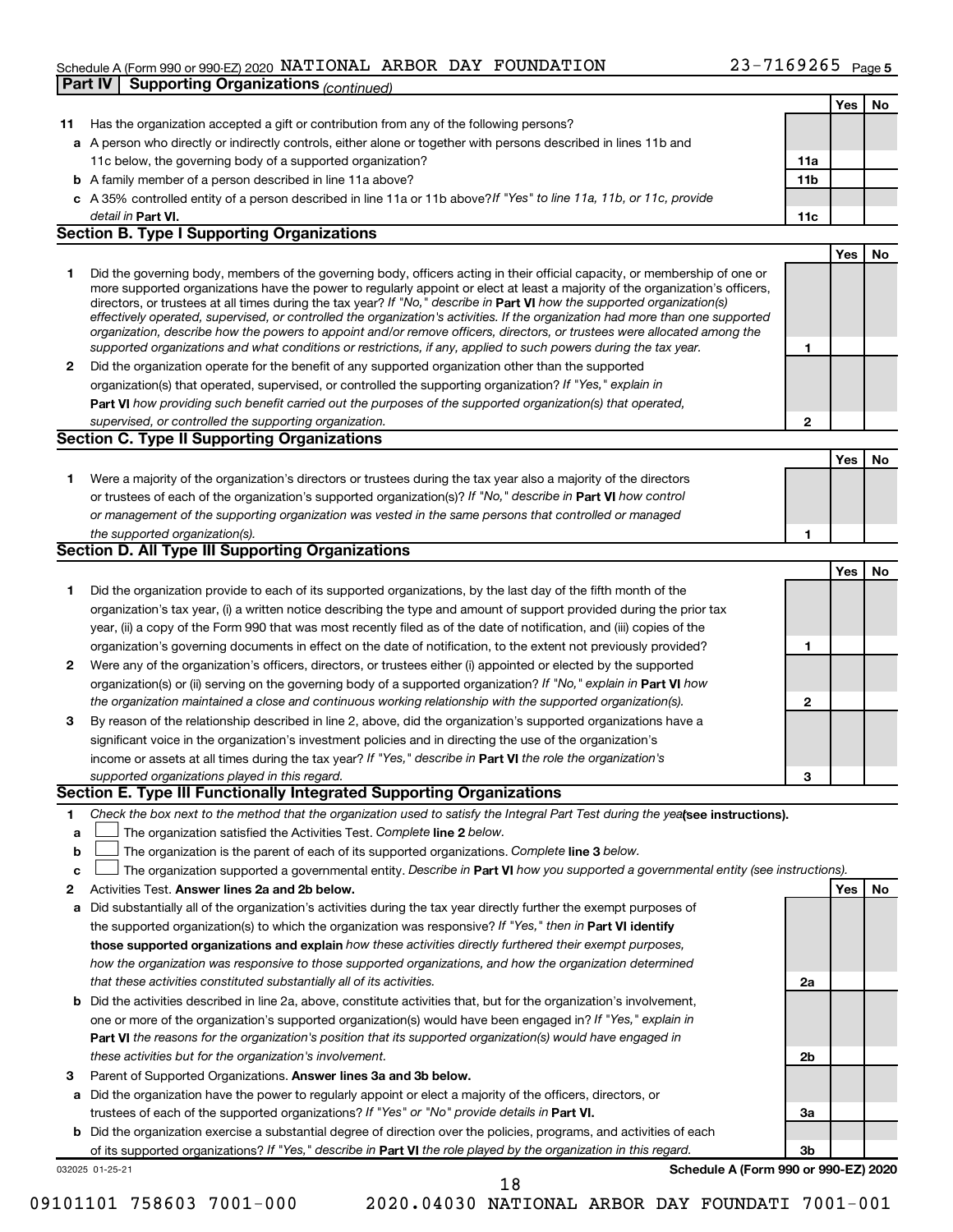#### Schedule A (Form 990 or 990-EZ) 2020  $\,$  NATIONAL ARBOR DAY FOUNDATION  $\,$  23-7169265  $\,$  Page **Part V Type III Non-Functionally Integrated 509(a)(3) Supporting Organizations**

## 23-7169265 Page 6

1 **Letter See instructions.** Check here if the organization satisfied the Integral Part Test as a qualifying trust on Nov. 20, 1970 (*explain in* Part **VI**). See instructions. All other Type III non-functionally integrated supporting organizations must complete Sections A through E.

|                          | Section A - Adjusted Net Income                                             |                | (A) Prior Year | (B) Current Year<br>(optional) |
|--------------------------|-----------------------------------------------------------------------------|----------------|----------------|--------------------------------|
| 1                        | Net short-term capital gain                                                 | 1              |                |                                |
| 2                        | Recoveries of prior-year distributions                                      | $\mathbf{2}$   |                |                                |
| 3                        | Other gross income (see instructions)                                       | 3              |                |                                |
| 4                        | Add lines 1 through 3.                                                      | 4              |                |                                |
| 5                        | Depreciation and depletion                                                  | 5              |                |                                |
| 6                        | Portion of operating expenses paid or incurred for production or            |                |                |                                |
|                          | collection of gross income or for management, conservation, or              |                |                |                                |
|                          | maintenance of property held for production of income (see instructions)    | 6              |                |                                |
| 7                        | Other expenses (see instructions)                                           | $\overline{7}$ |                |                                |
| 8                        | Adjusted Net Income (subtract lines 5, 6, and 7 from line 4)                | 8              |                |                                |
|                          | <b>Section B - Minimum Asset Amount</b>                                     |                | (A) Prior Year | (B) Current Year<br>(optional) |
| 1.                       | Aggregate fair market value of all non-exempt-use assets (see               |                |                |                                |
|                          | instructions for short tax year or assets held for part of year):           |                |                |                                |
|                          | a Average monthly value of securities                                       | 1a             |                |                                |
|                          | <b>b</b> Average monthly cash balances                                      | 1 <sub>b</sub> |                |                                |
|                          | c Fair market value of other non-exempt-use assets                          | 1c             |                |                                |
|                          | d Total (add lines 1a, 1b, and 1c)                                          | 1 <sub>d</sub> |                |                                |
|                          | e Discount claimed for blockage or other factors                            |                |                |                                |
|                          | (explain in detail in Part VI):                                             |                |                |                                |
| 2                        | Acquisition indebtedness applicable to non-exempt-use assets                | $\mathbf{2}$   |                |                                |
| 3                        | Subtract line 2 from line 1d.                                               | 3              |                |                                |
| 4                        | Cash deemed held for exempt use. Enter 0.015 of line 3 (for greater amount, |                |                |                                |
|                          | see instructions)                                                           | 4              |                |                                |
| 5                        | Net value of non-exempt-use assets (subtract line 4 from line 3)            | 5              |                |                                |
| 6                        | Multiply line 5 by 0.035.                                                   | 6              |                |                                |
| $\overline{\phantom{a}}$ | Recoveries of prior-year distributions                                      | $\overline{7}$ |                |                                |
| 8                        | Minimum Asset Amount (add line 7 to line 6)                                 | 8              |                |                                |
|                          | <b>Section C - Distributable Amount</b>                                     |                |                | <b>Current Year</b>            |
| 1                        | Adjusted net income for prior year (from Section A, line 8, column A)       | 1              |                |                                |
| $\mathbf{2}$             | Enter 0.85 of line 1.                                                       | $\mathbf{2}$   |                |                                |
| 3                        | Minimum asset amount for prior year (from Section B, line 8, column A)      | 3              |                |                                |
| 4                        | Enter greater of line 2 or line 3.                                          | 4              |                |                                |
| 5                        | Income tax imposed in prior year                                            | 5              |                |                                |
| 6                        | Distributable Amount. Subtract line 5 from line 4, unless subject to        |                |                |                                |
|                          | emergency temporary reduction (see instructions).                           | 6              |                |                                |
|                          |                                                                             |                |                |                                |

**7** Check here if the current year is the organization's first as a non-functionally integrated Type III supporting organization (see † instructions).

**Schedule A (Form 990 or 990-EZ) 2020**

032026 01-25-21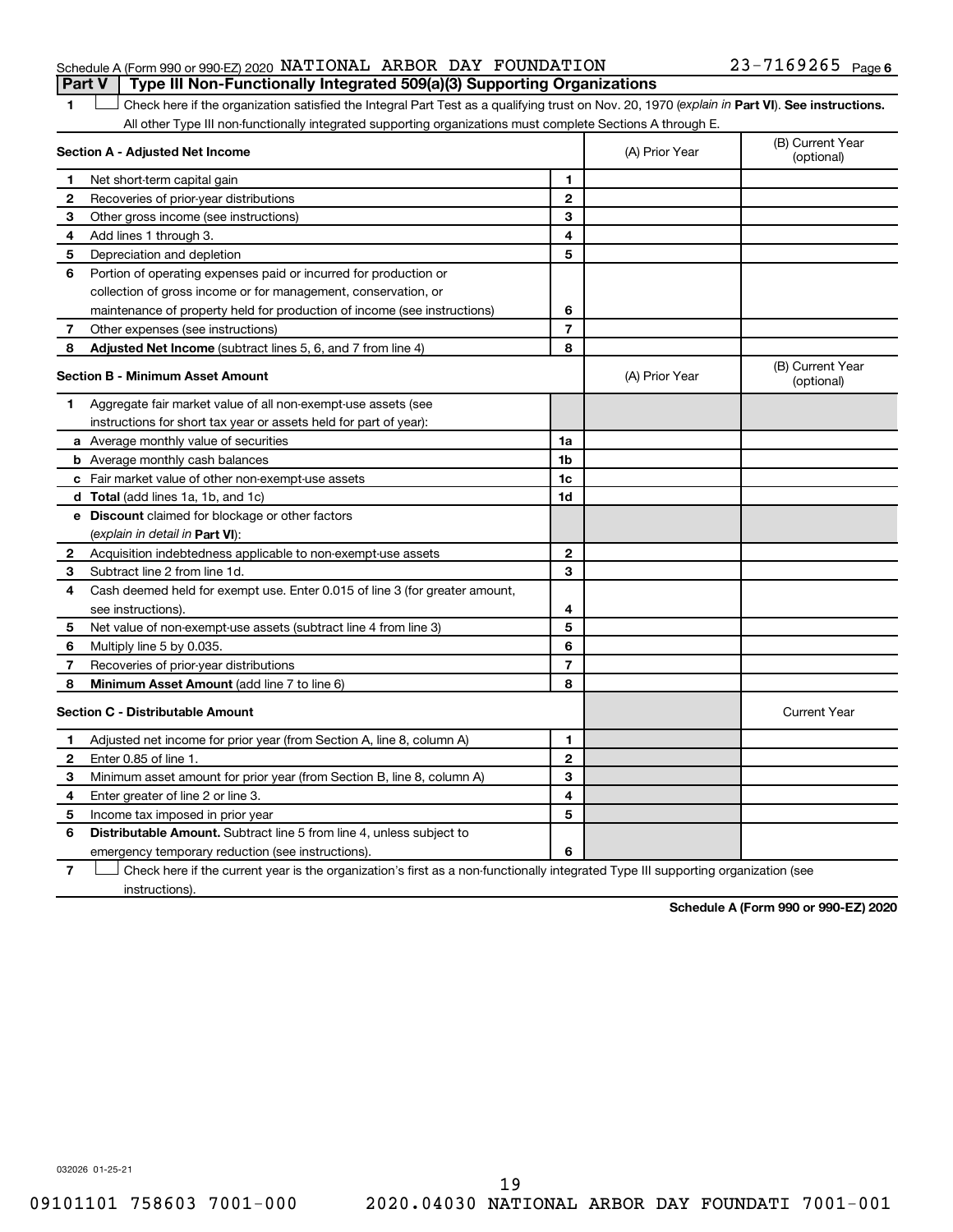#### Schedule A (Form 990 or 990-EZ) 2020 NATIONAL ARBOR DAY FOUNDATION  $23-1169265$  Page NATIONAL ARBOR DAY FOUNDATION 23-7169265

| <b>Part V</b> | Type III Non-Functionally Integrated 509(a)(3) Supporting Organizations (continued)        |                             |                                       |    |                                         |
|---------------|--------------------------------------------------------------------------------------------|-----------------------------|---------------------------------------|----|-----------------------------------------|
|               | <b>Section D - Distributions</b>                                                           |                             |                                       |    | <b>Current Year</b>                     |
| 1             | Amounts paid to supported organizations to accomplish exempt purposes                      |                             |                                       | 1  |                                         |
| 2             | Amounts paid to perform activity that directly furthers exempt purposes of supported       |                             |                                       |    |                                         |
|               | organizations, in excess of income from activity                                           | 2                           |                                       |    |                                         |
| 3             | Administrative expenses paid to accomplish exempt purposes of supported organizations      | 3                           |                                       |    |                                         |
| 4             | Amounts paid to acquire exempt-use assets                                                  |                             |                                       | 4  |                                         |
| 5             | Qualified set-aside amounts (prior IRS approval required - provide details in Part VI)     |                             |                                       | 5  |                                         |
| 6             | Other distributions ( <i>describe in Part VI</i> ). See instructions.                      |                             |                                       | 6  |                                         |
| 7             | Total annual distributions. Add lines 1 through 6.                                         |                             |                                       | 7  |                                         |
| 8             | Distributions to attentive supported organizations to which the organization is responsive |                             |                                       |    |                                         |
|               | (provide details in Part VI). See instructions.                                            |                             |                                       | 8  |                                         |
| 9             | Distributable amount for 2020 from Section C, line 6                                       |                             |                                       | 9  |                                         |
| 10            | Line 8 amount divided by line 9 amount                                                     |                             |                                       | 10 |                                         |
|               |                                                                                            | (i)                         | (ii)                                  |    | (iii)                                   |
|               | <b>Section E - Distribution Allocations (see instructions)</b>                             | <b>Excess Distributions</b> | <b>Underdistributions</b><br>Pre-2020 |    | <b>Distributable</b><br>Amount for 2020 |
| 1             | Distributable amount for 2020 from Section C, line 6                                       |                             |                                       |    |                                         |
| 2             | Underdistributions, if any, for years prior to 2020 (reason-                               |                             |                                       |    |                                         |
|               | able cause required - explain in Part VI). See instructions.                               |                             |                                       |    |                                         |
| 3             | Excess distributions carryover, if any, to 2020                                            |                             |                                       |    |                                         |
|               | a From 2015                                                                                |                             |                                       |    |                                         |
|               | $b$ From 2016                                                                              |                             |                                       |    |                                         |
|               | c From 2017                                                                                |                             |                                       |    |                                         |
|               | <b>d</b> From 2018                                                                         |                             |                                       |    |                                         |
|               | e From 2019                                                                                |                             |                                       |    |                                         |
|               | f Total of lines 3a through 3e                                                             |                             |                                       |    |                                         |
|               | g Applied to underdistributions of prior years                                             |                             |                                       |    |                                         |
|               | <b>h</b> Applied to 2020 distributable amount                                              |                             |                                       |    |                                         |
| Ť.            | Carryover from 2015 not applied (see instructions)                                         |                             |                                       |    |                                         |
|               | Remainder. Subtract lines 3g, 3h, and 3i from line 3f.                                     |                             |                                       |    |                                         |
| 4             | Distributions for 2020 from Section D,                                                     |                             |                                       |    |                                         |
|               | line 7:                                                                                    |                             |                                       |    |                                         |
|               | a Applied to underdistributions of prior years                                             |                             |                                       |    |                                         |
|               | <b>b</b> Applied to 2020 distributable amount                                              |                             |                                       |    |                                         |
|               | c Remainder. Subtract lines 4a and 4b from line 4.                                         |                             |                                       |    |                                         |
| 5             | Remaining underdistributions for years prior to 2020, if                                   |                             |                                       |    |                                         |
|               | any. Subtract lines 3g and 4a from line 2. For result greater                              |                             |                                       |    |                                         |
|               | than zero, explain in Part VI. See instructions.                                           |                             |                                       |    |                                         |
| 6             | Remaining underdistributions for 2020. Subtract lines 3h                                   |                             |                                       |    |                                         |
|               | and 4b from line 1. For result greater than zero, explain in                               |                             |                                       |    |                                         |
|               | <b>Part VI.</b> See instructions.                                                          |                             |                                       |    |                                         |
| 7             | Excess distributions carryover to 2021. Add lines 3j                                       |                             |                                       |    |                                         |
|               | and 4c.                                                                                    |                             |                                       |    |                                         |
| 8             | Breakdown of line 7:                                                                       |                             |                                       |    |                                         |
|               | a Excess from 2016                                                                         |                             |                                       |    |                                         |
|               | <b>b</b> Excess from 2017                                                                  |                             |                                       |    |                                         |
|               | c Excess from 2018                                                                         |                             |                                       |    |                                         |
|               |                                                                                            |                             |                                       |    |                                         |
|               | d Excess from 2019<br>e Excess from 2020                                                   |                             |                                       |    |                                         |
|               |                                                                                            |                             |                                       |    |                                         |

**Schedule A (Form 990 or 990-EZ) 2020**

032027 01-25-21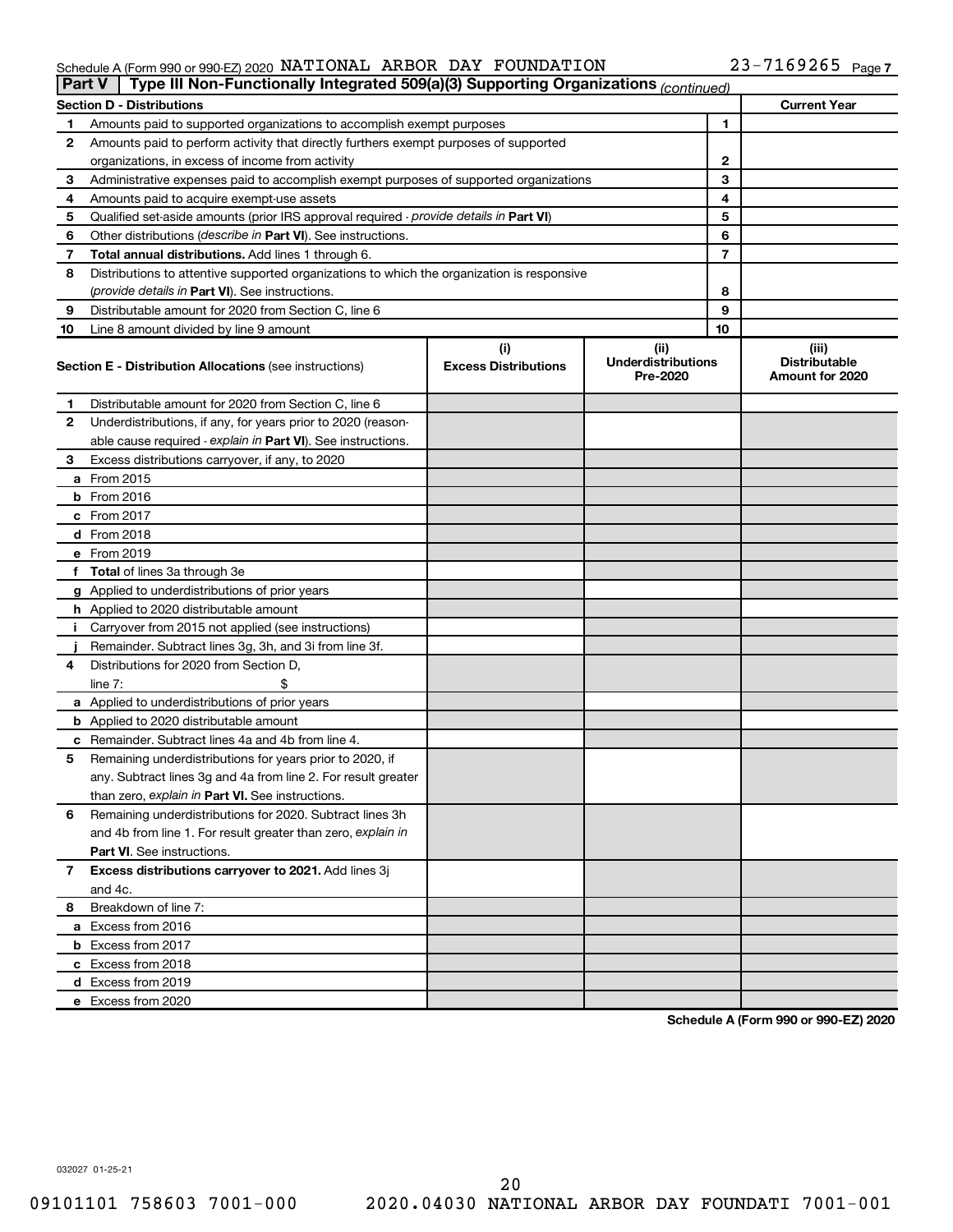| <b>Part VI</b>      | Schedule A (Form 990 or 990-EZ) 2020 NATIONAL ARBOR DAY FOUNDATION<br>Supplemental Information. Provide the explanations required by Part II, line 10; Part II, line 17a or 17b; Part III, line 12;                                                                                              |    | $23 - 7169265$ Page 8                |
|---------------------|--------------------------------------------------------------------------------------------------------------------------------------------------------------------------------------------------------------------------------------------------------------------------------------------------|----|--------------------------------------|
|                     | Part IV, Section A, lines 1, 2, 3b, 3c, 4b, 4c, 5a, 6, 9a, 9b, 9c, 11a, 11b, and 11c; Part IV, Section B, lines 1 and 2; Part IV, Section C,<br>line 1; Part IV, Section D, lines 2 and 3; Part IV, Section E, lines 1c, 2a, 2b, 3a, and 3b; Part V, line 1; Part V, Section B, line 1e; Part V, |    |                                      |
| (See instructions.) | Section D, lines 5, 6, and 8; and Part V, Section E, lines 2, 5, and 6. Also complete this part for any additional information.                                                                                                                                                                  |    |                                      |
|                     |                                                                                                                                                                                                                                                                                                  |    |                                      |
|                     |                                                                                                                                                                                                                                                                                                  |    |                                      |
|                     |                                                                                                                                                                                                                                                                                                  |    |                                      |
|                     |                                                                                                                                                                                                                                                                                                  |    |                                      |
|                     |                                                                                                                                                                                                                                                                                                  |    |                                      |
|                     |                                                                                                                                                                                                                                                                                                  |    |                                      |
|                     |                                                                                                                                                                                                                                                                                                  |    |                                      |
|                     |                                                                                                                                                                                                                                                                                                  |    |                                      |
|                     |                                                                                                                                                                                                                                                                                                  |    |                                      |
|                     |                                                                                                                                                                                                                                                                                                  |    |                                      |
|                     |                                                                                                                                                                                                                                                                                                  |    |                                      |
|                     |                                                                                                                                                                                                                                                                                                  |    |                                      |
|                     |                                                                                                                                                                                                                                                                                                  |    |                                      |
|                     |                                                                                                                                                                                                                                                                                                  |    |                                      |
|                     |                                                                                                                                                                                                                                                                                                  |    |                                      |
|                     |                                                                                                                                                                                                                                                                                                  |    |                                      |
|                     |                                                                                                                                                                                                                                                                                                  |    |                                      |
|                     |                                                                                                                                                                                                                                                                                                  |    |                                      |
|                     |                                                                                                                                                                                                                                                                                                  |    |                                      |
|                     |                                                                                                                                                                                                                                                                                                  |    |                                      |
|                     |                                                                                                                                                                                                                                                                                                  |    |                                      |
|                     |                                                                                                                                                                                                                                                                                                  |    |                                      |
|                     |                                                                                                                                                                                                                                                                                                  |    |                                      |
|                     |                                                                                                                                                                                                                                                                                                  |    |                                      |
|                     |                                                                                                                                                                                                                                                                                                  |    |                                      |
|                     |                                                                                                                                                                                                                                                                                                  |    |                                      |
|                     |                                                                                                                                                                                                                                                                                                  |    |                                      |
|                     |                                                                                                                                                                                                                                                                                                  |    |                                      |
|                     |                                                                                                                                                                                                                                                                                                  |    |                                      |
|                     |                                                                                                                                                                                                                                                                                                  |    |                                      |
|                     |                                                                                                                                                                                                                                                                                                  |    |                                      |
|                     |                                                                                                                                                                                                                                                                                                  |    |                                      |
|                     |                                                                                                                                                                                                                                                                                                  |    |                                      |
|                     |                                                                                                                                                                                                                                                                                                  |    |                                      |
|                     |                                                                                                                                                                                                                                                                                                  |    |                                      |
|                     |                                                                                                                                                                                                                                                                                                  |    |                                      |
|                     |                                                                                                                                                                                                                                                                                                  |    |                                      |
|                     |                                                                                                                                                                                                                                                                                                  |    |                                      |
|                     |                                                                                                                                                                                                                                                                                                  |    |                                      |
|                     |                                                                                                                                                                                                                                                                                                  |    |                                      |
| 032028 01-25-21     |                                                                                                                                                                                                                                                                                                  |    | Schedule A (Form 990 or 990-EZ) 2020 |
|                     |                                                                                                                                                                                                                                                                                                  | 21 |                                      |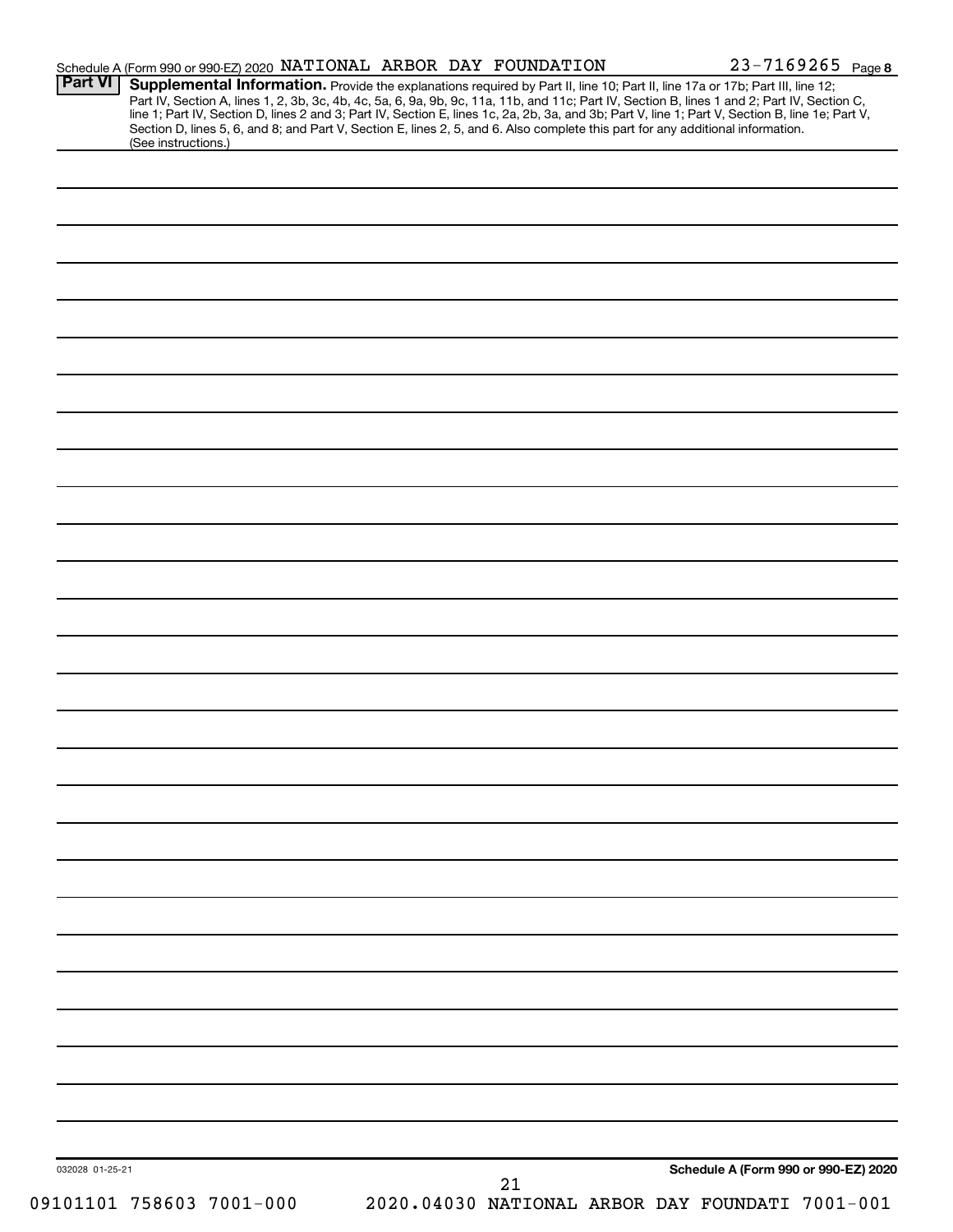| <b>SCHEDULE D</b> |  |
|-------------------|--|
|-------------------|--|

| (Form 990) |
|------------|
|            |

**(Form 990) | Complete if the organization answered "Yes" on Form 990, Part IV, line 6, 7, 8, 9, 10, 11a, 11b, 11c, 11d, 11e, 11f, 12a, or 12b. SCHEDULE D Supplemental Financial Statements**<br> **Form 990 2020**<br> **Part IV** line 6.7.8.9.10, 11a, 11b, 11d, 11d, 11d, 11d, 11d, 12a, 0r, 12b

**| Attach to Form 990. |Go to www.irs.gov/Form990 for instructions and the latest information.**



Department of the Treasury Internal Revenue Service

#### Name of the organization<br>**NATIONAL ARBOR DAY FOUNDATION Employer identification number**<br>23-7169265 NATIONAL ARBOR DAY FOUNDATION

| Part I | Organizations Maintaining Donor Advised Funds or Other Similar Funds or Accounts. Complete if the                                                                                                                                                                                                                                                                  |                                                |                         |                                                    |
|--------|--------------------------------------------------------------------------------------------------------------------------------------------------------------------------------------------------------------------------------------------------------------------------------------------------------------------------------------------------------------------|------------------------------------------------|-------------------------|----------------------------------------------------|
|        | organization answered "Yes" on Form 990, Part IV, line 6.                                                                                                                                                                                                                                                                                                          | (a) Donor advised funds                        |                         | (b) Funds and other accounts                       |
| 1      |                                                                                                                                                                                                                                                                                                                                                                    |                                                |                         |                                                    |
| 2      | Aggregate value of contributions to (during year)                                                                                                                                                                                                                                                                                                                  |                                                |                         |                                                    |
| з      |                                                                                                                                                                                                                                                                                                                                                                    |                                                |                         |                                                    |
| 4      |                                                                                                                                                                                                                                                                                                                                                                    |                                                |                         |                                                    |
| 5      | Did the organization inform all donors and donor advisors in writing that the assets held in donor advised funds                                                                                                                                                                                                                                                   |                                                |                         |                                                    |
|        |                                                                                                                                                                                                                                                                                                                                                                    |                                                |                         | Yes<br>No                                          |
|        | Did the organization inform all grantees, donors, and donor advisors in writing that grant funds can be used only                                                                                                                                                                                                                                                  |                                                |                         |                                                    |
| 6      | for charitable purposes and not for the benefit of the donor or donor advisor, or for any other purpose conferring                                                                                                                                                                                                                                                 |                                                |                         |                                                    |
|        |                                                                                                                                                                                                                                                                                                                                                                    |                                                |                         | Yes<br>No                                          |
|        | Part II<br>Conservation Easements. Complete if the organization answered "Yes" on Form 990, Part IV, line 7.                                                                                                                                                                                                                                                       |                                                |                         |                                                    |
| 1.     | Purpose(s) of conservation easements held by the organization (check all that apply).                                                                                                                                                                                                                                                                              |                                                |                         |                                                    |
|        | Preservation of land for public use (for example, recreation or education)                                                                                                                                                                                                                                                                                         |                                                |                         | Preservation of a historically important land area |
|        | Protection of natural habitat                                                                                                                                                                                                                                                                                                                                      | Preservation of a certified historic structure |                         |                                                    |
|        | Preservation of open space                                                                                                                                                                                                                                                                                                                                         |                                                |                         |                                                    |
| 2      | Complete lines 2a through 2d if the organization held a qualified conservation contribution in the form of a conservation easement on the last                                                                                                                                                                                                                     |                                                |                         |                                                    |
|        | day of the tax year.                                                                                                                                                                                                                                                                                                                                               |                                                |                         | Held at the End of the Tax Year                    |
| а      |                                                                                                                                                                                                                                                                                                                                                                    |                                                | 2a                      |                                                    |
| b      | Total acreage restricted by conservation easements [11] [12] Total acreage restricted by conservation easements                                                                                                                                                                                                                                                    |                                                | 2 <sub>b</sub>          |                                                    |
|        |                                                                                                                                                                                                                                                                                                                                                                    |                                                | 2c                      |                                                    |
| с<br>d | Number of conservation easements included in (c) acquired after 7/25/06, and not on a historic structure                                                                                                                                                                                                                                                           |                                                |                         |                                                    |
|        |                                                                                                                                                                                                                                                                                                                                                                    |                                                | 2d                      |                                                    |
| 3      | listed in the National Register [1111] listed in the National Register [111] listed in the National Register [11] listed in the National Register [11] listed in the National Register [11] listed in the National Register [1<br>Number of conservation easements modified, transferred, released, extinguished, or terminated by the organization during the tax |                                                |                         |                                                    |
|        |                                                                                                                                                                                                                                                                                                                                                                    |                                                |                         |                                                    |
|        | $year \triangleright$                                                                                                                                                                                                                                                                                                                                              |                                                |                         |                                                    |
| 4      | Number of states where property subject to conservation easement is located >                                                                                                                                                                                                                                                                                      |                                                |                         |                                                    |
| 5      | Does the organization have a written policy regarding the periodic monitoring, inspection, handling of                                                                                                                                                                                                                                                             |                                                |                         | Yes                                                |
|        | violations, and enforcement of the conservation easements it holds?                                                                                                                                                                                                                                                                                                |                                                |                         | <b>No</b>                                          |
| 6      | Staff and volunteer hours devoted to monitoring, inspecting, handling of violations, and enforcing conservation easements during the year                                                                                                                                                                                                                          |                                                |                         |                                                    |
|        |                                                                                                                                                                                                                                                                                                                                                                    |                                                |                         |                                                    |
| 7      | Amount of expenses incurred in monitoring, inspecting, handling of violations, and enforcing conservation easements during the year                                                                                                                                                                                                                                |                                                |                         |                                                    |
|        | $\blacktriangleright$ \$                                                                                                                                                                                                                                                                                                                                           |                                                |                         |                                                    |
| 8      | Does each conservation easement reported on line 2(d) above satisfy the requirements of section 170(h)(4)(B)(i)                                                                                                                                                                                                                                                    |                                                |                         | Yes<br><b>No</b>                                   |
|        |                                                                                                                                                                                                                                                                                                                                                                    |                                                |                         |                                                    |
| 9      | In Part XIII, describe how the organization reports conservation easements in its revenue and expense statement and                                                                                                                                                                                                                                                |                                                |                         |                                                    |
|        | balance sheet, and include, if applicable, the text of the footnote to the organization's financial statements that describes the                                                                                                                                                                                                                                  |                                                |                         |                                                    |
|        | organization's accounting for conservation easements.<br>Organizations Maintaining Collections of Art, Historical Treasures, or Other Similar Assets.<br>Part III                                                                                                                                                                                                  |                                                |                         |                                                    |
|        | Complete if the organization answered "Yes" on Form 990, Part IV, line 8.                                                                                                                                                                                                                                                                                          |                                                |                         |                                                    |
|        | 1a If the organization elected, as permitted under FASB ASC 958, not to report in its revenue statement and balance sheet works                                                                                                                                                                                                                                    |                                                |                         |                                                    |
|        | of art, historical treasures, or other similar assets held for public exhibition, education, or research in furtherance of public                                                                                                                                                                                                                                  |                                                |                         |                                                    |
|        | service, provide in Part XIII the text of the footnote to its financial statements that describes these items.                                                                                                                                                                                                                                                     |                                                |                         |                                                    |
|        | b If the organization elected, as permitted under FASB ASC 958, to report in its revenue statement and balance sheet works of                                                                                                                                                                                                                                      |                                                |                         |                                                    |
|        | art, historical treasures, or other similar assets held for public exhibition, education, or research in furtherance of public service,                                                                                                                                                                                                                            |                                                |                         |                                                    |
|        | provide the following amounts relating to these items:                                                                                                                                                                                                                                                                                                             |                                                |                         |                                                    |
|        |                                                                                                                                                                                                                                                                                                                                                                    |                                                |                         | - \$                                               |
|        |                                                                                                                                                                                                                                                                                                                                                                    |                                                |                         | $\blacktriangleright$ \$                           |
|        | (ii) Assets included in Form 990, Part X                                                                                                                                                                                                                                                                                                                           |                                                |                         |                                                    |
| 2      | If the organization received or held works of art, historical treasures, or other similar assets for financial gain, provide                                                                                                                                                                                                                                       |                                                |                         |                                                    |
|        | the following amounts required to be reported under FASB ASC 958 relating to these items:                                                                                                                                                                                                                                                                          |                                                |                         |                                                    |
| а      |                                                                                                                                                                                                                                                                                                                                                                    |                                                | ▶                       | - \$                                               |
|        |                                                                                                                                                                                                                                                                                                                                                                    |                                                | $\blacktriangleright$ s |                                                    |
|        | LHA For Paperwork Reduction Act Notice, see the Instructions for Form 990.                                                                                                                                                                                                                                                                                         |                                                |                         | Schedule D (Form 990) 2020                         |
|        | 032051 12-01-20                                                                                                                                                                                                                                                                                                                                                    | 27                                             |                         |                                                    |
|        |                                                                                                                                                                                                                                                                                                                                                                    |                                                |                         |                                                    |

09101101 758603 7001-000 2020.04030 NATIONAL ARBOR DAY FOUNDATI 7001-001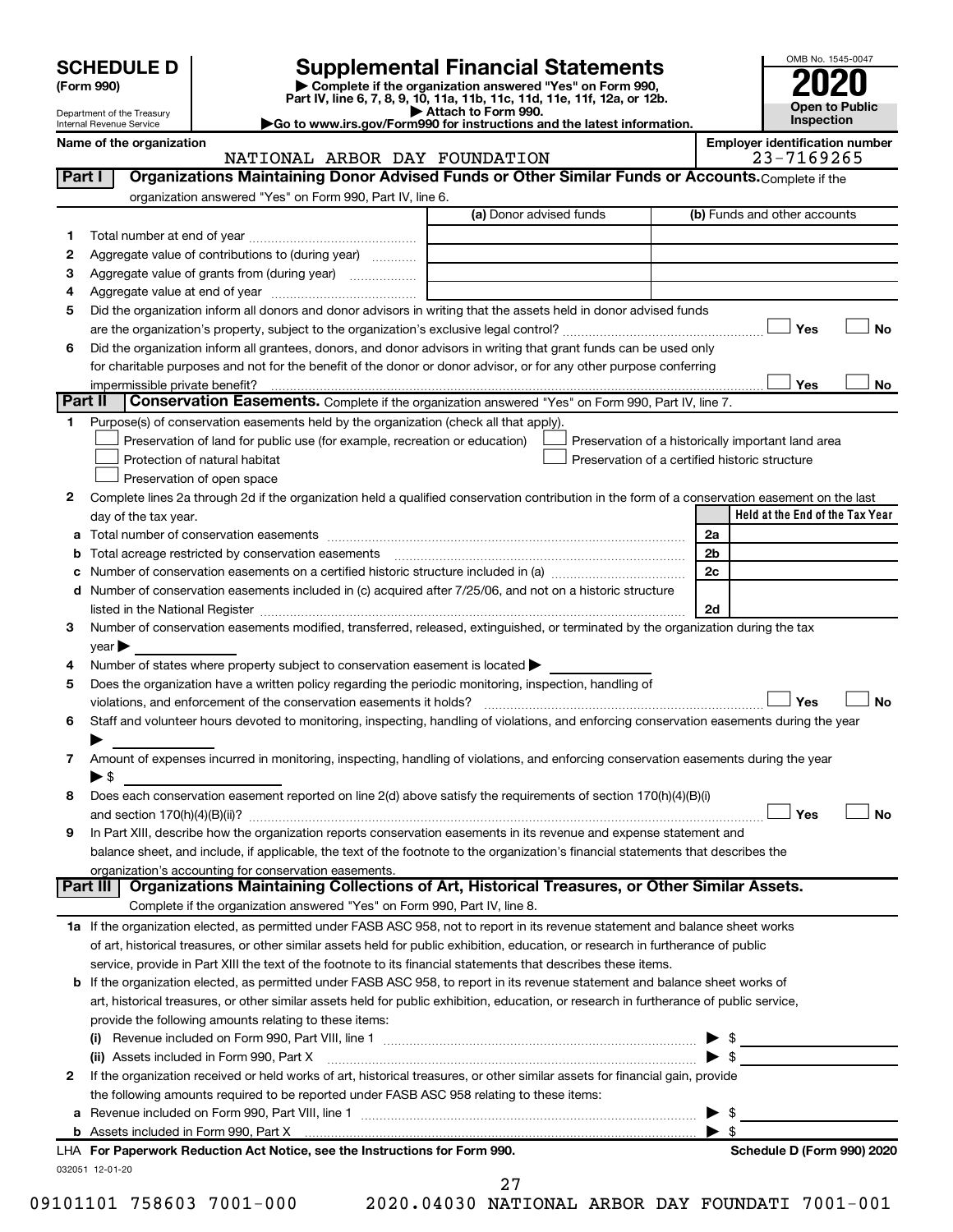|        | Schedule D (Form 990) 2020                                                                                                                                                                                                     | NATIONAL ARBOR DAY FOUNDATION |   |                          |                                                         |          |                 |             | 23-7169265 Page 2          |                     |           |
|--------|--------------------------------------------------------------------------------------------------------------------------------------------------------------------------------------------------------------------------------|-------------------------------|---|--------------------------|---------------------------------------------------------|----------|-----------------|-------------|----------------------------|---------------------|-----------|
|        | Organizations Maintaining Collections of Art, Historical Treasures, or Other Similar Assets (continued)<br>Part III                                                                                                            |                               |   |                          |                                                         |          |                 |             |                            |                     |           |
| 3      | Using the organization's acquisition, accession, and other records, check any of the following that make significant use of its                                                                                                |                               |   |                          |                                                         |          |                 |             |                            |                     |           |
|        | collection items (check all that apply):                                                                                                                                                                                       |                               |   |                          |                                                         |          |                 |             |                            |                     |           |
| a      | Public exhibition                                                                                                                                                                                                              |                               |   | Loan or exchange program |                                                         |          |                 |             |                            |                     |           |
| b      | Scholarly research                                                                                                                                                                                                             |                               |   | Other                    |                                                         |          |                 |             |                            |                     |           |
| c      | Preservation for future generations                                                                                                                                                                                            |                               |   |                          |                                                         |          |                 |             |                            |                     |           |
| 4      | Provide a description of the organization's collections and explain how they further the organization's exempt purpose in Part XIII.                                                                                           |                               |   |                          |                                                         |          |                 |             |                            |                     |           |
| 5      | During the year, did the organization solicit or receive donations of art, historical treasures, or other similar assets                                                                                                       |                               |   |                          |                                                         |          |                 |             |                            |                     |           |
|        |                                                                                                                                                                                                                                |                               |   |                          |                                                         |          |                 |             | Yes                        |                     | No        |
|        | Part IV<br><b>Escrow and Custodial Arrangements.</b> Complete if the organization answered "Yes" on Form 990, Part IV, line 9, or<br>reported an amount on Form 990, Part X, line 21.                                          |                               |   |                          |                                                         |          |                 |             |                            |                     |           |
|        |                                                                                                                                                                                                                                |                               |   |                          |                                                         |          |                 |             |                            |                     |           |
|        | 1a Is the organization an agent, trustee, custodian or other intermediary for contributions or other assets not included                                                                                                       |                               |   |                          |                                                         |          |                 |             | Yes                        |                     | <b>No</b> |
|        | b If "Yes," explain the arrangement in Part XIII and complete the following table:                                                                                                                                             |                               |   |                          |                                                         |          |                 |             |                            |                     |           |
|        |                                                                                                                                                                                                                                |                               |   |                          |                                                         |          |                 |             | Amount                     |                     |           |
|        | c Beginning balance measurements and the contract of the contract of the contract of the contract of the contract of the contract of the contract of the contract of the contract of the contract of the contract of the contr |                               |   |                          |                                                         |          | 1c              |             |                            |                     |           |
|        |                                                                                                                                                                                                                                |                               |   |                          |                                                         |          | 1d              |             |                            |                     |           |
|        | e Distributions during the year manufactured and continuum control of the year manufactured and the year manufactured and the year manufactured and the year manufactured and the year manufactured and the year manufactured  |                               |   |                          |                                                         |          | 1е              |             |                            |                     |           |
| f.     |                                                                                                                                                                                                                                |                               |   |                          |                                                         |          | 1f              |             |                            |                     |           |
|        | 2a Did the organization include an amount on Form 990, Part X, line 21, for escrow or custodial account liability?                                                                                                             |                               |   |                          |                                                         |          |                 | .           | Yes                        |                     | No        |
|        |                                                                                                                                                                                                                                |                               |   |                          |                                                         |          |                 |             |                            |                     |           |
| Part V | Endowment Funds. Complete if the organization answered "Yes" on Form 990, Part IV, line 10.                                                                                                                                    |                               |   |                          |                                                         |          |                 |             |                            |                     |           |
|        |                                                                                                                                                                                                                                | (a) Current year              |   | (b) Prior year           | (c) Two years back $\vert$ (d) Three years back $\vert$ |          |                 |             |                            | (e) Four years back |           |
|        | 1a Beginning of year balance                                                                                                                                                                                                   | 293,855.                      |   | 284,354.                 |                                                         | 262,342. |                 | 246,754.    |                            |                     | 237,048.  |
| b      |                                                                                                                                                                                                                                |                               |   |                          |                                                         |          |                 |             |                            |                     |           |
|        | Net investment earnings, gains, and losses                                                                                                                                                                                     | 67,147.                       |   | 9,501.                   |                                                         | 22,012.  |                 | 15,588.     |                            |                     | 9,706.    |
|        |                                                                                                                                                                                                                                |                               |   |                          |                                                         |          |                 |             |                            |                     |           |
|        | e Other expenditures for facilities                                                                                                                                                                                            |                               |   |                          |                                                         |          |                 |             |                            |                     |           |
|        | and programs                                                                                                                                                                                                                   |                               |   |                          |                                                         |          |                 |             |                            |                     |           |
|        |                                                                                                                                                                                                                                |                               |   |                          |                                                         |          |                 |             |                            |                     |           |
| g      |                                                                                                                                                                                                                                | 361,002.                      |   | 293,855.                 |                                                         | 284,354. |                 | 262,342.    |                            |                     | 246,754.  |
| 2      | Provide the estimated percentage of the current year end balance (line 1g, column (a)) held as:                                                                                                                                | 79.0000                       |   |                          |                                                         |          |                 |             |                            |                     |           |
|        | a Board designated or quasi-endowment ><br>Permanent endowment > 21.0000                                                                                                                                                       |                               | % |                          |                                                         |          |                 |             |                            |                     |           |
| b      |                                                                                                                                                                                                                                | %<br>%                        |   |                          |                                                         |          |                 |             |                            |                     |           |
|        | c Term endowment $\blacktriangleright$<br>The percentages on lines 2a, 2b, and 2c should equal 100%.                                                                                                                           |                               |   |                          |                                                         |          |                 |             |                            |                     |           |
|        | 3a Are there endowment funds not in the possession of the organization that are held and administered for the organization                                                                                                     |                               |   |                          |                                                         |          |                 |             |                            |                     |           |
|        | by:                                                                                                                                                                                                                            |                               |   |                          |                                                         |          |                 |             |                            | Yes                 | No        |
|        | (i)                                                                                                                                                                                                                            |                               |   |                          |                                                         |          |                 |             | 3a(i)                      | X                   |           |
|        |                                                                                                                                                                                                                                |                               |   |                          |                                                         |          |                 |             | 3a(ii)                     |                     | X         |
|        |                                                                                                                                                                                                                                |                               |   |                          |                                                         |          |                 |             | 3b                         |                     |           |
| 4      | Describe in Part XIII the intended uses of the organization's endowment funds.                                                                                                                                                 |                               |   |                          |                                                         |          |                 |             |                            |                     |           |
|        | <b>Land, Buildings, and Equipment.</b><br><b>Part VI</b>                                                                                                                                                                       |                               |   |                          |                                                         |          |                 |             |                            |                     |           |
|        | Complete if the organization answered "Yes" on Form 990, Part IV, line 11a. See Form 990, Part X, line 10.                                                                                                                     |                               |   |                          |                                                         |          |                 |             |                            |                     |           |
|        | Description of property                                                                                                                                                                                                        | (a) Cost or other             |   | (b) Cost or other        |                                                         |          | (c) Accumulated |             |                            | (d) Book value      |           |
|        |                                                                                                                                                                                                                                | basis (investment)            |   | basis (other)            |                                                         |          | depreciation    |             |                            |                     |           |
|        |                                                                                                                                                                                                                                |                               |   |                          | 4,496,809.                                              |          |                 |             | 4,496,809.                 |                     |           |
|        |                                                                                                                                                                                                                                |                               |   |                          | 39, 341, 656.                                           |          |                 | 19,088,016. | 20, 253, 640.              |                     |           |
|        |                                                                                                                                                                                                                                |                               |   |                          | $125,082$ .                                             |          |                 | 72,171.     |                            | 52,911.             |           |
|        |                                                                                                                                                                                                                                |                               |   |                          | 13, 109, 517.                                           |          |                 | 10,500,532. | 2,608,985.                 |                     |           |
|        |                                                                                                                                                                                                                                |                               |   |                          | 7,296,107.                                              |          |                 | 5,577,467.  | 1,718,640.                 |                     |           |
|        | Total. Add lines 1a through 1e. (Column (d) must equal Form 990, Part X, column (B), line 10c.)                                                                                                                                |                               |   |                          |                                                         |          |                 |             | 29, 130, 985.              |                     |           |
|        |                                                                                                                                                                                                                                |                               |   |                          |                                                         |          |                 |             | Schedule D (Form 990) 2020 |                     |           |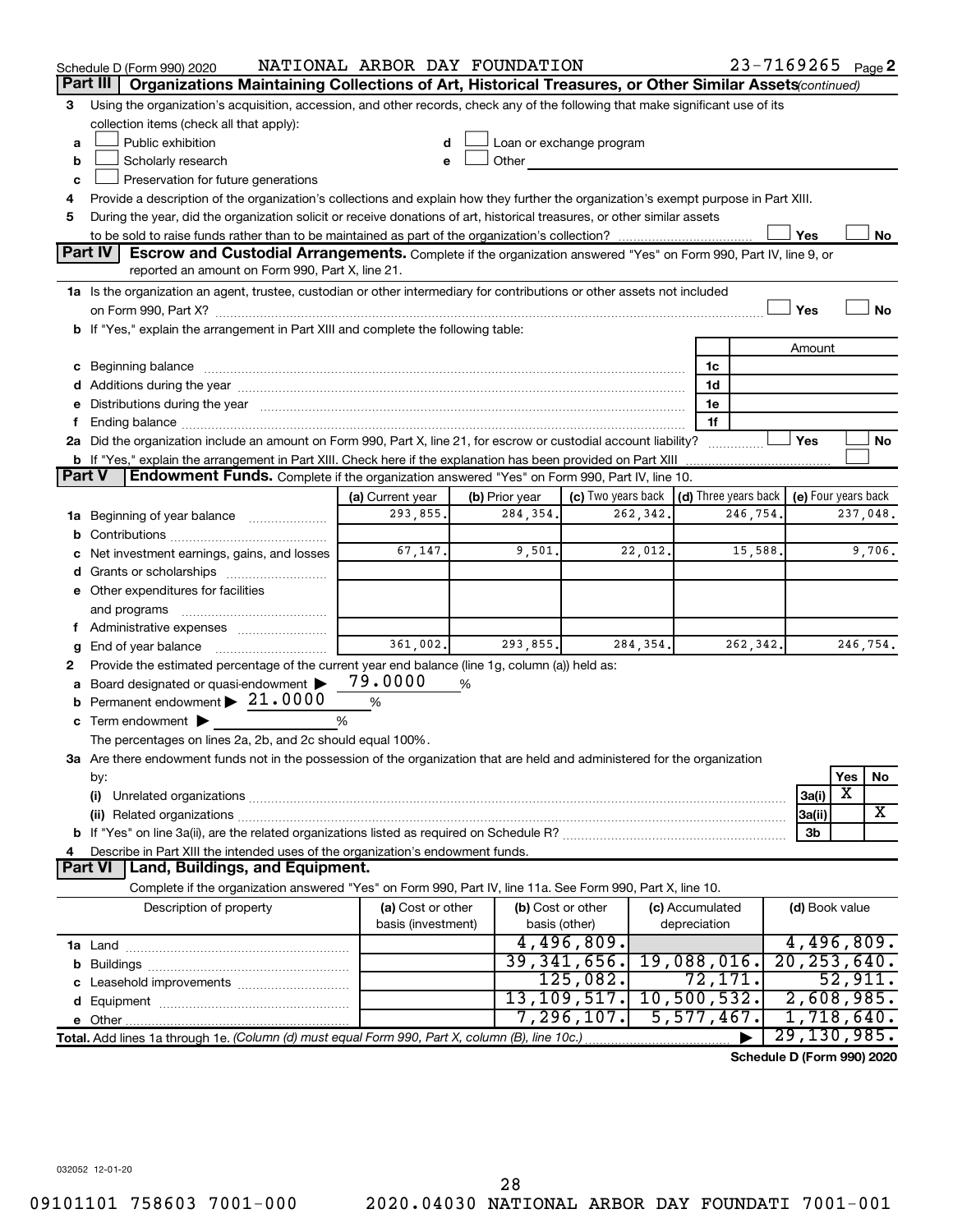| Complete if the organization answered "Yes" on Form 990, Part IV, line 11b. See Form 990, Part X, line 12.<br>(a) Description of security or category (including name of security) | (b) Book value  | (c) Method of valuation: Cost or end-of-year market value |                |
|------------------------------------------------------------------------------------------------------------------------------------------------------------------------------------|-----------------|-----------------------------------------------------------|----------------|
| (1) Financial derivatives                                                                                                                                                          |                 |                                                           |                |
|                                                                                                                                                                                    |                 |                                                           |                |
| (3) Other                                                                                                                                                                          |                 |                                                           |                |
| (A)                                                                                                                                                                                |                 |                                                           |                |
| (B)                                                                                                                                                                                |                 |                                                           |                |
| (C)                                                                                                                                                                                |                 |                                                           |                |
| (D)                                                                                                                                                                                |                 |                                                           |                |
| (E)                                                                                                                                                                                |                 |                                                           |                |
| (F)                                                                                                                                                                                |                 |                                                           |                |
| (G)                                                                                                                                                                                |                 |                                                           |                |
| (H)                                                                                                                                                                                |                 |                                                           |                |
| Total. (Col. (b) must equal Form 990, Part X, col. (B) line 12.) $\blacktriangleright$                                                                                             |                 |                                                           |                |
| Part VIII Investments - Program Related.                                                                                                                                           |                 |                                                           |                |
|                                                                                                                                                                                    |                 |                                                           |                |
| Complete if the organization answered "Yes" on Form 990, Part IV, line 11c. See Form 990, Part X, line 13.<br>(a) Description of investment                                        | (b) Book value  | (c) Method of valuation: Cost or end-of-year market value |                |
|                                                                                                                                                                                    |                 |                                                           |                |
| (1)                                                                                                                                                                                |                 |                                                           |                |
| (2)                                                                                                                                                                                |                 |                                                           |                |
| (3)                                                                                                                                                                                |                 |                                                           |                |
| (4)                                                                                                                                                                                |                 |                                                           |                |
| (5)                                                                                                                                                                                |                 |                                                           |                |
| (6)                                                                                                                                                                                |                 |                                                           |                |
| (7)                                                                                                                                                                                |                 |                                                           |                |
| (8)                                                                                                                                                                                |                 |                                                           |                |
| (9)                                                                                                                                                                                |                 |                                                           |                |
| Total. (Col. (b) must equal Form 990, Part X, col. (B) line 13.) $\blacktriangleright$                                                                                             |                 |                                                           |                |
| <b>Other Assets.</b><br>Part $ X $                                                                                                                                                 |                 |                                                           |                |
| Complete if the organization answered "Yes" on Form 990, Part IV, line 11d. See Form 990, Part X, line 15.                                                                         |                 |                                                           |                |
|                                                                                                                                                                                    | (a) Description |                                                           | (b) Book value |
| (1)                                                                                                                                                                                |                 |                                                           |                |
| (2)                                                                                                                                                                                |                 |                                                           |                |
| (3)                                                                                                                                                                                |                 |                                                           |                |
| (4)                                                                                                                                                                                |                 |                                                           |                |
| (5)                                                                                                                                                                                |                 |                                                           |                |
| (6)                                                                                                                                                                                |                 |                                                           |                |
|                                                                                                                                                                                    |                 |                                                           |                |
| (7)                                                                                                                                                                                |                 |                                                           |                |
| (8)                                                                                                                                                                                |                 |                                                           |                |
| (9)                                                                                                                                                                                |                 |                                                           |                |
| Total. (Column (b) must equal Form 990, Part X, col. (B) line 15.)                                                                                                                 |                 |                                                           |                |
| <b>Other Liabilities.</b><br>Part X                                                                                                                                                |                 |                                                           |                |
| Complete if the organization answered "Yes" on Form 990, Part IV, line 11e or 11f. See Form 990, Part X, line 25.                                                                  |                 |                                                           |                |
| (a) Description of liability<br><u>1.</u>                                                                                                                                          |                 |                                                           | (b) Book value |
| (1)<br>Federal income taxes                                                                                                                                                        |                 |                                                           |                |
| <b>ANNUITIES PAYABLE</b><br>(2)                                                                                                                                                    |                 |                                                           | 870, 132.      |
| CONDITIONAL CONTRIBUTIONS<br>(3)                                                                                                                                                   |                 |                                                           | 3,977,506.     |
| (4)                                                                                                                                                                                |                 |                                                           |                |
|                                                                                                                                                                                    |                 |                                                           |                |
| (5)                                                                                                                                                                                |                 |                                                           |                |
| (6)                                                                                                                                                                                |                 |                                                           |                |
|                                                                                                                                                                                    |                 |                                                           |                |
| (7)                                                                                                                                                                                |                 |                                                           |                |
| (8)                                                                                                                                                                                |                 |                                                           |                |
| (9)                                                                                                                                                                                |                 |                                                           | 4,847,638.     |

032053 12-01-20

|  | Schedule D (Form 990) 2020 | NATIONAL ARBOR DAY |  |  | FOUNDATION | ∟ס∡י | Page $5$ |  |
|--|----------------------------|--------------------|--|--|------------|------|----------|--|
|--|----------------------------|--------------------|--|--|------------|------|----------|--|

**Part VII Investments - Other Securities.**

#### **2.** Liability for uncertain tax positions. In Part XIII, provide the text of the footnote to the organization's financial statements that reports the organization's liability for uncertain tax positions under FASB ASC 740. Check here if the text of the footnote has been provided in Part XIII ...  $\fbox{\bf X}$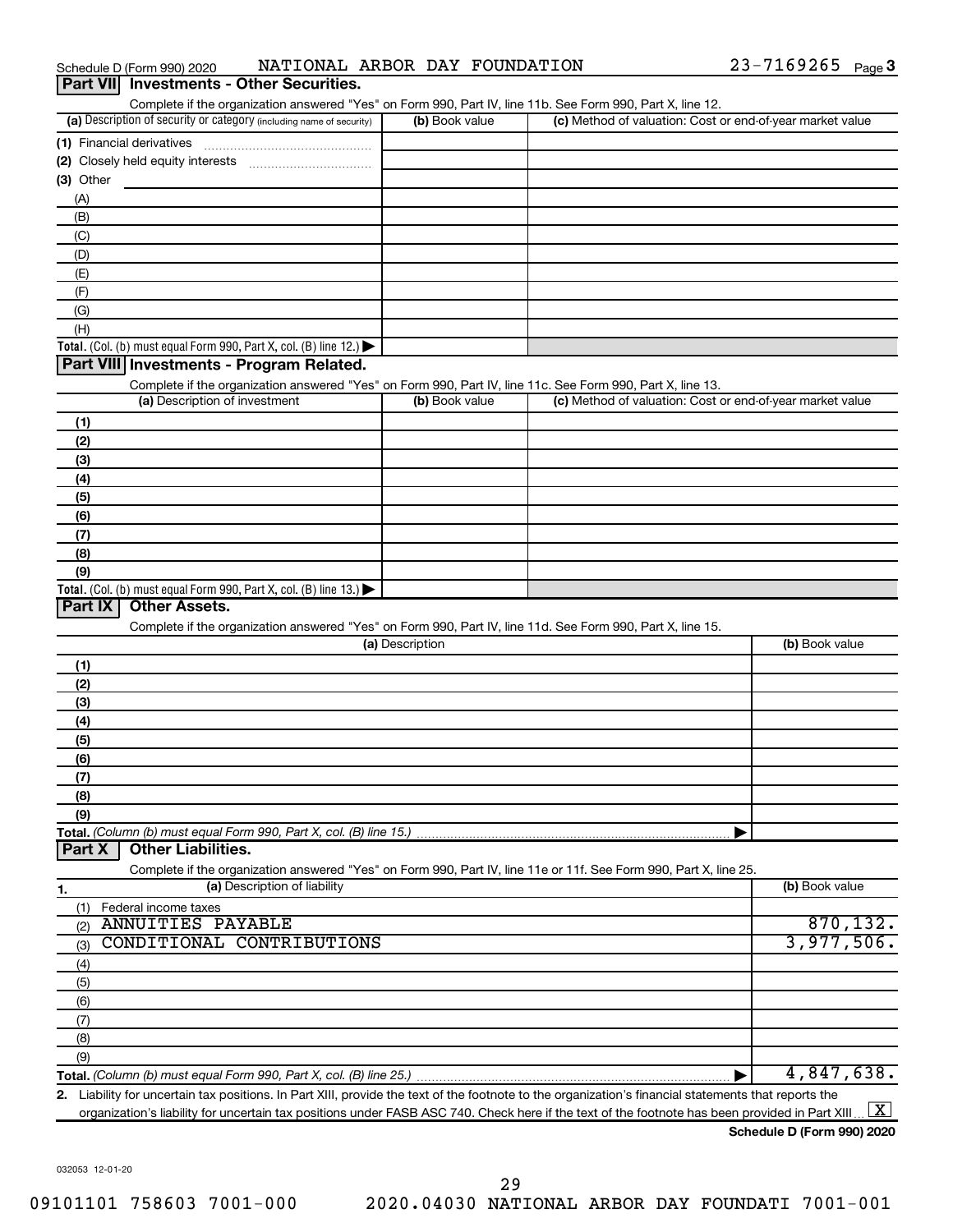|    | NATIONAL ARBOR DAY FOUNDATION<br>Schedule D (Form 990) 2020                                    |                |            |                | $23 - 7169265$ Page 4 |
|----|------------------------------------------------------------------------------------------------|----------------|------------|----------------|-----------------------|
|    | Reconciliation of Revenue per Audited Financial Statements With Revenue per Return.<br>Part XI |                |            |                |                       |
|    | Complete if the organization answered "Yes" on Form 990, Part IV, line 12a.                    |                |            |                |                       |
| 1  | Total revenue, gains, and other support per audited financial statements                       |                |            | $\overline{1}$ | 92,052,453.           |
| 2  | Amounts included on line 1 but not on Form 990, Part VIII, line 12:                            |                |            |                |                       |
| a  |                                                                                                | 2a             | 2,056,917. |                |                       |
|    |                                                                                                | 2 <sub>b</sub> |            |                |                       |
|    |                                                                                                | 2 <sub>c</sub> |            |                |                       |
| d  |                                                                                                | 2d             | 905, 192.  |                |                       |
| e  | Add lines 2a through 2d                                                                        |                |            | 2е             | 2,962,109.            |
| 3  |                                                                                                |                |            |                | 89,090,344.           |
| 4  | Amounts included on Form 990, Part VIII, line 12, but not on line 1:                           |                |            |                |                       |
|    |                                                                                                | ∣ 4a           |            |                |                       |
| b  |                                                                                                | 4 <sub>h</sub> |            |                |                       |
| c. | Add lines 4a and 4b                                                                            |                |            | 4c             | 0.                    |
|    |                                                                                                |                |            |                | 89,090,344.           |
|    |                                                                                                |                |            |                |                       |
|    | Part XII Reconciliation of Expenses per Audited Financial Statements With Expenses per Return. |                |            |                |                       |
|    | Complete if the organization answered "Yes" on Form 990, Part IV, line 12a.                    |                |            |                |                       |
| 1  |                                                                                                |                |            | $\blacksquare$ | 76, 127, 408.         |
| 2  | Amounts included on line 1 but not on Form 990, Part IX, line 25:                              |                |            |                |                       |
| a  |                                                                                                | 2a             |            |                |                       |
| b  |                                                                                                | 2 <sub>b</sub> |            |                |                       |
|    |                                                                                                | 2 <sub>c</sub> |            |                |                       |
| d  |                                                                                                | 2d             | 939,552.   |                |                       |
| е  |                                                                                                |                |            | 2е             | 939,552.              |
| 3  |                                                                                                |                |            | $\mathbf{3}$   | 75, 187, 856.         |
| 4  | Amounts included on Form 990, Part IX, line 25, but not on line 1:                             |                |            |                |                       |
| a  |                                                                                                | 4a             |            |                |                       |
|    |                                                                                                | 4 <sub>b</sub> |            |                |                       |
|    | Add lines 4a and 4b                                                                            |                |            | 4с             | 0.                    |
|    | Part XIII Supplemental Information.                                                            |                |            | 5              | $75, 187, 856$ .      |

Provide the descriptions required for Part II, lines 3, 5, and 9; Part III, lines 1a and 4; Part IV, lines 1b and 2b; Part V, line 4; Part X, line 2; Part XI, lines 2d and 4b; and Part XII, lines 2d and 4b. Also complete this part to provide any additional information.

#### PART V, LINE 4:

#### LONG TERM PROGRAM CONTINUATION

PART X, LINE 2:

THE FOUNDATION IS EXEMPT FROM FEDERAL INCOME TAXES UNDER SECTION 501(C)(3)

OF THE INTERNAL REVENUE CODE, EXCEPT ON NET INCOME DERIVED FROM UNRELATED

BUSINESS ACTIVITIES. THE FOUNDATION HAS HOTEL AND CONFERENCE CENTER

INCOME, WHICH IS SUBJECT TO TAX ON UNRELATED BUSINESS INCOME. FOR THE

YEAR ENDED JUNE 30, 2021, THE FOUNDATION HAD NO TAX LIABILITY ON UNRELATED

BUSINESS ACTIVITY. THE FOUNDATION BELIEVES THAT IT HAS APPROPRIATE

SUPPORT FOR ANY TAX POSITIONS TAKEN, AND AS SUCH, DOES NOT HAVE ANY

UNCERTAIN TAX POSITIONS THAT ARE MATERIAL TO THE FINANCIAL STATEMENTS.

30

032054 12-01-20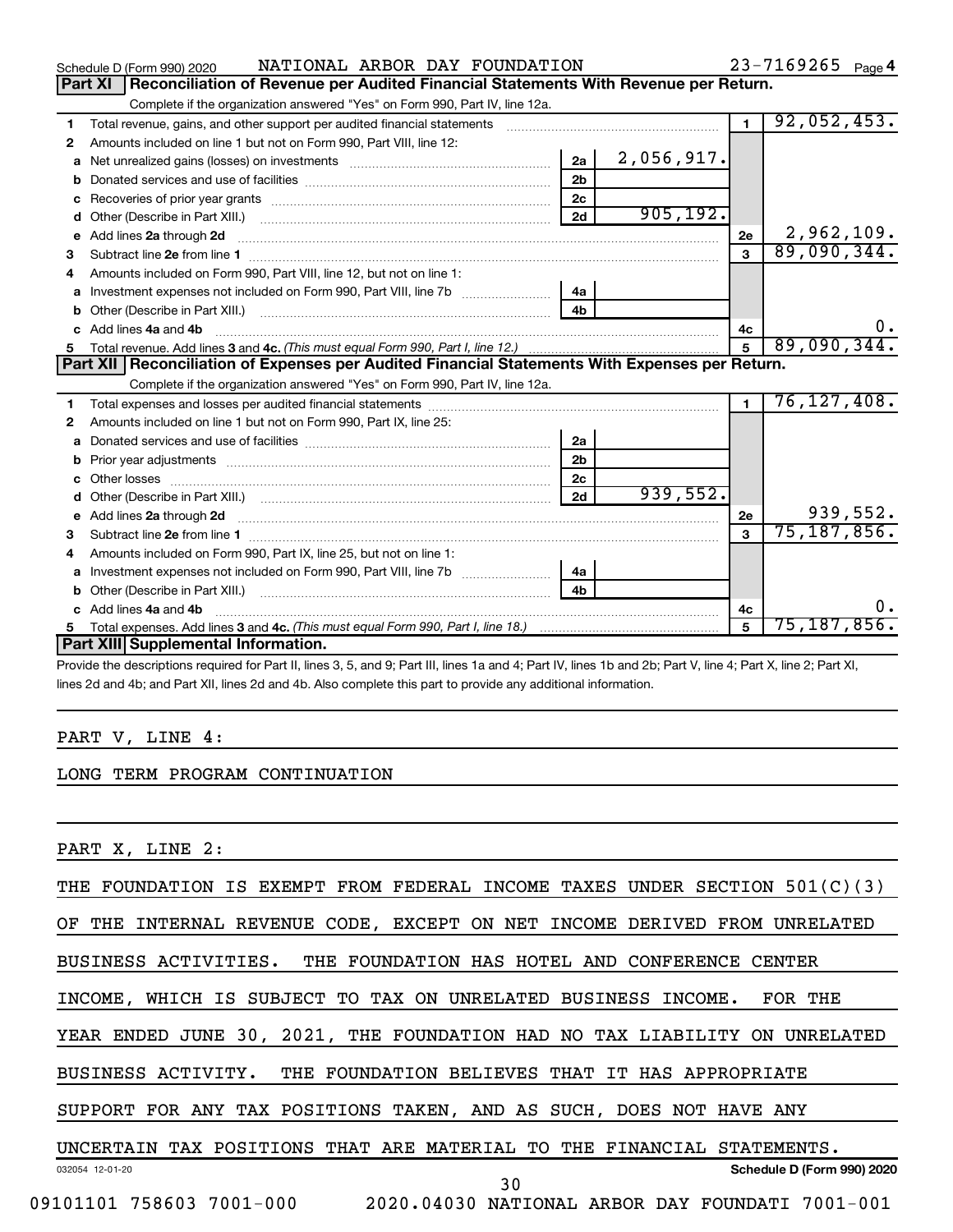| Schedule D (Form 990) 2020                              |  | NATIONAL ARBOR DAY FOUNDATION | $23 - 7169265$ Page 5 |  |
|---------------------------------------------------------|--|-------------------------------|-----------------------|--|
| <b>Part XIII   Supplemental Information (continued)</b> |  |                               |                       |  |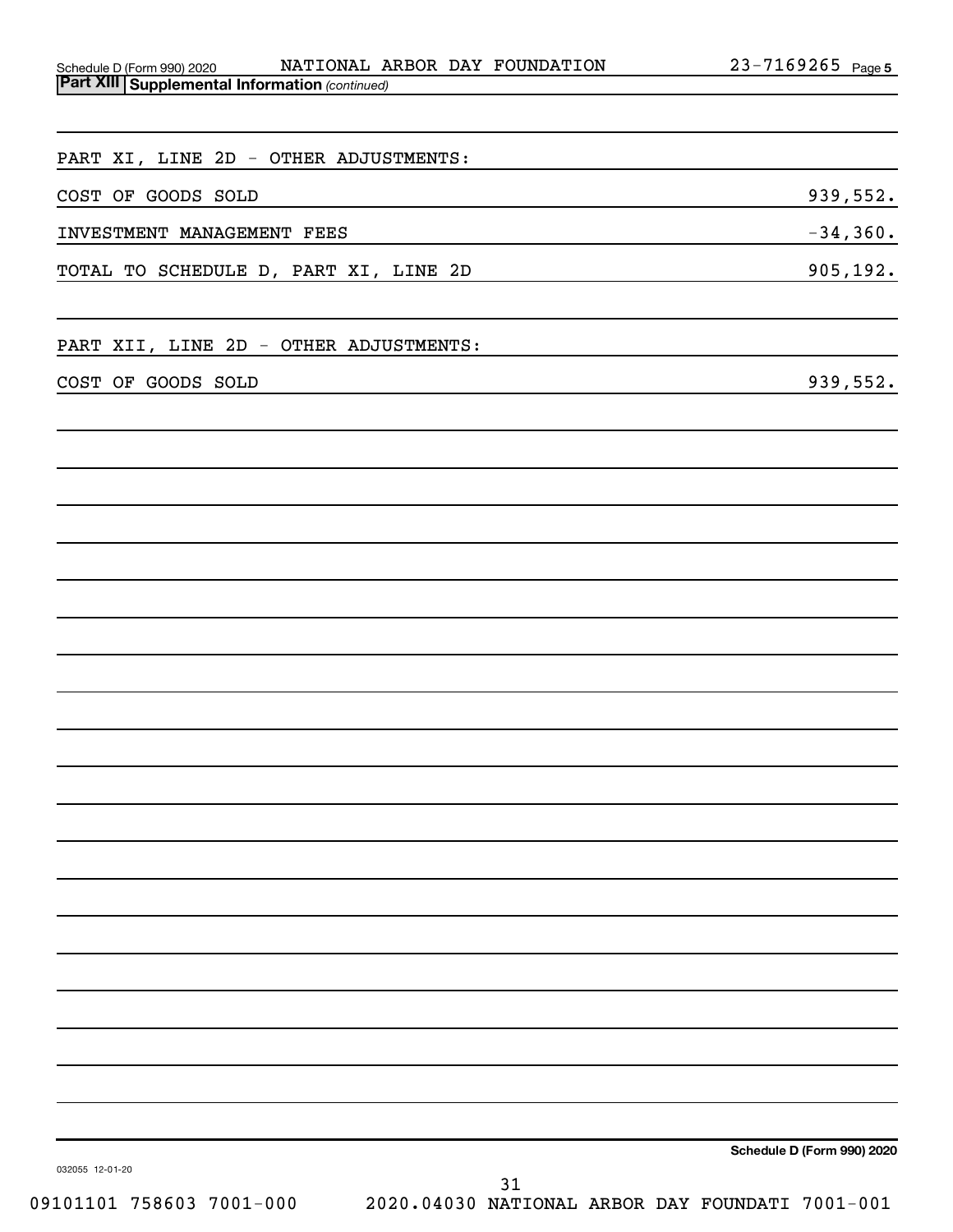|   |                                | ENCOURAGE AND FACILITATE                                                        |          |
|---|--------------------------------|---------------------------------------------------------------------------------|----------|
|   |                                | THE ADOPTION OF                                                                 |          |
|   |                                | LEADING-EDGE PRACTICES                                                          |          |
| 0 |                                | IN MUNICIPAL FORESTS                                                            | 40,000.  |
|   |                                | ENCOURAGE AND FACILITATE                                                        |          |
|   |                                | THE ADOPTION OF                                                                 |          |
|   |                                | LEADING-EDGE PRACTICES                                                          |          |
| 0 |                                | IN MUNICIPAL FORESTS                                                            | 190,586. |
|   |                                | ENCOURAGE AND FACILITATE                                                        |          |
|   |                                | THE ADOPTION OF                                                                 |          |
|   |                                | LEADING-EDGE PRACTICES                                                          |          |
| 0 |                                | IN MUNICIPAL FORESTS                                                            | 55,605.  |
|   |                                |                                                                                 |          |
|   |                                |                                                                                 |          |
|   |                                |                                                                                 |          |
|   |                                |                                                                                 |          |
|   |                                |                                                                                 |          |
|   |                                |                                                                                 |          |
|   |                                |                                                                                 |          |
|   |                                |                                                                                 |          |
|   |                                |                                                                                 |          |
|   |                                |                                                                                 |          |
|   |                                |                                                                                 |          |
|   |                                |                                                                                 |          |
|   |                                |                                                                                 |          |
|   |                                |                                                                                 |          |
|   |                                |                                                                                 |          |
|   |                                |                                                                                 | 418,541. |
|   |                                |                                                                                 |          |
|   |                                |                                                                                 | 0.       |
|   |                                |                                                                                 |          |
| 0 |                                |                                                                                 | 418,541. |
|   | $\mathbf{0}$<br>$\overline{0}$ | 0 PROGRAM SERVICES<br>0 PROGRAM SERVICES<br>0 PROGRAM SERVICES<br>$\Omega$<br>O |          |

CENTRAL AMERICA AND LEADING-EDGE PRACTICES

Activities per Region. (The following Part I, line 3 table can be duplicated if additional space is needed.)

employees, agents, and independent contractors in the region

| Department of the Treasury<br>Internal Revenue Service | Attach to Form 990.<br>► Go to www.irs.gov/Form990 for instructions and the latest information. | _____<br><b>Open to Public</b><br>Inspection |
|--------------------------------------------------------|-------------------------------------------------------------------------------------------------|----------------------------------------------|
| Name of the organization                               |                                                                                                 | <b>Emplover identification nu</b>            |

offices in the region

## NATIONAL ARBOR DAY FOUNDATION 23-7169265

(a) Region (b) Number of

#### Part I | General Information on Activities Outside the United States. Complete if the organization answered "Yes" on Form 990, Part IV, line 14b.

- **1 For grantmakers.**  Does the organization maintain records to substantiate the amount of its grants and other assistance, **Yes No** the grantees' eligibility for the grants or assistance, and the selection criteria used to award the grants or assistance? ~~ † † X
- **2 For grantmakers.**  Describe in Part V the organization's procedures for monitoring the use of its grants and other assistance outside the United States.

**(a)** Region **a (b)** Number of **| (c)** Number of **| (d)** Activities conducted in the region **|** (e) If activity listed in (d) **| (f)** 

THE CARIBBEAN 132.350. 0 0 0 PROGRAM SERVICES IN MUNICIPAL FORESTS 132.350.

(by type) (such as, fundraising, program services, investments, grants to recipients located in the region)

**(Form 990)**

**3**

### **| Complete if the organization answered "Yes" on Form 990, Part IV, line 14b, 15, or 16. SCHEDULE F Statement of Activities Outside the United States 2020**

OMB No. 1545-0047

(f) Total expenditures for and investments in the region

**Inspection Employer identification number**

(e) If activity listed in (d) is a program service, describe specific type of service(s) in the region

ENCOURAGE AND FACILITATE

THE ADOPTION OF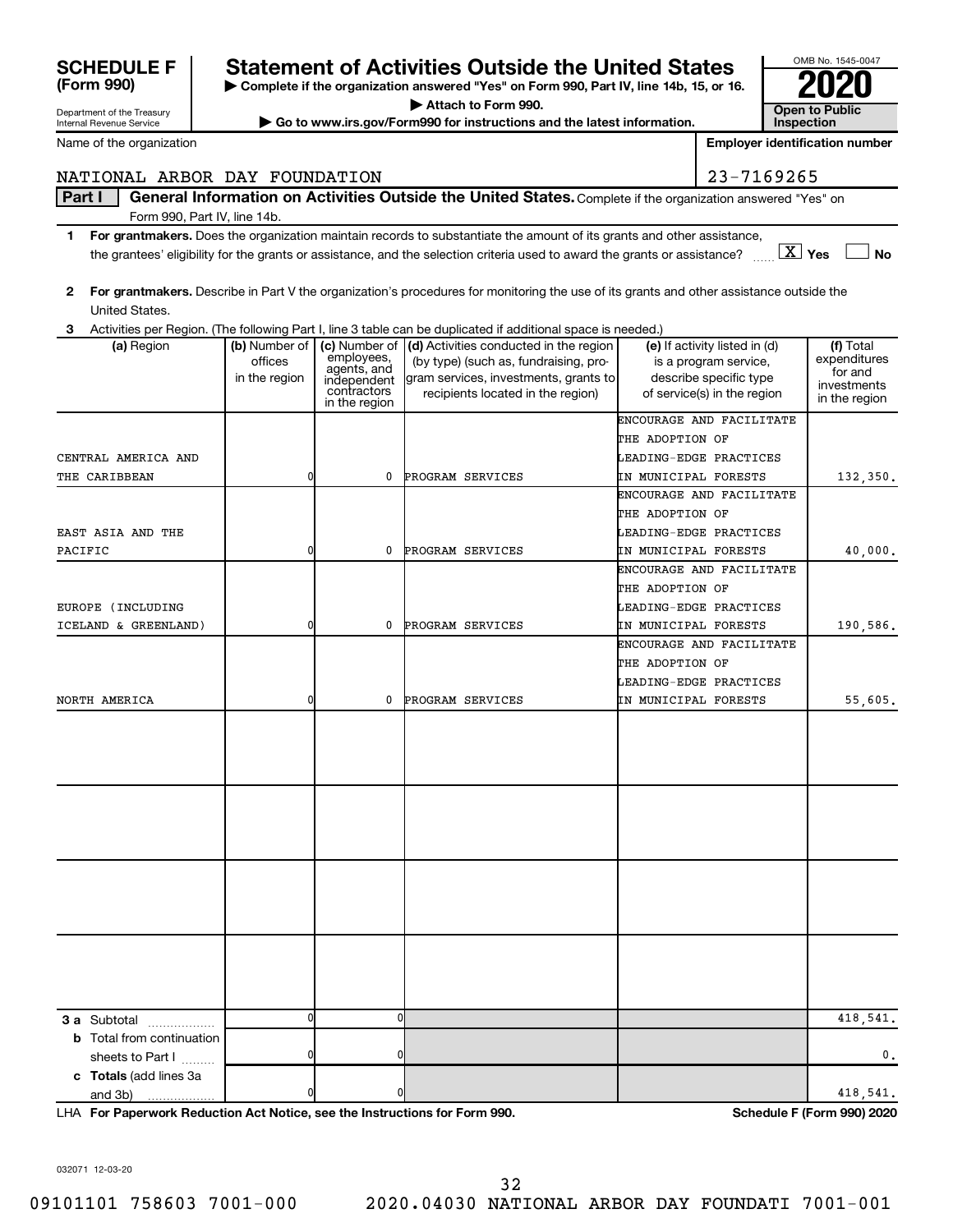**2**

**Schedule F (Form 990) 2020**

Part II | Grants and Other Assistance to Organizations or Entities Outside the United States. Complete if the organization answered "Yes" on Form 990, Part IV, line 15, for any recipient who received more than \$5,000. Part II can be duplicated if additional space is needed.

| 1<br>(a) Name of organization | (b) IRS code section<br>and EIN (if applicable) | (c) Region                       | (d) Purpose of<br>grant                                                                                                                 | (e) Amount<br>of cash grant | (f) Manner of<br>cash disbursement | (g) Amount of<br>noncash<br>assistance | (h) Description<br>of noncash<br>assistance | (i) Method of<br>valuation (book, FMV,<br>appraisal, other) |
|-------------------------------|-------------------------------------------------|----------------------------------|-----------------------------------------------------------------------------------------------------------------------------------------|-----------------------------|------------------------------------|----------------------------------------|---------------------------------------------|-------------------------------------------------------------|
|                               |                                                 |                                  | ENCOURAGE AND                                                                                                                           |                             |                                    |                                        |                                             |                                                             |
|                               |                                                 |                                  | FACILITATE THE                                                                                                                          |                             |                                    |                                        |                                             |                                                             |
|                               |                                                 | CENTRAL AMERICA                  | ADOPTION OF                                                                                                                             |                             |                                    |                                        |                                             |                                                             |
|                               |                                                 | AND THE CARIBBEAN LEADING-EDGE   |                                                                                                                                         |                             | 132,350. WIRE TRANSFER             | 0                                      |                                             |                                                             |
|                               |                                                 |                                  | ENCOURAGE AND                                                                                                                           |                             |                                    |                                        |                                             |                                                             |
|                               |                                                 | EUROPE (INCLUDING FACILITATE THE |                                                                                                                                         |                             |                                    |                                        |                                             |                                                             |
|                               |                                                 | <b>ICELAND &amp;</b>             | <b>ADOPTION OF</b>                                                                                                                      |                             |                                    |                                        |                                             |                                                             |
|                               |                                                 | GREENLAND)                       | <b>LEADING-EDGE</b>                                                                                                                     |                             | 85,436. WIRE TRANSFER              | 0                                      |                                             |                                                             |
|                               |                                                 |                                  | ENCOURAGE AND                                                                                                                           |                             |                                    |                                        |                                             |                                                             |
|                               |                                                 | EUROPE (INCLUDING FACILITATE THE |                                                                                                                                         |                             |                                    |                                        |                                             |                                                             |
|                               |                                                 | <b>ICELAND &amp;</b>             | ADOPTION OF                                                                                                                             |                             |                                    |                                        |                                             |                                                             |
|                               |                                                 | GREENLAND)                       | LEADING-EDGE                                                                                                                            |                             | 49,800. WIRE TRANSFER              | 0                                      |                                             |                                                             |
|                               |                                                 |                                  | ENCOURAGE AND                                                                                                                           |                             |                                    |                                        |                                             |                                                             |
|                               |                                                 | EUROPE (INCLUDING FACILITATE THE |                                                                                                                                         |                             |                                    |                                        |                                             |                                                             |
|                               |                                                 | <b>ICELAND &amp;</b>             | ADOPTION OF                                                                                                                             |                             |                                    |                                        |                                             |                                                             |
|                               |                                                 | GREENLAND)                       | LEADING-EDGE                                                                                                                            |                             | 35,350. WIRE TRANSFER              | 0                                      |                                             |                                                             |
|                               |                                                 |                                  | ENCOURAGE AND                                                                                                                           |                             |                                    |                                        |                                             |                                                             |
|                               |                                                 |                                  | FACILITATE THE                                                                                                                          |                             |                                    |                                        |                                             |                                                             |
|                               |                                                 |                                  | ADOPTION OF                                                                                                                             |                             |                                    |                                        |                                             |                                                             |
|                               |                                                 | NORTH AMERICA                    | <b>LEADING-EDGE</b>                                                                                                                     | 31,605. CHECK               |                                    | 0                                      |                                             |                                                             |
|                               |                                                 |                                  | <b>ENCOURAGE AND</b>                                                                                                                    |                             |                                    |                                        |                                             |                                                             |
|                               |                                                 |                                  | FACILITATE THE                                                                                                                          |                             |                                    |                                        |                                             |                                                             |
|                               |                                                 |                                  | ADOPTION OF                                                                                                                             |                             |                                    |                                        |                                             |                                                             |
|                               |                                                 | NORTH AMERICA                    | <b>LEADING-EDGE</b>                                                                                                                     | 24,000. CHECK               |                                    | 0                                      |                                             |                                                             |
|                               |                                                 |                                  | ENCOURAGE AND                                                                                                                           |                             |                                    |                                        |                                             |                                                             |
|                               |                                                 | EUROPE (INCLUDING FACILITATE THE |                                                                                                                                         |                             |                                    |                                        |                                             |                                                             |
|                               |                                                 | <b>ICELAND &amp;</b>             | ADOPTION OF                                                                                                                             |                             |                                    |                                        |                                             |                                                             |
|                               |                                                 | GREENLAND)                       | <b>LEADING-EDGE</b>                                                                                                                     |                             | 20,000. WIRE TRANSFER              | 0                                      |                                             |                                                             |
|                               |                                                 |                                  | ENCOURAGE AND                                                                                                                           |                             |                                    |                                        |                                             |                                                             |
|                               |                                                 |                                  | FACILITATE THE                                                                                                                          |                             |                                    |                                        |                                             |                                                             |
|                               |                                                 | EAST ASIA AND THE ADOPTION OF    |                                                                                                                                         |                             |                                    |                                        |                                             |                                                             |
|                               |                                                 | PACIFIC                          | <b>LEADING-EDGE</b>                                                                                                                     |                             | 20,000. WIRE TRANSFER              | 0                                      |                                             |                                                             |
| 2                             |                                                 |                                  | Enter total number of recipient organizations listed above that are recognized as charities by the foreign country, recognized as a tax |                             |                                    |                                        |                                             |                                                             |
|                               |                                                 |                                  | exempt 501(c)(3) organization by the IRS, or for which the grantee or counsel has provided a section 501(c)(3) equivalency letter       |                             |                                    |                                        |                                             | 9                                                           |
| 3                             |                                                 |                                  |                                                                                                                                         |                             |                                    |                                        |                                             | $\overline{0}$                                              |

SEE PART V FOR COLUMN (D) DESCRIPTIONS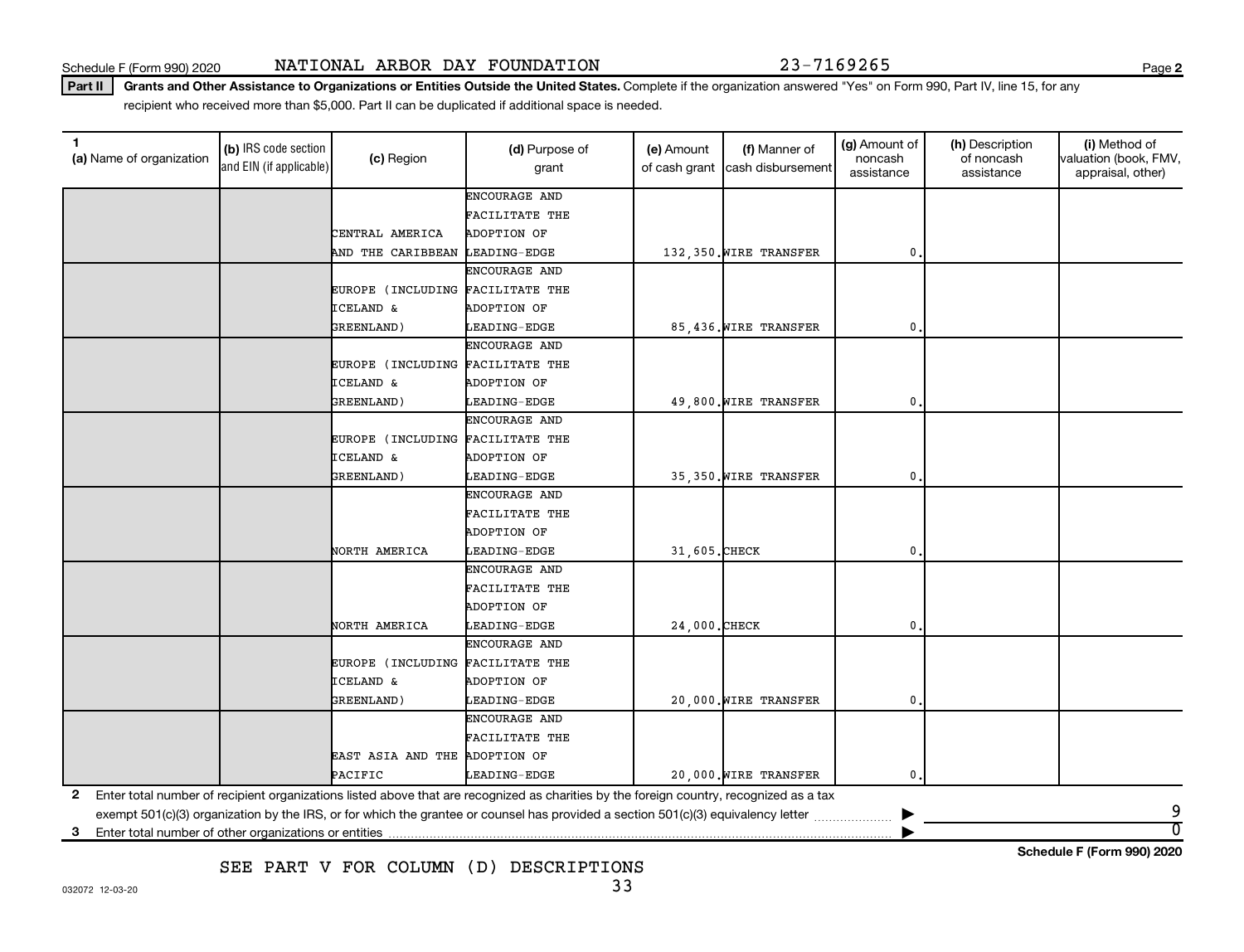|              | Schedule F (Form 990)    |                                                 |                               | NATIONAL ARBOR DAY FOUNDATION                                                                                                                |            | 23-7169265                                       |                                         |                                              | Page 2                                                      |
|--------------|--------------------------|-------------------------------------------------|-------------------------------|----------------------------------------------------------------------------------------------------------------------------------------------|------------|--------------------------------------------------|-----------------------------------------|----------------------------------------------|-------------------------------------------------------------|
| Part II      |                          |                                                 |                               | Continuation of Grants and Other Assistance to Organizations or Entities Outside the United States. (Schedule F (Form 990), Part II, line 1) |            |                                                  |                                         |                                              |                                                             |
| $\mathbf{1}$ | (a) Name of organization | (b) IRS code section<br>and EIN (if applicable) | (c) Region                    | (d) Purpose of<br>grant                                                                                                                      | (e) Amount | (f) Manner of<br>of cash grant cash disbursement | (g) Amount of<br>non-cash<br>assistance | (h) Description<br>of non-cash<br>assistance | (i) Method of<br>valuation (book, FMV,<br>appraisal, other) |
|              |                          |                                                 | EAST ASIA AND THE ADOPTION OF | ENCOURAGE AND<br>FACILITATE THE                                                                                                              |            |                                                  |                                         |                                              |                                                             |
|              |                          |                                                 | PACIFIC                       | LEADING-EDGE                                                                                                                                 |            | 20,000. WIRE TRANSFER                            | $\mathsf{0}$ .                          |                                              |                                                             |
|              |                          |                                                 |                               |                                                                                                                                              |            |                                                  |                                         |                                              |                                                             |
|              |                          |                                                 |                               |                                                                                                                                              |            |                                                  |                                         |                                              |                                                             |
|              |                          |                                                 |                               |                                                                                                                                              |            |                                                  |                                         |                                              |                                                             |
|              |                          |                                                 |                               |                                                                                                                                              |            |                                                  |                                         |                                              |                                                             |
|              |                          |                                                 |                               |                                                                                                                                              |            |                                                  |                                         |                                              |                                                             |
|              |                          |                                                 |                               |                                                                                                                                              |            |                                                  |                                         |                                              |                                                             |
|              |                          |                                                 |                               |                                                                                                                                              |            |                                                  |                                         |                                              |                                                             |
|              |                          |                                                 |                               |                                                                                                                                              |            |                                                  |                                         |                                              |                                                             |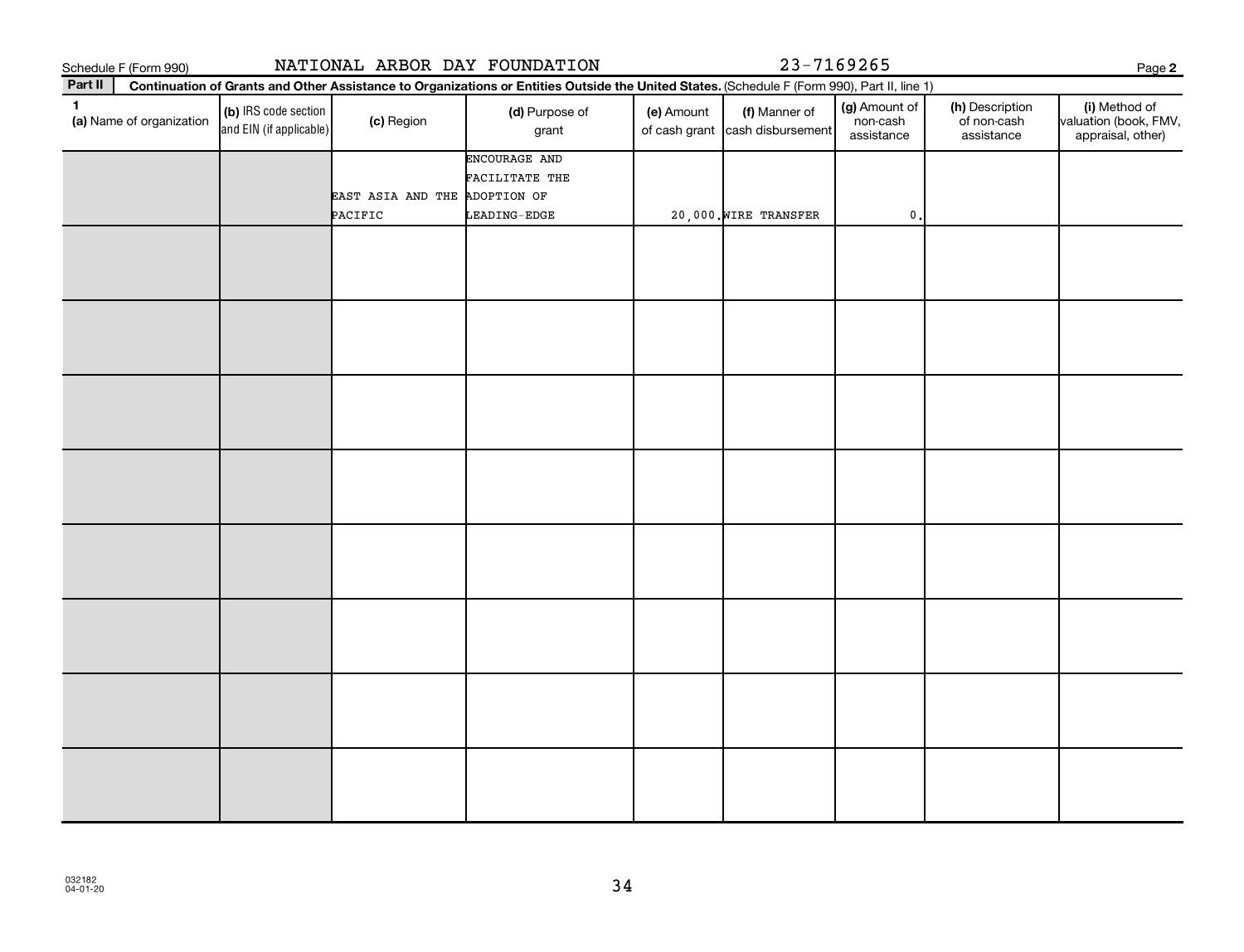|                                                                                                                                                              | Schedule F (Form 990) 2020                                |  |  |  | NATIONAL ARBOR DAY FOUNDATION       |                            | 23-7169265                          |                             | Page                |
|--------------------------------------------------------------------------------------------------------------------------------------------------------------|-----------------------------------------------------------|--|--|--|-------------------------------------|----------------------------|-------------------------------------|-----------------------------|---------------------|
| Part III<br>Grants and Other Assistance to Individuals Outside the United States. Complete if the organization answered "Yes" on Form 990. Part IV, line 16. |                                                           |  |  |  |                                     |                            |                                     |                             |                     |
|                                                                                                                                                              | Part III can be duplicated if additional space is needed. |  |  |  |                                     |                            |                                     |                             |                     |
|                                                                                                                                                              |                                                           |  |  |  | $160$ Number of $160$ Amount of $1$ | $\left( \right)$ Monnor of | $\left  \right $ $\Lambda$ mount of | <i>Inf</i> Departmention of | $\int$ h) Mathod of |

| (a) Type of grant or assistance | (b) Region | (c) Number of (d) Amount of recipients cash grant | (e) Manner of<br>cash disbursement | (f) Amount of<br>noncash<br>assistance | (g) Description of<br>noncash assistance | (h) Method of<br>valuation<br>(book, FMV,<br>appraisal, other) |
|---------------------------------|------------|---------------------------------------------------|------------------------------------|----------------------------------------|------------------------------------------|----------------------------------------------------------------|
|                                 |            |                                                   |                                    |                                        |                                          |                                                                |
|                                 |            |                                                   |                                    |                                        |                                          |                                                                |
|                                 |            |                                                   |                                    |                                        |                                          |                                                                |
|                                 |            |                                                   |                                    |                                        |                                          |                                                                |
|                                 |            |                                                   |                                    |                                        |                                          |                                                                |
|                                 |            |                                                   |                                    |                                        |                                          |                                                                |
|                                 |            |                                                   |                                    |                                        |                                          |                                                                |
|                                 |            |                                                   |                                    |                                        |                                          |                                                                |
|                                 |            |                                                   |                                    |                                        |                                          |                                                                |
|                                 |            |                                                   |                                    |                                        |                                          |                                                                |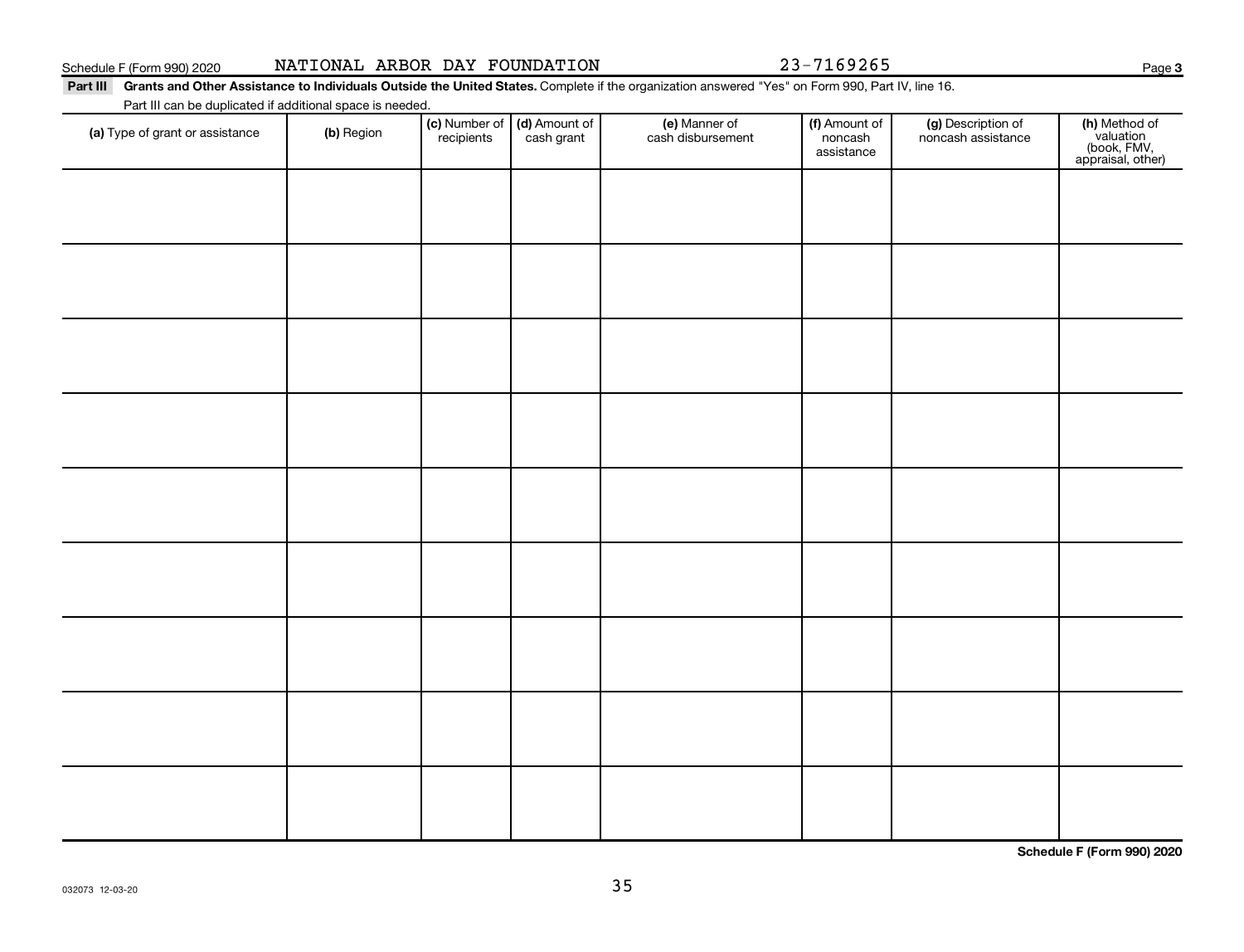#### Schedule F (Form 990) 2020 Page NATIONAL ARBOR DAY FOUNDATION 23-7169265 **Part IV F** (Form 990) 2020 1

| 1              | Was the organization a U.S. transferor of property to a foreign corporation during the tax year? If "Yes,"<br>the organization may be required to file Form 926, Return by a U.S. Transferor of Property to a Foreign                                                                                                             | Yes | ΧI<br><b>No</b>     |
|----------------|-----------------------------------------------------------------------------------------------------------------------------------------------------------------------------------------------------------------------------------------------------------------------------------------------------------------------------------|-----|---------------------|
| $\overline{2}$ | Did the organization have an interest in a foreign trust during the tax year? If "Yes," the organization may<br>be required to separately file Form 3520, Annual Return To Report Transactions With Foreign Trusts and<br>Receipt of Certain Foreign Gifts, and/or Form 3520-A, Annual Information Return of Foreign Trust With a | Yes | $X \mid N_{0}$      |
| 3              | Did the organization have an ownership interest in a foreign corporation during the tax year? If "Yes,"<br>the organization may be required to file Form 5471, Information Return of U.S. Persons With Respect to                                                                                                                 | Yes | X<br>N <sub>0</sub> |
| 4              | Was the organization a direct or indirect shareholder of a passive foreign investment company or a<br>qualified electing fund during the tax year? If "Yes," the organization may be required to file Form 8621,<br>Information Return by a Shareholder of a Passive Foreign Investment Company or Qualified Electing             | Yes |                     |
| 5              | Did the organization have an ownership interest in a foreign partnership during the tax year? If "Yes,"<br>the organization may be required to file Form 8865, Return of U.S. Persons With Respect to Certain                                                                                                                     | Yes | $X _{N_{\Omega}}$   |
| 6              | Did the organization have any operations in or related to any boycotting countries during the tax year? If<br>"Yes," the organization may be required to separately file Form 5713, International Boycott Report (see                                                                                                             | Yes |                     |

**Schedule F (Form 990) 2020**

032074 12-03-20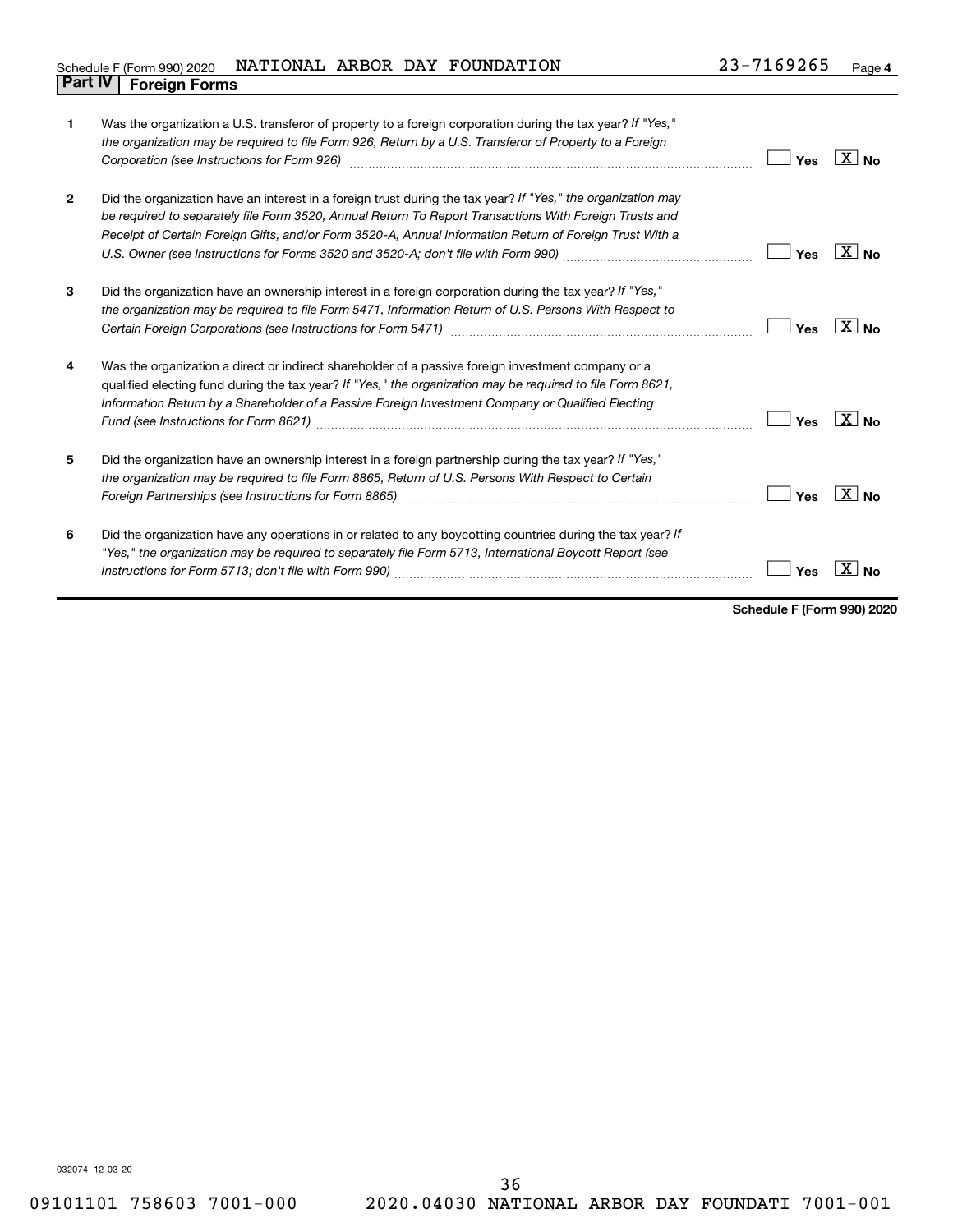Provide the information required by Part I, line 2 (monitoring of funds); Part I, line 3, column (f) (accounting method; amounts of investments vs. expenditures per region); Part II, line 1 (accounting method); Part III (accounting method); and Part III, column (c) (estimated number of recipients), as applicable. Also complete this part to provide any additional information. See instructions.

PART I, LINE 2:

**Part V Supplemental Information**

GRANT APPLICANTS ARE SCREENED BY A GRANT APPROVAL COMMITTEE FOR

SUITABILITY BASED ON QUESTIONS ANSWERED IN OUR APPLICATION FORM. AFTER

FUNDS HAVE BEEN DISBURSED TO ELIGIBLE APPLICANTS, A PERFORMANCE REPORT IS

REQUIRED DETAILING HOW THE FUNDS WERE SPENT AND WHAT WAS ACCOMPLISHED.

THIS PERFORMANCE REPORT IS REVIEWED AND, IF THE GOALS HAVE BEEN MET, THE

GRANT IS CLOSED OUT. IF THERE ARE ANY QUESTIONS ON THE PERFORMANCE

REPORT, THE COMMITTEE CONTACTS THE GRANTEE FOR ADDITIONAL INFORMATION.

WHEN ALL QUESTIONS HAVE BEEN ANSWERED, GRANT IS CLOSED OUT.

PART II, COLUMN (D):

REGION: CENTRAL AMERICA AND THE CARIBBEAN

(D) PURPOSE OF GRANT: ENCOURAGE AND FACILITATE THE ADOPTION OF

LEADING-EDGE PRACTICES IN MUNICIPAL FORESTS

REGION: EUROPE (INCLUDING ICELAND & GREENLAND)

(D) PURPOSE OF GRANT: ENCOURAGE AND FACILITATE THE ADOPTION OF

LEADING-EDGE PRACTICES IN MUNICIPAL FORESTS

REGION: EUROPE (INCLUDING ICELAND & GREENLAND)

(D) PURPOSE OF GRANT: ENCOURAGE AND FACILITATE THE ADOPTION OF

LEADING-EDGE PRACTICES IN MUNICIPAL FORESTS

REGION: EUROPE (INCLUDING ICELAND & GREENLAND)

(D) PURPOSE OF GRANT: ENCOURAGE AND FACILITATE THE ADOPTION OF

LEADING-EDGE PRACTICES IN MUNICIPAL FORESTS

032075 12-03-20

09101101 758603 7001-000 2020.04030 NATIONAL ARBOR DAY FOUNDATI 7001-001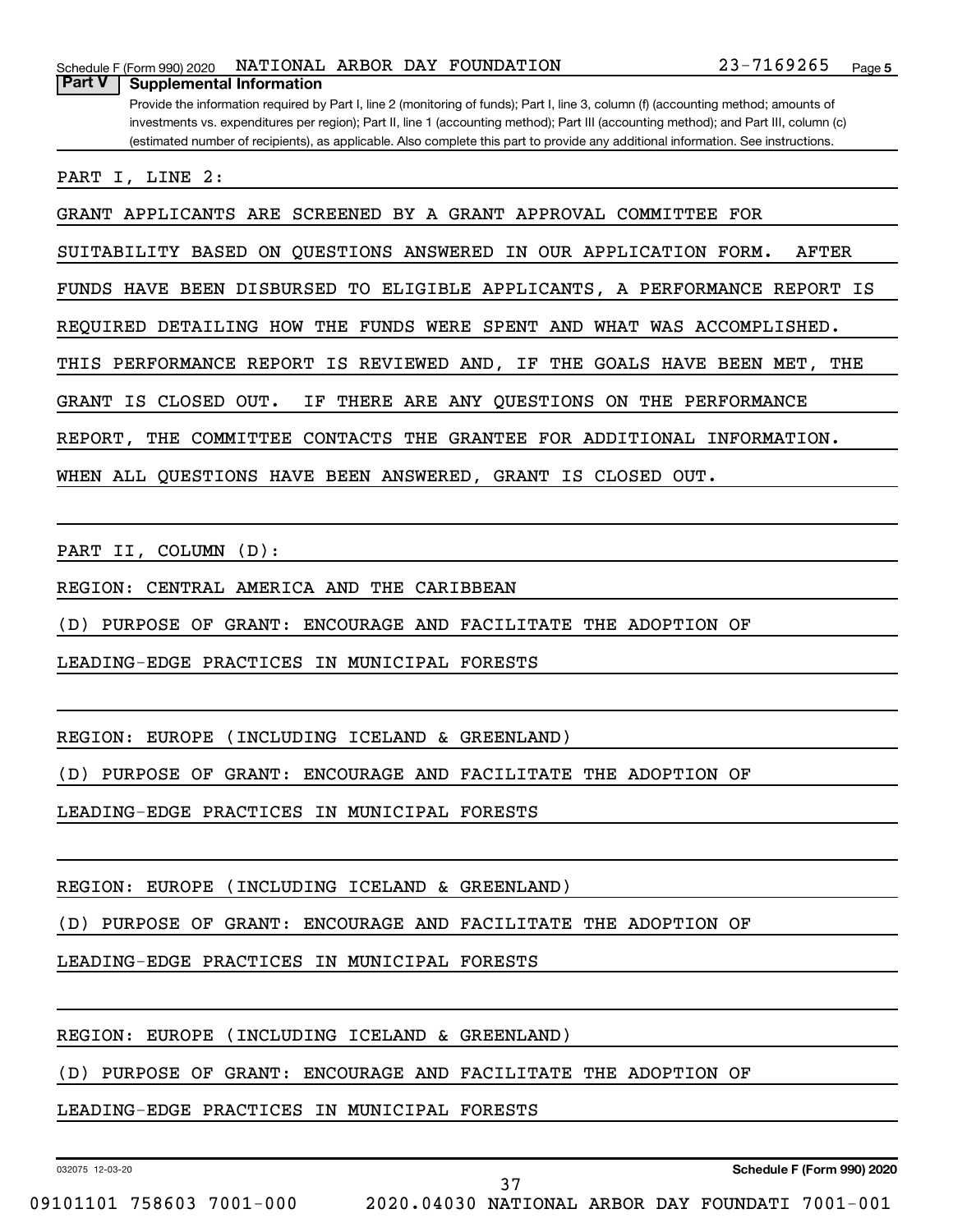#### Schedule F (Form 990) 2020 Page NATIONAL ARBOR DAY FOUNDATION 23-7169265

**Part V Supplemental Information**

Provide the information required by Part I, line 2 (monitoring of funds); Part I, line 3, column (f) (accounting method; amounts of investments vs. expenditures per region); Part II, line 1 (accounting method); Part III (accounting method); and Part III, column (c) (estimated number of recipients), as applicable. Also complete this part to provide any additional information. See instructions.

REGION: NORTH AMERICA

(D) PURPOSE OF GRANT: ENCOURAGE AND FACILITATE THE ADOPTION OF

LEADING-EDGE PRACTICES IN MUNICIPAL FORESTS

REGION: NORTH AMERICA

(D) PURPOSE OF GRANT: ENCOURAGE AND FACILITATE THE ADOPTION OF

LEADING-EDGE PRACTICES IN MUNICIPAL FORESTS

REGION: EUROPE (INCLUDING ICELAND & GREENLAND)

(D) PURPOSE OF GRANT: ENCOURAGE AND FACILITATE THE ADOPTION OF

LEADING-EDGE PRACTICES IN MUNICIPAL FORESTS

REGION: EAST ASIA AND THE PACIFIC

(D) PURPOSE OF GRANT: ENCOURAGE AND FACILITATE THE ADOPTION OF

LEADING-EDGE PRACTICES IN MUNICIPAL FORESTS

REGION: EAST ASIA AND THE PACIFIC

(D) PURPOSE OF GRANT: ENCOURAGE AND FACILITATE THE ADOPTION OF

LEADING-EDGE PRACTICES IN MUNICIPAL FORESTS

032075 12-03-20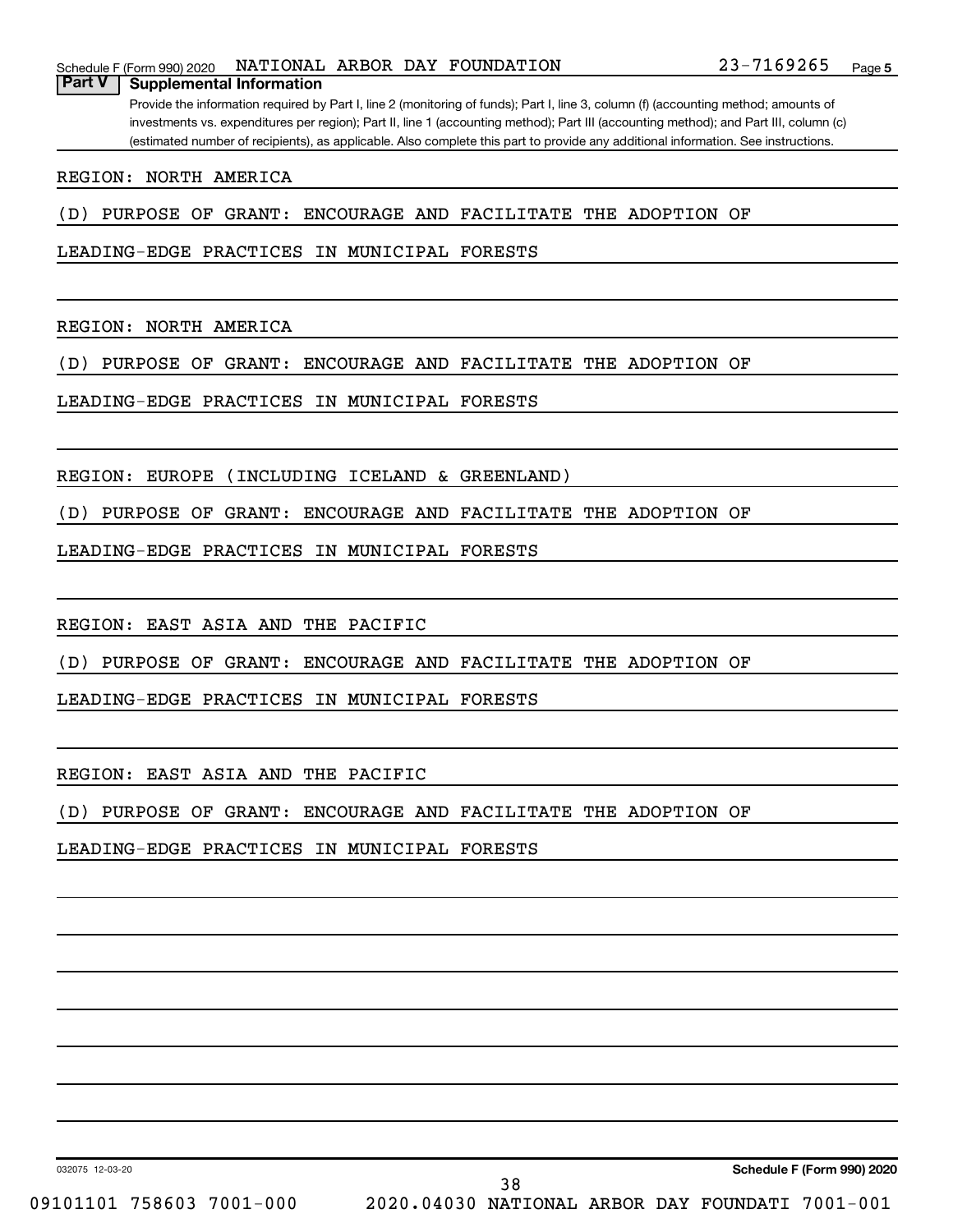| <b>SCHEDULE I</b><br>(Form 990)<br>Department of the Treasury<br>Internal Revenue Service                                                                                                                                                                                                                     | Grants and Other Assistance to Organizations,<br>Governments, and Individuals in the United States<br>Complete if the organization answered "Yes" on Form 990, Part IV, line 21 or 22.<br>Attach to Form 990.<br>Go to www.irs.gov/Form990 for the latest information. |                                    |                             |                                         |                                                                |                                          |                                                     |  |
|---------------------------------------------------------------------------------------------------------------------------------------------------------------------------------------------------------------------------------------------------------------------------------------------------------------|------------------------------------------------------------------------------------------------------------------------------------------------------------------------------------------------------------------------------------------------------------------------|------------------------------------|-----------------------------|-----------------------------------------|----------------------------------------------------------------|------------------------------------------|-----------------------------------------------------|--|
|                                                                                                                                                                                                                                                                                                               |                                                                                                                                                                                                                                                                        |                                    |                             |                                         |                                                                |                                          | Inspection                                          |  |
| Name of the organization                                                                                                                                                                                                                                                                                      |                                                                                                                                                                                                                                                                        | NATIONAL ARBOR DAY FOUNDATION      |                             |                                         |                                                                |                                          | <b>Employer identification number</b><br>23-7169265 |  |
| Part I<br><b>General Information on Grants and Assistance</b>                                                                                                                                                                                                                                                 |                                                                                                                                                                                                                                                                        |                                    |                             |                                         |                                                                |                                          |                                                     |  |
| Does the organization maintain records to substantiate the amount of the grants or assistance, the grantees' eligibility for the grants or assistance, and the selection<br>$\mathbf 1$<br>Describe in Part IV the organization's procedures for monitoring the use of grant funds in the United States.<br>2 |                                                                                                                                                                                                                                                                        |                                    |                             |                                         |                                                                |                                          | $\boxed{\text{X}}$ Yes<br>l No                      |  |
| Part II<br>Grants and Other Assistance to Domestic Organizations and Domestic Governments. Complete if the organization answered "Yes" on Form 990, Part IV, line 21, for any                                                                                                                                 |                                                                                                                                                                                                                                                                        |                                    |                             |                                         |                                                                |                                          |                                                     |  |
| recipient that received more than \$5,000. Part II can be duplicated if additional space is needed.                                                                                                                                                                                                           |                                                                                                                                                                                                                                                                        |                                    |                             |                                         |                                                                |                                          |                                                     |  |
| <b>1 (a)</b> Name and address of organization<br>or government                                                                                                                                                                                                                                                | $(b)$ EIN                                                                                                                                                                                                                                                              | (c) IRC section<br>(if applicable) | (d) Amount of<br>cash grant | (e) Amount of<br>non-cash<br>assistance | (f) Method of<br>valuation (book,<br>FMV, appraisal,<br>other) | (g) Description of<br>noncash assistance | (h) Purpose of grant<br>or assistance               |  |
|                                                                                                                                                                                                                                                                                                               |                                                                                                                                                                                                                                                                        |                                    |                             |                                         |                                                                |                                          | ENCOURAGE AND FACILITATE                            |  |
| KEEP DURHAM BEAUTIFUL, INC                                                                                                                                                                                                                                                                                    |                                                                                                                                                                                                                                                                        |                                    |                             |                                         |                                                                |                                          | THE ADOPTION OF                                     |  |
| 2011 FAY ST                                                                                                                                                                                                                                                                                                   |                                                                                                                                                                                                                                                                        |                                    |                             |                                         |                                                                |                                          | LEADING-EDGE PRACTICES IN                           |  |
| DURHAM, NC 27704                                                                                                                                                                                                                                                                                              | $02 - 0735076$                                                                                                                                                                                                                                                         |                                    | 22,610                      | 0                                       |                                                                |                                          | MUNICIPAL FORESTS                                   |  |
|                                                                                                                                                                                                                                                                                                               |                                                                                                                                                                                                                                                                        |                                    |                             |                                         |                                                                |                                          | ENCOURAGE AND FACILITATE                            |  |
| BOSTON NATURE CENTER                                                                                                                                                                                                                                                                                          |                                                                                                                                                                                                                                                                        |                                    |                             |                                         |                                                                |                                          | THE ADOPTION OF                                     |  |
| 500 WALK HILL ST                                                                                                                                                                                                                                                                                              |                                                                                                                                                                                                                                                                        |                                    |                             |                                         |                                                                |                                          | LEADING-EDGE PRACTICES IN                           |  |
| MATTAPAN, MA 02126                                                                                                                                                                                                                                                                                            | 04-2104702                                                                                                                                                                                                                                                             |                                    | 30,000                      | $\mathbf{0}$                            |                                                                |                                          | MUNICIPAL FORESTS                                   |  |
|                                                                                                                                                                                                                                                                                                               |                                                                                                                                                                                                                                                                        |                                    |                             |                                         |                                                                |                                          | ENCOURAGE AND FACILITATE                            |  |
| KNOX PARKS FOUNDATION                                                                                                                                                                                                                                                                                         |                                                                                                                                                                                                                                                                        |                                    |                             |                                         |                                                                |                                          | THE ADOPTION OF                                     |  |
| 75 LAURAEL ST                                                                                                                                                                                                                                                                                                 |                                                                                                                                                                                                                                                                        |                                    |                             |                                         |                                                                |                                          | LEADING-EDGE PRACTICES IN                           |  |
| HARTFORD, CT 06106                                                                                                                                                                                                                                                                                            | 06-0985421                                                                                                                                                                                                                                                             |                                    | 33,600                      | 0                                       |                                                                |                                          | MUNICIPAL FORESTS                                   |  |
|                                                                                                                                                                                                                                                                                                               |                                                                                                                                                                                                                                                                        |                                    |                             |                                         |                                                                |                                          | ENCOURAGE AND FACILITATE                            |  |
| PAPIO VALLEY NURSERY, INC.                                                                                                                                                                                                                                                                                    |                                                                                                                                                                                                                                                                        |                                    |                             |                                         |                                                                |                                          | THE ADOPTION OF                                     |  |
| PO BOX 461063                                                                                                                                                                                                                                                                                                 |                                                                                                                                                                                                                                                                        |                                    |                             |                                         |                                                                |                                          | LEADING-EDGE PRACTICES IN                           |  |
| PAPILLION, NE 68046                                                                                                                                                                                                                                                                                           | $20 - 0836539$                                                                                                                                                                                                                                                         |                                    | 32,907                      | 0                                       |                                                                |                                          | MUNICIPAL FORESTS                                   |  |
|                                                                                                                                                                                                                                                                                                               |                                                                                                                                                                                                                                                                        |                                    |                             |                                         |                                                                |                                          | ENCOURAGE AND FACILITATE                            |  |
| RIVERFRONT NORTH PARTNERSHIP                                                                                                                                                                                                                                                                                  |                                                                                                                                                                                                                                                                        |                                    |                             |                                         |                                                                |                                          | THE ADOPTION OF                                     |  |
| 3460 N DELAWARE AVE SUITE 306                                                                                                                                                                                                                                                                                 |                                                                                                                                                                                                                                                                        |                                    |                             |                                         |                                                                |                                          | LEADING-EDGE PRACTICES IN                           |  |
| PHILADELPHIA, PA 19134                                                                                                                                                                                                                                                                                        | 20-2231228                                                                                                                                                                                                                                                             |                                    | 69,000                      | 0                                       |                                                                |                                          | MUNICIPAL FORESTS                                   |  |
|                                                                                                                                                                                                                                                                                                               |                                                                                                                                                                                                                                                                        |                                    |                             |                                         |                                                                |                                          | ENCOURAGE AND FACILITATE                            |  |
| GREAT PLAINS NURSERY, LLC                                                                                                                                                                                                                                                                                     |                                                                                                                                                                                                                                                                        |                                    |                             |                                         |                                                                |                                          | THE ADOPTION OF                                     |  |
| 3074 CNTY RD I                                                                                                                                                                                                                                                                                                |                                                                                                                                                                                                                                                                        |                                    |                             |                                         |                                                                |                                          | LEADING-EDGE PRACTICES IN                           |  |
| WESTON NE 68070                                                                                                                                                                                                                                                                                               | $20 - 2900438$                                                                                                                                                                                                                                                         |                                    | 31,824                      | 0.                                      |                                                                |                                          | MUNICIPAL FORESTS                                   |  |
| Enter total number of section 501(c)(3) and government organizations listed in the line 1 table<br>$\mathbf{2}$                                                                                                                                                                                               |                                                                                                                                                                                                                                                                        |                                    |                             |                                         |                                                                |                                          | 37.                                                 |  |
| 3                                                                                                                                                                                                                                                                                                             |                                                                                                                                                                                                                                                                        |                                    |                             |                                         |                                                                |                                          |                                                     |  |
| LHA For Paperwork Reduction Act Notice, see the Instructions for Form 990.                                                                                                                                                                                                                                    |                                                                                                                                                                                                                                                                        |                                    |                             |                                         |                                                                |                                          | Schedule I (Form 990) 2020                          |  |

SEE PART IV FOR COLUMN (H) DESCRIPTIONS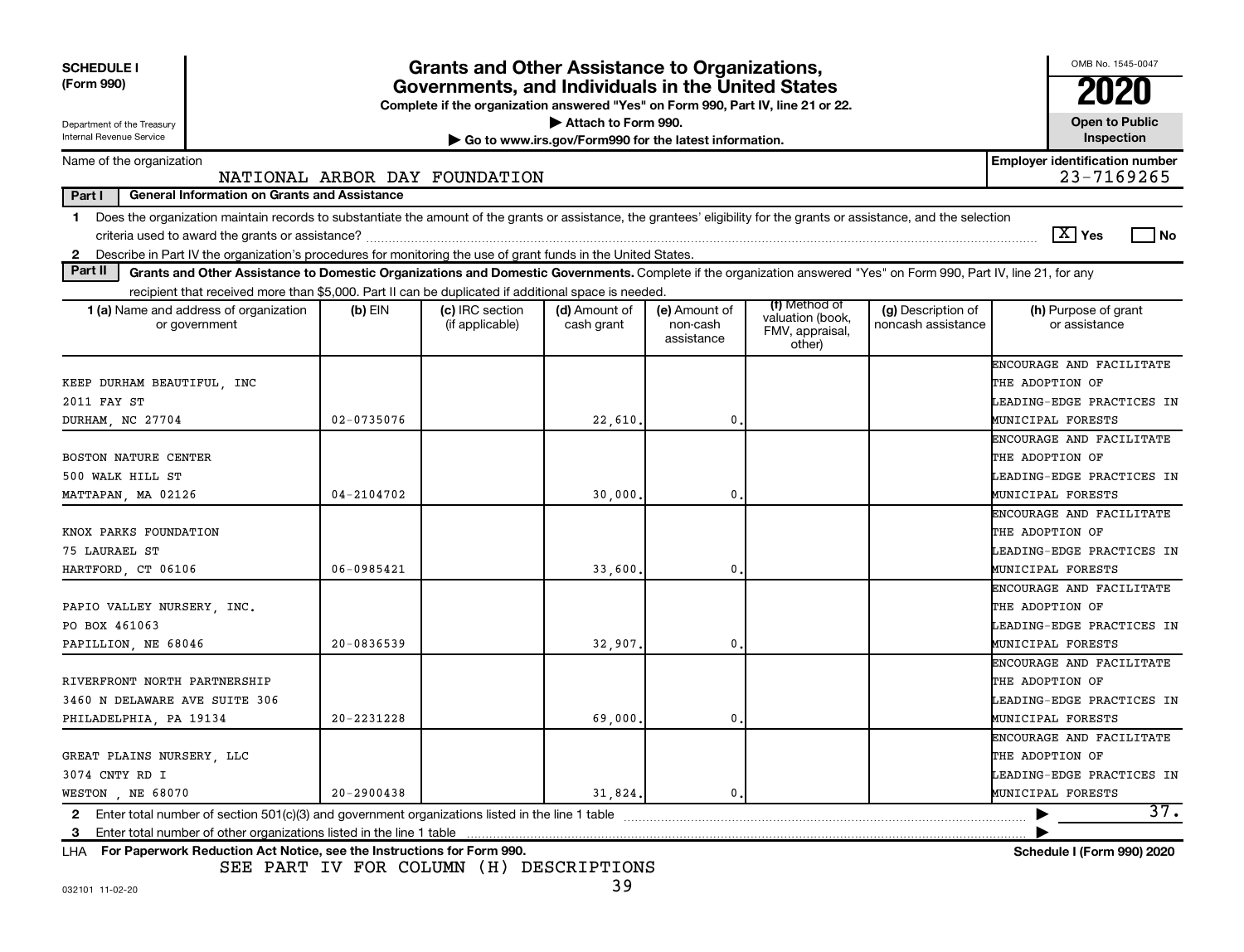#### Schedule I (Form 990) NAT LONAL ARBOR DAY FOUNDAT LON المطلق المستخدم المستخدم المستخدم المستخدم المستخدم المستخدم المستخدم المستخدم المستخدم المستخدم المستخدم المستخدم المستخدم المستخدم المستخدم المستخدم المستخدم المستخ NATIONAL ARBOR DAY FOUNDATION 23-7169265

| 23-7169265 |  |  |
|------------|--|--|
|            |  |  |

| (a) Name and address of<br>organization or government | $(b)$ EIN      | (c) IRC section<br>if applicable | (d) Amount of<br>cash grant | (e) Amount of<br>non-cash<br>assistance | (f) Method of<br>valuation<br>(book, FMV,<br>appraisal, other) | (g) Description of<br>non-cash assistance | (h) Purpose of grant<br>or assistance |
|-------------------------------------------------------|----------------|----------------------------------|-----------------------------|-----------------------------------------|----------------------------------------------------------------|-------------------------------------------|---------------------------------------|
|                                                       |                |                                  |                             |                                         |                                                                |                                           | ENCOURAGE AND FACILITATE              |
| RETREEUS                                              |                |                                  |                             |                                         |                                                                |                                           | THE ADOPTION OF                       |
| 751 ROYALSBOUROUGH RD                                 |                |                                  |                             |                                         |                                                                |                                           | LEADING-EDGE PRACTICES IN             |
| DURHAM, NC 04222                                      | $20 - 4286082$ |                                  | 22,800.                     | $\mathbf 0$                             |                                                                |                                           | MUNICIPAL FORESTS                     |
|                                                       |                |                                  |                             |                                         |                                                                |                                           | ENCOURAGE AND FACILITATE              |
| NEW JERSEY TREE FOUNDATION, INC.                      |                |                                  |                             |                                         |                                                                |                                           | THE ADOPTION OF                       |
| 576 LEESVILLE ROAD                                    |                |                                  |                             |                                         |                                                                |                                           | LEADING-EDGE PRACTICES IN             |
| JACKSON, NJ 08527                                     | 22-3484753     |                                  | 41,875.                     | $\mathbf{0}$                            |                                                                |                                           | MUNICIPAL FORESTS                     |
|                                                       |                |                                  |                             |                                         |                                                                |                                           | ENCOURAGE AND FACILITATE              |
| TREE PITTSBURGH                                       |                |                                  |                             |                                         |                                                                |                                           | THE ADOPTION OF                       |
| 32 62ND ST                                            |                |                                  |                             |                                         |                                                                |                                           | LEADING-EDGE PRACTICES IN             |
| PITTSBURGH, PA 15201                                  | 25-1778057     |                                  | 20,000                      | 0.                                      |                                                                |                                           | MUNICIPAL FORESTS                     |
|                                                       |                |                                  |                             |                                         |                                                                |                                           | ENCOURAGE AND FACILITATE              |
| RIVERFRONT RECAPTURE, INC.                            |                |                                  |                             |                                         |                                                                |                                           | THE ADOPTION OF                       |
| 50 COLUMBUS BLVD FIRST FLOOR                          |                |                                  |                             |                                         |                                                                |                                           | LEADING-EDGE PRACTICES IN             |
| HARTFORD, CT 06106                                    | $26 - 1045653$ |                                  | 20,000.                     | $\mathbf 0$                             |                                                                |                                           | MUNICIPAL FORESTS                     |
|                                                       |                |                                  |                             |                                         |                                                                |                                           | ENCOURAGE AND FACILITATE              |
| FRIENDS OF GRAND RAPIDS PARKS                         |                |                                  |                             |                                         |                                                                |                                           | THE ADOPTION OF                       |
| PO BOX 3199                                           |                |                                  |                             |                                         |                                                                |                                           | LEADING-EDGE PRACTICES IN             |
| GRAND RAPIDS, MI 49501                                | 26-1406347     |                                  | 40,000                      | $\mathbf 0$                             |                                                                |                                           | MUNICIPAL FORESTS                     |
|                                                       |                |                                  |                             |                                         |                                                                |                                           | ENCOURAGE AND FACILITATE              |
| THE GREENING OF DETROIT                               |                |                                  |                             |                                         |                                                                |                                           | THE ADOPTION OF                       |
| 13000 W MCNICHOLS RD                                  |                |                                  |                             |                                         |                                                                |                                           | LEADING-EDGE PRACTICES IN             |
| DETROIT, MI 48235                                     | $31 - 0036036$ |                                  | 31,811                      | 0.                                      |                                                                |                                           | MUNICIPAL FORESTS                     |
|                                                       |                |                                  |                             |                                         |                                                                |                                           | ENCOURAGE AND FACILITATE              |
| THE PROPERTIES OF WRIGHT FIELD,                       |                |                                  |                             |                                         |                                                                |                                           | THE ADOPTION OF                       |
| LLC - 5924 HICKAM DRIVE - DAYTON.                     |                |                                  |                             |                                         |                                                                |                                           | LEADING-EDGE PRACTICES IN             |
| OH 45431                                              | 31-1810274     |                                  | 31,300                      | $\mathbf 0$                             |                                                                |                                           | MUNICIPAL FORESTS                     |
|                                                       |                |                                  |                             |                                         |                                                                |                                           | ENCOURAGE AND FACILITATE              |
| PLANT WITH PURPOSE                                    |                |                                  |                             |                                         |                                                                |                                           | THE ADOPTION OF                       |
| 4747 MORENA BLVD SUITE 100                            |                |                                  |                             |                                         |                                                                |                                           | LEADING-EDGE PRACTICES IN             |
| SAN DIEGO, CA 92117                                   | 33-0052976     |                                  | 26,640                      | $\mathbf 0$                             |                                                                |                                           | MUNICIPAL FORESTS                     |
|                                                       |                |                                  |                             |                                         |                                                                |                                           | ENCOURAGE AND FACILITATE              |
| WESTERN RESERVE LAND CONSERVANCY                      |                |                                  |                             |                                         |                                                                |                                           | THE ADOPTION OF                       |
| 3850 CHAGRIN RIVER RD                                 |                |                                  |                             |                                         |                                                                |                                           | LEADING-EDGE PRACTICES IN             |
| MORELAND HILLS, OH 44022                              | 34-1571233     |                                  | 30,000.                     | 0.                                      |                                                                |                                           | MUNICIPAL FORESTS                     |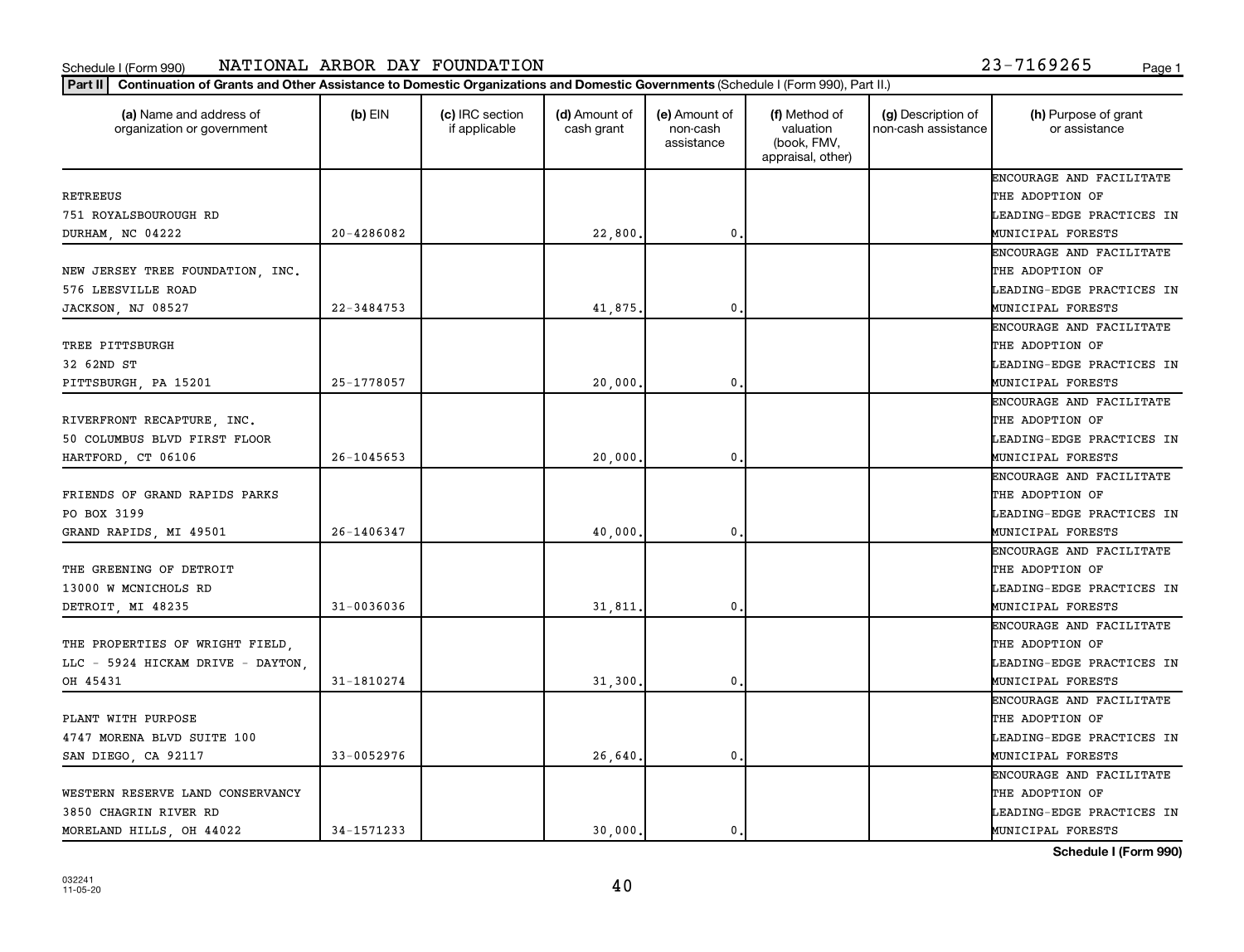#### Schedule I (Form 990) NAT LONAL ARBOR DAY FOUNDAT LON المطلق المستخدم المستخدم المستخدم المستخدم المستخدم المستخدم المستخدم المستخدم المستخدم المستخدم المستخدم المستخدم المستخدم المستخدم المستخدم المستخدم المستخدم المستخ NATIONAL ARBOR DAY FOUNDATION 23-7169265

| Paαe |  |
|------|--|
|      |  |

| (a) Name and address of<br>organization or government | $(b)$ EIN      | (c) IRC section<br>if applicable | (d) Amount of<br>cash grant | (e) Amount of<br>non-cash<br>assistance | (f) Method of<br>valuation<br>(book, FMV,<br>appraisal, other) | (g) Description of<br>non-cash assistance | (h) Purpose of grant<br>or assistance |
|-------------------------------------------------------|----------------|----------------------------------|-----------------------------|-----------------------------------------|----------------------------------------------------------------|-------------------------------------------|---------------------------------------|
|                                                       |                |                                  |                             |                                         |                                                                |                                           | ENCOURAGE AND FACILITATE              |
| THE PARKS ALLIANCE OF INDIANAPOLIS                    |                |                                  |                             |                                         |                                                                |                                           | THE ADOPTION OF                       |
| 615 N ALABAMA STE A                                   |                |                                  |                             |                                         |                                                                |                                           | LEADING-EDGE PRACTICES IN             |
| INDIANAPOLIS, IN 46204                                | 35-1860468     |                                  | 24,000.                     | 0                                       |                                                                |                                           | MUNICIPAL FORESTS                     |
|                                                       |                |                                  |                             |                                         |                                                                |                                           | ENCOURAGE AND FACILITATE              |
| THE MORTON ARBORETUM                                  |                |                                  |                             |                                         |                                                                |                                           | THE ADOPTION OF                       |
| 4100 IL ROUTE 53                                      |                |                                  |                             |                                         |                                                                |                                           | LEADING-EDGE PRACTICES IN             |
| LISLE, IL 60532                                       | 36-1505770     |                                  | 30,000,                     | 0                                       |                                                                |                                           | MUNICIPAL FORESTS                     |
|                                                       |                |                                  |                             |                                         |                                                                |                                           | ENCOURAGE AND FACILITATE              |
| TREE TRUST                                            |                |                                  |                             |                                         |                                                                |                                           | THE ADOPTION OF                       |
| 2231 EDGEWOOD AVE S                                   |                |                                  |                             |                                         |                                                                |                                           | LEADING-EDGE PRACTICES IN             |
| ST. LOUIS PARK, MN 55426                              | 41-1291626     |                                  | 47,500.                     | $\mathbf{0}$                            |                                                                |                                           | MUNICIPAL FORESTS                     |
|                                                       |                |                                  |                             |                                         |                                                                |                                           | ENCOURAGE AND FACILITATE              |
| COUNCIL BLUFFS TREES FOREVER                          |                |                                  |                             |                                         |                                                                |                                           | THE ADOPTION OF                       |
| 208 ANTIOCH DR                                        |                |                                  |                             |                                         |                                                                |                                           | LEADING-EDGE PRACTICES IN             |
| COUNCIL BLUFFS, IA 51503                              | 42-1413899     |                                  | 23,180.                     | 0                                       |                                                                |                                           | MUNICIPAL FORESTS                     |
|                                                       |                |                                  |                             |                                         |                                                                |                                           | ENCOURAGE AND FACILITATE              |
| CEDAR RAPIDS TREES FOREVER                            |                |                                  |                             |                                         |                                                                |                                           | THE ADOPTION OF                       |
| <b>80 W 8TH AVE</b>                                   |                |                                  |                             |                                         |                                                                |                                           | LEADING-EDGE PRACTICES IN             |
| MARION, IA 52302                                      | 42-1418191     |                                  | 40,700.                     | 0                                       |                                                                |                                           | MUNICIPAL FORESTS                     |
|                                                       |                |                                  |                             |                                         |                                                                |                                           | ENCOURAGE AND FACILITATE              |
| GROUNDWORK RVA, INC.                                  |                |                                  |                             |                                         |                                                                |                                           | THE ADOPTION OF                       |
| 3001 MEADOWBRIDGE ROAD                                |                |                                  |                             |                                         |                                                                |                                           | LEADING-EDGE PRACTICES IN             |
| RICHMOND, VA 23222                                    | 46-2191744     |                                  | 27,850.                     | 0                                       |                                                                |                                           | MUNICIPAL FORESTS                     |
|                                                       |                |                                  |                             |                                         |                                                                |                                           | ENCOURAGE AND FACILITATE              |
| TREE SAN DIEGO                                        |                |                                  |                             |                                         |                                                                |                                           | THE ADOPTION OF                       |
| PO BOX 6324                                           |                |                                  |                             |                                         |                                                                |                                           | LEADING-EDGE PRACTICES IN             |
| SAN DIEGO, CA 92166                                   | 46-5183143     |                                  | 20,000.                     | $\mathbf 0$ .                           |                                                                |                                           | MUNICIPAL FORESTS                     |
|                                                       |                |                                  |                             |                                         |                                                                |                                           | ENCOURAGE AND FACILITATE              |
| THE URBAN BIRD & NATURE ALLIANCE                      |                |                                  |                             |                                         |                                                                |                                           | THE ADOPTION OF                       |
| 6400 S UNIVERSITY DRIVE ROAD NORTH                    |                |                                  |                             |                                         |                                                                |                                           | LEADING-EDGE PRACTICES IN             |
| <b>OMAHA, NE 68106</b>                                | 47-4365431     |                                  | 146,054.                    | $\mathbf{0}$                            |                                                                |                                           | MUNICIPAL FORESTS                     |
|                                                       |                |                                  |                             |                                         |                                                                |                                           | ENCOURAGE AND FACILITATE              |
| DELEWARE CENTER FOR HORTICULTURE                      |                |                                  |                             |                                         |                                                                |                                           | THE ADOPTION OF                       |
| 1810 N DUPONT ST                                      |                |                                  |                             |                                         |                                                                |                                           | LEADING-EDGE PRACTICES IN             |
| WILMINGTON, DE 19806                                  | $51 - 0252857$ |                                  | 28,800.                     | $\mathbf 0$ .                           |                                                                |                                           | MUNICIPAL FORESTS                     |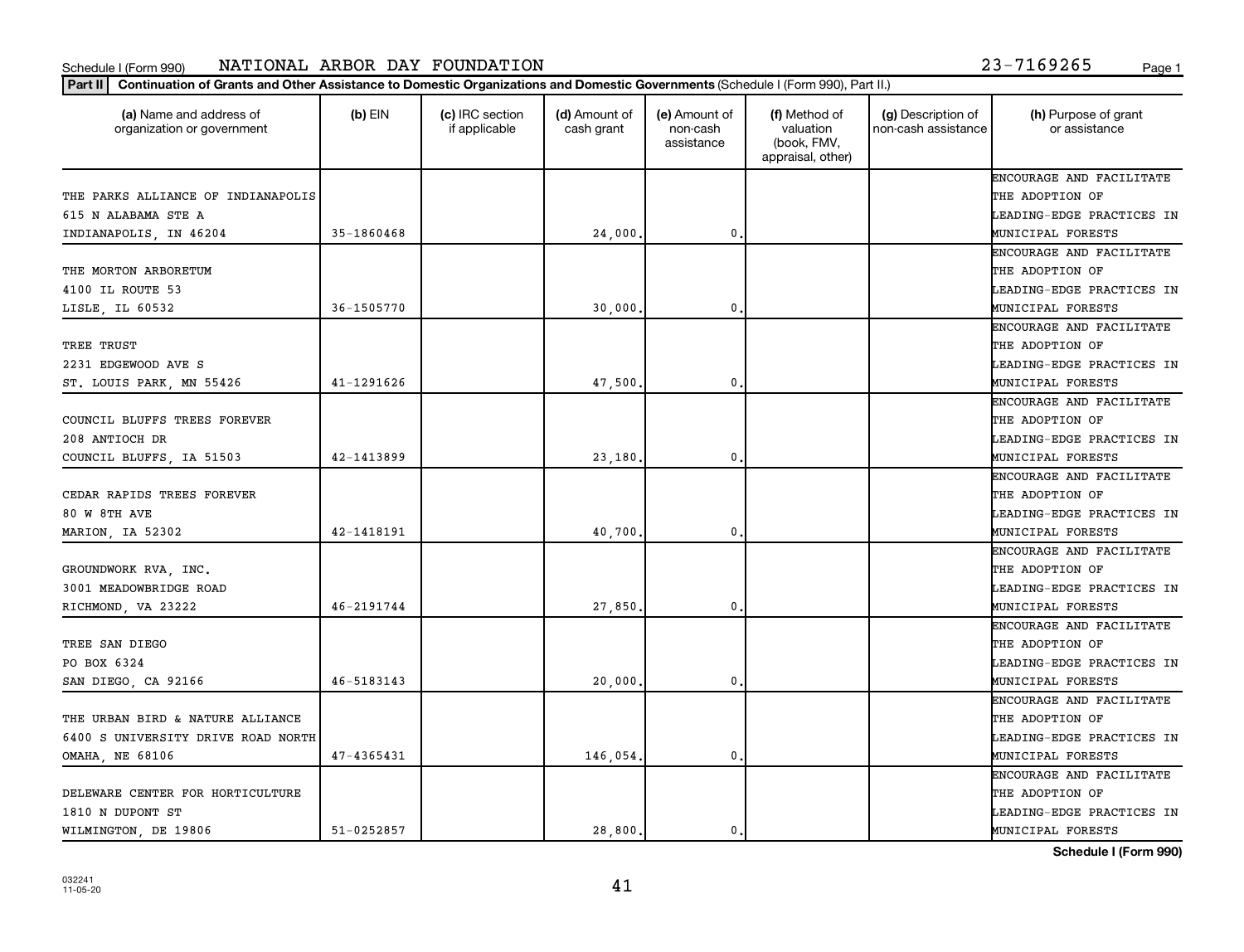#### Schedule I (Form 990) NAT LONAL ARBOR DAY FOUNDAT LON المطلق المستخدم المستخدم المستخدم المستخدم المستخدم المستخدم المستخدم المستخدم المستخدم المستخدم المستخدم المستخدم المستخدم المستخدم المستخدم المستخدم المستخدم المستخ NATIONAL ARBOR DAY FOUNDATION 23-7169265

| 23-7169265 |  |  |  |
|------------|--|--|--|

| (a) Name and address of<br>organization or government | $(b)$ EIN      | (c) IRC section<br>if applicable | (d) Amount of<br>cash grant | (e) Amount of<br>non-cash<br>assistance | (f) Method of<br>valuation<br>(book, FMV,<br>appraisal, other) | (g) Description of<br>non-cash assistance | (h) Purpose of grant<br>or assistance |
|-------------------------------------------------------|----------------|----------------------------------|-----------------------------|-----------------------------------------|----------------------------------------------------------------|-------------------------------------------|---------------------------------------|
|                                                       |                |                                  |                             |                                         |                                                                |                                           | ENCOURAGE AND FACILITATE              |
| KEEP THE MIDLANDS BEAUTIFUL                           |                |                                  |                             |                                         |                                                                |                                           | THE ADOPTION OF                       |
| 1305 AUGUSTA ROAD                                     |                |                                  |                             |                                         |                                                                |                                           | LEADING-EDGE PRACTICES IN             |
| WEST COLUMBIA, SC 29169                               | 57-0888246     |                                  | 40,000.                     | $\mathbf 0$                             |                                                                |                                           | MUNICIPAL FORESTS                     |
|                                                       |                |                                  |                             |                                         |                                                                |                                           | ENCOURAGE AND FACILITATE              |
| TOWN OF LATTA                                         |                |                                  |                             |                                         |                                                                |                                           | THE ADOPTION OF                       |
| 107 NW RAILROAD AVE                                   |                |                                  |                             |                                         |                                                                |                                           | LEADING-EDGE PRACTICES IN             |
| LATTA, SC 29565                                       | $57 - 6001063$ |                                  | 25,800                      | 0                                       |                                                                |                                           | MUNICIPAL FORESTS                     |
|                                                       |                |                                  |                             |                                         |                                                                |                                           | ENCOURAGE AND FACILITATE              |
| TREES ATLANTA                                         |                |                                  |                             |                                         |                                                                |                                           | THE ADOPTION OF                       |
| 225 CHESTER AVE                                       |                |                                  |                             |                                         |                                                                |                                           | LEADING-EDGE PRACTICES IN             |
| ATLANTA, GA 30316                                     | 58-1584758     |                                  | 93,960.                     | $\mathbf{0}$                            |                                                                |                                           | MUNICIPAL FORESTS                     |
|                                                       |                |                                  |                             |                                         |                                                                |                                           | ENCOURAGE AND FACILITATE              |
| CITY OF LAKE MARY                                     |                |                                  |                             |                                         |                                                                |                                           | THE ADOPTION OF                       |
| 140 E WILBUR AVE                                      |                |                                  |                             |                                         |                                                                |                                           | LEADING-EDGE PRACTICES IN             |
| LAKE MARY, FL 32746                                   | 59-1484975     |                                  | 29,875.                     | 0                                       |                                                                |                                           | MUNICIPAL FORESTS                     |
|                                                       |                |                                  |                             |                                         |                                                                |                                           | ENCOURAGE AND FACILITATE              |
| MIAMI DADE COUNTY                                     |                |                                  |                             |                                         |                                                                |                                           | THE ADOPTION OF                       |
| 275 NW 2ND STREET                                     |                |                                  |                             |                                         |                                                                |                                           | LEADING-EDGE PRACTICES IN             |
| MIAMI, FL 33128                                       | 59-6000573     |                                  | 90.700.                     | 0                                       |                                                                |                                           | MUNICIPAL FORESTS                     |
|                                                       |                |                                  |                             |                                         |                                                                |                                           | ENCOURAGE AND FACILITATE              |
| TEXAS TREE FOUNDATION                                 |                |                                  |                             |                                         |                                                                |                                           | THE ADOPTION OF                       |
| 2906 SWISS AVE                                        |                |                                  |                             |                                         |                                                                |                                           | LEADING-EDGE PRACTICES IN             |
| DALLAS, TX 75204                                      | 75-1886520     |                                  | 82.375.                     | $\mathbf 0$                             |                                                                |                                           | MUNICIPAL FORESTS                     |
|                                                       |                |                                  |                             |                                         |                                                                |                                           | ENCOURAGE AND FACILITATE              |
| FRUIT TREE PLANTING FOUNDATION                        |                |                                  |                             |                                         |                                                                |                                           | THE ADOPTION OF                       |
| PO BOX 81881                                          |                |                                  |                             |                                         |                                                                |                                           | LEADING-EDGE PRACTICES IN             |
| PITTSBURGH, PA 15217                                  | 75-3020477     |                                  | 52,215.                     | $\mathbf 0$                             |                                                                |                                           | MUNICIPAL FORESTS                     |
|                                                       |                |                                  |                             |                                         |                                                                |                                           | ENCOURAGE AND FACILITATE              |
| TREES FOR HOUSTON                                     |                |                                  |                             |                                         |                                                                |                                           | THE ADOPTION OF                       |
| PO BOX 270477                                         |                |                                  |                             |                                         |                                                                |                                           | LEADING-EDGE PRACTICES IN             |
| HOUSTON, TX 77277                                     | 76-0046318     |                                  | 117,800.                    | $\mathbf{0}$                            |                                                                |                                           | MUNICIPAL FORESTS                     |
|                                                       |                |                                  |                             |                                         |                                                                |                                           | ENCOURAGE AND FACILITATE              |
| TREES MATTER                                          |                |                                  |                             |                                         |                                                                |                                           | THE ADOPTION OF                       |
| 734 W POLK STREET                                     |                |                                  |                             |                                         |                                                                |                                           | LEADING-EDGE PRACTICES IN             |
| PHOENIX, AZ 85007                                     | 81-0597674     |                                  | 20,000.                     | 0.                                      |                                                                |                                           | MUNICIPAL FORESTS                     |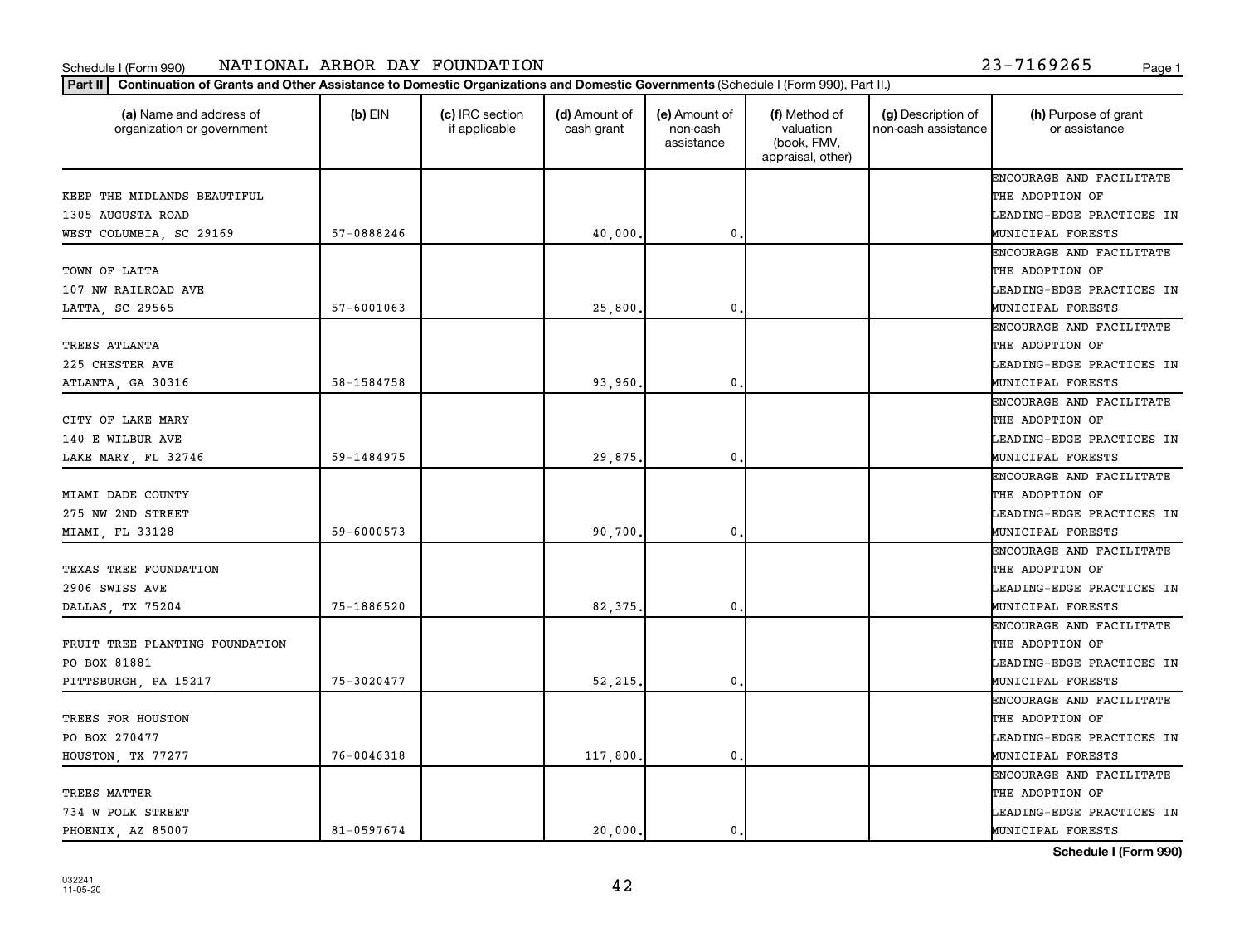#### Schedule I (Form 990) NATIONAL ARBOR DAY FOUNDATION 23-7169265 <sub>Page 1</sub>

**Part II Continuation of Grants and Other Assistance to Domestic Organizations and Domestic Governments**  (Schedule I (Form 990), Part II.)

| (a) Name and address of<br>organization or government                   | $(b)$ EIN  | (c) IRC section<br>if applicable | (d) Amount of<br>cash grant | (e) Amount of<br>non-cash<br>assistance | (f) Method of<br>valuation<br>(book, FMV,<br>appraisal, other) | (g) Description of<br>non-cash assistance | (h) Purpose of grant<br>or assistance                                                         |
|-------------------------------------------------------------------------|------------|----------------------------------|-----------------------------|-----------------------------------------|----------------------------------------------------------------|-------------------------------------------|-----------------------------------------------------------------------------------------------|
| ARIZONA SUSTAINABILITY ALLIANCE<br>8205 S. PRIEST DR<br>TEMPE, AZ 85284 | 82-1644765 |                                  | 40,000.                     | 0.                                      |                                                                |                                           | ENCOURAGE AND FACILITATE<br>THE ADOPTION OF<br>LEADING-EDGE PRACTICES IN<br>MUNICIPAL FORESTS |
| THE PARK PEOPLE<br>1510 S GRANT STREET<br>DENVER, CO 80210              | 84-6045624 |                                  | 26,300.                     | $\mathbf{0}$                            |                                                                |                                           | ENCOURAGE AND FACILITATE<br>THE ADOPTION OF<br>LEADING-EDGE PRACTICES IN<br>MUNICIPAL FORESTS |
| FRIENDS OF TREES<br>3117 NE M L KING JR BLVD<br>PORTLAND, OR 97212      | 93-0999999 |                                  | 55,000.                     | $\mathbf 0$ .                           |                                                                |                                           | ENCOURAGE AND FACILITATE<br>THE ADOPTION OF<br>LEADING-EDGE PRACTICES IN<br>MUNICIPAL FORESTS |
| KYCC<br>3727 W 6TH ST SUITE 300<br>LOS ANGELES, CA 90020                | 95-3779389 |                                  | 41,250.                     | 0.                                      |                                                                |                                           | ENCOURAGE AND FACILITATE<br>THE ADOPTION OF<br>LEADING-EDGE PRACTICES IN<br>MUNICIPAL FORESTS |
|                                                                         |            |                                  |                             |                                         |                                                                |                                           |                                                                                               |
|                                                                         |            |                                  |                             |                                         |                                                                |                                           |                                                                                               |
|                                                                         |            |                                  |                             |                                         |                                                                |                                           |                                                                                               |
|                                                                         |            |                                  |                             |                                         |                                                                |                                           |                                                                                               |
|                                                                         |            |                                  |                             |                                         |                                                                |                                           |                                                                                               |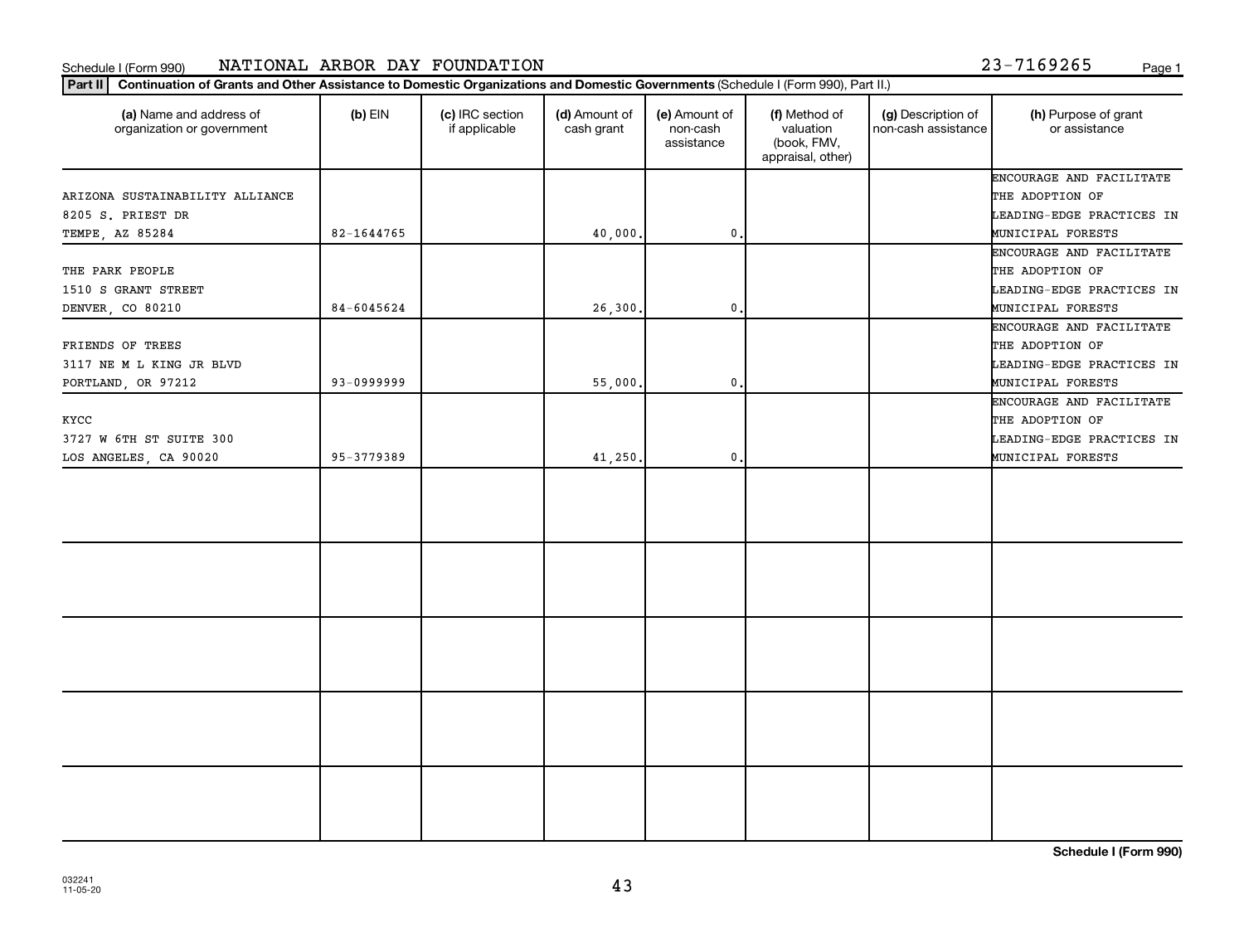Schedule I (Form 990) 2020 Page NATIONAL ARBOR DAY FOUNDATION 23-7169265

**2**

Part III | Grants and Other Assistance to Domestic Individuals. Complete if the organization answered "Yes" on Form 990, Part IV, line 22. Part III can be duplicated if additional space is needed.

| (a) Type of grant or assistance                                                                                                                      | (b) Number of<br>recipients | (c) Amount of<br>cash grant | (d) Amount of non-<br>cash assistance | (e) Method of valuation<br>(book, FMV, appraisal, other) | (f) Description of noncash assistance |
|------------------------------------------------------------------------------------------------------------------------------------------------------|-----------------------------|-----------------------------|---------------------------------------|----------------------------------------------------------|---------------------------------------|
|                                                                                                                                                      |                             |                             |                                       |                                                          |                                       |
|                                                                                                                                                      |                             |                             |                                       |                                                          |                                       |
|                                                                                                                                                      |                             |                             |                                       |                                                          |                                       |
|                                                                                                                                                      |                             |                             |                                       |                                                          |                                       |
|                                                                                                                                                      |                             |                             |                                       |                                                          |                                       |
|                                                                                                                                                      |                             |                             |                                       |                                                          |                                       |
|                                                                                                                                                      |                             |                             |                                       |                                                          |                                       |
|                                                                                                                                                      |                             |                             |                                       |                                                          |                                       |
|                                                                                                                                                      |                             |                             |                                       |                                                          |                                       |
|                                                                                                                                                      |                             |                             |                                       |                                                          |                                       |
| Supplemental Information. Provide the information required in Part I, line 2; Part III, column (b); and any other additional information.<br>Part IV |                             |                             |                                       |                                                          |                                       |

PART I, LINE 2:

GRANT APPLICANTS ARE SCREENED BY A GRANT APPROVAL COMMITTEE FOR SUITABILITY

BASED ON QUESTIONS ANSWERED IN OUR APPLICATION FORM. AFTER FUNDS HAVE BEEN

DISBURSED TO ELIGIBLE APPLICANTS, A PERFORMANCE REPORT IS REQUIRED

DETAILING HOW THE FUNDS WERE SPENT AND WHAT WAS ACCOMPLISHED. THIS

PERFORMANCE REPORT IS REVIEWED AND, IF THE GOALS HAVE BEEN MET, THE GRANT

IS CLOSED OUT. IF THERE ARE ANY QUESTIONS ON THE PERFORMANCE REPORT, THE

COMMITTEE CONTACTS THE GRANTEE FOR ADDITIONAL INFORMATION. WHEN ALL

QUESTIONS HAVE BEEN ANSWERED, GRANT IS CLOSED OUT.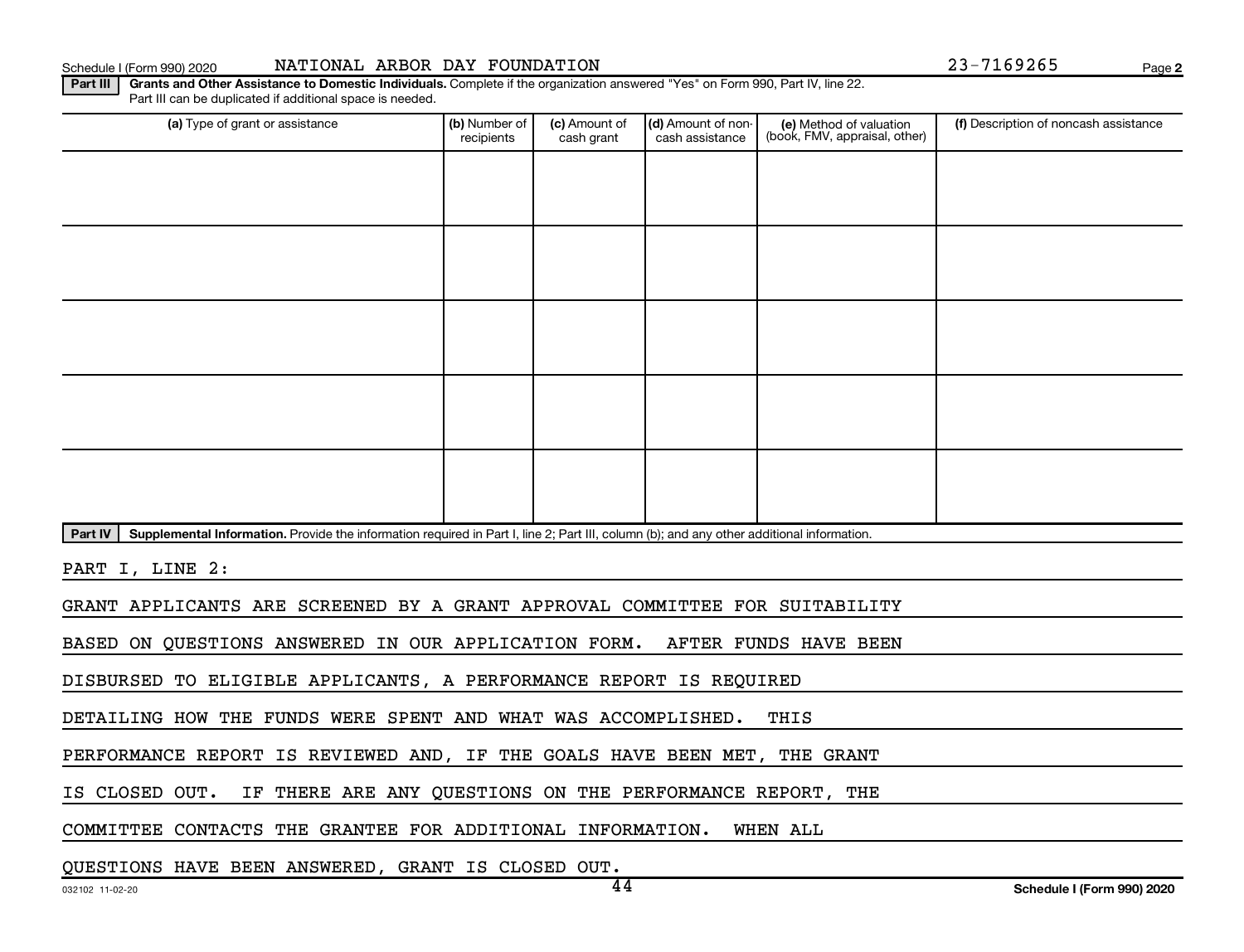PART II, LINE 1, COLUMN (H):

**Part IV Supplemental Information**

NAME OF ORGANIZATION OR GOVERNMENT: KEEP DURHAM BEAUTIFUL, INC

(H) PURPOSE OF GRANT OR ASSISTANCE: ENCOURAGE AND FACILITATE THE

ADOPTION OF LEADING-EDGE PRACTICES IN MUNICIPAL FORESTS INCLUDING

INVENTORY, PLANTING, MAINTENANCE AND EDUCATION.

NAME OF ORGANIZATION OR GOVERNMENT: BOSTON NATURE CENTER

(H) PURPOSE OF GRANT OR ASSISTANCE: ENCOURAGE AND FACILITATE THE

ADOPTION OF LEADING-EDGE PRACTICES IN MUNICIPAL FORESTS INCLUDING

INVENTORY, PLANTING, MAINTENANCE AND EDUCATION.

NAME OF ORGANIZATION OR GOVERNMENT: KNOX PARKS FOUNDATION

(H) PURPOSE OF GRANT OR ASSISTANCE: ENCOURAGE AND FACILITATE THE

ADOPTION OF LEADING-EDGE PRACTICES IN MUNICIPAL FORESTS INCLUDING

INVENTORY, PLANTING, MAINTENANCE AND EDUCATION.

NAME OF ORGANIZATION OR GOVERNMENT: PAPIO VALLEY NURSERY, INC.

(H) PURPOSE OF GRANT OR ASSISTANCE: ENCOURAGE AND FACILITATE THE

ADOPTION OF LEADING-EDGE PRACTICES IN MUNICIPAL FORESTS INCLUDING

INVENTORY, PLANTING, MAINTENANCE AND EDUCATION.

NAME OF ORGANIZATION OR GOVERNMENT: RIVERFRONT NORTH PARTNERSHIP

(H) PURPOSE OF GRANT OR ASSISTANCE: ENCOURAGE AND FACILITATE THE

ADOPTION OF LEADING-EDGE PRACTICES IN MUNICIPAL FORESTS INCLUDING

INVENTORY, PLANTING, MAINTENANCE AND EDUCATION.

NAME OF ORGANIZATION OR GOVERNMENT: GREAT PLAINS NURSERY, LLC

**Schedule I (Form 990)**

032291 04-01-20

45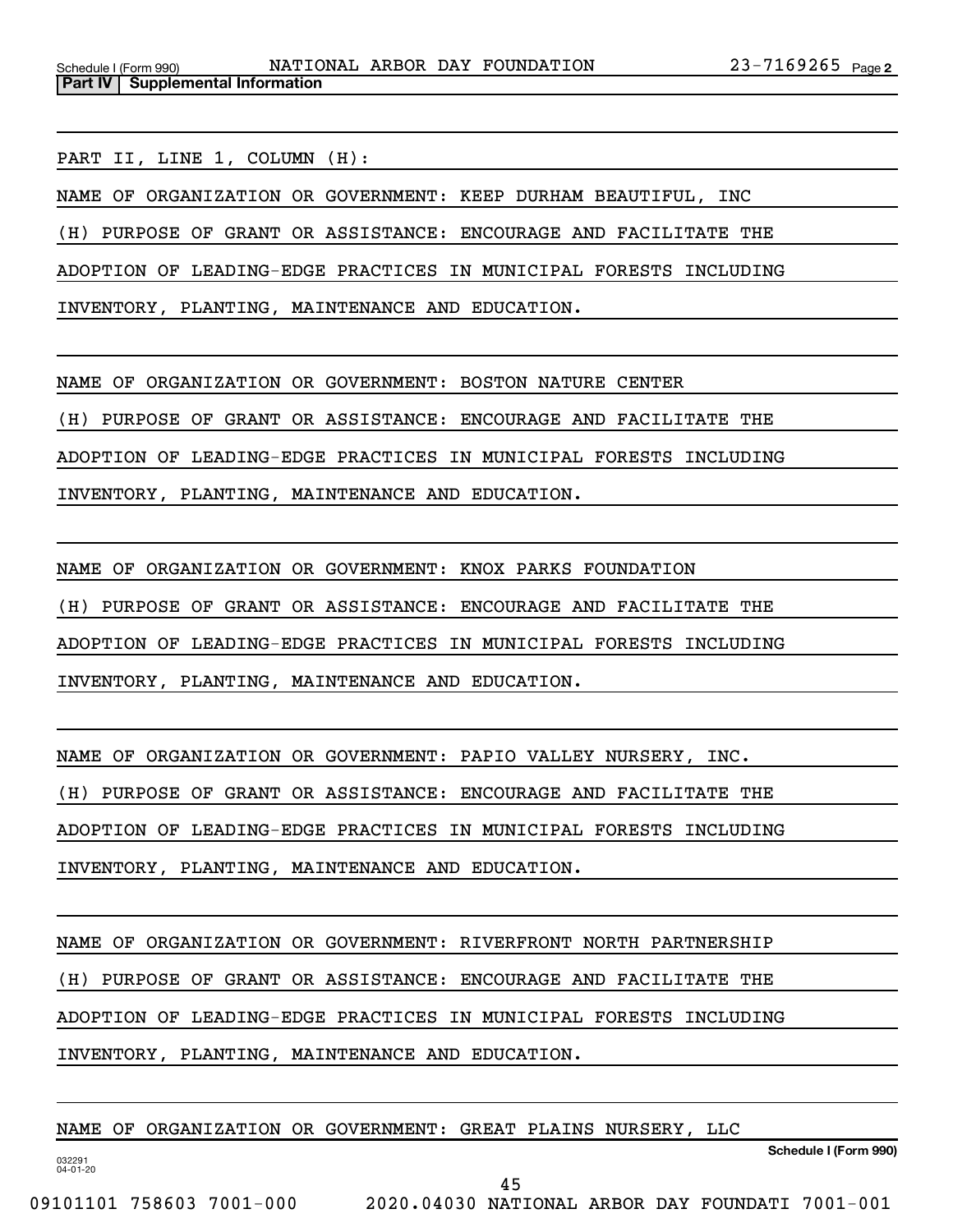**Part IV** | Supplemental Information

(H) PURPOSE OF GRANT OR ASSISTANCE: ENCOURAGE AND FACILITATE THE

ADOPTION OF LEADING-EDGE PRACTICES IN MUNICIPAL FORESTS INCLUDING

INVENTORY, PLANTING, MAINTENANCE AND EDUCATION.

NAME OF ORGANIZATION OR GOVERNMENT: RETREEUS

(H) PURPOSE OF GRANT OR ASSISTANCE: ENCOURAGE AND FACILITATE THE

ADOPTION OF LEADING-EDGE PRACTICES IN MUNICIPAL FORESTS INCLUDING

INVENTORY, PLANTING, MAINTENANCE AND EDUCATION.

NAME OF ORGANIZATION OR GOVERNMENT: NEW JERSEY TREE FOUNDATION, INC.

(H) PURPOSE OF GRANT OR ASSISTANCE: ENCOURAGE AND FACILITATE THE

ADOPTION OF LEADING-EDGE PRACTICES IN MUNICIPAL FORESTS INCLUDING

INVENTORY, PLANTING, MAINTENANCE AND EDUCATION.

NAME OF ORGANIZATION OR GOVERNMENT: TREE PITTSBURGH

(H) PURPOSE OF GRANT OR ASSISTANCE: ENCOURAGE AND FACILITATE THE

ADOPTION OF LEADING-EDGE PRACTICES IN MUNICIPAL FORESTS INCLUDING

INVENTORY, PLANTING, MAINTENANCE AND EDUCATION.

NAME OF ORGANIZATION OR GOVERNMENT: RIVERFRONT RECAPTURE, INC.

(H) PURPOSE OF GRANT OR ASSISTANCE: ENCOURAGE AND FACILITATE THE

ADOPTION OF LEADING-EDGE PRACTICES IN MUNICIPAL FORESTS INCLUDING

INVENTORY, PLANTING, MAINTENANCE AND EDUCATION.

NAME OF ORGANIZATION OR GOVERNMENT: FRIENDS OF GRAND RAPIDS PARKS

(H) PURPOSE OF GRANT OR ASSISTANCE: ENCOURAGE AND FACILITATE THE

ADOPTION OF LEADING-EDGE PRACTICES IN MUNICIPAL FORESTS INCLUDING

INVENTORY, PLANTING, MAINTENANCE AND EDUCATION.

032291 04-01-20

**Schedule I (Form 990)**

46

09101101 758603 7001-000 2020.04030 NATIONAL ARBOR DAY FOUNDATI 7001-001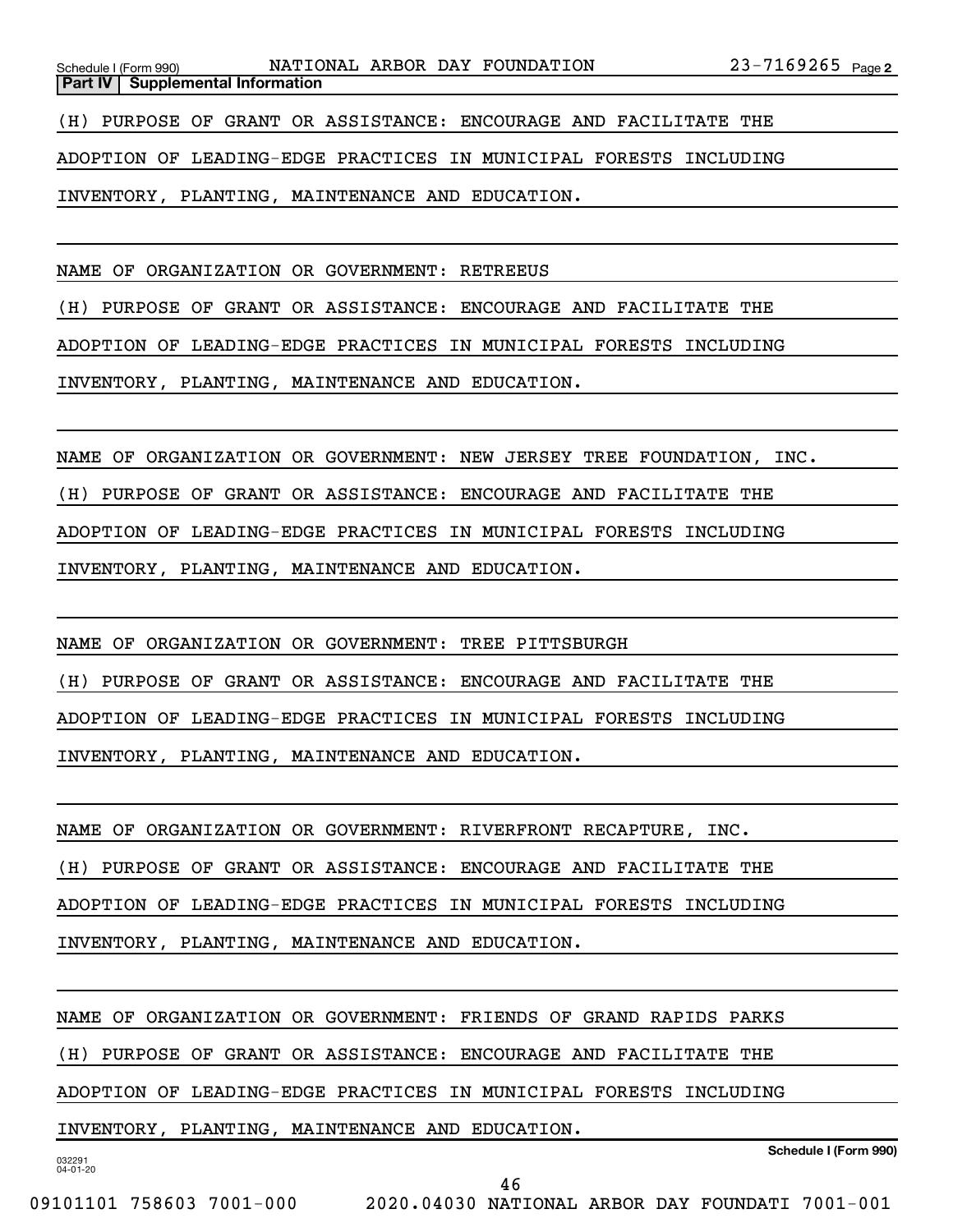NAME OF ORGANIZATION OR GOVERNMENT: THE GREENING OF DETROIT

(H) PURPOSE OF GRANT OR ASSISTANCE: ENCOURAGE AND FACILITATE THE

ADOPTION OF LEADING-EDGE PRACTICES IN MUNICIPAL FORESTS INCLUDING

INVENTORY, PLANTING, MAINTENANCE AND EDUCATION.

NAME OF ORGANIZATION OR GOVERNMENT: THE PROPERTIES OF WRIGHT FIELD, LLC

(H) PURPOSE OF GRANT OR ASSISTANCE: ENCOURAGE AND FACILITATE THE

ADOPTION OF LEADING-EDGE PRACTICES IN MUNICIPAL FORESTS INCLUDING

INVENTORY, PLANTING, MAINTENANCE AND EDUCATION.

NAME OF ORGANIZATION OR GOVERNMENT: PLANT WITH PURPOSE

(H) PURPOSE OF GRANT OR ASSISTANCE: ENCOURAGE AND FACILITATE THE

ADOPTION OF LEADING-EDGE PRACTICES IN MUNICIPAL FORESTS INCLUDING

INVENTORY, PLANTING, MAINTENANCE AND EDUCATION.

NAME OF ORGANIZATION OR GOVERNMENT: WESTERN RESERVE LAND CONSERVANCY (H) PURPOSE OF GRANT OR ASSISTANCE: ENCOURAGE AND FACILITATE THE ADOPTION OF LEADING-EDGE PRACTICES IN MUNICIPAL FORESTS INCLUDING INVENTORY, PLANTING, MAINTENANCE AND EDUCATION.

NAME OF ORGANIZATION OR GOVERNMENT: THE PARKS ALLIANCE OF INDIANAPOLIS (H) PURPOSE OF GRANT OR ASSISTANCE: ENCOURAGE AND FACILITATE THE ADOPTION OF LEADING-EDGE PRACTICES IN MUNICIPAL FORESTS INCLUDING INVENTORY, PLANTING, MAINTENANCE AND EDUCATION.

NAME OF ORGANIZATION OR GOVERNMENT: THE MORTON ARBORETUM

(H) PURPOSE OF GRANT OR ASSISTANCE: ENCOURAGE AND FACILITATE THE

**Schedule I (Form 990)**

032291 04-01-20

47

09101101 758603 7001-000 2020.04030 NATIONAL ARBOR DAY FOUNDATI 7001-001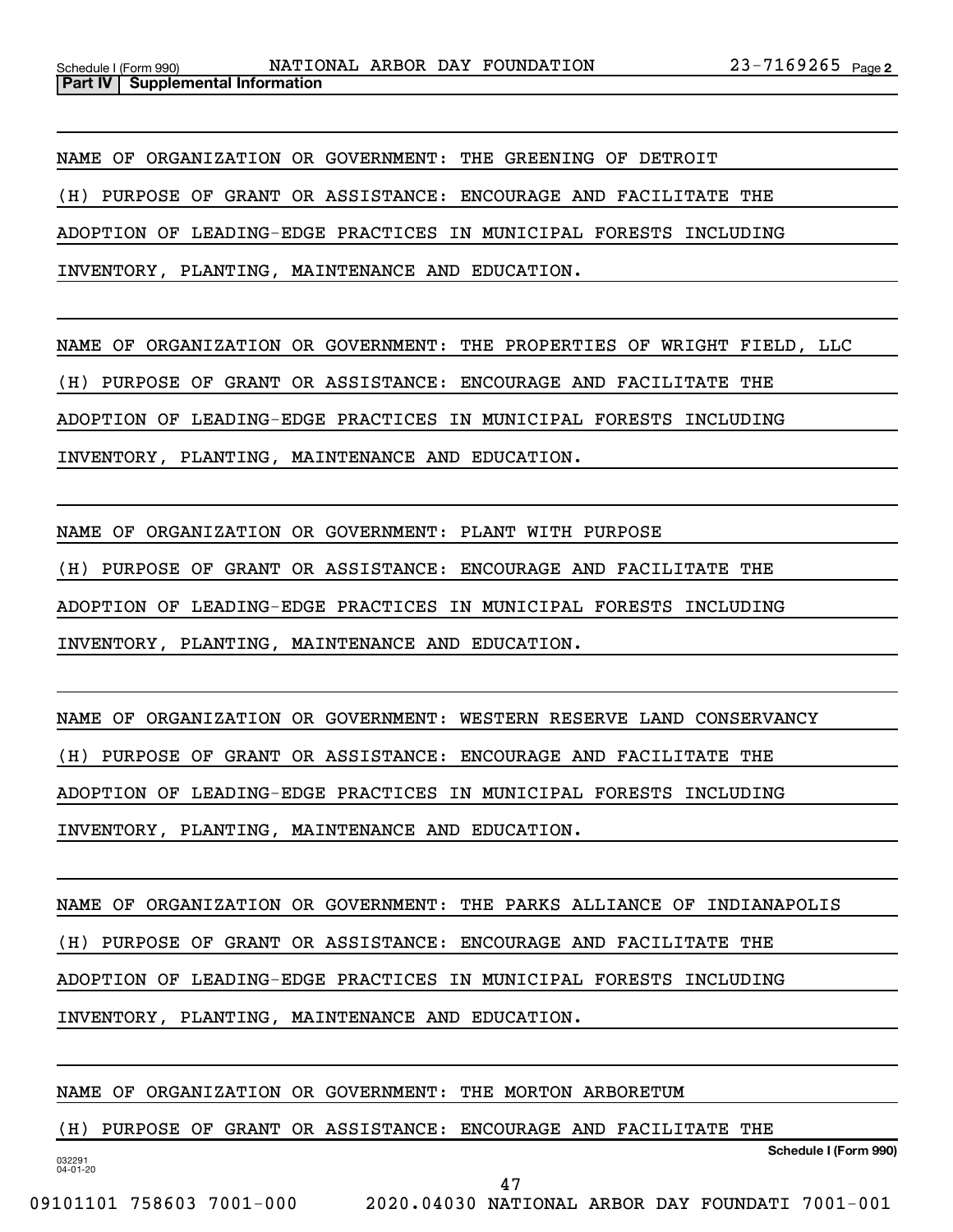ADOPTION OF LEADING-EDGE PRACTICES IN MUNICIPAL FORESTS INCLUDING

INVENTORY, PLANTING, MAINTENANCE AND EDUCATION.

NAME OF ORGANIZATION OR GOVERNMENT: TREE TRUST

(H) PURPOSE OF GRANT OR ASSISTANCE: ENCOURAGE AND FACILITATE THE

ADOPTION OF LEADING-EDGE PRACTICES IN MUNICIPAL FORESTS INCLUDING

INVENTORY, PLANTING, MAINTENANCE AND EDUCATION.

NAME OF ORGANIZATION OR GOVERNMENT: COUNCIL BLUFFS TREES FOREVER

(H) PURPOSE OF GRANT OR ASSISTANCE: ENCOURAGE AND FACILITATE THE

ADOPTION OF LEADING-EDGE PRACTICES IN MUNICIPAL FORESTS INCLUDING

INVENTORY, PLANTING, MAINTENANCE AND EDUCATION.

NAME OF ORGANIZATION OR GOVERNMENT: CEDAR RAPIDS TREES FOREVER

(H) PURPOSE OF GRANT OR ASSISTANCE: ENCOURAGE AND FACILITATE THE

ADOPTION OF LEADING-EDGE PRACTICES IN MUNICIPAL FORESTS INCLUDING

INVENTORY, PLANTING, MAINTENANCE AND EDUCATION.

NAME OF ORGANIZATION OR GOVERNMENT: GROUNDWORK RVA, INC.

(H) PURPOSE OF GRANT OR ASSISTANCE: ENCOURAGE AND FACILITATE THE

ADOPTION OF LEADING-EDGE PRACTICES IN MUNICIPAL FORESTS INCLUDING

INVENTORY, PLANTING, MAINTENANCE AND EDUCATION.

NAME OF ORGANIZATION OR GOVERNMENT: TREE SAN DIEGO

(H) PURPOSE OF GRANT OR ASSISTANCE: ENCOURAGE AND FACILITATE THE

ADOPTION OF LEADING-EDGE PRACTICES IN MUNICIPAL FORESTS INCLUDING

INVENTORY, PLANTING, MAINTENANCE AND EDUCATION.

032291 04-01-20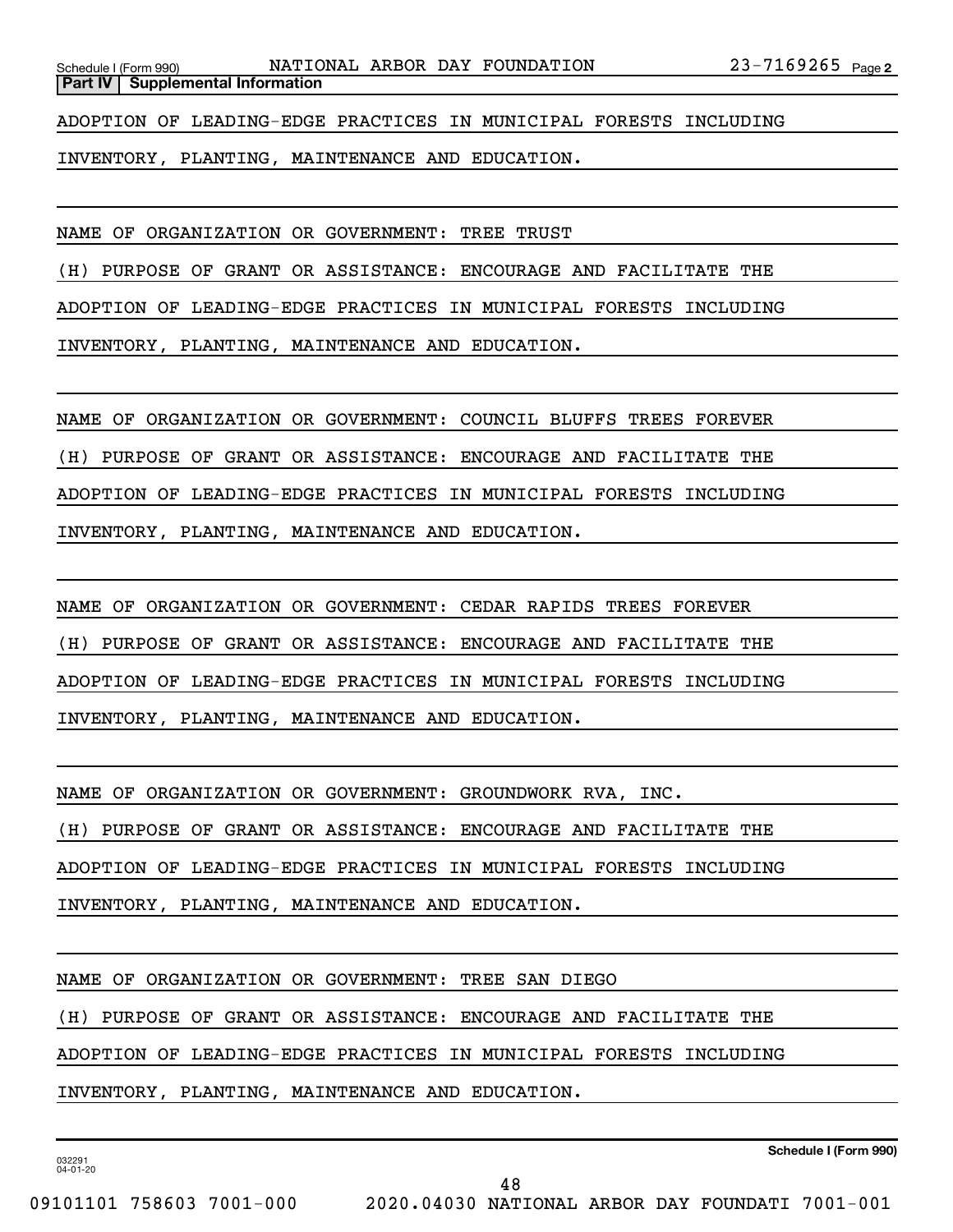NAME OF ORGANIZATION OR GOVERNMENT: DELEWARE CENTER FOR HORTICULTURE

(H) PURPOSE OF GRANT OR ASSISTANCE: ENCOURAGE AND FACILITATE THE

ADOPTION OF LEADING-EDGE PRACTICES IN MUNICIPAL FORESTS INCLUDING

INVENTORY, PLANTING, MAINTENANCE AND EDUCATION.

NAME OF ORGANIZATION OR GOVERNMENT: KEEP THE MIDLANDS BEAUTIFUL

(H) PURPOSE OF GRANT OR ASSISTANCE: ENCOURAGE AND FACILITATE THE

ADOPTION OF LEADING-EDGE PRACTICES IN MUNICIPAL FORESTS INCLUDING

INVENTORY, PLANTING, MAINTENANCE AND EDUCATION.

NAME OF ORGANIZATION OR GOVERNMENT: TOWN OF LATTA

(H) PURPOSE OF GRANT OR ASSISTANCE: ENCOURAGE AND FACILITATE THE

ADOPTION OF LEADING-EDGE PRACTICES IN MUNICIPAL FORESTS INCLUDING

INVENTORY, PLANTING, MAINTENANCE AND EDUCATION.

NAME OF ORGANIZATION OR GOVERNMENT: TREES ATLANTA

(H) PURPOSE OF GRANT OR ASSISTANCE: ENCOURAGE AND FACILITATE THE

ADOPTION OF LEADING-EDGE PRACTICES IN MUNICIPAL FORESTS INCLUDING

INVENTORY, PLANTING, MAINTENANCE AND EDUCATION.

NAME OF ORGANIZATION OR GOVERNMENT: CITY OF LAKE MARY

(H) PURPOSE OF GRANT OR ASSISTANCE: ENCOURAGE AND FACILITATE THE

ADOPTION OF LEADING-EDGE PRACTICES IN MUNICIPAL FORESTS INCLUDING

**Schedule I (Form 990)**

032291 04-01-20

09101101 758603 7001-000 2020.04030 NATIONAL ARBOR DAY FOUNDATI 7001-001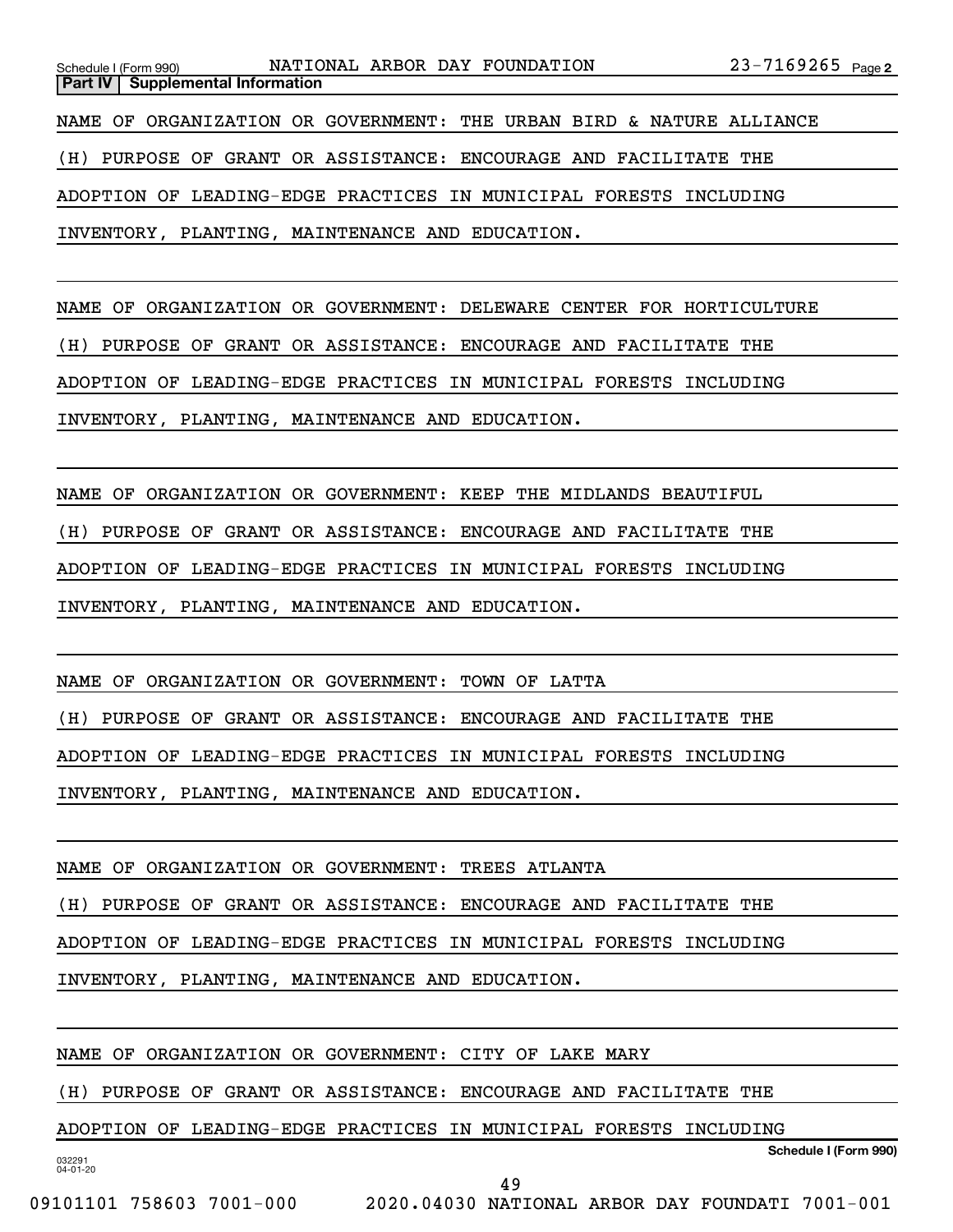INVENTORY, PLANTING, MAINTENANCE AND EDUCATION.

NAME OF ORGANIZATION OR GOVERNMENT: MIAMI DADE COUNTY

(H) PURPOSE OF GRANT OR ASSISTANCE: ENCOURAGE AND FACILITATE THE

ADOPTION OF LEADING-EDGE PRACTICES IN MUNICIPAL FORESTS INCLUDING

INVENTORY, PLANTING, MAINTENANCE AND EDUCATION.

NAME OF ORGANIZATION OR GOVERNMENT: TEXAS TREE FOUNDATION

(H) PURPOSE OF GRANT OR ASSISTANCE: ENCOURAGE AND FACILITATE THE

ADOPTION OF LEADING-EDGE PRACTICES IN MUNICIPAL FORESTS INCLUDING

INVENTORY, PLANTING, MAINTENANCE AND EDUCATION.

NAME OF ORGANIZATION OR GOVERNMENT: FRUIT TREE PLANTING FOUNDATION (H) PURPOSE OF GRANT OR ASSISTANCE: ENCOURAGE AND FACILITATE THE ADOPTION OF LEADING-EDGE PRACTICES IN MUNICIPAL FORESTS INCLUDING INVENTORY, PLANTING, MAINTENANCE AND EDUCATION.

NAME OF ORGANIZATION OR GOVERNMENT: TREES FOR HOUSTON

(H) PURPOSE OF GRANT OR ASSISTANCE: ENCOURAGE AND FACILITATE THE

ADOPTION OF LEADING-EDGE PRACTICES IN MUNICIPAL FORESTS INCLUDING

INVENTORY, PLANTING, MAINTENANCE AND EDUCATION.

NAME OF ORGANIZATION OR GOVERNMENT: TREES MATTER

(H) PURPOSE OF GRANT OR ASSISTANCE: ENCOURAGE AND FACILITATE THE

ADOPTION OF LEADING-EDGE PRACTICES IN MUNICIPAL FORESTS INCLUDING

INVENTORY, PLANTING, MAINTENANCE AND EDUCATION.

NAME OF ORGANIZATION OR GOVERNMENT: ARIZONA SUSTAINABILITY ALLIANCE

**Schedule I (Form 990)**

032291 04-01-20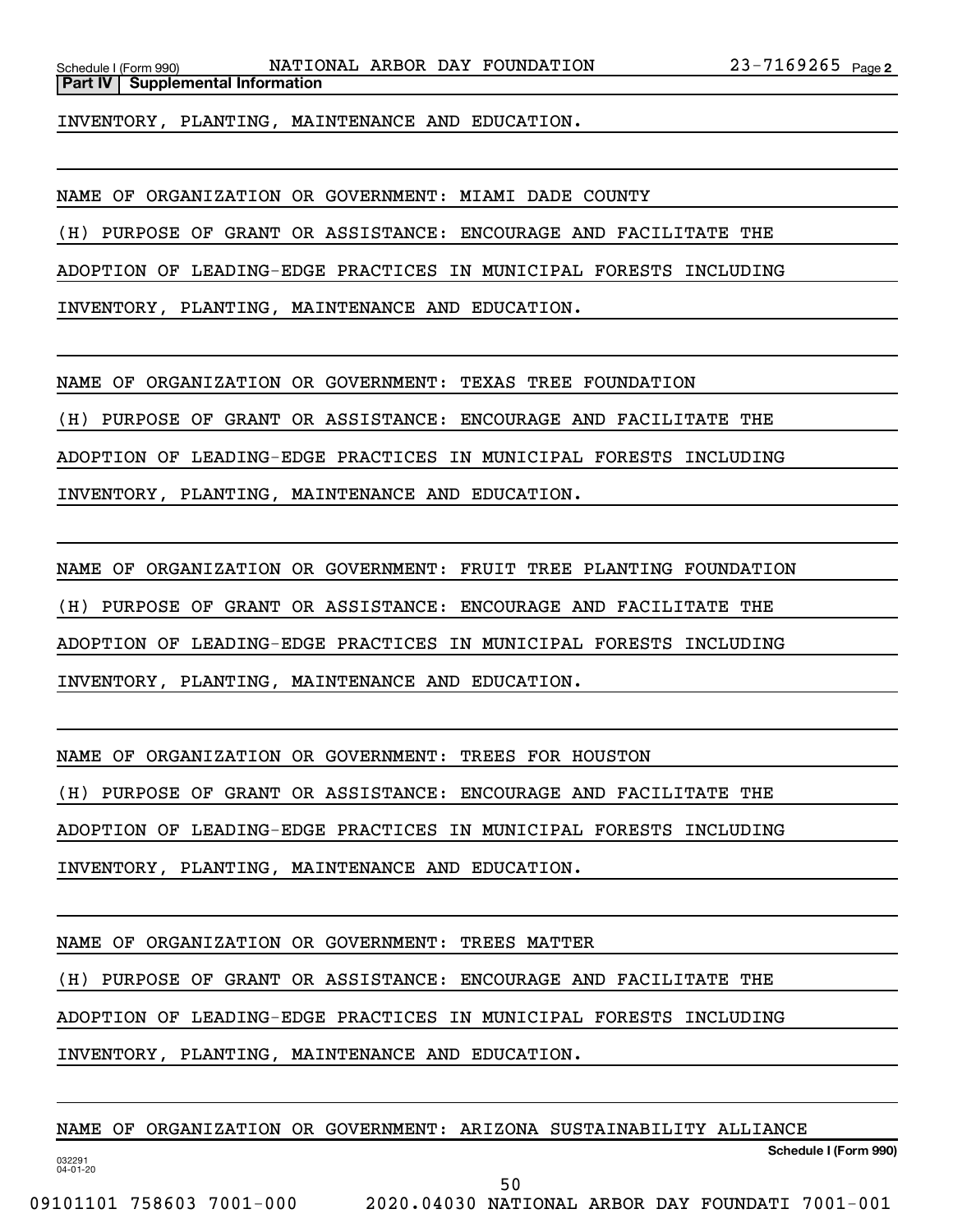**Part IV** | Supplemental Information

(H) PURPOSE OF GRANT OR ASSISTANCE: ENCOURAGE AND FACILITATE THE

ADOPTION OF LEADING-EDGE PRACTICES IN MUNICIPAL FORESTS INCLUDING

INVENTORY, PLANTING, MAINTENANCE AND EDUCATION.

NAME OF ORGANIZATION OR GOVERNMENT: THE PARK PEOPLE

(H) PURPOSE OF GRANT OR ASSISTANCE: ENCOURAGE AND FACILITATE THE

ADOPTION OF LEADING-EDGE PRACTICES IN MUNICIPAL FORESTS INCLUDING

INVENTORY, PLANTING, MAINTENANCE AND EDUCATION.

NAME OF ORGANIZATION OR GOVERNMENT: FRIENDS OF TREES

(H) PURPOSE OF GRANT OR ASSISTANCE: ENCOURAGE AND FACILITATE THE

ADOPTION OF LEADING-EDGE PRACTICES IN MUNICIPAL FORESTS INCLUDING

INVENTORY, PLANTING, MAINTENANCE AND EDUCATION.

NAME OF ORGANIZATION OR GOVERNMENT: KYCC

(H) PURPOSE OF GRANT OR ASSISTANCE: ENCOURAGE AND FACILITATE THE

ADOPTION OF LEADING-EDGE PRACTICES IN MUNICIPAL FORESTS INCLUDING

INVENTORY, PLANTING, MAINTENANCE AND EDUCATION.

**Schedule I (Form 990)**

032291 04-01-20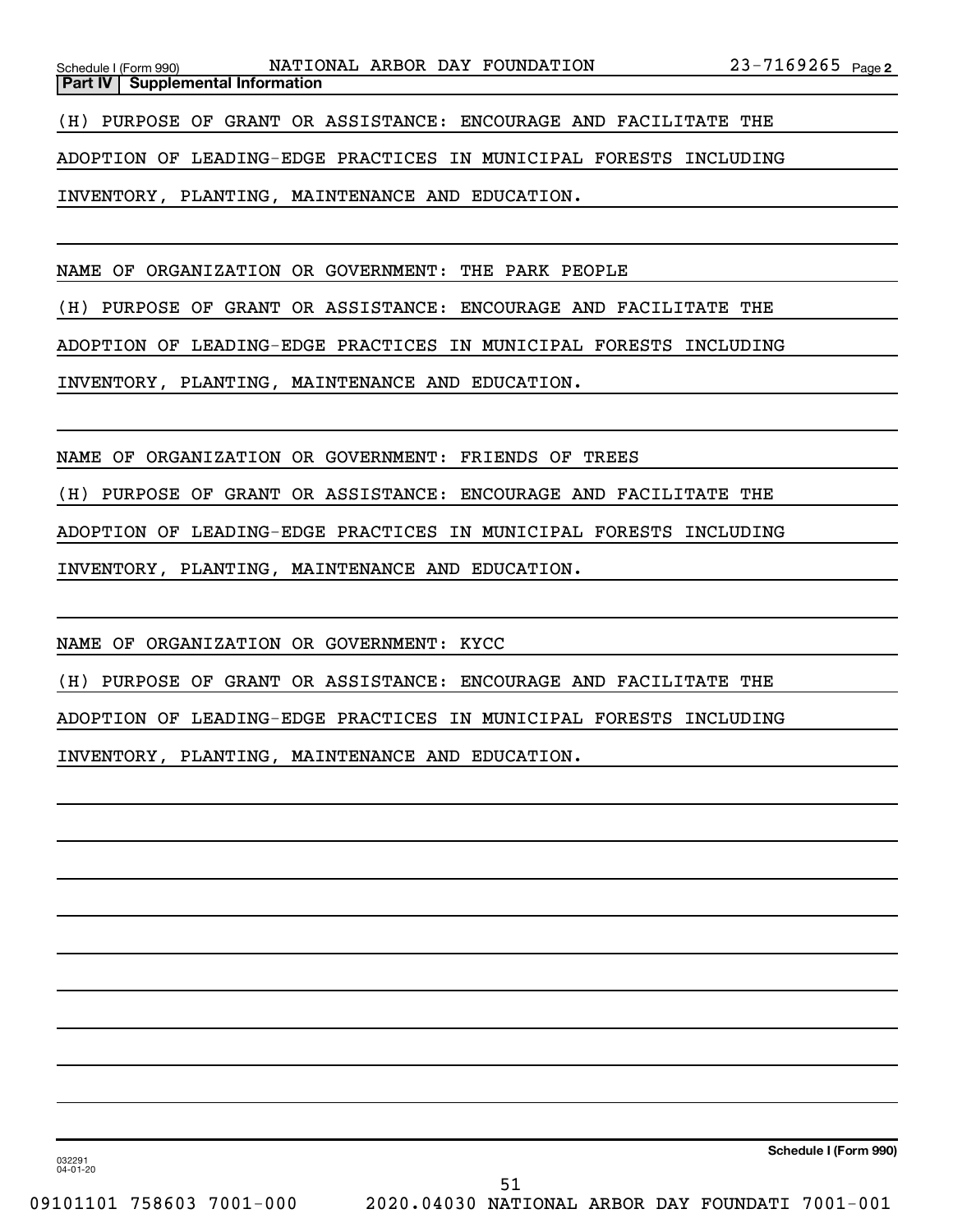| <b>SCHEDULE J</b>              | <b>Compensation Information</b>                                                                                                                                                                                                          |                                       | OMB No. 1545-0047          |                       |                         |  |
|--------------------------------|------------------------------------------------------------------------------------------------------------------------------------------------------------------------------------------------------------------------------------------|---------------------------------------|----------------------------|-----------------------|-------------------------|--|
| (Form 990)                     | For certain Officers, Directors, Trustees, Key Employees, and Highest                                                                                                                                                                    |                                       | 2020                       |                       |                         |  |
|                                | <b>Compensated Employees</b>                                                                                                                                                                                                             |                                       |                            |                       |                         |  |
| Department of the Treasury     | Complete if the organization answered "Yes" on Form 990, Part IV, line 23.<br>Attach to Form 990.                                                                                                                                        |                                       |                            | <b>Open to Public</b> |                         |  |
| Internal Revenue Service       | Go to www.irs.gov/Form990 for instructions and the latest information.                                                                                                                                                                   |                                       |                            | Inspection            |                         |  |
| Name of the organization       |                                                                                                                                                                                                                                          | <b>Employer identification number</b> |                            |                       |                         |  |
|                                | NATIONAL ARBOR DAY FOUNDATION                                                                                                                                                                                                            |                                       | 23-7169265                 |                       |                         |  |
| Part I                         | <b>Questions Regarding Compensation</b>                                                                                                                                                                                                  |                                       |                            |                       |                         |  |
|                                |                                                                                                                                                                                                                                          |                                       |                            | <b>Yes</b>            | No                      |  |
|                                | Check the appropriate box(es) if the organization provided any of the following to or for a person listed on Form 990,                                                                                                                   |                                       |                            |                       |                         |  |
|                                | Part VII, Section A, line 1a. Complete Part III to provide any relevant information regarding these items.                                                                                                                               |                                       |                            |                       |                         |  |
|                                | First-class or charter travel<br>Housing allowance or residence for personal use                                                                                                                                                         |                                       |                            |                       |                         |  |
|                                | Travel for companions<br>Payments for business use of personal residence                                                                                                                                                                 |                                       |                            |                       |                         |  |
|                                | Health or social club dues or initiation fees<br>Tax indemnification and gross-up payments                                                                                                                                               |                                       |                            |                       |                         |  |
|                                | Discretionary spending account<br>Personal services (such as maid, chauffeur, chef)                                                                                                                                                      |                                       |                            |                       |                         |  |
|                                |                                                                                                                                                                                                                                          |                                       |                            |                       |                         |  |
|                                | <b>b</b> If any of the boxes on line 1a are checked, did the organization follow a written policy regarding payment or                                                                                                                   |                                       |                            |                       |                         |  |
|                                |                                                                                                                                                                                                                                          |                                       | 1b                         |                       |                         |  |
| 2                              | Did the organization require substantiation prior to reimbursing or allowing expenses incurred by all directors,                                                                                                                         |                                       |                            |                       |                         |  |
|                                | trustees, and officers, including the CEO/Executive Director, regarding the items checked on line 1a?                                                                                                                                    |                                       | $\mathbf{2}$               |                       |                         |  |
| З                              |                                                                                                                                                                                                                                          |                                       |                            |                       |                         |  |
|                                | Indicate which, if any, of the following the organization used to establish the compensation of the organization's<br>CEO/Executive Director. Check all that apply. Do not check any boxes for methods used by a related organization to |                                       |                            |                       |                         |  |
|                                | establish compensation of the CEO/Executive Director, but explain in Part III.                                                                                                                                                           |                                       |                            |                       |                         |  |
|                                | $\underline{\mathbf{X}}$ Written employment contract<br>Compensation committee                                                                                                                                                           |                                       |                            |                       |                         |  |
|                                | $\underline{\mathbf{X}}$ Independent compensation consultant<br>  X<br>Compensation survey or study                                                                                                                                      |                                       |                            |                       |                         |  |
|                                | $\mathbf{X}$ Approval by the board or compensation committee<br>Form 990 of other organizations                                                                                                                                          |                                       |                            |                       |                         |  |
|                                |                                                                                                                                                                                                                                          |                                       |                            |                       |                         |  |
|                                | During the year, did any person listed on Form 990, Part VII, Section A, line 1a, with respect to the filing                                                                                                                             |                                       |                            |                       |                         |  |
|                                | organization or a related organization:                                                                                                                                                                                                  |                                       |                            |                       |                         |  |
| а                              | Receive a severance payment or change-of-control payment?                                                                                                                                                                                |                                       | 4a                         |                       | х                       |  |
| b                              |                                                                                                                                                                                                                                          |                                       | 4b                         |                       | $\overline{\textbf{x}}$ |  |
| с                              |                                                                                                                                                                                                                                          |                                       | 4c                         |                       | $\mathbf x$             |  |
|                                | If "Yes" to any of lines 4a-c, list the persons and provide the applicable amounts for each item in Part III.                                                                                                                            |                                       |                            |                       |                         |  |
|                                |                                                                                                                                                                                                                                          |                                       |                            |                       |                         |  |
|                                | Only section 501(c)(3), 501(c)(4), and 501(c)(29) organizations must complete lines 5-9.                                                                                                                                                 |                                       |                            |                       |                         |  |
|                                | For persons listed on Form 990, Part VII, Section A, line 1a, did the organization pay or accrue any compensation                                                                                                                        |                                       |                            |                       |                         |  |
| contingent on the revenues of: |                                                                                                                                                                                                                                          |                                       |                            |                       |                         |  |
| a                              |                                                                                                                                                                                                                                          |                                       | 5a                         |                       | х                       |  |
|                                |                                                                                                                                                                                                                                          |                                       | 5b                         |                       | X                       |  |
|                                | If "Yes" on line 5a or 5b, describe in Part III.                                                                                                                                                                                         |                                       |                            |                       |                         |  |
|                                | 6 For persons listed on Form 990, Part VII, Section A, line 1a, did the organization pay or accrue any compensation                                                                                                                      |                                       |                            |                       |                         |  |
|                                | contingent on the net earnings of:                                                                                                                                                                                                       |                                       |                            |                       |                         |  |
| a                              | The organization? <b>With the contract of the contract of the contract of the contract of the contract of the contract of the contract of the contract of the contract of the contract of the contract of the contract of the co</b>     |                                       | 6а                         |                       | х                       |  |
|                                |                                                                                                                                                                                                                                          |                                       | 6b                         |                       | X                       |  |
|                                | If "Yes" on line 6a or 6b, describe in Part III.                                                                                                                                                                                         |                                       |                            |                       |                         |  |
|                                | 7 For persons listed on Form 990, Part VII, Section A, line 1a, did the organization provide any nonfixed payments                                                                                                                       |                                       |                            |                       |                         |  |
|                                |                                                                                                                                                                                                                                          |                                       | 7                          |                       | x                       |  |
| 8                              | Were any amounts reported on Form 990, Part VII, paid or accrued pursuant to a contract that was subject to the                                                                                                                          |                                       |                            |                       |                         |  |
|                                |                                                                                                                                                                                                                                          |                                       | 8                          |                       | x                       |  |
| 9                              | If "Yes" on line 8, did the organization also follow the rebuttable presumption procedure described in                                                                                                                                   |                                       |                            |                       |                         |  |
|                                |                                                                                                                                                                                                                                          |                                       | 9                          |                       |                         |  |
|                                | LHA For Paperwork Reduction Act Notice, see the Instructions for Form 990.                                                                                                                                                               |                                       | Schedule J (Form 990) 2020 |                       |                         |  |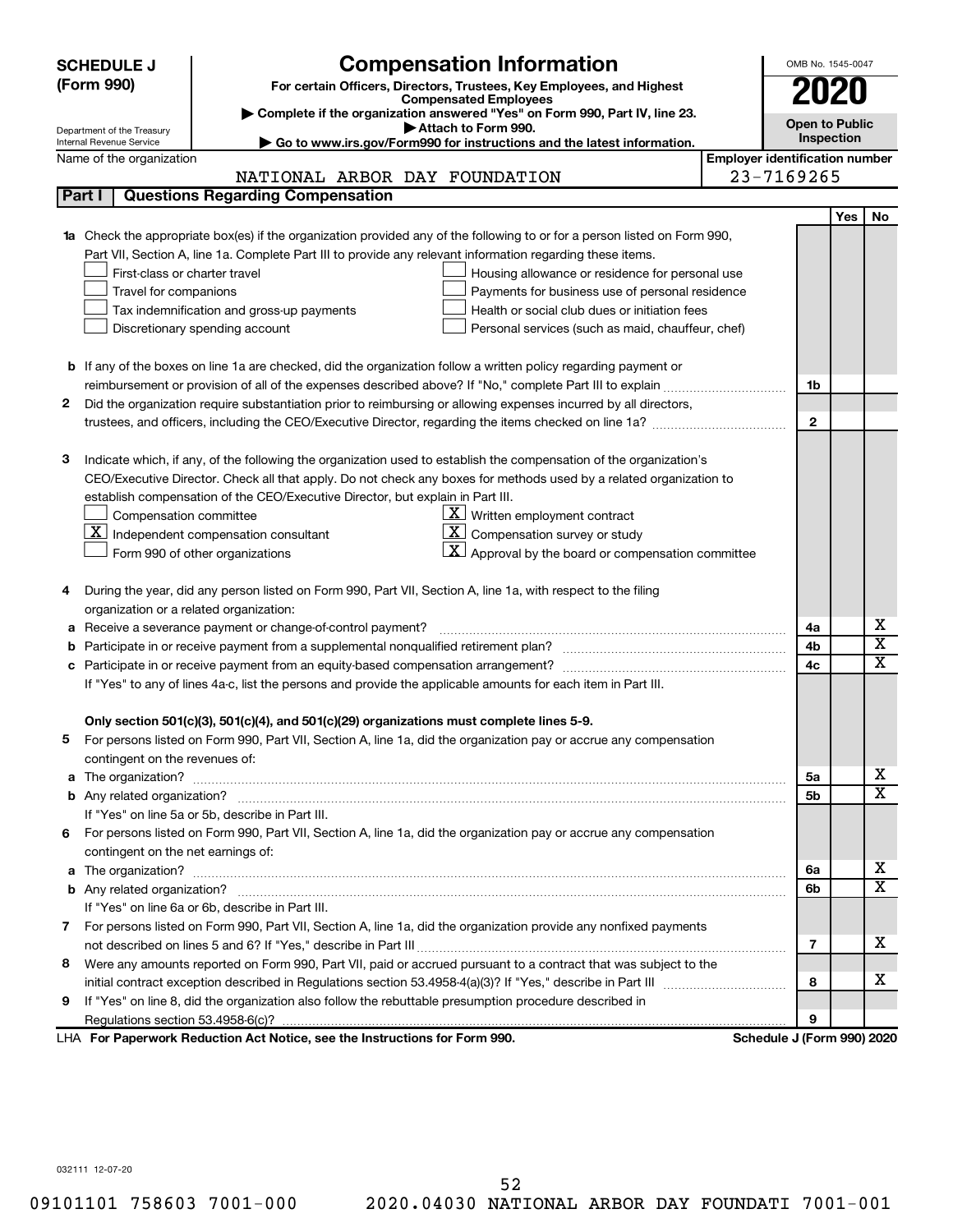#### Part II | Officers, Directors, Trustees, Key Employees, and Highest Compensated Employees. Use duplicate copies if additional space is needed.

For each individual whose compensation must be reported on Schedule J, report compensation from the organization on row (i) and from related organizations, described in the instructions, on row (ii). Do not list any individuals that aren't listed on Form 990, Part VII.

Note: The sum of columns (B)(i)-(iii) for each listed individual must equal the total amount of Form 990, Part VII, Section A, line 1a, applicable column (D) and (E) amounts for that individual.

|                              |       |                             | (B) Breakdown of W-2 and/or 1099-MISC compensation |                                           | (C) Retirement and<br>other deferred | (D) Nontaxable | (E) Total of columns        | (F) Compensation<br>in column (B)         |  |
|------------------------------|-------|-----------------------------|----------------------------------------------------|-------------------------------------------|--------------------------------------|----------------|-----------------------------|-------------------------------------------|--|
| (A) Name and Title           |       | (i) Base<br>compensation    | (ii) Bonus &<br>incentive<br>compensation          | (iii) Other<br>reportable<br>compensation | compensation                         | benefits       | $(B)(i)-(D)$                | reported as deferred<br>on prior Form 990 |  |
| MATT HARRIS<br>(1)           | (i)   | 354,084.                    | 0.                                                 | 0.                                        | 21, 164.                             | 20,092.        | 395, 340.                   | 0.                                        |  |
| CHIEF EXECUTIVE OFFICER      | (iii) | $\mathbf 0$ .               | 0.                                                 | $0$ .                                     | 0.                                   | $\mathbf 0$ .  | 0.                          | $\overline{0}$ .                          |  |
| DAN LAMBE<br>(2)             | (i)   | 241,010.                    | $\overline{0}$ .                                   | 0.                                        | 15,384.                              | 13,741         | 270, 135.                   | $\overline{0}$ .                          |  |
| PRESIDENT                    | (ii)  | $\overline{0}$ .            | σ.                                                 | $\overline{0}$ .                          | 0                                    | 0              | $\overline{0}$ .            | $\overline{0}$ .                          |  |
| <b>WOODROW NELSON</b><br>(3) | (i)   | 182,997.                    | $\overline{0}$ .                                   | 9,119.                                    | 3,000                                | 14,425         | 209,541                     | $\overline{0}$ .                          |  |
| VP MARKETING COMMUNICATION   | (ii)  | 0.                          | $\overline{\mathfrak{o}}$ .                        | $\overline{0}$ .                          | 0.                                   | 0.             | $\mathbf 0$ .               | $\overline{0}$ .                          |  |
| KATIE LOOS<br>(4)            | (i)   | 165,620.                    | $\overline{\mathfrak{o}}$ .                        | $\overline{0}$ .                          | 11,239.                              | 19,293         | 196, 152.                   | $\overline{0}$ .                          |  |
| VP VENTURES AND PARTNERSHI   | (ii)  | 0.                          | 0.                                                 | 0.                                        | 0.                                   | 0.             | $\Omega$ .                  | $\overline{\mathfrak{o}}$ .               |  |
| BRITT EHLERS<br>(5)          | (i)   | 158,848.                    | $\overline{\mathfrak{o}}$ .                        | $\overline{0}$ .                          | 10,859                               | 19,388         | 189,095.                    | $\overline{0}$ .                          |  |
| <b>SECRETARY</b>             | (ii)  | Ο.                          | $\overline{\mathfrak{o}}$ .                        | $\overline{0}$ .                          |                                      | 0.             | $\mathbf 0$ .               | $\overline{0}$ .                          |  |
| <b>KAREN HOUSER</b><br>(6)   | (i)   | 161,550.                    | σ.                                                 | 8,285.                                    | 3,000.                               | 9,277          | 182, 112.                   | $\overline{0}$ .                          |  |
| VP SYSTEMS                   | (ii)  | 0.                          | σ.                                                 | 0.                                        | 0.                                   | 0.             | $\mathbf 0$ .               | $\overline{0}$ .                          |  |
| <b>GARY DEEMER</b><br>(7)    | (i)   | 162, 229.                   | σ.                                                 | $\overline{0}$ .                          | 3,000                                | 9,231          | 174,460                     | $\overline{0}$ .                          |  |
| TREASURER                    | (ii)  | 0.                          | σ.                                                 | $\overline{0}$ .                          | 0.                                   | 0.             | 0.                          | $\overline{0}$ .                          |  |
| (8) AUSTIN MACKRILL          | (i)   | 143,630.                    | σ.                                                 | $\overline{0}$ .                          | 10, 175.                             | 19,189         | 172,994.                    | $\overline{0}$ .                          |  |
| VP ARBOR DAY FARM            | (ii)  | 0.                          | о.                                                 | 0.                                        | 0.                                   | 0.             | 0.                          | $\overline{0}$ .                          |  |
| ROB NICKOLAUS<br>(9)         | (i)   | 148, 296.                   | σ.                                                 | $0$ .                                     | 3,000                                | 18,801         | 170,097.                    | $\overline{0}$ .                          |  |
| DIRECTOR OF INFORMATION TE   | (ii)  | 0.                          | σ.                                                 | 0.                                        | 0.                                   | 0.             | $\overline{\mathfrak{o}}$ . | $\overline{0}$ .                          |  |
| (10) DANIEL MORROW           | (i)   | 132, 104.                   | $\overline{\mathfrak{o}}$ .                        | $\overline{0}$ .                          | 3,000                                | 18,904         | 154,008.                    | $\overline{0}$ .                          |  |
| DIRECTOR OF CORPORATE PART   | (ii)  | $\overline{\mathfrak{o}}$ . | $\overline{\mathfrak{o}}$ .                        | $\mathbf{0}$ .                            | 0.                                   | 0.             | 0.                          | $\overline{0}$ .                          |  |
| (11) YINKA AKINYEMI          | (i)   | 140,617.                    | $\overline{\mathfrak{o}}$ .                        | $\overline{0}$ .                          | 10, 139.                             | 1,587.         | 152, 343.                   | $\overline{0}$ .                          |  |
| VP HUMAN RESOURCES           | (ii)  | $\overline{\mathfrak{o}}$ . | $\overline{0}$ .                                   | $\mathbf{0}$ .                            | 0.                                   | 0.             | 0.                          | $\overline{0}$ .                          |  |
|                              | (i)   |                             |                                                    |                                           |                                      |                |                             |                                           |  |
|                              | (ii)  |                             |                                                    |                                           |                                      |                |                             |                                           |  |
|                              | (i)   |                             |                                                    |                                           |                                      |                |                             |                                           |  |
|                              | (ii)  |                             |                                                    |                                           |                                      |                |                             |                                           |  |
|                              | (i)   |                             |                                                    |                                           |                                      |                |                             |                                           |  |
|                              | (ii)  |                             |                                                    |                                           |                                      |                |                             |                                           |  |
|                              | (i)   |                             |                                                    |                                           |                                      |                |                             |                                           |  |
|                              | (ii)  |                             |                                                    |                                           |                                      |                |                             |                                           |  |
|                              | (i)   |                             |                                                    |                                           |                                      |                |                             |                                           |  |
|                              | (ii)  |                             |                                                    |                                           |                                      |                |                             |                                           |  |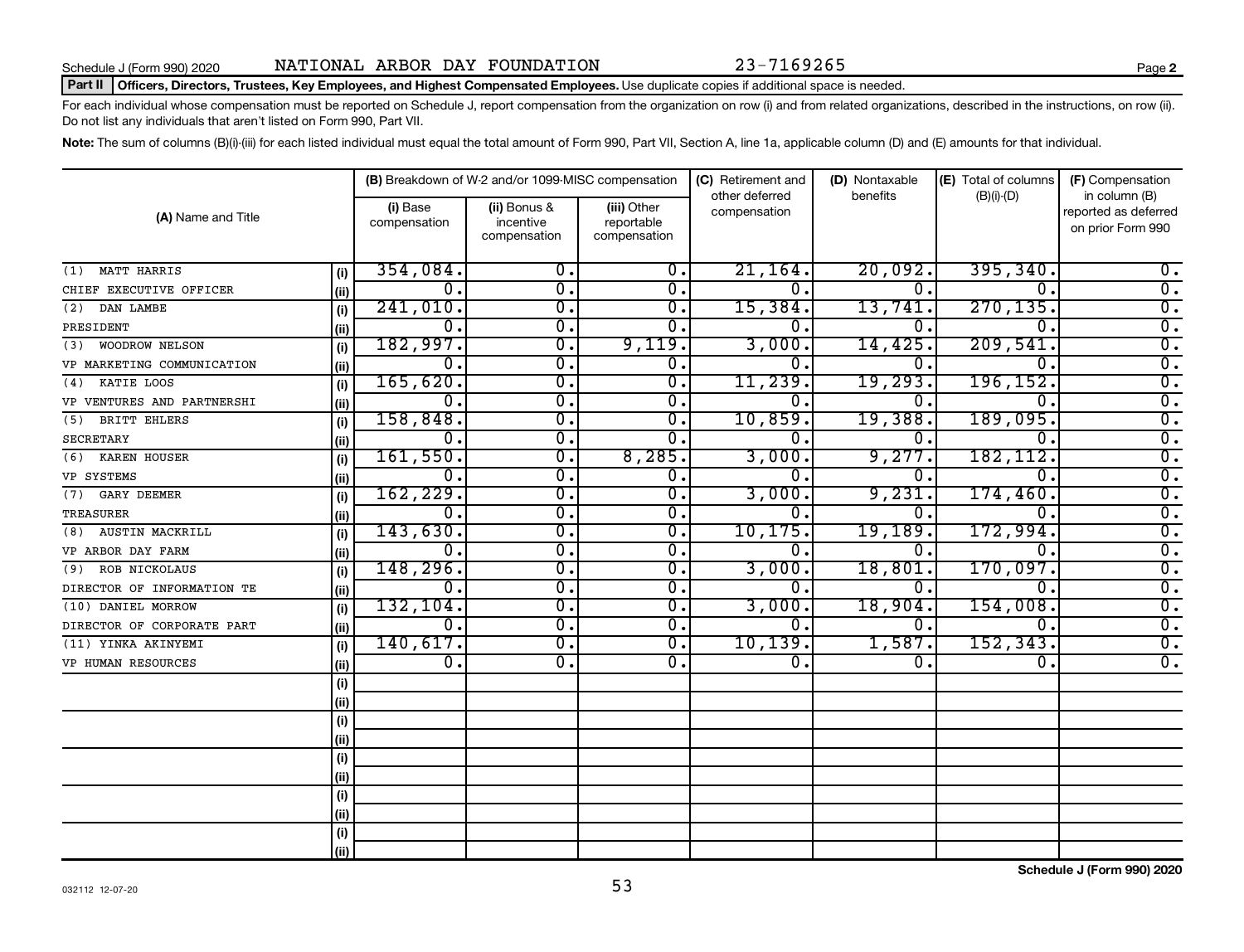#### **Part III Supplemental Information**

Provide the information, explanation, or descriptions required for Part I, lines 1a, 1b, 3, 4a, 4b, 4c, 5a, 5b, 6a, 6b, 7, and 8, and for Part II. Also complete this part for any additional information.

#### PART I, LINE 3:

CEO - SALARY IS MERIT-BASED AND SET BY THE TRUSTEES AND PERIODICALLY

#### REVIEWED BY AN INDEPENDENT COMPENSATION CONSULTANT.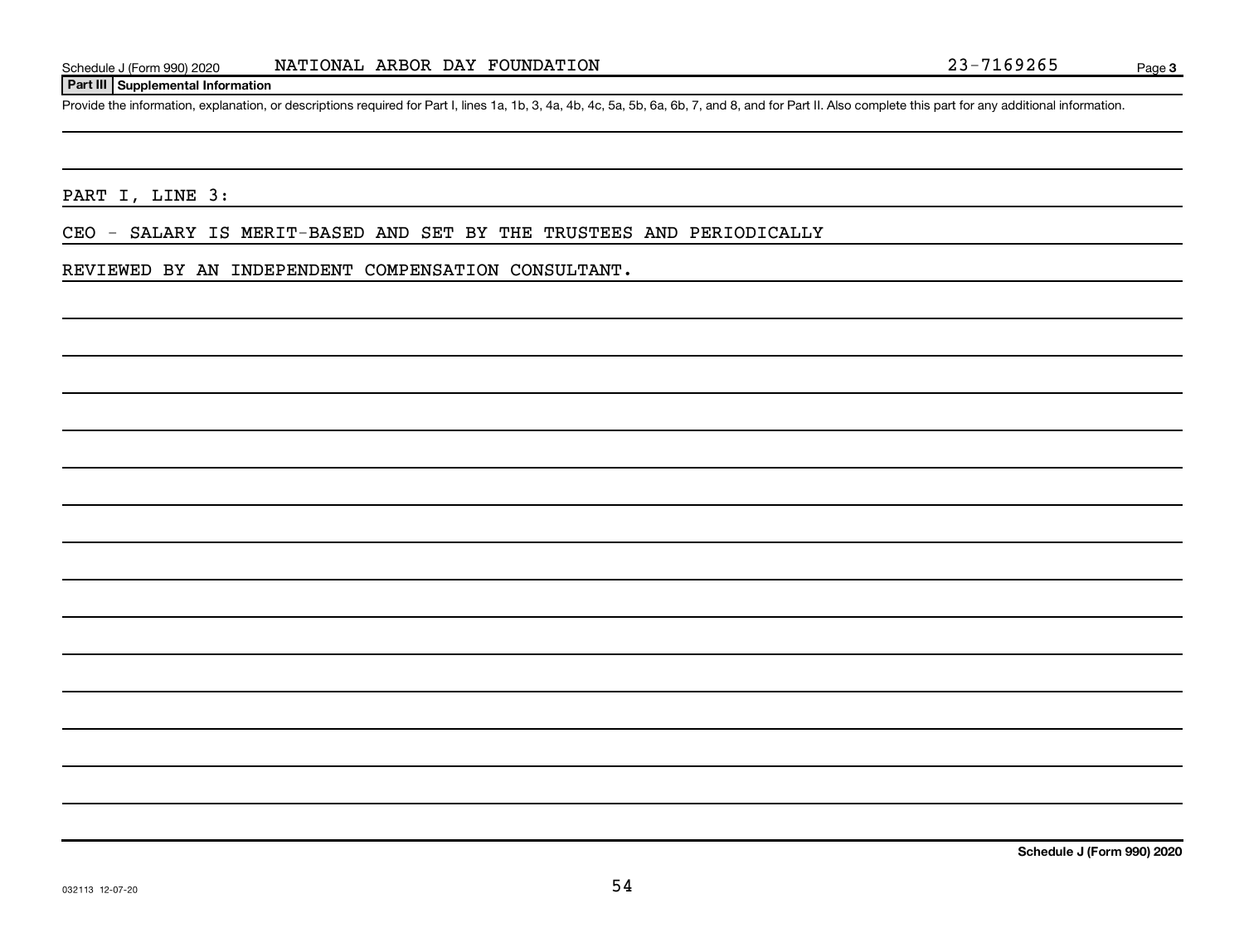**(Form 990 or 990-EZ)**

**Complete to provide information for responses to specific questions on Form 990 or 990-EZ or to provide any additional information. | Attach to Form 990 or 990-EZ. | Go to www.irs.gov/Form990 for the latest information. SCHEDULE O Supplemental Information to Form 990 or 990-EZ 2020**<br>(Form 990 or 990-EZ) Complete to provide information for responses to specific questions on



Department of the Treasury Internal Revenue Service Name of the organization

NATIONAL ARBOR DAY FOUNDATION 23-7169265

**Employer identification number**

FORM 990, PART I, LINE 1, DESCRIPTION OF ORGANIZATION MISSION:

INCLUDING OFFICALLY PROMOTING THE ANNUAL OBSERVANCE OF ARBOR DAY,

INSPIRING PEOPLE TO PLANT, NURTURE, AND CELEBRATE TREES, STIMULATING A

WORLD-WIDE PROGRAM OF TREE AND HORTICULTURAL PLANTING AND CARE

ADVANCING NATURE EDUCATION AND ENVIRONMENTAL EDUCATION, AND MAINTAINING

ARBOR DAY FARM, THE ESTATE OF ARBOR DAY'S FOUNDER, J. STERLING MORTON.

FORM 990, PART III, LINE 1, DESCRIPTION OF ORGANIZATION MISSION:

HORTICULTURAL PLANTING AND CARE, ADVANCING NATURE EDUCATION AND

ENVIRONMENTAL EDUCATION, AND MAINTAINING ARBOR DAY FARM, THE ESTATE OF

ARBOR DAY'S FOUNDER, J. STERLING MORTON.

FORM 990, PART III, LINE 4D, OTHER PROGRAM SERVICES:

ARBOR DAY FARM YOUTH EDUCATION

EXPENSES \$ 1,479,645. INCLUDING GRANTS OF \$ 0. REVENUE \$ 257,313.

TREE CITY USA

EXPENSES \$ 1,246,837. INCLUDING GRANTS OF \$ 0. REVENUE \$ 36,365.

CONFERENCE PROGRAMS

EXPENSES \$ 133,317. INCLUDING GRANTS OF \$ 0. REVENUE \$ 297,250.

GENERAL

EXPENSES \$ 0. INCLUDING GRANTS OF \$ 0. REVENUE \$ 119,448.

FORM 990, PART VI, SECTION A, LINE 6:

032211 11-20-20 **For Paperwork Reduction Act Notice, see the Instructions for Form 990 or 990-EZ. Schedule O (Form 990 or 990-EZ) 2020** LHA

55

09101101 758603 7001-000 2020.04030 NATIONAL ARBOR DAY FOUNDATI 7001-001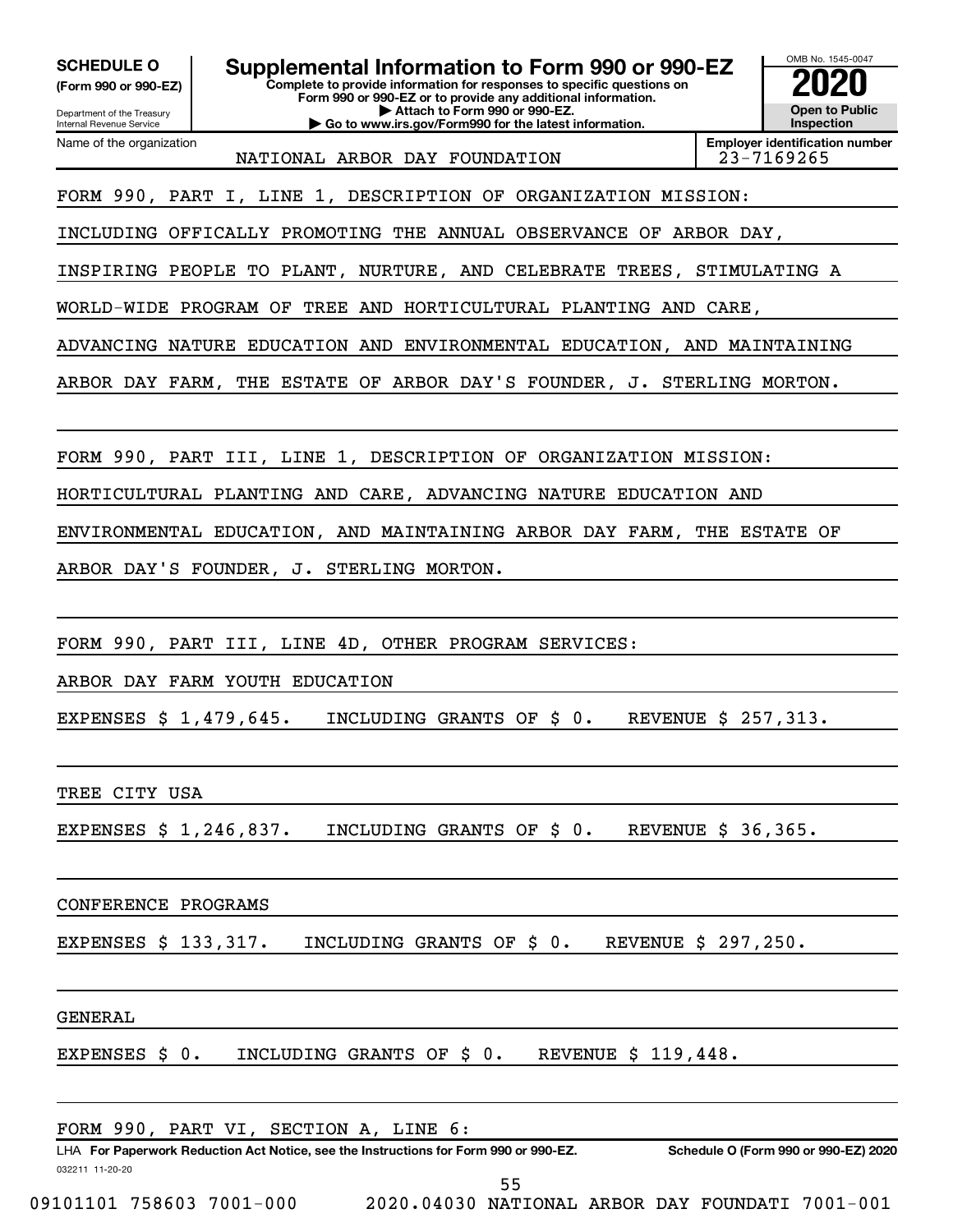Name of the organization

GENERAL NON-VOTING MEMBERS

FORM 990, PART VI, SECTION B, LINE 11B:

FORM 990 IS REVIEWED BY THE FOUNDATION'S CEO, TREASURER AND AUDIT COMMITTEE

AND PROVIDED TO THE BOARD OF TRUSTEES.

FORM 990, PART VI, SECTION B, LINE 12C:

ANNUALLY THE CONFLICT OF INTEREST POLICY IS A PART OF THE BOARD OF TRUSTEES MEETING AGENDA.

FORM 990, PART VI, SECTION B, LINE 15:

CEO - SALARY IS MERIT-BASED AND SET BY THE BOARD OF TRUSTEES AND

PERIODICALLY REVIEWED BY AN INDEPENDENT COMPENSATION CONSULTANT.

EXECUTIVE TEAM MEMBERS - SALARIES ARE MERIT-BASED AND PERIODICALLY REVIEWED

BY AN INDEPENDENT COMPENSATION CONSULTANT.

EMPLOYEES - ANNUAL PERFORMANCE REVIEWS ARE CONDUCTED. COMPENSATION IS

MERIT-BASED WITH GENERAL GUIDANCE PROVIDED BY THE EXECUTIVE TEAM. ALL

SALARIES ARE PERIODICALLY CHECKED AGAINST REFERENCE RANGES COMPRISED OF

APPLICABLE REGIONAL AND NATIONAL DATA.

FORM 990, PART VI, LINE 17, LIST OF STATES RECEIVING COPY OF FORM 990:

AL,AR,CA,CT,DC,FL,GA,HI,IL,KS,KY,MD,MA,MI,MN,MS,NH,NJ,NM,NY,NC,OK,OR,PA,RI TN,UT,VA,WV,WI

FORM 990, PART VI, SECTION C, LINE 18:

FORM 990 AVAILABLE ON THE FOUNDATION'S WEBSITE. FORM 1023 AND FORM 990T

ARE AVAILABLE UPON REQUEST.

032212 11-20-20

56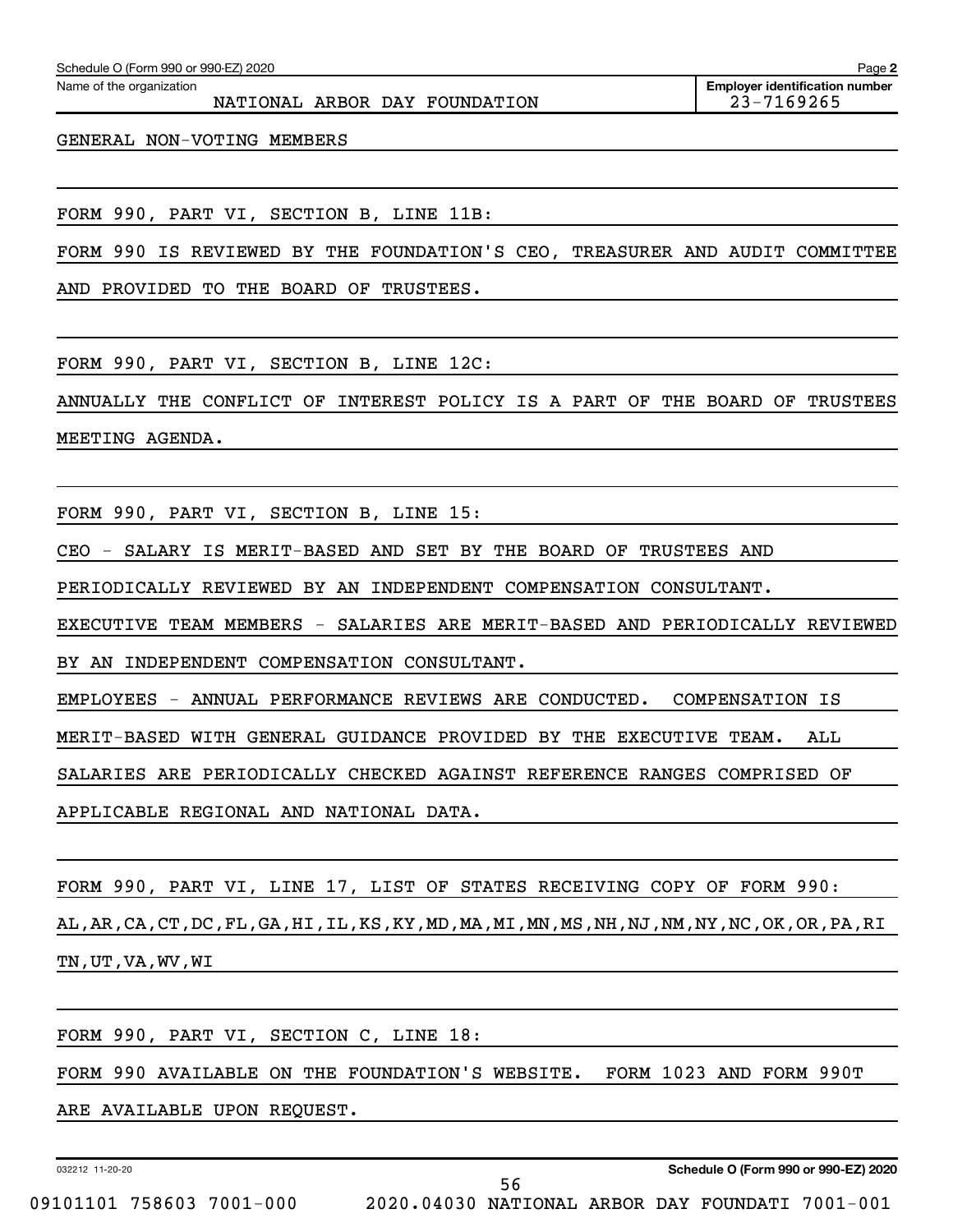| Schedule O (Form 990 or 990-EZ) 2020<br>Name of the organization<br>NATIONAL ARBOR DAY FOUNDATION    | Page 2<br><b>Employer identification number</b><br>23-7169265 |
|------------------------------------------------------------------------------------------------------|---------------------------------------------------------------|
| FORM 990, PART VI, SECTION C, LINE 19:                                                               |                                                               |
| THE FOUNDATION MAKES ITS GOVERNING DOCUMENTS, CONFLICT OF INTEREST POLICY,                           |                                                               |
| AND FINANCIAL STATEMENTS AVAILABLE UPON REQUEST.                                                     |                                                               |
| FORM 990, PART IX, LINE 24E, ALL OTHER FUNCTIONAL EXPENSES:                                          |                                                               |
| POSTAGE:                                                                                             |                                                               |
| PROGRAM SERVICE EXPENSES                                                                             | 1,742,753.                                                    |
| MANAGEMENT AND GENERAL EXPENSES                                                                      | 6,122.                                                        |
| FUNDRAISING EXPENSES                                                                                 | 3,503,494.                                                    |
| <b>TOTAL EXPENSES</b>                                                                                | 5, 252, 369.                                                  |
| SUBSIDIES FOR COMMUNITY TREE PLANTING INITIATIVES:                                                   |                                                               |
| PROGRAM SERVICE EXPENSES                                                                             | 1,018,458.                                                    |
| MANAGEMENT AND GENERAL EXPENSES                                                                      | 0.                                                            |
| FUNDRAISING EXPENSES                                                                                 | 0.                                                            |
| TOTAL EXPENSES                                                                                       | 1,018,458.                                                    |
| INVENTORY PURCHASES:                                                                                 |                                                               |
| PROGRAM SERVICE EXPENSES                                                                             | 933,298.                                                      |
| MANAGEMENT AND GENERAL EXPENSES                                                                      | 32,735.                                                       |
| FUNDRAISING EXPENSES                                                                                 | 16,704.                                                       |
| <b>TOTAL EXPENSES</b>                                                                                | 982,737.                                                      |
| TELEPHONE AND UTILITIES:                                                                             |                                                               |
| PROGRAM SERVICE EXPENSES                                                                             | 716,559.                                                      |
| MANAGEMENT AND GENERAL EXPENSES                                                                      | 19,893.                                                       |
| FUNDRAISING EXPENSES                                                                                 | 62,427.                                                       |
| TOTAL EXPENSES                                                                                       | 798,879.                                                      |
| 032212 11-20-20<br>57<br>09101101 758603 7001-000<br>2020.04030 NATIONAL ARBOR DAY FOUNDATI 7001-001 | Schedule O (Form 990 or 990-EZ) 2020                          |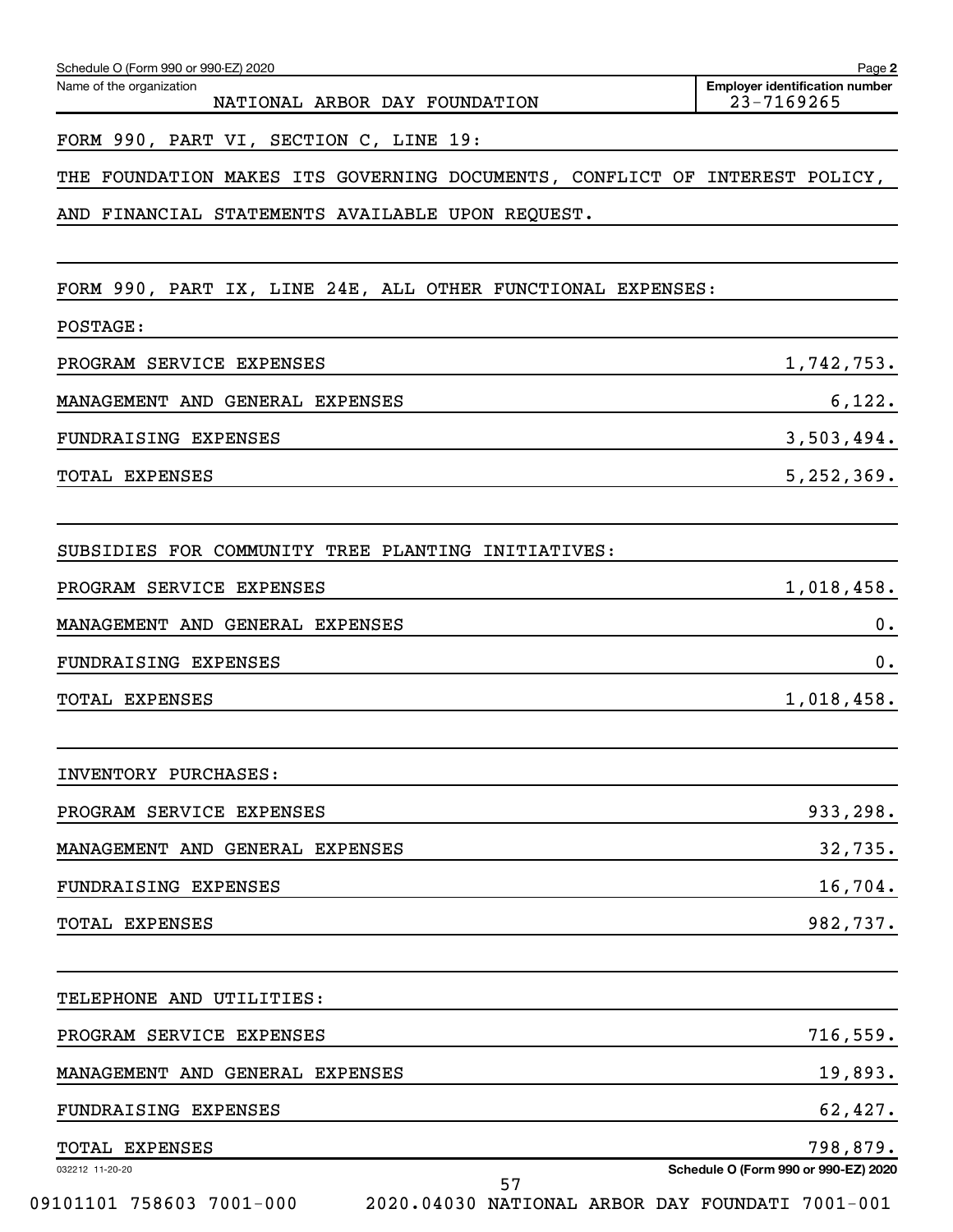| 23-7169265                                                                              |
|-----------------------------------------------------------------------------------------|
|                                                                                         |
|                                                                                         |
| 400,661.                                                                                |
| 192,989.                                                                                |
| 169,613.                                                                                |
| 763,263.                                                                                |
|                                                                                         |
| 628,083.                                                                                |
| 23,583.                                                                                 |
| 0.                                                                                      |
| 651,666.                                                                                |
|                                                                                         |
| 531,932.                                                                                |
| 69,421.                                                                                 |
| 5,917.                                                                                  |
| 607,270.                                                                                |
|                                                                                         |
| 209,540.                                                                                |
| 95,101.                                                                                 |
| 161,190.                                                                                |
| 465,831.                                                                                |
|                                                                                         |
| 316,097.                                                                                |
| 39,729.                                                                                 |
| Schedule O (Form 990 or 990-EZ) 2020<br>2020.04030 NATIONAL ARBOR DAY FOUNDATI 7001-001 |
|                                                                                         |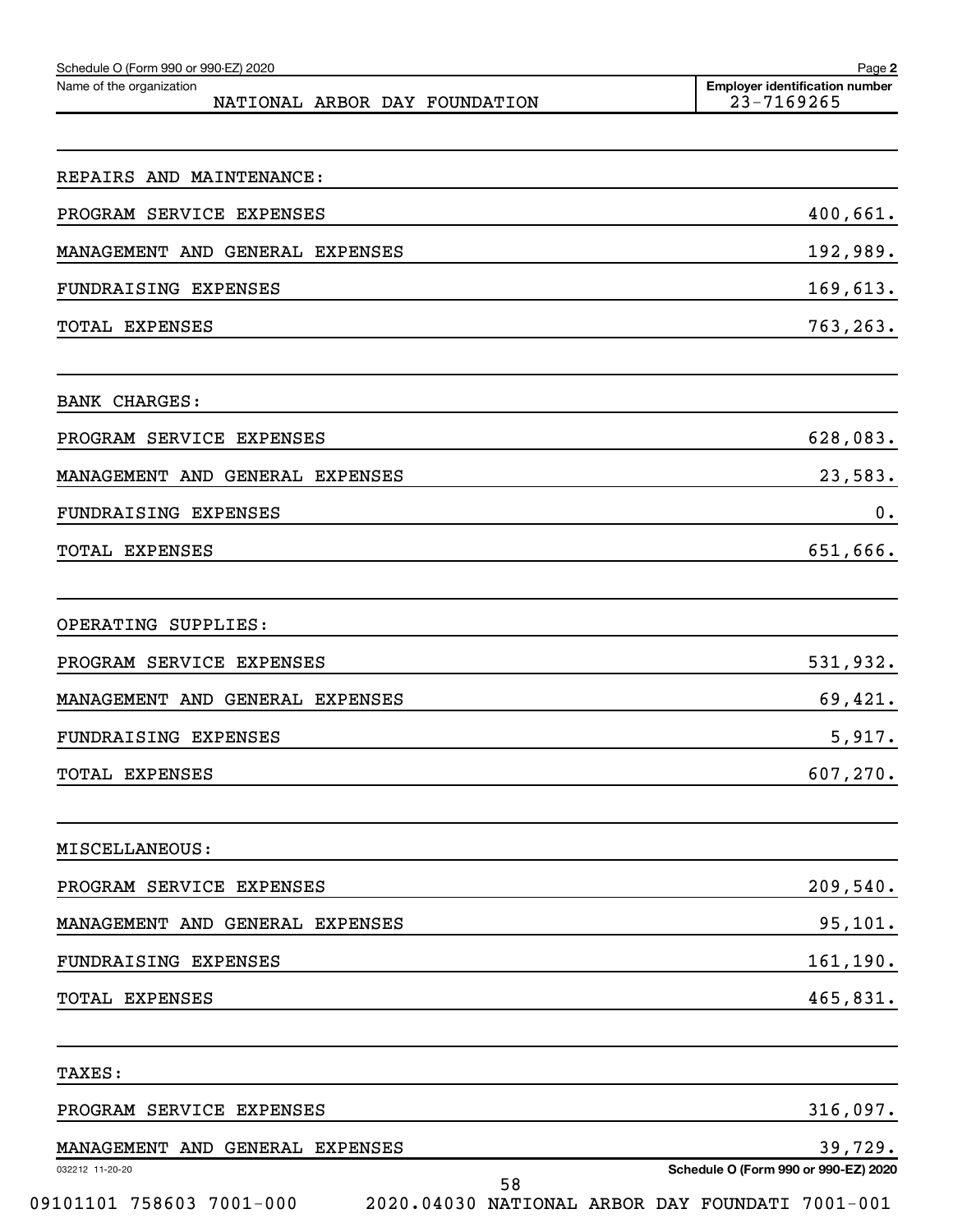| Schedule O (Form 990 or 990-EZ) 2020                      | Page 2                                              |
|-----------------------------------------------------------|-----------------------------------------------------|
| Name of the organization<br>NATIONAL ARBOR DAY FOUNDATION | <b>Employer identification number</b><br>23-7169265 |
| FUNDRAISING EXPENSES                                      | 16,237.                                             |
| <b>EXPENSES</b><br>TOTAL                                  | 372,063.                                            |
| CONTRACT LABOR:                                           |                                                     |
| PROGRAM SERVICE EXPENSES                                  | 350,848.                                            |
| MANAGEMENT AND GENERAL EXPENSES                           | 7,162.                                              |
| FUNDRAISING EXPENSES                                      | 0.                                                  |
| <b>TOTAL EXPENSES</b>                                     | 358,010.                                            |
| BAD DEBTS:                                                |                                                     |
| PROGRAM SERVICE EXPENSES                                  | 240,613.                                            |
| MANAGEMENT AND GENERAL EXPENSES                           | 3,206.                                              |
| FUNDRAISING EXPENSES                                      | 0.                                                  |
| TOTAL EXPENSES                                            | 243,819.                                            |
| SUBSCRIPTIONS:<br>DUES AND                                |                                                     |
| PROGRAM SERVICE EXPENSES                                  | 152,211.                                            |
| MANAGEMENT AND GENERAL EXPENSES                           | 32,855.                                             |
| FUNDRAISING EXPENSES                                      | 39,273.                                             |
| TOTAL EXPENSES                                            | 224,339.                                            |
| RESEARCH AND DEVELOPMENT:                                 |                                                     |
| PROGRAM SERVICE EXPENSES                                  | 57,871.                                             |
| MANAGEMENT AND GENERAL EXPENSES                           | 1,524.                                              |
| FUNDRAISING EXPENSES                                      | 57,871.                                             |
| TOTAL EXPENSES                                            | 117,266.                                            |
| RECOGNITION MATERIAL:                                     |                                                     |

032212 11-20-20

09101101 758603 7001-000 2020.04030 NATIONAL ARBOR DAY FOUNDATI 7001-001

**Schedule O (Form 990 or 990-EZ) 2020**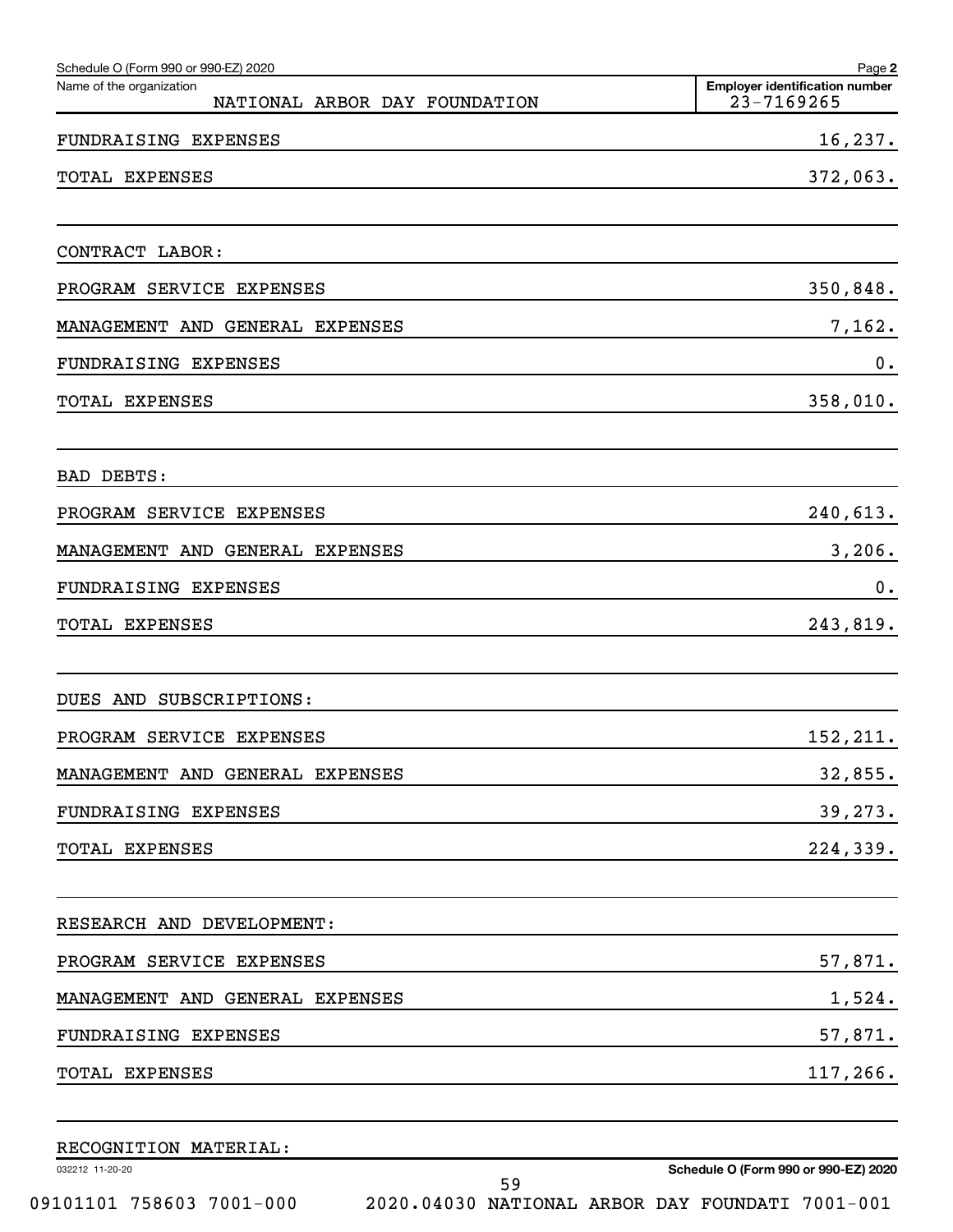| Schedule O (Form 990 or 990-EZ) 2020                       | Page 2                                              |
|------------------------------------------------------------|-----------------------------------------------------|
| Name of the organization<br>NATIONAL ARBOR DAY FOUNDATION  | <b>Employer identification number</b><br>23-7169265 |
| PROGRAM SERVICE EXPENSES                                   | 26,092.                                             |
| MANAGEMENT AND GENERAL EXPENSES                            | 24,740.                                             |
| FUNDRAISING EXPENSES                                       | 2,395.                                              |
| TOTAL EXPENSES                                             | 53,227.                                             |
| PROFESSIONAL DEVELOPMENT:                                  |                                                     |
| PROGRAM SERVICE EXPENSES                                   | 20,894.                                             |
| MANAGEMENT AND GENERAL EXPENSES                            | 13,201.                                             |
| FUNDRAISING EXPENSES                                       | 4,385.                                              |
| TOTAL EXPENSES                                             | 38,480.                                             |
| RAIN FOREST PRESERVATION:                                  |                                                     |
| PROGRAM SERVICE EXPENSES                                   | 16,319.                                             |
| MANAGEMENT AND GENERAL EXPENSES                            | 0.                                                  |
| FUNDRAISING EXPENSES                                       | 0.                                                  |
| TOTAL EXPENSES                                             | 16,319.                                             |
| TOTAL OTHER EXPENSES ON FORM 990, PART IX, LINE 24E, COL A | 11,963,996.                                         |
| PART XII, LINE 2C                                          |                                                     |
| THE PROCESS HAS NOT CHANGED SINCE THE PRIOR YEAR.          |                                                     |
|                                                            |                                                     |
|                                                            |                                                     |

032212 11-20-20

**Schedule O (Form 990 or 990-EZ) 2020**

09101101 758603 7001-000 2020.04030 NATIONAL ARBOR DAY FOUNDATI 7001-001 60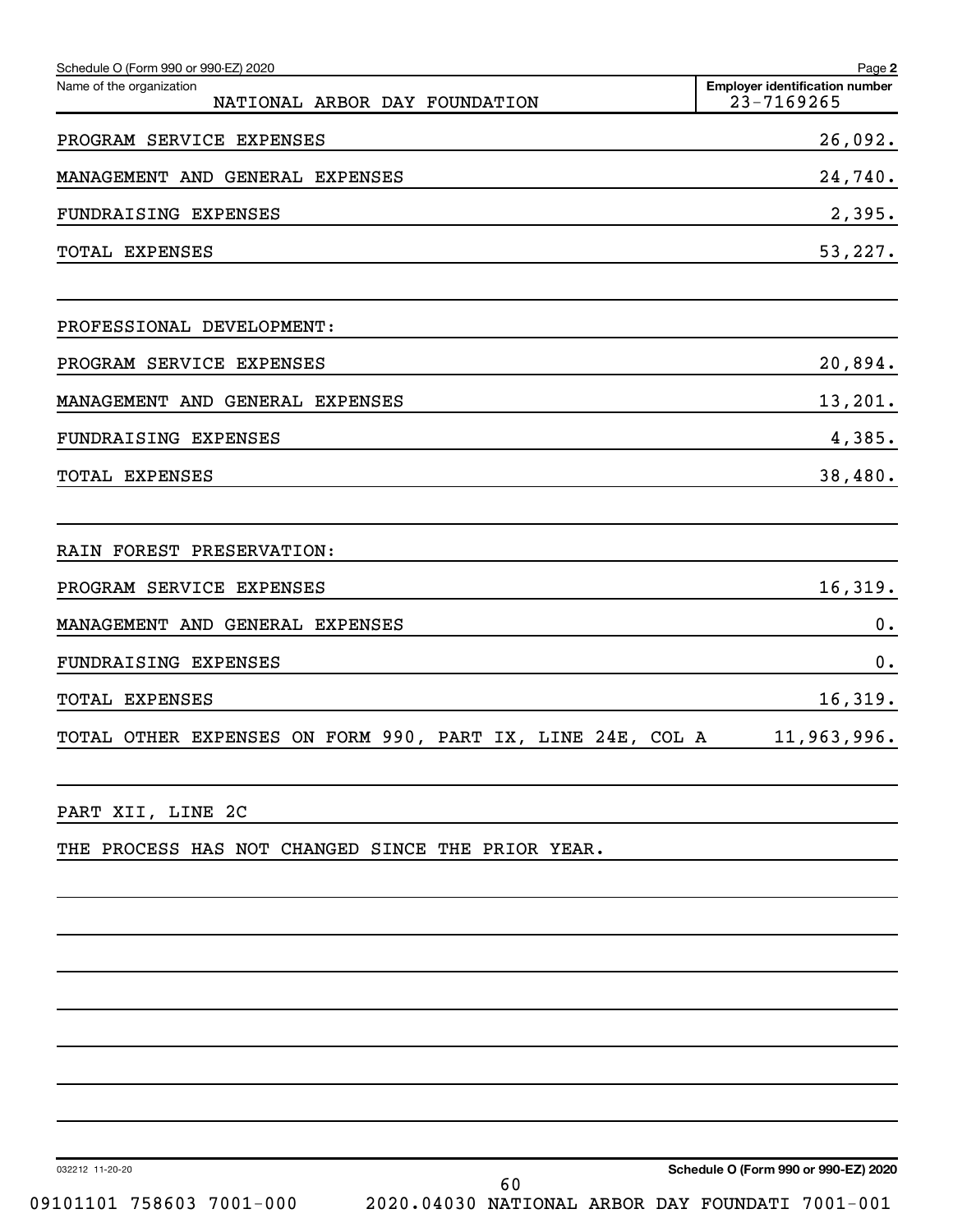#### UNRELATED BUSINESS INCOME

# **CARRYOVER DATA TO 2021**

| Name<br>NATIONAL ARBOR DAY FOUNDATION                                                                          | <b>Employer Identification Number</b><br>23-7169265 |               |
|----------------------------------------------------------------------------------------------------------------|-----------------------------------------------------|---------------|
| Based on the information provided with this return, the following are possible carryover amounts to next year. |                                                     |               |
| FEDERAL POST-2017 NET OPERATING LOSS - HOTEL & CONFERENCE CE                                                   |                                                     | 2,982,463.    |
| FEDERAL PRE-2018 NET OPERATING LOSS                                                                            |                                                     | 14, 489, 142. |
|                                                                                                                |                                                     |               |
|                                                                                                                |                                                     |               |
|                                                                                                                |                                                     |               |
|                                                                                                                |                                                     |               |
|                                                                                                                |                                                     |               |
|                                                                                                                |                                                     |               |
|                                                                                                                |                                                     |               |
|                                                                                                                |                                                     |               |
|                                                                                                                |                                                     |               |
|                                                                                                                |                                                     |               |
|                                                                                                                |                                                     |               |
|                                                                                                                |                                                     |               |
|                                                                                                                |                                                     |               |
|                                                                                                                |                                                     |               |
|                                                                                                                |                                                     |               |
|                                                                                                                |                                                     |               |
|                                                                                                                |                                                     |               |
|                                                                                                                |                                                     |               |
|                                                                                                                |                                                     |               |
|                                                                                                                |                                                     |               |
|                                                                                                                |                                                     |               |
|                                                                                                                |                                                     |               |
|                                                                                                                |                                                     |               |
|                                                                                                                |                                                     |               |
|                                                                                                                |                                                     |               |
|                                                                                                                |                                                     |               |
|                                                                                                                |                                                     |               |
|                                                                                                                |                                                     |               |
|                                                                                                                |                                                     |               |
|                                                                                                                |                                                     |               |
| 019341<br>$04 - 01 - 20$                                                                                       |                                                     |               |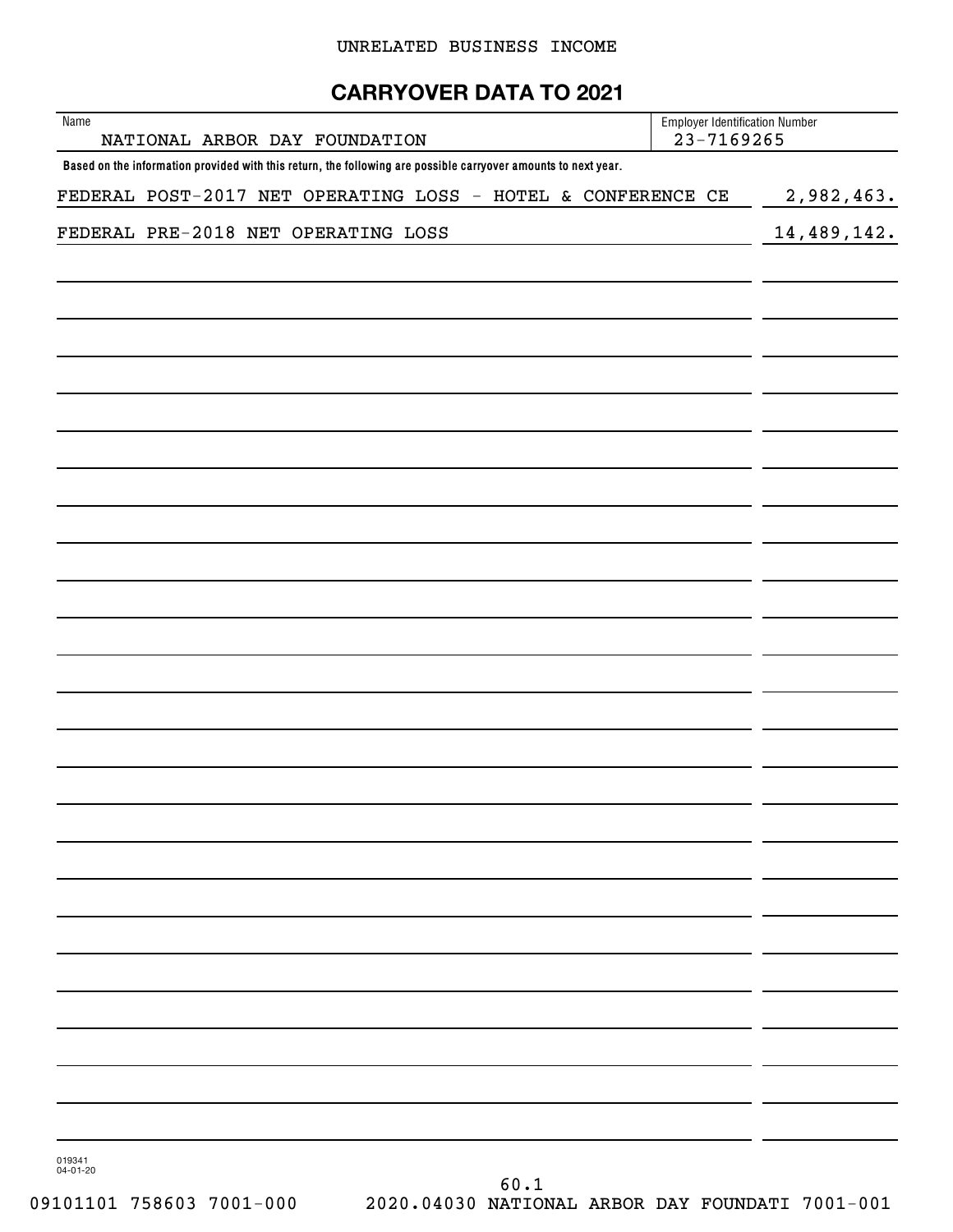|                                                                                                                                                                                                                                                                                           | <b>IRS e-file Signature Authorization<br/>for an Exempt Organization</b>                                                                                                                                                                                                                                                                                                                                                                                                                                                                                                                                                                                                                                                                                                                                                                                                                                                                                                                                                                                                                                                                                                                                                                                                                                                                                                                                                                                                                                                                                                                                                                                                                                                                                                                                                                                                                                                                                                                                                                                                                                                                                                                                                                                                                                                                                                                                                                                                                                    |                 | OMB No. 1545-0047                                 |
|-------------------------------------------------------------------------------------------------------------------------------------------------------------------------------------------------------------------------------------------------------------------------------------------|-------------------------------------------------------------------------------------------------------------------------------------------------------------------------------------------------------------------------------------------------------------------------------------------------------------------------------------------------------------------------------------------------------------------------------------------------------------------------------------------------------------------------------------------------------------------------------------------------------------------------------------------------------------------------------------------------------------------------------------------------------------------------------------------------------------------------------------------------------------------------------------------------------------------------------------------------------------------------------------------------------------------------------------------------------------------------------------------------------------------------------------------------------------------------------------------------------------------------------------------------------------------------------------------------------------------------------------------------------------------------------------------------------------------------------------------------------------------------------------------------------------------------------------------------------------------------------------------------------------------------------------------------------------------------------------------------------------------------------------------------------------------------------------------------------------------------------------------------------------------------------------------------------------------------------------------------------------------------------------------------------------------------------------------------------------------------------------------------------------------------------------------------------------------------------------------------------------------------------------------------------------------------------------------------------------------------------------------------------------------------------------------------------------------------------------------------------------------------------------------------------------|-----------------|---------------------------------------------------|
| Form 8879-EO                                                                                                                                                                                                                                                                              | For calendar year 2020, or fiscal year beginning $JUL$ $1$ , 2020, and ending $JUN$ $30$ , 20 $21$                                                                                                                                                                                                                                                                                                                                                                                                                                                                                                                                                                                                                                                                                                                                                                                                                                                                                                                                                                                                                                                                                                                                                                                                                                                                                                                                                                                                                                                                                                                                                                                                                                                                                                                                                                                                                                                                                                                                                                                                                                                                                                                                                                                                                                                                                                                                                                                                          |                 |                                                   |
|                                                                                                                                                                                                                                                                                           | Do not send to the IRS. Keep for your records.                                                                                                                                                                                                                                                                                                                                                                                                                                                                                                                                                                                                                                                                                                                                                                                                                                                                                                                                                                                                                                                                                                                                                                                                                                                                                                                                                                                                                                                                                                                                                                                                                                                                                                                                                                                                                                                                                                                                                                                                                                                                                                                                                                                                                                                                                                                                                                                                                                                              |                 | 2020                                              |
| Department of the Treasury<br><b>Internal Revenue Service</b>                                                                                                                                                                                                                             | Go to www.irs.gov/Form8879EO for the latest information.                                                                                                                                                                                                                                                                                                                                                                                                                                                                                                                                                                                                                                                                                                                                                                                                                                                                                                                                                                                                                                                                                                                                                                                                                                                                                                                                                                                                                                                                                                                                                                                                                                                                                                                                                                                                                                                                                                                                                                                                                                                                                                                                                                                                                                                                                                                                                                                                                                                    |                 |                                                   |
| Name of exempt organization or person subject to tax                                                                                                                                                                                                                                      |                                                                                                                                                                                                                                                                                                                                                                                                                                                                                                                                                                                                                                                                                                                                                                                                                                                                                                                                                                                                                                                                                                                                                                                                                                                                                                                                                                                                                                                                                                                                                                                                                                                                                                                                                                                                                                                                                                                                                                                                                                                                                                                                                                                                                                                                                                                                                                                                                                                                                                             |                 | <b>Taxpayer identification number</b>             |
|                                                                                                                                                                                                                                                                                           |                                                                                                                                                                                                                                                                                                                                                                                                                                                                                                                                                                                                                                                                                                                                                                                                                                                                                                                                                                                                                                                                                                                                                                                                                                                                                                                                                                                                                                                                                                                                                                                                                                                                                                                                                                                                                                                                                                                                                                                                                                                                                                                                                                                                                                                                                                                                                                                                                                                                                                             |                 |                                                   |
|                                                                                                                                                                                                                                                                                           | NATIONAL ARBOR DAY FOUNDATION                                                                                                                                                                                                                                                                                                                                                                                                                                                                                                                                                                                                                                                                                                                                                                                                                                                                                                                                                                                                                                                                                                                                                                                                                                                                                                                                                                                                                                                                                                                                                                                                                                                                                                                                                                                                                                                                                                                                                                                                                                                                                                                                                                                                                                                                                                                                                                                                                                                                               |                 | 23-7169265                                        |
| Name and title of officer or person subject to tax                                                                                                                                                                                                                                        |                                                                                                                                                                                                                                                                                                                                                                                                                                                                                                                                                                                                                                                                                                                                                                                                                                                                                                                                                                                                                                                                                                                                                                                                                                                                                                                                                                                                                                                                                                                                                                                                                                                                                                                                                                                                                                                                                                                                                                                                                                                                                                                                                                                                                                                                                                                                                                                                                                                                                                             |                 |                                                   |
| MATT HARRIS<br>CHIEF EXECUTIVE OFFICER                                                                                                                                                                                                                                                    |                                                                                                                                                                                                                                                                                                                                                                                                                                                                                                                                                                                                                                                                                                                                                                                                                                                                                                                                                                                                                                                                                                                                                                                                                                                                                                                                                                                                                                                                                                                                                                                                                                                                                                                                                                                                                                                                                                                                                                                                                                                                                                                                                                                                                                                                                                                                                                                                                                                                                                             |                 |                                                   |
| Part I                                                                                                                                                                                                                                                                                    | Type of Return and Return Information (Whole Dollars Only)                                                                                                                                                                                                                                                                                                                                                                                                                                                                                                                                                                                                                                                                                                                                                                                                                                                                                                                                                                                                                                                                                                                                                                                                                                                                                                                                                                                                                                                                                                                                                                                                                                                                                                                                                                                                                                                                                                                                                                                                                                                                                                                                                                                                                                                                                                                                                                                                                                                  |                 |                                                   |
| 1a Form 990 check here $\blacktriangleright$<br>2a Form 990-EZ check here $\blacktriangleright$<br>3a Form 1120-POL check here<br>4a Form 990-PF check here<br>5a Form 8868 check here<br>6a Form 990-T check here<br>7a Form 4720 check here<br><b>Part II</b><br>(name of organization) | Check the box for the return for which you are using this Form 8879-EO and enter the applicable amount, if any, from the return. If you<br>check the box on line 1a, 2a, 3a, 4a, 5a, 6a, or 7a below, and the amount on that line for the return being filed with this form was<br>blank, then leave line 1b, 2b, 3b, 4b, 5b, 6b, or 7b, whichever is applicable, blank (do not enter -0-). But, if you entered -0- on the<br>return, then enter -0- on the applicable line below. Do not complete more than one line in Part I.<br>b Tax based on investment income (Form 990-PF, Part VI, line 5)  4b<br>$\blacktriangleright$ $\lfloor$ X $\rfloor$<br>Declaration and Signature Authorization of Officer or Person Subject to Tax<br>Under penalties of perjury, I declare that $ X $ I am an officer of the above organization or $\Box$ I am a person subject to tax with respect to<br>(EIN) and that I have examined a copy<br>of the 2020 electronic return and accompanying schedules and statements, and, to the best of my knowledge and belief, they are<br>true, correct, and complete. I further declare that the amount in Part I above is the amount shown on the copy of the electronic return.<br>I consent to allow my intermediate service provider, transmitter, or electronic return originator (ERO) to send the return to the IRS and<br>to receive from the IRS (a) an acknowledgement of receipt or reason for rejection of the transmission, (b) the reason for any delay in<br>processing the return or refund, and (c) the date of any refund. If applicable, I authorize the U.S. Treasury and its designated Financial<br>Agent to initiate an electronic funds withdrawal (direct debit) entry to the financial institution account indicated in the tax preparation<br>software for payment of the federal taxes owed on this return, and the financial institution to debit the entry to this account. To revoke<br>a payment, I must contact the U.S. Treasury Financial Agent at 1-888-353-4537 no later than 2 business days prior to the payment<br>(settlement) date. I also authorize the financial institutions involved in the processing of the electronic payment of taxes to receive<br>confidential information necessary to answer inquiries and resolve issues related to the payment. I have selected a personal<br>identification number (PIN) as my signature for the electronic return and, if applicable, the consent to electronic funds withdrawal. | 7b              | $\overline{0}$ .                                  |
| PIN: check one box only                                                                                                                                                                                                                                                                   |                                                                                                                                                                                                                                                                                                                                                                                                                                                                                                                                                                                                                                                                                                                                                                                                                                                                                                                                                                                                                                                                                                                                                                                                                                                                                                                                                                                                                                                                                                                                                                                                                                                                                                                                                                                                                                                                                                                                                                                                                                                                                                                                                                                                                                                                                                                                                                                                                                                                                                             |                 |                                                   |
| $\overline{X}$   authorize HBE LLP                                                                                                                                                                                                                                                        |                                                                                                                                                                                                                                                                                                                                                                                                                                                                                                                                                                                                                                                                                                                                                                                                                                                                                                                                                                                                                                                                                                                                                                                                                                                                                                                                                                                                                                                                                                                                                                                                                                                                                                                                                                                                                                                                                                                                                                                                                                                                                                                                                                                                                                                                                                                                                                                                                                                                                                             | to enter my PIN | 69265                                             |
|                                                                                                                                                                                                                                                                                           | <b>ERO</b> firm name                                                                                                                                                                                                                                                                                                                                                                                                                                                                                                                                                                                                                                                                                                                                                                                                                                                                                                                                                                                                                                                                                                                                                                                                                                                                                                                                                                                                                                                                                                                                                                                                                                                                                                                                                                                                                                                                                                                                                                                                                                                                                                                                                                                                                                                                                                                                                                                                                                                                                        |                 | Enter five numbers, but<br>do not enter all zeros |
|                                                                                                                                                                                                                                                                                           | as my signature on the tax year 2020 electronically filed return. If I have indicated within this return that a copy of the return is being filed with<br>a state agency(ies) regulating charities as part of the IRS Fed/State program, I also authorize the aforementioned ERO to enter my<br>PIN on the return's disclosure consent screen.<br>As an officer or person subject to tax with respect to the organization, I will enter my PIN as my signature on the tax year 2020<br>electronically filed return. If I have indicated within this return that a copy of the return is being filed with a state agency(ies)<br>regulating charities as part of the IRS Fed/State program, I will enter my PIN on the return's disclosure consent screen.                                                                                                                                                                                                                                                                                                                                                                                                                                                                                                                                                                                                                                                                                                                                                                                                                                                                                                                                                                                                                                                                                                                                                                                                                                                                                                                                                                                                                                                                                                                                                                                                                                                                                                                                                   |                 |                                                   |
| Signature of officer or person subject to tax                                                                                                                                                                                                                                             |                                                                                                                                                                                                                                                                                                                                                                                                                                                                                                                                                                                                                                                                                                                                                                                                                                                                                                                                                                                                                                                                                                                                                                                                                                                                                                                                                                                                                                                                                                                                                                                                                                                                                                                                                                                                                                                                                                                                                                                                                                                                                                                                                                                                                                                                                                                                                                                                                                                                                                             |                 | Date $\blacktriangleright$                        |
| Part III                                                                                                                                                                                                                                                                                  | <b>Certification and Authentication</b>                                                                                                                                                                                                                                                                                                                                                                                                                                                                                                                                                                                                                                                                                                                                                                                                                                                                                                                                                                                                                                                                                                                                                                                                                                                                                                                                                                                                                                                                                                                                                                                                                                                                                                                                                                                                                                                                                                                                                                                                                                                                                                                                                                                                                                                                                                                                                                                                                                                                     |                 |                                                   |
|                                                                                                                                                                                                                                                                                           | <b>ERO's EFIN/PIN.</b> Enter your six-digit electronic filing identification                                                                                                                                                                                                                                                                                                                                                                                                                                                                                                                                                                                                                                                                                                                                                                                                                                                                                                                                                                                                                                                                                                                                                                                                                                                                                                                                                                                                                                                                                                                                                                                                                                                                                                                                                                                                                                                                                                                                                                                                                                                                                                                                                                                                                                                                                                                                                                                                                                |                 |                                                   |
|                                                                                                                                                                                                                                                                                           | 47127877245<br>number (EFIN) followed by your five-digit self-selected PIN.<br>Do not enter all zeros                                                                                                                                                                                                                                                                                                                                                                                                                                                                                                                                                                                                                                                                                                                                                                                                                                                                                                                                                                                                                                                                                                                                                                                                                                                                                                                                                                                                                                                                                                                                                                                                                                                                                                                                                                                                                                                                                                                                                                                                                                                                                                                                                                                                                                                                                                                                                                                                       |                 |                                                   |
| IRS e-file Providers for Business Returns.                                                                                                                                                                                                                                                | I certify that the above numeric entry is my PIN, which is my signature on the 2020 electronically filed return indicated above. I confirm<br>that I am submitting this return in accordance with the requirements of Pub. 4163, Modernized e-File (MeF) Information for Authorized                                                                                                                                                                                                                                                                                                                                                                                                                                                                                                                                                                                                                                                                                                                                                                                                                                                                                                                                                                                                                                                                                                                                                                                                                                                                                                                                                                                                                                                                                                                                                                                                                                                                                                                                                                                                                                                                                                                                                                                                                                                                                                                                                                                                                         |                 |                                                   |
| ERO's signature > HBE LLP                                                                                                                                                                                                                                                                 | Date $\blacktriangleright$                                                                                                                                                                                                                                                                                                                                                                                                                                                                                                                                                                                                                                                                                                                                                                                                                                                                                                                                                                                                                                                                                                                                                                                                                                                                                                                                                                                                                                                                                                                                                                                                                                                                                                                                                                                                                                                                                                                                                                                                                                                                                                                                                                                                                                                                                                                                                                                                                                                                                  | 11/01/21        |                                                   |
|                                                                                                                                                                                                                                                                                           | <b>ERO Must Retain This Form - See Instructions</b><br>Do Not Submit This Form to the IRS Unless Requested To Do So                                                                                                                                                                                                                                                                                                                                                                                                                                                                                                                                                                                                                                                                                                                                                                                                                                                                                                                                                                                                                                                                                                                                                                                                                                                                                                                                                                                                                                                                                                                                                                                                                                                                                                                                                                                                                                                                                                                                                                                                                                                                                                                                                                                                                                                                                                                                                                                         |                 |                                                   |
|                                                                                                                                                                                                                                                                                           | LHA For Paperwork Reduction Act Notice, see instructions.                                                                                                                                                                                                                                                                                                                                                                                                                                                                                                                                                                                                                                                                                                                                                                                                                                                                                                                                                                                                                                                                                                                                                                                                                                                                                                                                                                                                                                                                                                                                                                                                                                                                                                                                                                                                                                                                                                                                                                                                                                                                                                                                                                                                                                                                                                                                                                                                                                                   |                 | Form 8879-EO (2020)                               |
|                                                                                                                                                                                                                                                                                           |                                                                                                                                                                                                                                                                                                                                                                                                                                                                                                                                                                                                                                                                                                                                                                                                                                                                                                                                                                                                                                                                                                                                                                                                                                                                                                                                                                                                                                                                                                                                                                                                                                                                                                                                                                                                                                                                                                                                                                                                                                                                                                                                                                                                                                                                                                                                                                                                                                                                                                             |                 |                                                   |
| 023051 11-03-20                                                                                                                                                                                                                                                                           | 61                                                                                                                                                                                                                                                                                                                                                                                                                                                                                                                                                                                                                                                                                                                                                                                                                                                                                                                                                                                                                                                                                                                                                                                                                                                                                                                                                                                                                                                                                                                                                                                                                                                                                                                                                                                                                                                                                                                                                                                                                                                                                                                                                                                                                                                                                                                                                                                                                                                                                                          |                 |                                                   |

09101101 758603 7001-000 2020.04030 NATIONAL ARBOR DAY FOUNDATI 7001-001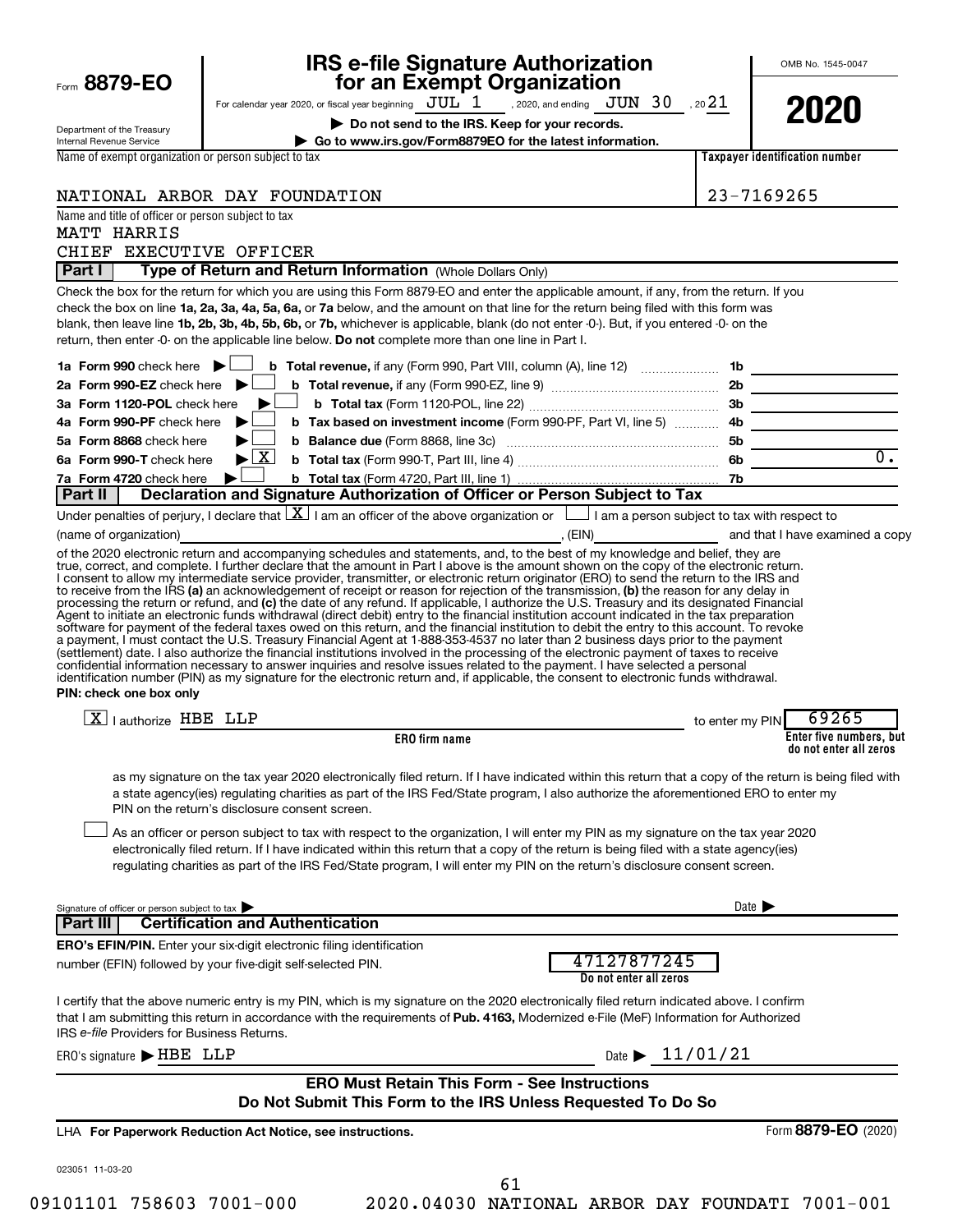# (Rev. January 2020) **Cxempt Organization Return** Manuary 2020) and the settern metal combined the Second Exempt Organization Return **Form 8868 Application for Automatic Extension of Time To File an**<br>**Exempt Organization Return**

Department of the Treasury Internal Revenue Service

|  |  |  |  | File a separate application for each return. |  |
|--|--|--|--|----------------------------------------------|--|
|  |  |  |  |                                              |  |

**| Go to www.irs.gov/Form8868 for the latest information.**

**Electronic filing (e-file).** You can electronically file Form 8868 to request a 6-month automatic extension of time to file any of the filing of this form, visit www.irs.gov/e-file-providers/e-file-for-charities-and-non-profits. forms listed below with the exception of Form 8870, Information Return for Transfers Associated With Certain Personal Benefit Contracts, for which an extension request must be sent to the IRS in paper format (see instructions). For more details on the electronic

### **Automatic 6-Month Extension of Time.** Only submit original (no copies needed).

All corporations required to file an income tax return other than Form 990-T (including 1120-C filers), partnerships, REMICs, and trusts must use Form 7004 to request an extension of time to file income tax returns.

| Type or                                        | Name of exempt organization or other filer, see instructions.                                                                                                                                                                                                                                                                                                                                                                                                                                                                                                                                                                                 |        |                                                                                                                                                                      |              | Taxpayer identification number (TIN)         |
|------------------------------------------------|-----------------------------------------------------------------------------------------------------------------------------------------------------------------------------------------------------------------------------------------------------------------------------------------------------------------------------------------------------------------------------------------------------------------------------------------------------------------------------------------------------------------------------------------------------------------------------------------------------------------------------------------------|--------|----------------------------------------------------------------------------------------------------------------------------------------------------------------------|--------------|----------------------------------------------|
| print                                          | NATIONAL ARBOR DAY FOUNDATION                                                                                                                                                                                                                                                                                                                                                                                                                                                                                                                                                                                                                 |        |                                                                                                                                                                      |              | 23-7169265                                   |
| File by the<br>due date for                    | Number, street, and room or suite no. If a P.O. box, see instructions.                                                                                                                                                                                                                                                                                                                                                                                                                                                                                                                                                                        |        |                                                                                                                                                                      |              |                                              |
| filing your<br>return. See                     | 211 N 12 ST STE 501                                                                                                                                                                                                                                                                                                                                                                                                                                                                                                                                                                                                                           |        |                                                                                                                                                                      |              |                                              |
| instructions.                                  | City, town or post office, state, and ZIP code. For a foreign address, see instructions.<br>68508-1411<br>LINCOLN, NE                                                                                                                                                                                                                                                                                                                                                                                                                                                                                                                         |        |                                                                                                                                                                      |              |                                              |
|                                                | Enter the Return Code for the return that this application is for (file a separate application for each return)                                                                                                                                                                                                                                                                                                                                                                                                                                                                                                                               |        |                                                                                                                                                                      |              | $\overline{0}$<br>7                          |
| Application                                    |                                                                                                                                                                                                                                                                                                                                                                                                                                                                                                                                                                                                                                               | Return | Application                                                                                                                                                          |              | Return                                       |
| Is For                                         |                                                                                                                                                                                                                                                                                                                                                                                                                                                                                                                                                                                                                                               | Code   | Is For                                                                                                                                                               |              | Code                                         |
|                                                | Form 990 or Form 990-EZ                                                                                                                                                                                                                                                                                                                                                                                                                                                                                                                                                                                                                       | 01     | Form 990-T (corporation)                                                                                                                                             |              | 07                                           |
| Form 990-BL                                    |                                                                                                                                                                                                                                                                                                                                                                                                                                                                                                                                                                                                                                               | 02     | Form 1041-A                                                                                                                                                          |              | 08                                           |
|                                                | Form 4720 (individual)                                                                                                                                                                                                                                                                                                                                                                                                                                                                                                                                                                                                                        | 03     | Form 4720 (other than individual)                                                                                                                                    |              | 09                                           |
| Form 990-PF                                    |                                                                                                                                                                                                                                                                                                                                                                                                                                                                                                                                                                                                                                               | 04     | Form 5227                                                                                                                                                            |              | 10                                           |
|                                                | Form 990-T (sec. 401(a) or 408(a) trust)                                                                                                                                                                                                                                                                                                                                                                                                                                                                                                                                                                                                      | 05     | Form 6069                                                                                                                                                            |              | 11                                           |
|                                                | Form 990-T (trust other than above)<br><b>MATT HARRIS</b>                                                                                                                                                                                                                                                                                                                                                                                                                                                                                                                                                                                     | 06     | Form 8870                                                                                                                                                            |              | 12                                           |
| $box \blacktriangleright$<br>1<br>$\mathbf{2}$ | Telephone No. $\triangleright$ 402-474-5655<br>If this is for a Group Return, enter the organization's four digit Group Exemption Number (GEN) [If this is for the whole group, check this<br>$\Box$ . If it is for part of the group, check this box $\blacktriangleright$<br>I request an automatic 6-month extension of time until<br>the organization named above. The extension is for the organization's return for:<br>calendar year<br>or<br>$\blacktriangleright$ $\lfloor$ X $\rfloor$ tax year beginning JUL 1, 2020<br>If the tax year entered in line 1 is for less than 12 months, check reason:<br>Change in accounting period |        | Fax No.<br>$\Box$ and attach a list with the names and TINs of all members the extension is for.<br>MAY 16, 2022<br>, and ending $JUN 30$ , $2021$<br>Initial return | Final return | , to file the exempt organization return for |
| За                                             | If this application is for Forms 990-BL, 990-PF, 990-T, 4720, or 6069, enter the tentative tax, less                                                                                                                                                                                                                                                                                                                                                                                                                                                                                                                                          |        |                                                                                                                                                                      |              | 0.                                           |
|                                                | any nonrefundable credits. See instructions.                                                                                                                                                                                                                                                                                                                                                                                                                                                                                                                                                                                                  |        |                                                                                                                                                                      | За           | \$                                           |
| b                                              | If this application is for Forms 990-PF, 990-T, 4720, or 6069, enter any refundable credits and                                                                                                                                                                                                                                                                                                                                                                                                                                                                                                                                               |        |                                                                                                                                                                      |              | 0.                                           |
| c                                              | estimated tax payments made. Include any prior year overpayment allowed as a credit.<br><b>Balance due.</b> Subtract line 3b from line 3a. Include your payment with this form, if required, by                                                                                                                                                                                                                                                                                                                                                                                                                                               |        |                                                                                                                                                                      | 3b           | \$                                           |
|                                                | using EFTPS (Electronic Federal Tax Payment System). See instructions.                                                                                                                                                                                                                                                                                                                                                                                                                                                                                                                                                                        |        |                                                                                                                                                                      | 3c           | 0.                                           |
| instructions.<br>LHA                           | Caution: If you are going to make an electronic funds withdrawal (direct debit) with this Form 8868, see Form 8453-EO and Form 8879-EO for payment<br>For Privacy Act and Paperwork Reduction Act Notice, see instructions.                                                                                                                                                                                                                                                                                                                                                                                                                   |        |                                                                                                                                                                      |              | Form 8868 (Rev. 1-2020)                      |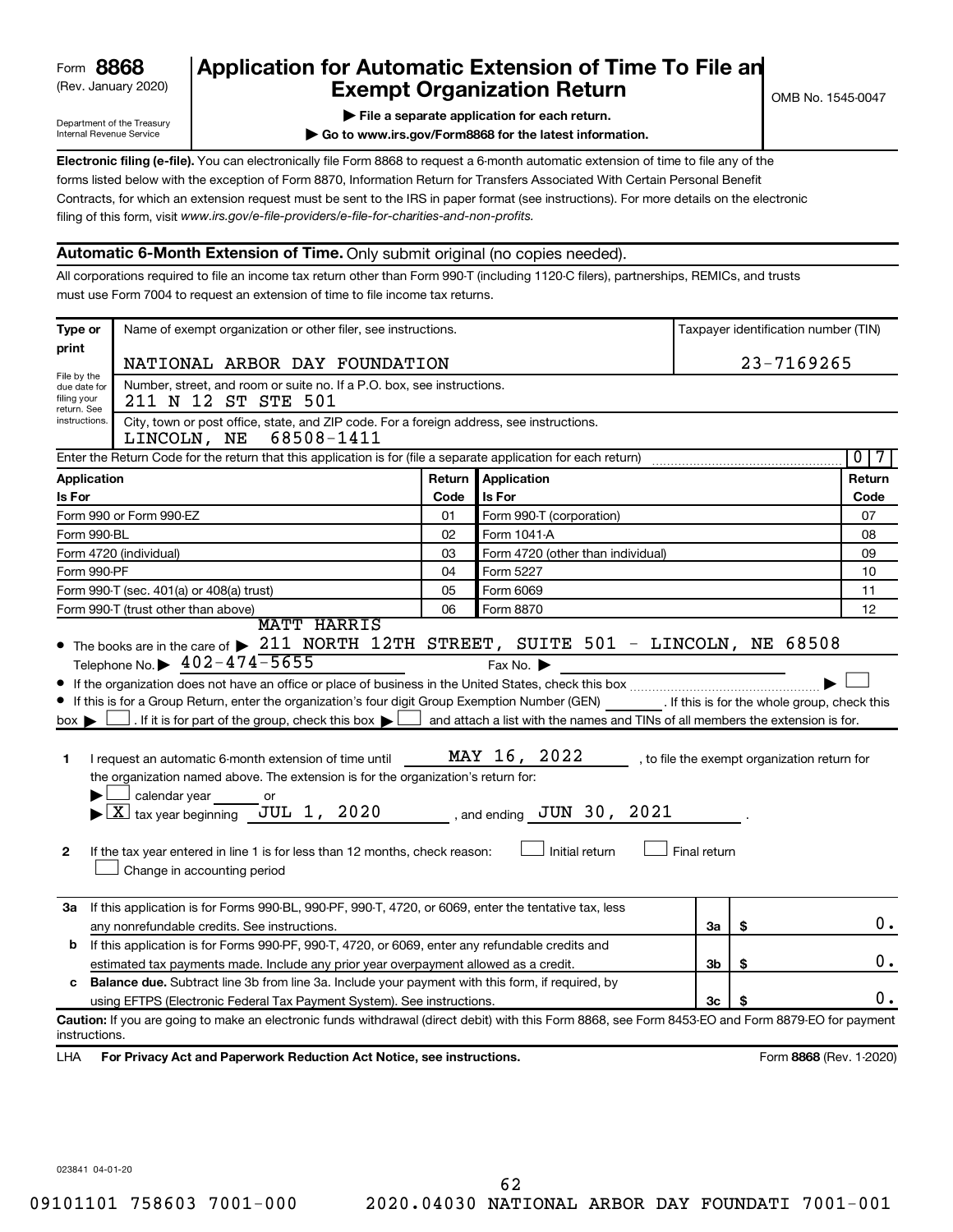|                                                        |            | EXTENDED TO MAY 16, 2022                                                                                                                                                                                                       |                         |                                                               |
|--------------------------------------------------------|------------|--------------------------------------------------------------------------------------------------------------------------------------------------------------------------------------------------------------------------------|-------------------------|---------------------------------------------------------------|
| Form 990-T                                             |            | <b>Exempt Organization Business Income Tax Return</b>                                                                                                                                                                          |                         | OMB No. 1545-0047                                             |
|                                                        |            | (and proxy tax under section 6033(e))                                                                                                                                                                                          |                         |                                                               |
|                                                        |            | For calendar year 2020 or other tax year beginning $JUL$ 1, $2020$ , and ending $JUN$ 30, $2021$                                                                                                                               |                         | 2020                                                          |
|                                                        |            | Go to www.irs.gov/Form990T for instructions and the latest information.                                                                                                                                                        |                         |                                                               |
| Department of the Treasury<br>Internal Revenue Service |            | Do not enter SSN numbers on this form as it may be made public if your organization is a $501(c)(3)$ .                                                                                                                         |                         | Open to Public Inspection for<br>501(c)(3) Organizations Only |
| Check box if<br>address changed.                       |            | Name of organization ( $\Box$ Check box if name changed and see instructions.)                                                                                                                                                 |                         | <b>DEmployer identification number</b>                        |
| <b>B</b> Exempt under section                          | Print      | NATIONAL ARBOR DAY FOUNDATION                                                                                                                                                                                                  |                         | 23-7169265                                                    |
| $\overline{X}$ 501(c)(3)<br>220(e)<br>408(e)           | 0ľ<br>Type | Number, street, and room or suite no. If a P.O. box, see instructions.<br>211 N 12 ST STE 501                                                                                                                                  |                         | F Group exemption number<br>(see instructions)                |
| 530(a)<br>408A<br>529(a)<br>J529S                      |            | City or town, state or province, country, and ZIP or foreign postal code<br>LINCOLN, NE 68508-1411                                                                                                                             |                         | Check box if                                                  |
|                                                        |            | 85,736,247.<br>C Book value of all assets at end of year                                                                                                                                                                       |                         | an amended return.                                            |
| G                                                      |            | Check organization type $\blacktriangleright \boxed{\text{X}}$ 501(c) corporation<br>$501(c)$ trust  <br>$401(a)$ trust<br>Other trust                                                                                         |                         | Applicable reinsurance entity                                 |
| н<br>Check if filing only to $\blacktriangleright$     |            | Claim credit from Form 8941<br>Claim a refund shown on Form 2439                                                                                                                                                               |                         |                                                               |
|                                                        |            |                                                                                                                                                                                                                                |                         |                                                               |
| J                                                      |            | Enter the number of attached Schedules A (Form 990-T)                                                                                                                                                                          |                         |                                                               |
| Κ                                                      |            | During the tax year, was the corporation a subsidiary in an affiliated group or a parent-subsidiary controlled group?                                                                                                          |                         | $X_{\text{No}}$<br>Yes                                        |
|                                                        |            | If "Yes," enter the name and identifying number of the parent corporation.                                                                                                                                                     |                         |                                                               |
|                                                        |            | Telephone number $\triangleright$ 402-474-5655<br>The books are in care of MATT HARRIS                                                                                                                                         |                         |                                                               |
| Part I                                                 |            | <b>Total Unrelated Business Taxable Income</b>                                                                                                                                                                                 |                         |                                                               |
| 1.                                                     |            | Total of unrelated business taxable income computed from all unrelated trades or businesses (see                                                                                                                               |                         |                                                               |
| instructions)                                          |            |                                                                                                                                                                                                                                | $\mathbf{1}$            | $-1,436,799$ .                                                |
| Reserved<br>$\mathbf{2}$                               |            |                                                                                                                                                                                                                                | $\mathbf{2}$            |                                                               |
| Add lines 1 and 2<br>3                                 |            |                                                                                                                                                                                                                                | 3                       | $-1$ ,436,799.                                                |
| 4                                                      |            | Charitable contributions (see instructions for limitation rules) [11] manufacture contributions (see instructions for limitation rules) [11] manufacture contributions (see instructions for limitation rules) [11] manufactur | $\overline{\mathbf{4}}$ | 0.                                                            |
| 5                                                      |            | Total unrelated business taxable income before net operating losses. Subtract line 4 from line 3 manusum                                                                                                                       | 5                       | $-1,436,799$ .                                                |
| 6                                                      |            | Deduction for net operating loss. See instructions                                                                                                                                                                             | 6                       | 0.                                                            |
| 7                                                      |            | Total of unrelated business taxable income before specific deduction and section 199A deduction.                                                                                                                               |                         |                                                               |
| Subtract line 6 from line 5                            |            |                                                                                                                                                                                                                                | $\overline{7}$          | $-1$ ,436,799.                                                |
| 8                                                      |            |                                                                                                                                                                                                                                | 8                       | 1,000.                                                        |
| 9                                                      |            | Trusts. Section 199A deduction. See instructions [11] material material material material material material material material material material material material material material material material material material materi | 9                       |                                                               |
| <b>Total deductions.</b> Add lines 8 and 9<br>10       |            |                                                                                                                                                                                                                                | 10                      | 1,000.                                                        |
| 11                                                     |            | Unrelated business taxable income. Subtract line 10 from line 7. If line 10 is greater than line 7,                                                                                                                            |                         |                                                               |
| enter zero                                             |            |                                                                                                                                                                                                                                | 11                      | 0.                                                            |
| <b>Tax Computation</b><br>Part II                      |            |                                                                                                                                                                                                                                |                         |                                                               |
| 1                                                      |            |                                                                                                                                                                                                                                | 1                       | σ.                                                            |
| $\mathbf{2}$                                           |            | Trusts taxable at trust rates. See instructions for tax computation. Income tax on the amount on                                                                                                                               |                         |                                                               |
| Part I, line 11 from:                                  |            | Tax rate schedule or                                                                                                                                                                                                           | $\mathbf{2}$            |                                                               |
| Proxy tax. See instructions<br>з                       |            |                                                                                                                                                                                                                                | 3                       |                                                               |
| Other tax amounts. See instructions<br>4               |            |                                                                                                                                                                                                                                | 4                       |                                                               |
| Alternative minimum tax (trusts only)<br>5             |            |                                                                                                                                                                                                                                | 5                       |                                                               |
| 6                                                      |            | Tax on noncompliant facility income. See instructions                                                                                                                                                                          | 6                       |                                                               |
| 7                                                      |            |                                                                                                                                                                                                                                | $\overline{7}$          | О.                                                            |
| LHA                                                    |            | For Paperwork Reduction Act Notice, see instructions.                                                                                                                                                                          |                         | Form 990-T (2020)                                             |

023701 02-02-21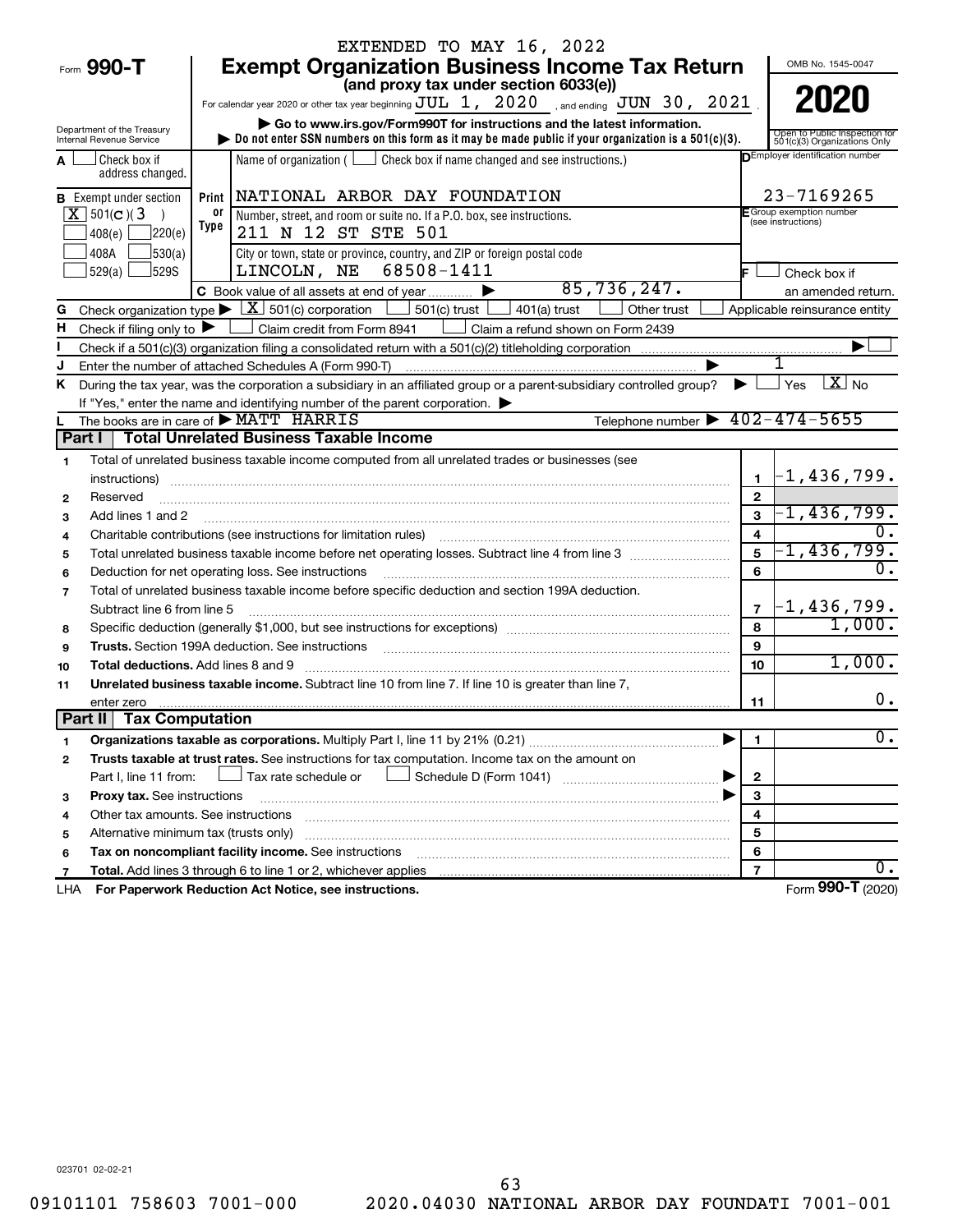|                 | Form 990-T (2020)                                                                                                       |                |     | Page 2           |
|-----------------|-------------------------------------------------------------------------------------------------------------------------|----------------|-----|------------------|
| <b>Part III</b> | <b>Tax and Payments</b>                                                                                                 |                |     |                  |
| 1a              | Foreign tax credit (corporations attach Form 1118; trusts attach Form 1116)<br>1a                                       |                |     |                  |
| b               | Other credits (see instructions)<br>1b                                                                                  |                |     |                  |
| c               | 1c                                                                                                                      |                |     |                  |
| d               | 1 <sub>d</sub>                                                                                                          |                |     |                  |
| e               |                                                                                                                         | 1e             |     |                  |
| 2               | Subtract line 1e from Part II, line 7                                                                                   | $\mathbf{2}$   |     | $0$ .            |
| з               | $\vert$ Form 8611 $\vert$ Form 8697<br>Form 4255<br>Form 8866<br>Other taxes. Check if from:                            |                |     |                  |
|                 | Other (attach statement)                                                                                                | 3              |     |                  |
| 4               | Check if includes tax previously deferred under<br>Total tax. Add lines 2 and 3 (see instructions).                     |                |     |                  |
|                 |                                                                                                                         | 4              |     | $0 \cdot$        |
| 5               | 2020 net 965 tax liability paid from Form 965-A or Form 965-B, Part II, column (k), line 4                              | 5              |     | $\overline{0}$ . |
| 6a              | 6a                                                                                                                      |                |     |                  |
| b               | 2020 estimated tax payments. Check if section 643(g) election applies<br>6b                                             |                |     |                  |
| c               | 6с                                                                                                                      |                |     |                  |
| d               | Foreign organizations: Tax paid or withheld at source (see instructions) [<br>6d                                        |                |     |                  |
| е               | 6e                                                                                                                      |                |     |                  |
| f               | 6f<br>Credit for small employer health insurance premiums (attach Form 8941)                                            |                |     |                  |
| g               | Other credits, adjustments, and payments: $\Box$ Form 2439 $\Box$                                                       |                |     |                  |
|                 | $\cup$ Other $\qquad \qquad$ Total $\blacktriangleright$ 6g<br>Form 4136                                                |                |     |                  |
| 7               |                                                                                                                         | $\overline{7}$ |     |                  |
| 8               |                                                                                                                         | 8              |     |                  |
| 9               |                                                                                                                         | 9              |     |                  |
| 10              | Overpayment. If line 7 is larger than the total of lines 4, 5, and 8, enter amount overpaid <i>manument</i> of lines    | 10             |     |                  |
| 11              | Enter the amount of line 10 you want: Credited to 2021 estimated tax ><br>Refunded $\blacktriangleright$                | 11             |     |                  |
| <b>Part IV</b>  | <b>Statements Regarding Certain Activities and Other Information (see instructions)</b>                                 |                |     |                  |
| 1               | At any time during the 2020 calendar year, did the organization have an interest in or a signature or other authority   |                | Yes | No               |
|                 | over a financial account (bank, securities, or other) in a foreign country? If "Yes," the organization may have to file |                |     |                  |
|                 | FinCEN Form 114, Report of Foreign Bank and Financial Accounts. If "Yes," enter the name of the foreign country         |                |     |                  |
|                 | here $\blacktriangleright$                                                                                              |                |     | х                |
| 2               | During the tax year, did the organization receive a distribution from, or was it the grantor of, or transferor to, a    |                |     |                  |
|                 |                                                                                                                         |                |     | x                |
|                 | If "Yes," see instructions for other forms the organization may have to file.                                           |                |     |                  |
| 3               | Enter the amount of tax-exempt interest received or accrued during the tax year manufacturer $\blacktriangleright$ \$   |                |     |                  |
| 4a              |                                                                                                                         |                |     | х                |
| b               | If 4a is "Yes," has the organization described the change on Form 990, 990-EZ, 990-PF, or Form 1128? If "No,"           |                |     |                  |
|                 | explain in Part V                                                                                                       |                |     |                  |
| Part V          | <b>Supplemental Information</b>                                                                                         |                |     |                  |

Provide the explanation required by Part IV, line 4b. Also, provide any other additional information. See instructions.

| Sign            | Under penalties of perjury, I declare that I have examined this return, including accompanying schedules and statements, and to the best of my knowledge and belief, it is true,<br>correct, and complete. Declaration of preparer (other than taxpayer) is based on all information of which preparer has any knowledge. |                      |                  |            |               |                                                                       |
|-----------------|---------------------------------------------------------------------------------------------------------------------------------------------------------------------------------------------------------------------------------------------------------------------------------------------------------------------------|----------------------|------------------|------------|---------------|-----------------------------------------------------------------------|
| Here            |                                                                                                                                                                                                                                                                                                                           |                      | OFFICER          |            |               | May the IRS discuss this return with<br>the preparer shown below (see |
|                 | Signature of officer                                                                                                                                                                                                                                                                                                      | Date                 | Title            |            |               | instructions)? $\boxed{\mathbf{X}}$<br>Yes<br>No                      |
|                 | Print/Type preparer's name                                                                                                                                                                                                                                                                                                | Preparer's signature |                  | Date       | Check         | PTIN                                                                  |
| Paid            | SIEBRANDT<br>KRYSTAL L                                                                                                                                                                                                                                                                                                    | ,KRYSTAL L           |                  |            | self-employed |                                                                       |
| <b>Preparer</b> | CPA,<br>CGMA<br>CFE.                                                                                                                                                                                                                                                                                                      | SIEBRANDT,           | CPA,             | CF11/01/21 |               | P00543870                                                             |
| <b>Use Only</b> | Firm's name $\blacktriangleright$ HBE $\overline{\phantom{AB}}$                                                                                                                                                                                                                                                           |                      |                  |            | Firm's $EIN$  | 47-0677245                                                            |
|                 | 7140<br><b>STEPHANIE</b>                                                                                                                                                                                                                                                                                                  | <b>LANE</b>          | <b>BOX</b><br>PΩ | 23110      |               |                                                                       |
|                 | LINCOLN.<br>Firm's address $\blacktriangleright$                                                                                                                                                                                                                                                                          | NE 68542-3110        |                  |            | Phone no.     | $402)$ 423-4343                                                       |
|                 |                                                                                                                                                                                                                                                                                                                           |                      |                  |            |               | Form 990-T (2020)                                                     |

023711 02-02-21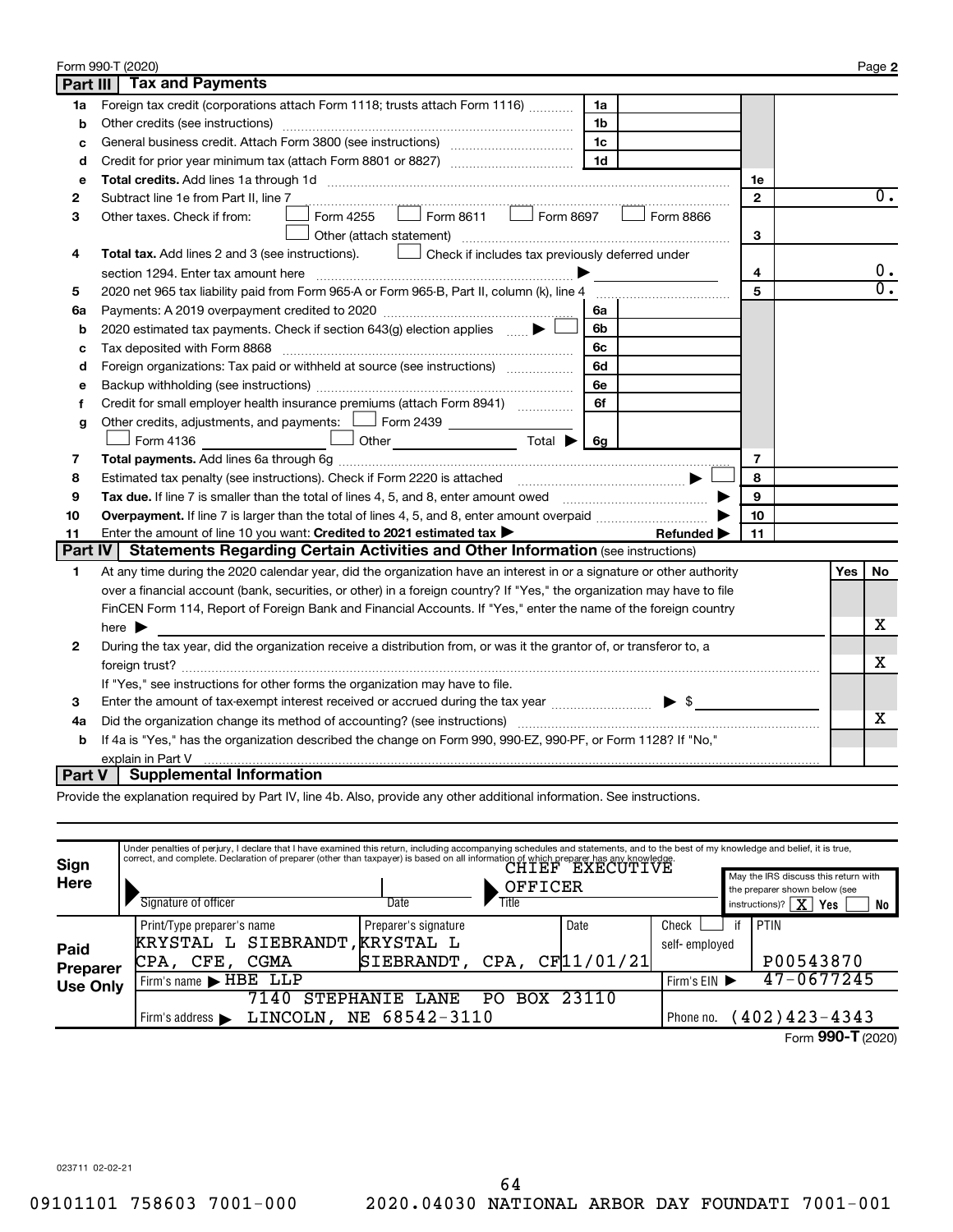|          |                                                        |                                                                                                                                                                                                                                |                      |                |                                            | ENTITY         |                                         |    |
|----------|--------------------------------------------------------|--------------------------------------------------------------------------------------------------------------------------------------------------------------------------------------------------------------------------------|----------------------|----------------|--------------------------------------------|----------------|-----------------------------------------|----|
|          | <b>SCHEDULE A</b>                                      | <b>Unrelated Business Taxable Income</b>                                                                                                                                                                                       |                      |                |                                            |                | OMB No. 1545-0047                       |    |
|          | (Form 990-T)                                           |                                                                                                                                                                                                                                |                      |                |                                            |                |                                         |    |
|          |                                                        | <b>From an Unrelated Trade or Business</b>                                                                                                                                                                                     |                      |                |                                            |                | 2020                                    |    |
|          |                                                        | Go to www.irs.gov/Form990T for instructions and the latest information.                                                                                                                                                        |                      |                |                                            |                |                                         |    |
|          | Department of the Treasury<br>Internal Revenue Service | Do not enter SSN numbers on this form as it may be made public if your organization is a 501(c)(3).                                                                                                                            |                      |                |                                            |                | Open to Public Inspection for           |    |
|          |                                                        |                                                                                                                                                                                                                                |                      |                |                                            |                | 501(c)(3) Organizations Only            |    |
|          | A Name of the organization                             | NATIONAL ARBOR DAY FOUNDATION                                                                                                                                                                                                  |                      |                | 23-7169265                                 |                | <b>B</b> Employer identification number |    |
|          |                                                        |                                                                                                                                                                                                                                |                      |                |                                            |                |                                         |    |
| C        |                                                        | 900004<br>Unrelated business activity code (see instructions)                                                                                                                                                                  |                      |                | D Sequence:                                |                | 1<br>of                                 | 1  |
|          |                                                        |                                                                                                                                                                                                                                |                      |                |                                            |                |                                         |    |
|          |                                                        | E Describe the unrelated trade or business >HOTEL & CONFERENCE CENTER                                                                                                                                                          |                      |                |                                            |                |                                         |    |
|          |                                                        | <b>Unrelated Trade or Business Income</b>                                                                                                                                                                                      |                      |                |                                            |                |                                         |    |
|          | Part I                                                 |                                                                                                                                                                                                                                |                      | (A) Income     | (B) Expenses                               |                | (C) Net                                 |    |
|          | <b>1a</b> Gross receipts or sales                      |                                                                                                                                                                                                                                |                      |                |                                            |                |                                         |    |
| b        | Less returns and allowances                            | c Balance                                                                                                                                                                                                                      | 1c                   |                |                                            |                |                                         |    |
| 2        |                                                        |                                                                                                                                                                                                                                | $\mathbf{2}$         |                |                                            |                |                                         |    |
| 3        |                                                        |                                                                                                                                                                                                                                | 3                    |                |                                            |                |                                         |    |
|          |                                                        | 4a Capital gain net income (attach Sch D (Form 1041 or Form                                                                                                                                                                    |                      |                |                                            |                |                                         |    |
|          |                                                        |                                                                                                                                                                                                                                | 4a                   |                |                                            |                |                                         |    |
|          |                                                        | <b>b</b> Net gain (loss) (Form 4797) (attach Form 4797) (see instructions)                                                                                                                                                     | 4b<br>4 <sub>c</sub> |                |                                            |                |                                         |    |
| 5        |                                                        | Income (loss) from a partnership or an S corporation (attach                                                                                                                                                                   |                      |                |                                            |                |                                         |    |
|          |                                                        |                                                                                                                                                                                                                                | 5                    |                |                                            |                |                                         |    |
| 6        |                                                        |                                                                                                                                                                                                                                | 6                    |                |                                            |                |                                         |    |
| 7        |                                                        |                                                                                                                                                                                                                                | $\overline{7}$       |                |                                            |                |                                         |    |
| 8        |                                                        | Interest, annuities, royalties, and rents from a controlled                                                                                                                                                                    |                      |                |                                            |                |                                         |    |
|          |                                                        |                                                                                                                                                                                                                                | 8                    |                |                                            |                |                                         |    |
| 9        |                                                        | Investment income of section 501(c)(7), (9), or (17)                                                                                                                                                                           |                      |                |                                            |                |                                         |    |
|          |                                                        |                                                                                                                                                                                                                                | 9                    |                |                                            |                |                                         |    |
| 10       |                                                        |                                                                                                                                                                                                                                | 10                   |                | $4,851,380.$ 6,288,179. $-1,436,799.$      |                |                                         |    |
| 11       |                                                        |                                                                                                                                                                                                                                | 11                   |                |                                            |                |                                         |    |
| 12       |                                                        | Other income (see instructions; attach statement)                                                                                                                                                                              | 12                   |                |                                            |                |                                         |    |
| 13       |                                                        |                                                                                                                                                                                                                                | 13                   |                | $4,851,380.$ 6, 288, 179. $-1$ , 436, 799. |                |                                         |    |
|          | Part II                                                | Deductions Not Taken Elsewhere (See instructions for limitations on deductions) Deductions must be                                                                                                                             |                      |                |                                            |                |                                         |    |
|          |                                                        | directly connected with the unrelated business income                                                                                                                                                                          |                      |                |                                            |                |                                         |    |
| 1        |                                                        | Compensation of officers, directors, and trustees (Part X) [11] manufactured and trustees (Part X) [11] manufactured and trustees (Part X) [11] manufactured and trustees (Part X) and trustees (Part X) and trustees (Part X) |                      |                |                                            | 1              |                                         |    |
| 2        |                                                        |                                                                                                                                                                                                                                |                      |                |                                            | $\mathbf{2}$   |                                         |    |
| 3        |                                                        | Repairs and maintenance material continuum contracts and maintenance material contracts and maintenance material contracts and maintenance material contracts and maintenance material contracts and material contracts and ma |                      |                |                                            | 3              |                                         |    |
| 4        |                                                        |                                                                                                                                                                                                                                |                      |                |                                            | $\overline{4}$ |                                         |    |
| 5        |                                                        | Interest (attach statement) (see instructions) material content at the content of the content of the content of the content of the content of the content of the content of the content of the content of the content of the c |                      |                |                                            | 5              |                                         |    |
| 6        |                                                        |                                                                                                                                                                                                                                |                      |                |                                            | 6              |                                         |    |
| 7        |                                                        | Depreciation (attach Form 4562) (see instructions) maturities and contain an extending proportional proportion                                                                                                                 |                      | 7 <sup>1</sup> |                                            |                |                                         |    |
| 8        |                                                        | Less depreciation claimed in Part III and elsewhere on return [11] [11] Less depreciation claimed in Part III and elsewhere on return                                                                                          |                      | 8a             |                                            | 8b             |                                         |    |
| 9        |                                                        |                                                                                                                                                                                                                                |                      |                |                                            | 9              |                                         |    |
| 10       |                                                        | Contributions to deferred compensation plans [11] matter contract to the contributions to deferred compensation plans [11] matter contract to the contract of the contract of the contract of the contract of the contract of  |                      |                |                                            | 10             |                                         |    |
| 11       |                                                        |                                                                                                                                                                                                                                |                      |                |                                            | 11             |                                         |    |
| 12       |                                                        |                                                                                                                                                                                                                                |                      |                |                                            | 12             |                                         |    |
| 13<br>14 |                                                        | Excess readership costs (Part IX) [11] [2000] [2000] [3000] [3000] [3000] [3000] [3000] [3000] [3000] [3000] [                                                                                                                 |                      |                |                                            | 13<br>14       |                                         |    |
| 15       |                                                        | Other deductions (attach statement) manufactured and according of the deductions (attach statement)                                                                                                                            |                      |                |                                            | 15             |                                         | 0. |
| 16       |                                                        | Unrelated business income before net operating loss deduction. Subtract line 15 from Part I, line 13,                                                                                                                          |                      |                |                                            |                |                                         |    |
|          |                                                        |                                                                                                                                                                                                                                |                      |                |                                            | 16             | $-1,436,799.$                           |    |
| 17       |                                                        |                                                                                                                                                                                                                                |                      |                |                                            | 17             |                                         | 0. |
| 18       |                                                        | Unrelated business taxable income. Subtract line 17 from line 16 [19] [19] www.communicallyness.com                                                                                                                            |                      |                |                                            | 18             | $-1,436,799.$                           |    |
| LHA      |                                                        | For Paperwork Reduction Act Notice, see instructions.                                                                                                                                                                          |                      |                |                                            |                | Schedule A (Form 990-T) 2020            |    |
|          |                                                        |                                                                                                                                                                                                                                |                      |                |                                            |                |                                         |    |

023741 12-23-20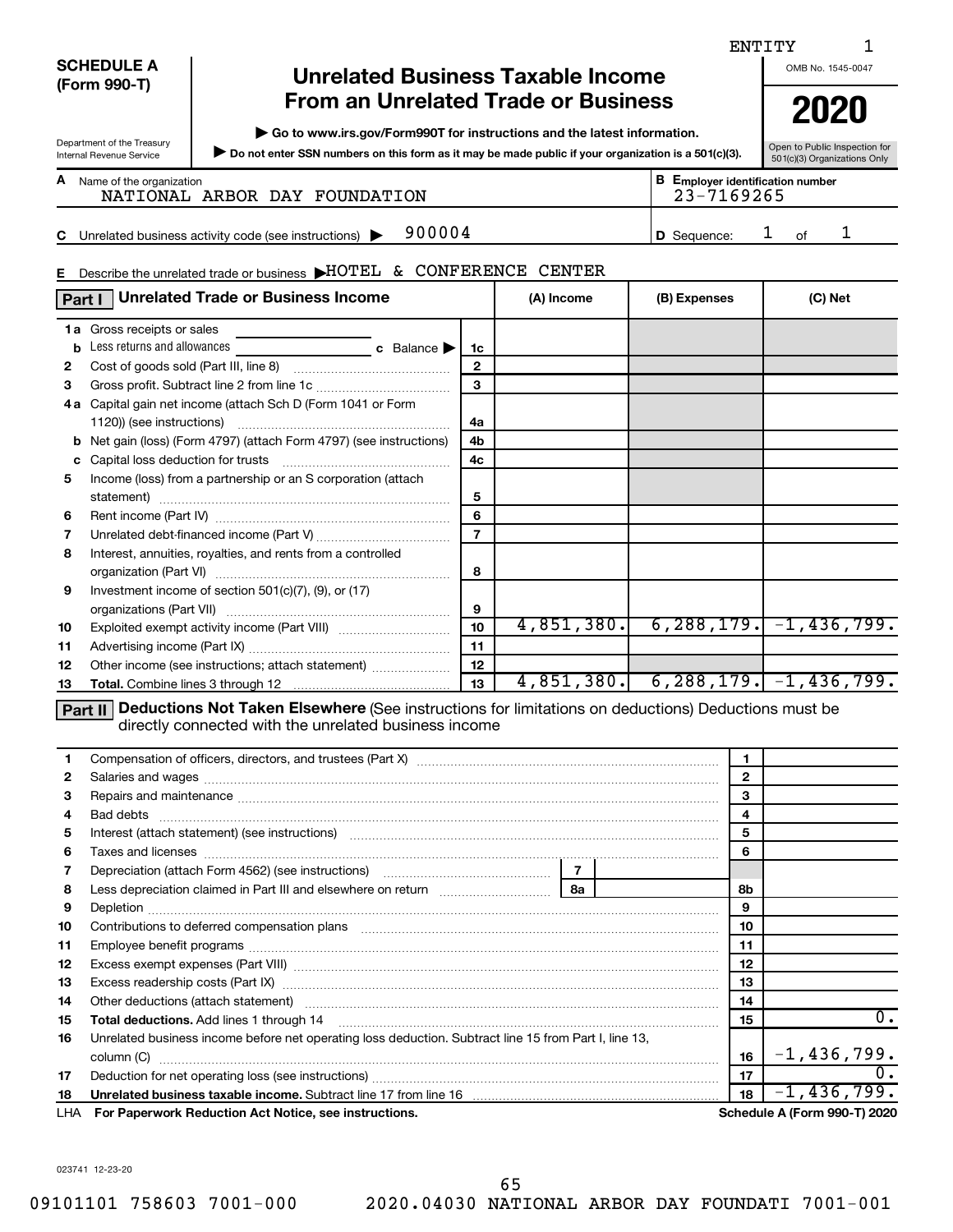| ENTITY |  |
|--------|--|
|--------|--|

|                         | Schedule A (Form 990-T) 2020                                                                                                                                                                                                   |                                     |   |                | ENTITY<br>Page 2             |
|-------------------------|--------------------------------------------------------------------------------------------------------------------------------------------------------------------------------------------------------------------------------|-------------------------------------|---|----------------|------------------------------|
| Part III                | <b>Cost of Goods Sold</b>                                                                                                                                                                                                      | Enter method of inventory valuation | ▶ |                |                              |
| 1                       | Inventory at beginning of year encouragement and the control of year entropy at beginning of year entropy and the control of the control of the control of the control of the control of the control of the control of the con |                                     |   | 1              |                              |
| 2                       |                                                                                                                                                                                                                                |                                     |   | $\overline{2}$ |                              |
| 3                       | $Cost of labor  \label{thm:main}$                                                                                                                                                                                              |                                     |   | 3              |                              |
| 4                       | Additional section 263A costs (attach statement) material content and according to the Additional section 263A                                                                                                                 |                                     |   | 4              |                              |
| 5                       | Other costs (attach statement) manufactured and contract and contract and contract and contract and contract and contract and contract and contract and contract and contract and contract and contract and contract and contr |                                     |   | 5              |                              |
| 6                       |                                                                                                                                                                                                                                |                                     |   | 6              |                              |
| 7                       | Inventory at end of year                                                                                                                                                                                                       |                                     |   | $\overline{7}$ |                              |
| 8                       | Cost of goods sold. Subtract line 7 from line 6. Enter here and in Part I, line 2                                                                                                                                              |                                     |   | 8              |                              |
| 9                       | Do the rules of section 263A (with respect to property produced or acquired for resale) apply to the organization?                                                                                                             |                                     |   |                | Yes<br>No.                   |
| <b>Part IV</b>          | Rent Income (From Real Property and Personal Property Leased with Real Property)                                                                                                                                               |                                     |   |                |                              |
| 1                       | Description of property (property street address, city, state, ZIP code). Check if a dual-use (see instructions)                                                                                                               |                                     |   |                |                              |
|                         | Α                                                                                                                                                                                                                              |                                     |   |                |                              |
|                         | В                                                                                                                                                                                                                              |                                     |   |                |                              |
|                         | C                                                                                                                                                                                                                              |                                     |   |                |                              |
|                         | D                                                                                                                                                                                                                              |                                     |   |                |                              |
|                         |                                                                                                                                                                                                                                | Α                                   | В | C              | D                            |
| $\mathbf{2}$            | Rent received or accrued                                                                                                                                                                                                       |                                     |   |                |                              |
| а                       | From personal property (if the percentage of                                                                                                                                                                                   |                                     |   |                |                              |
|                         | rent for personal property is more than 10%                                                                                                                                                                                    |                                     |   |                |                              |
|                         |                                                                                                                                                                                                                                |                                     |   |                |                              |
| b                       | From real and personal property (if the                                                                                                                                                                                        |                                     |   |                |                              |
|                         | percentage of rent for personal property exceeds                                                                                                                                                                               |                                     |   |                |                              |
|                         | 50% or if the rent is based on profit or income)                                                                                                                                                                               |                                     |   |                |                              |
| с                       | Total rents received or accrued by property.<br>Add lines 2a and 2b, columns A through D                                                                                                                                       |                                     |   |                |                              |
| 5<br><b>Part V</b><br>1 | <b>Unrelated Debt-Financed Income</b> (see instructions)<br>Description of debt-financed property (street address, city, state, ZIP code). Check if a dual-use (see instructions)<br>A<br>В                                    |                                     |   |                | 0.                           |
|                         | С                                                                                                                                                                                                                              |                                     |   |                |                              |
|                         | D                                                                                                                                                                                                                              |                                     |   |                |                              |
|                         |                                                                                                                                                                                                                                | Α                                   | В | C              | D                            |
| 2                       | Gross income from or allocable to debt-financed<br>property                                                                                                                                                                    |                                     |   |                |                              |
| З                       | Deductions directly connected with or allocable                                                                                                                                                                                |                                     |   |                |                              |
|                         | to debt-financed property                                                                                                                                                                                                      |                                     |   |                |                              |
| а                       | Straight line depreciation (attach statement)                                                                                                                                                                                  |                                     |   |                |                              |
| b                       | Other deductions (attach statement)                                                                                                                                                                                            |                                     |   |                |                              |
| с                       | Total deductions (add lines 3a and 3b,                                                                                                                                                                                         |                                     |   |                |                              |
|                         |                                                                                                                                                                                                                                |                                     |   |                |                              |
| 4                       | Amount of average acquisition debt on or allocable                                                                                                                                                                             |                                     |   |                |                              |
|                         | to debt-financed property (attach statement)                                                                                                                                                                                   |                                     |   |                |                              |
| 5                       | Average adjusted basis of or allocable to debt-                                                                                                                                                                                |                                     |   |                |                              |
|                         | financed property (attach statement)                                                                                                                                                                                           |                                     |   |                |                              |
| 6                       |                                                                                                                                                                                                                                | $\frac{9}{6}$                       | % | %              | $\%$                         |
| 7                       | Gross income reportable. Multiply line 2 by line 6                                                                                                                                                                             |                                     |   |                |                              |
| 8                       |                                                                                                                                                                                                                                |                                     |   |                | $\overline{\mathfrak{0}}$ .  |
| 9                       | Allocable deductions. Multiply line 3c by line 6                                                                                                                                                                               |                                     |   |                |                              |
| 10                      | Total allocable deductions. Add line 9, columns A through D. Enter here and on Part I, line 7, column (B)                                                                                                                      |                                     |   |                | $\overline{0}$ .             |
| 11                      |                                                                                                                                                                                                                                |                                     |   |                | $\overline{0}$ .             |
|                         | 023721 12-23-20                                                                                                                                                                                                                |                                     |   |                | Schedule A (Form 990-T) 2020 |

66

09101101 758603 7001-000 2020.04030 NATIONAL ARBOR DAY FOUNDATI 7001-001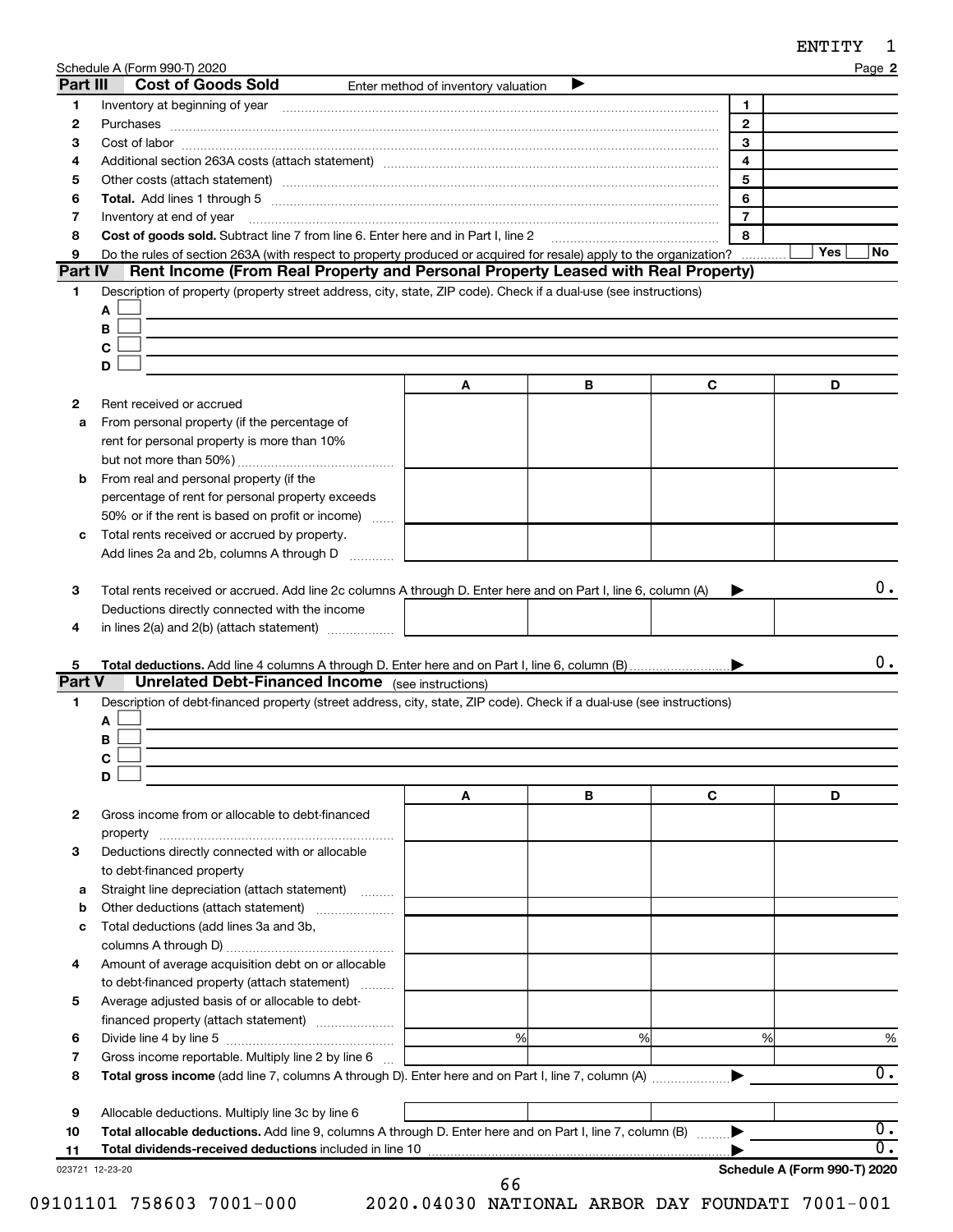|                  | Schedule A (Form 990-T) 2020<br>Part VI Interest, Annuities, Royalties, and Rents from Controlled Organizations (see instructions) |                          |                                                                                           |                                                              |    |                                                           |                                                                                                      |               | Page 3                                                                         |
|------------------|------------------------------------------------------------------------------------------------------------------------------------|--------------------------|-------------------------------------------------------------------------------------------|--------------------------------------------------------------|----|-----------------------------------------------------------|------------------------------------------------------------------------------------------------------|---------------|--------------------------------------------------------------------------------|
|                  |                                                                                                                                    |                          |                                                                                           |                                                              |    |                                                           | <b>Exempt Controlled Organizations</b>                                                               |               |                                                                                |
|                  | 1. Name of controlled                                                                                                              |                          | 2. Employer                                                                               | 3. Net unrelated                                             |    | 4. Total of specified                                     | 5. Part of column 4                                                                                  |               | 6. Deductions directly                                                         |
|                  | organization                                                                                                                       |                          | identification<br>number                                                                  | income (loss)<br>(see instructions)                          |    | payments made                                             | that is included in the<br>controlling organiza-<br>tion's gross income                              |               | connected with<br>income in column 5                                           |
| (1)              |                                                                                                                                    |                          |                                                                                           |                                                              |    |                                                           |                                                                                                      |               |                                                                                |
| (2)              |                                                                                                                                    |                          |                                                                                           |                                                              |    |                                                           |                                                                                                      |               |                                                                                |
| (3)              |                                                                                                                                    |                          |                                                                                           |                                                              |    |                                                           |                                                                                                      |               |                                                                                |
| (4)              |                                                                                                                                    |                          |                                                                                           |                                                              |    |                                                           |                                                                                                      |               |                                                                                |
|                  |                                                                                                                                    |                          |                                                                                           | Nonexempt Controlled Organizations                           |    |                                                           |                                                                                                      |               |                                                                                |
|                  | 7. Taxable Income                                                                                                                  |                          | 8. Net unrelated<br>income (loss)<br>(see instructions)                                   | 9. Total of specified<br>payments made                       |    |                                                           | <b>10.</b> Part of column 9<br>that is included in the<br>controlling organization's<br>gross income |               | 11. Deductions directly<br>connected with<br>income in column 10               |
| (1)              |                                                                                                                                    |                          |                                                                                           |                                                              |    |                                                           |                                                                                                      |               |                                                                                |
| (2)              |                                                                                                                                    |                          |                                                                                           |                                                              |    |                                                           |                                                                                                      |               |                                                                                |
| (3)              |                                                                                                                                    |                          |                                                                                           |                                                              |    |                                                           |                                                                                                      |               |                                                                                |
| (4)              |                                                                                                                                    |                          |                                                                                           |                                                              |    |                                                           |                                                                                                      |               |                                                                                |
| Totals           |                                                                                                                                    |                          |                                                                                           |                                                              |    |                                                           | Add columns 5 and 10.<br>Enter here and on Part I.<br>line 8, column (A)<br>о.                       |               | Add columns 6 and 11.<br>Enter here and on Part I.<br>line 8, column (B)<br>0. |
| <b>Part VII</b>  |                                                                                                                                    |                          | Investment Income of a Section 501(c)(7), (9), or (17) Organization (see instructions)    |                                                              |    |                                                           |                                                                                                      |               |                                                                                |
|                  |                                                                                                                                    | 1. Description of income |                                                                                           | 2. Amount of<br>income                                       |    | 3. Deductions<br>directly connected<br>(attach statement) | (attach statement)                                                                                   | 4. Set-asides | <b>5. Total deductions</b><br>and set-asides<br>(add cols 3 and 4)             |
| (1)              |                                                                                                                                    |                          |                                                                                           |                                                              |    |                                                           |                                                                                                      |               |                                                                                |
| (2)              |                                                                                                                                    |                          |                                                                                           |                                                              |    |                                                           |                                                                                                      |               |                                                                                |
| $(3)$            |                                                                                                                                    |                          |                                                                                           |                                                              |    |                                                           |                                                                                                      |               |                                                                                |
| (4)              |                                                                                                                                    |                          |                                                                                           | Add amounts in                                               |    |                                                           |                                                                                                      |               | Add amounts in                                                                 |
| <b>Totals</b>    |                                                                                                                                    |                          |                                                                                           | column 2. Enter<br>here and on Part I,<br>line 9, column (A) | 0. |                                                           |                                                                                                      |               | column 5. Enter<br>here and on Part I,<br>line $9$ , column $(B)$<br>0.        |
| <b>Part VIII</b> |                                                                                                                                    |                          | <b>Exploited Exempt Activity Income, Other Than Advertising Income (see instructions)</b> |                                                              |    |                                                           |                                                                                                      |               |                                                                                |
| 1                | Description of exploited activity: $LIED$ LODGE &                                                                                  |                          |                                                                                           |                                                              |    |                                                           |                                                                                                      |               |                                                                                |
| 2                | Gross unrelated business income from trade or business. Enter here and on Part I, line 10, column (A)                              |                          |                                                                                           |                                                              |    |                                                           |                                                                                                      | $\mathbf{2}$  | 4,851,380.                                                                     |
| З                | Expenses directly connected with production of unrelated business income. Enter here and on Part I,                                |                          |                                                                                           |                                                              |    |                                                           |                                                                                                      |               |                                                                                |
|                  | line 10, column (B)                                                                                                                |                          |                                                                                           |                                                              |    |                                                           |                                                                                                      | 3             | 6, 288, 179.                                                                   |
| 4                | Net income (loss) from unrelated trade or business. Subtract line 3 from line 2. If a gain, complete                               |                          |                                                                                           |                                                              |    |                                                           |                                                                                                      |               |                                                                                |
|                  |                                                                                                                                    |                          |                                                                                           |                                                              |    |                                                           |                                                                                                      | 4             | $-1,436,799.$                                                                  |
| 5                |                                                                                                                                    |                          |                                                                                           |                                                              |    |                                                           |                                                                                                      | 5             | 0.<br>0.                                                                       |
| 6                |                                                                                                                                    |                          |                                                                                           |                                                              |    |                                                           |                                                                                                      | 6             |                                                                                |
| 7                | Excess exempt expenses. Subtract line 5 from line 6, but do not enter more than the amount on line                                 |                          |                                                                                           |                                                              |    |                                                           |                                                                                                      | 7             |                                                                                |
|                  |                                                                                                                                    |                          |                                                                                           |                                                              |    |                                                           |                                                                                                      |               |                                                                                |

**Schedule A (Form 990-T) 2020**

023731 12-23-20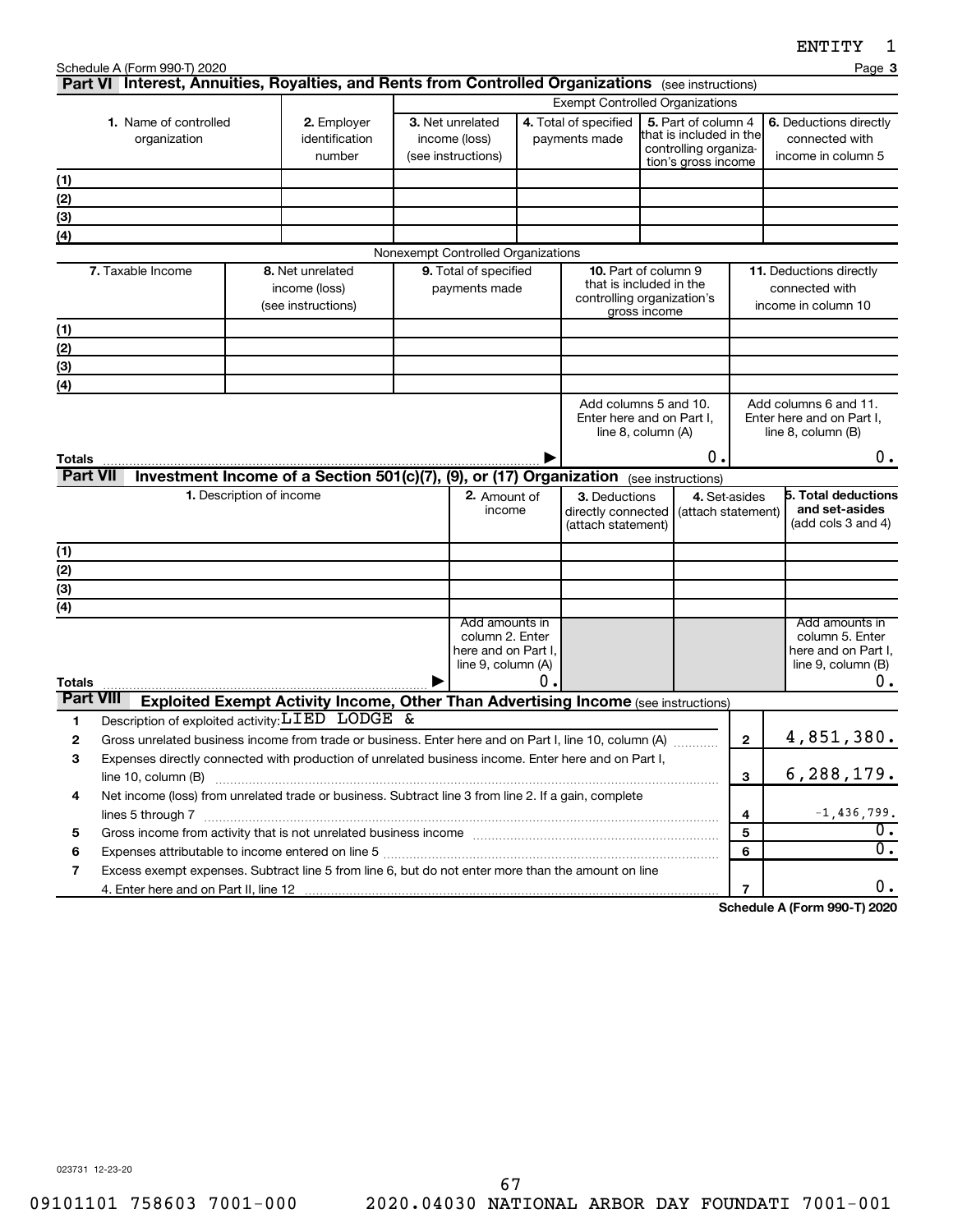**4**

| Schedule A (Form 990-T) 2020 |  |
|------------------------------|--|

|                | <b>AUTER HOLLO</b> HIGHLIG                                                                           |          |   |                 |                              |
|----------------|------------------------------------------------------------------------------------------------------|----------|---|-----------------|------------------------------|
| 1.             | Name(s) of periodical(s). Check box if reporting two or more periodicals on a consolidated basis.    |          |   |                 |                              |
|                | A                                                                                                    |          |   |                 |                              |
|                | В                                                                                                    |          |   |                 |                              |
|                | C                                                                                                    |          |   |                 |                              |
|                |                                                                                                      |          |   |                 |                              |
|                | D                                                                                                    |          |   |                 |                              |
|                | Enter amounts for each periodical listed above in the corresponding column.                          |          |   |                 |                              |
|                |                                                                                                      | A        | В | $\mathbf C$     | D                            |
| 2              | Gross advertising income                                                                             |          |   |                 |                              |
|                |                                                                                                      |          |   | ▶               | $\overline{0}$ .             |
|                |                                                                                                      |          |   |                 |                              |
| а              |                                                                                                      |          |   |                 |                              |
| З              |                                                                                                      |          |   |                 |                              |
| a              |                                                                                                      |          |   | ▶               | $\overline{0}$ .             |
|                |                                                                                                      |          |   |                 |                              |
| 4              | Advertising gain (loss). Subtract line 3 from line                                                   |          |   |                 |                              |
|                | 2. For any column in line 4 showing a gain,                                                          |          |   |                 |                              |
|                |                                                                                                      |          |   |                 |                              |
|                | complete lines 5 through 8. For any column in                                                        |          |   |                 |                              |
|                | line 4 showing a loss or zero, do not complete                                                       |          |   |                 |                              |
|                | lines 5 through 7, and enter zero on line 8                                                          |          |   |                 |                              |
| 5              |                                                                                                      |          |   |                 |                              |
| 6              |                                                                                                      |          |   |                 |                              |
| 7              | Excess readership costs. If line 6 is less than                                                      |          |   |                 |                              |
|                |                                                                                                      |          |   |                 |                              |
|                | line 5, subtract line 6 from line 5. If line 5 is less                                               |          |   |                 |                              |
|                |                                                                                                      |          |   |                 |                              |
| 8              | Excess readership costs allowed as a                                                                 |          |   |                 |                              |
|                | deduction. For each column showing a gain on                                                         |          |   |                 |                              |
|                |                                                                                                      |          |   |                 |                              |
| a              | Add line 8, columns A through D. Enter the greater of the line 8a, columns total or zero here and on |          |   |                 |                              |
|                |                                                                                                      |          |   |                 | 0.                           |
|                |                                                                                                      |          |   |                 |                              |
|                |                                                                                                      |          |   |                 |                              |
| Part X         | <b>Compensation of Officers, Directors, and Trustees</b> (see instructions)                          |          |   |                 |                              |
|                |                                                                                                      |          |   | 3. Percentage   | 4. Compensation              |
|                | 1. Name                                                                                              | 2. Title |   | of time devoted | attributable to              |
|                |                                                                                                      |          |   | to business     | unrelated business           |
| (1)            |                                                                                                      |          |   | %               |                              |
| (2)            |                                                                                                      |          |   | %               |                              |
|                |                                                                                                      |          |   | %               |                              |
| (3)            |                                                                                                      |          |   |                 |                              |
| (4)            |                                                                                                      |          |   | %               |                              |
|                |                                                                                                      |          |   |                 |                              |
|                | Total. Enter here and on Part II, line 1                                                             |          |   |                 | $\mathbf 0$ .                |
| <b>Part XI</b> | <b>Supplemental Information</b> (see instructions)                                                   |          |   |                 |                              |
|                |                                                                                                      |          |   |                 |                              |
|                |                                                                                                      |          |   |                 |                              |
|                |                                                                                                      |          |   |                 |                              |
|                |                                                                                                      |          |   |                 |                              |
|                |                                                                                                      |          |   |                 |                              |
|                |                                                                                                      |          |   |                 |                              |
|                |                                                                                                      |          |   |                 |                              |
|                |                                                                                                      |          |   |                 |                              |
|                |                                                                                                      |          |   |                 |                              |
|                |                                                                                                      |          |   |                 |                              |
|                |                                                                                                      |          |   |                 |                              |
|                |                                                                                                      |          |   |                 |                              |
|                |                                                                                                      |          |   |                 |                              |
|                |                                                                                                      |          |   |                 |                              |
|                |                                                                                                      |          |   |                 |                              |
|                |                                                                                                      |          |   |                 |                              |
|                |                                                                                                      |          |   |                 |                              |
|                |                                                                                                      |          |   |                 |                              |
|                |                                                                                                      |          |   |                 |                              |
|                |                                                                                                      |          |   |                 |                              |
|                | 023732 12-23-20                                                                                      |          |   |                 | Schedule A (Form 990-T) 2020 |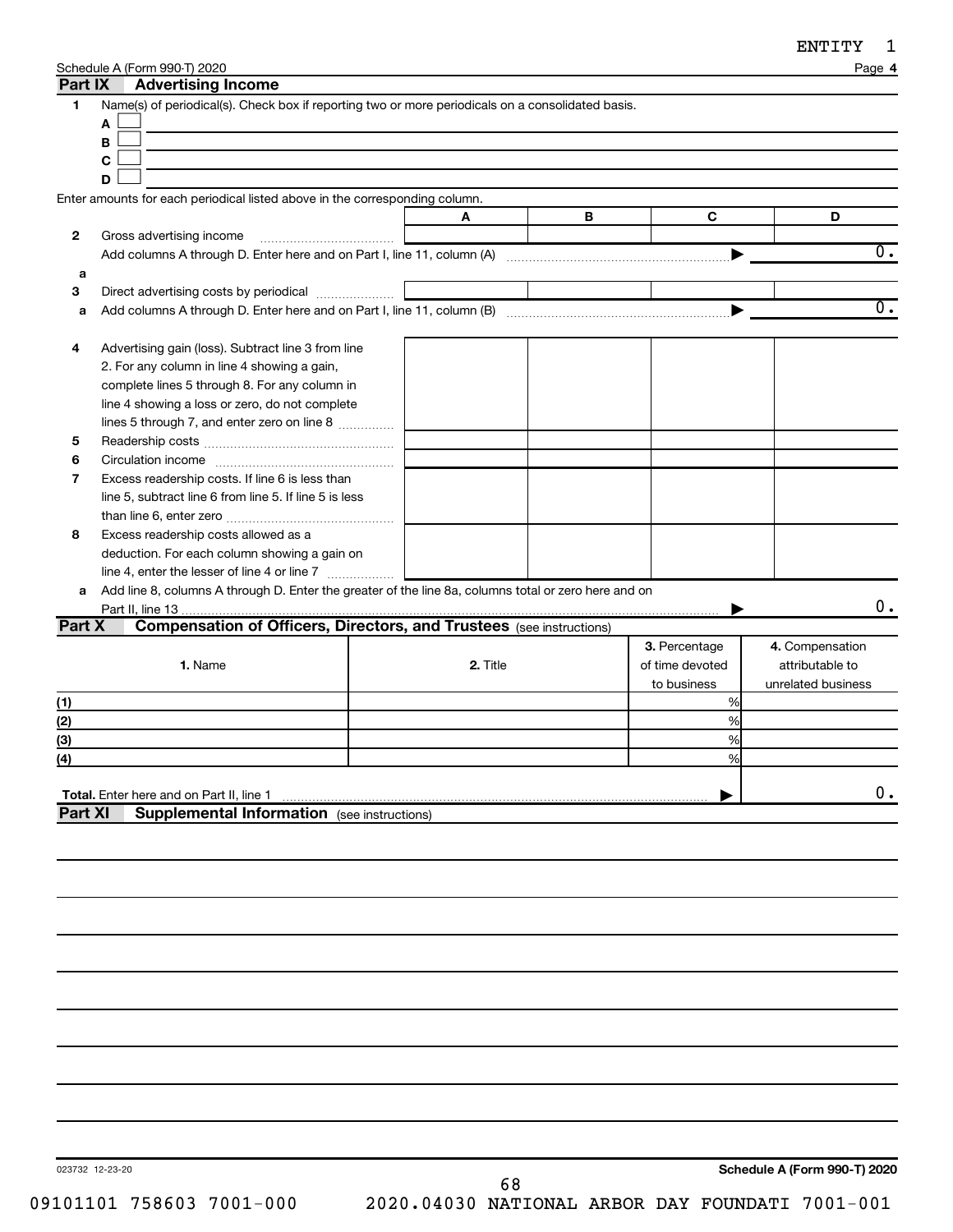### FORM 990-T (A) PART VIII - EXPENSES DIRECTLY CONNECTED WITH STATEMENT 1 PRODUCTION OF UNRELATED BUSINESS INCOME

}}}}}}}}}}}}}}}}}}}}}}}}}}}}}}}}}}}}}}}}}}}}}}}}}}}}}}}}}}}}}}}}}}}}}}}}}}}}}}

~~~~~~~~~~~~~~~~~~~~~~~~~~~~~~~~~~~~~~~~~~~~~~~~~~~~~~~~~~~~~~~~~~~~~~~~~~~~~~

}}}}}}}}}}}}}}}}}}}}}}}}}}}}} }}}}}}}}}}

|                                          | <b>ACTIVITY</b> |                   |              |
|------------------------------------------|-----------------|-------------------|--------------|
| DESCRIPTION                              | <b>NUMBER</b>   | <b>AMOUNT</b>     | <b>TOTAL</b> |
| COST OF SALES - RESTAURANT FOOD          |                 | 374,378.          |              |
| COST OF SALES - WINE                     |                 | 42,182.           |              |
| COST OF SALES - LIQUOR                   |                 | 23,073.           |              |
| COST OF SALES - BEER                     |                 | 26,728.           |              |
| EARLY PAYMENT DISCOUNT                   |                 | $-4.$             |              |
| FREIGHT - IN                             |                 | 3,169.            |              |
| SALARIES & WAGES                         |                 | 2,068,452.        |              |
| SALARIES & WAGES - PAID LEAVE            |                 | 256,960.          |              |
| SALARIES & WAGES - INCENTIVES            |                 | 43,729.           |              |
| RETIREMENT BENEFIT                       |                 | 42,958.           |              |
| PAYROLL TAXES                            |                 | 190, 450.         |              |
| ADVERTISING                              |                 | 3,475.            |              |
| COMPUTER SUPPLIES                        |                 | 8,251.            |              |
| COMPUTER SERVICE                         |                 | 26,454.           |              |
| <b>STORAGE</b>                           |                 | 2,237.            |              |
| <b>SUPPLIES</b>                          |                 | 70, 290.          |              |
| LIFE/SAFETY SUPPLIES                     |                 | 6, 175.           |              |
| SUPPLIES - CLEANING                      |                 | 42,364.           |              |
| SUPPLIES - PAPER PRODUCTS                |                 | 31,378.           |              |
| SUPPLIES - SWIMMING POOL                 |                 | 6,025.            |              |
| LIGHTBULBS                               |                 | 3,686.            |              |
| OUTSIDE LAUNDRY EXPENSE                  |                 | 1,734.            |              |
| EQUIPMENT RENTAL                         |                 | 2,033.            |              |
| FUEL EXPENSE                             |                 | 2,703.            |              |
| <b>TRAVEL</b><br>BUSINESS MEALS - AT 50% |                 | 11,315.<br>6,407. |              |
| <b>LODGING</b>                           |                 | 25,496.           |              |
| LEGAL FEES                               |                 | 580.              |              |
| DEPRECIATION                             |                 | 803,765.          |              |
| INSURANCE - GENERAL                      |                 | 139,894.          |              |
| INSURANCE - EMPLOYEE HEALTH              |                 | 292,475.          |              |
| INSURANCE - EMPLOYEE DENTAL              |                 | 7,466.            |              |
| INSURANCE - EMPLOYEE LTD                 |                 | 5,733.            |              |
| INSURANCE - EMPLOYEE STD                 |                 | 9,123.            |              |
| INSURANCE - EMPLOYEE BASIC LIFE          |                 | 770.              |              |
| FLEX ADMINISTRATION FEES                 |                 | 339.              |              |
| GENERAL TAXES, LICENSE & FEES            |                 | 196,878.          |              |
| UTILITIES - ELECTRICITY                  |                 | 241,028.          |              |
| UTILITIES - GAS                          |                 | 123,912.          |              |
| UTILITIES - WATER                        |                 | 47,778.           |              |
| <b>CABLE</b>                             |                 | 17,487.           |              |
| REPAIRS & MAINTENANCE                    |                 | 45,269.           |              |
| REPAIRS/MAINT - EQUIPMENT                |                 | 3,010.            |              |
| REPAIRS & MAINT - VEHICLES               |                 | 973.              |              |
| ELEVATOR MAINTENANCE                     |                 | 4,724.            |              |
| HVAC MAINTENANCE                         |                 | 94,684.           |              |